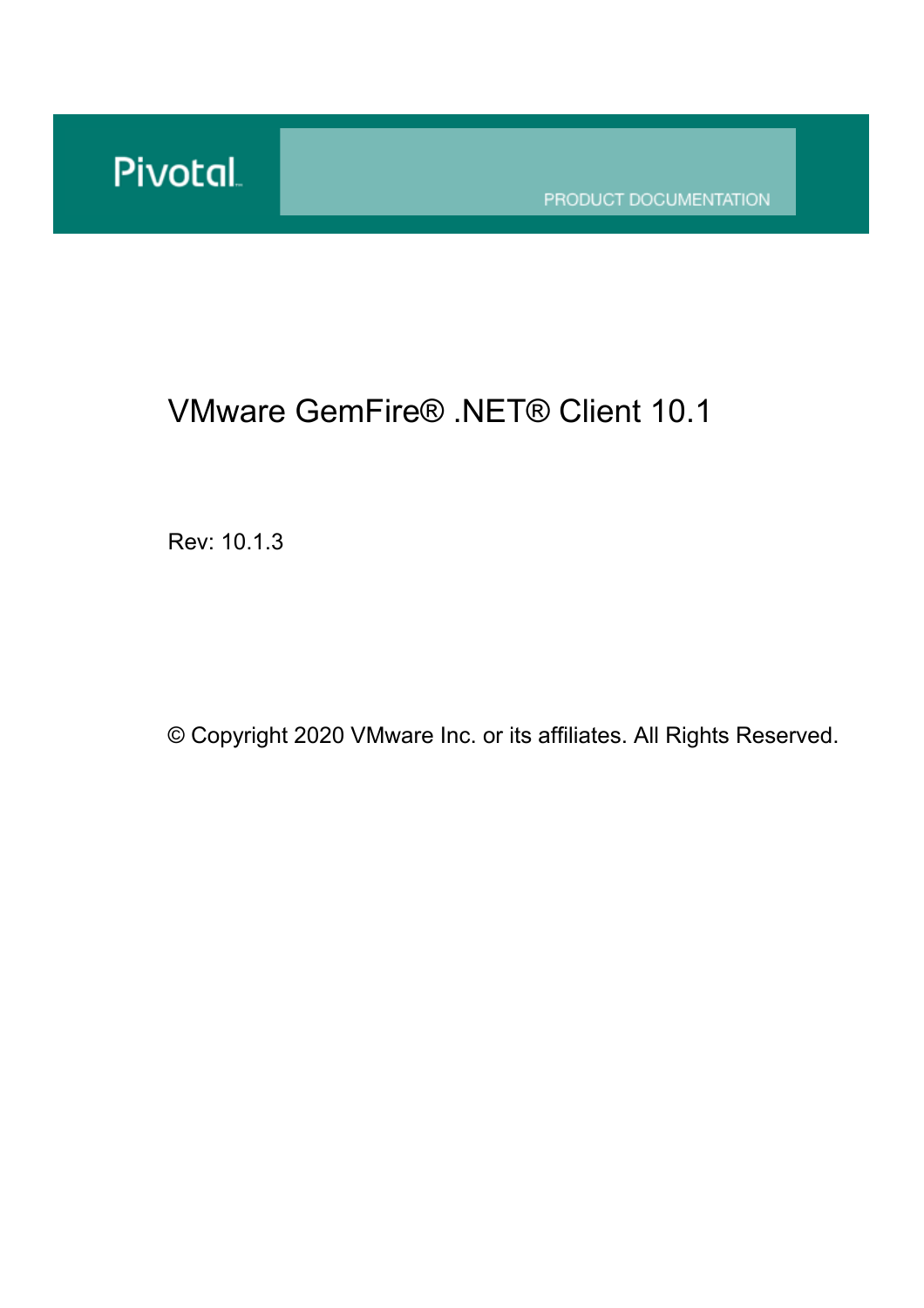#### **Table of Contents**

<span id="page-1-0"></span>

| <b>Table of Contents</b>                                           | $\overline{2}$ |
|--------------------------------------------------------------------|----------------|
| <b>VMware GemFire® Native Client 10.1 Documentation</b>            | 3              |
| <b>GemFire Native Client 10.1 Release Notes</b>                    | $\overline{4}$ |
| <b>System Requirements</b>                                         | 6              |
| Upgrading a Native Client Application From Version 9 to Version 10 | 11             |
| Installing the Native Library                                      | 19             |
| Getting Started with the Native Library                            | 20             |
| <b>Put/Get/Remove Example</b>                                      | 23             |
| Configuring a Client Application                                   | 25             |
| <b>System Level Configuration</b>                                  | 27             |
| Configuring the Client Cache                                       | 31             |
| <b>Configuring Regions</b>                                         | 32             |
| <b>Registering Interest for Entries</b>                            | 36             |
| <b>Region Attributes</b>                                           | 39             |
| <b>Serializing Data</b>                                            | 41             |
| <b>VMware GemFire® PDX Serialization</b>                           | 42             |
| Using the VMware GemFire® PDX Autoserializer                       | 44             |
| Using the IPdxSerializable Interface                               | 48             |
| <b>IPdxSerializable Example</b>                                    | 51             |
| <b>Remote Queries</b>                                              | 54             |
| <b>Continuous Queries</b>                                          | 57             |
| Security: Authentication and Encryption                            | 61             |
| Authentication                                                     | 62             |
| <b>TLS/SSL Client-Server Communication Encryption</b>              | 64             |
| Set Up OpenSSL                                                     | 64             |
| Starting and stopping the client and server with SSL in place      | 65             |
| <b>Function Execution</b>                                          | 67             |
| <b>Transactions</b>                                                | 72             |
| <b>Session State Provider</b>                                      | 76             |
| <b>System Properties</b>                                           | 80             |
| <b>Client Cache XML Reference</b>                                  | 85             |
| Cache Initialization File: XML Essentials                          | 85             |
| <b>Cache Initialization File Element Descriptions</b>              | 86             |
|                                                                    |                |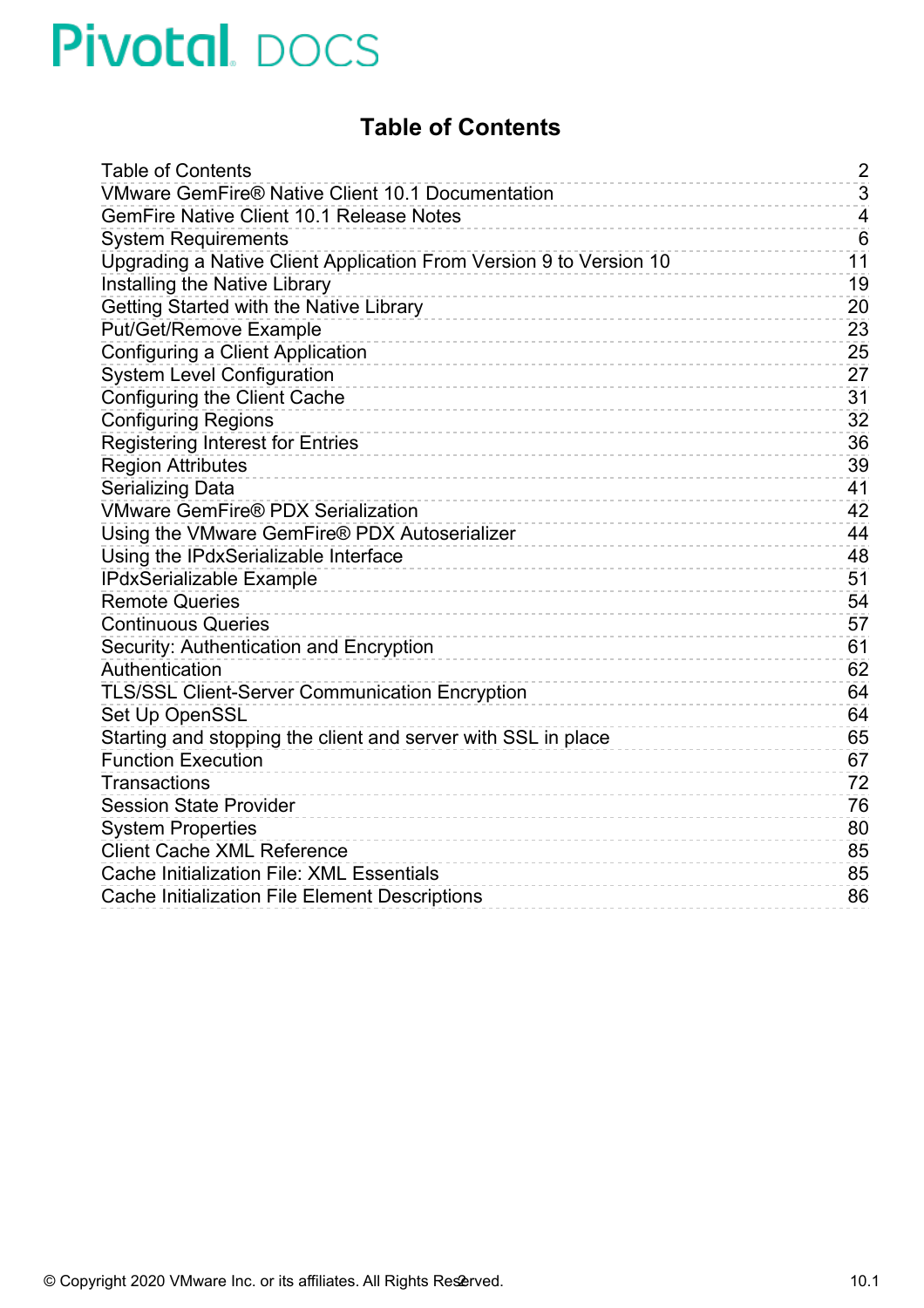## <span id="page-2-0"></span>VMware GemFire® Native Client 10.1 Documentation

Published July 10, 2020.

The VMware GemFire® Native Client for .NET is a library that provides access for C++ and Microsoft ဳ.NET™ clients to a VMware GemFire® distributed system.

See the [Release](#page-3-1) Notes for new features and support information regarding this release.

Upgrading a Native Client [Application](#page-13-0) From Version 9 to Version 10provides help with the upgrade from Native Client 9.x to Native Client 10.x.

See the API docs for API details:

- $\bullet$  C++ API [docs](http://docs-gemfire-native-dotnet-staging.cfapps.io/101/gemfire-native-client-dotnet/cppdocs)  $\circledcirc$
- .NET API [docs](http://docs-gemfire-native-dotnet-staging.cfapps.io/101/gemfire-native-client-dotnet/dotnetdocs) **♂**

The Apache Geode community has a host of examples based on the latest C++ and .NET APIs ( <https://github.com/apache/geode-native/tree/develop/examples>  $\mathbb{Z}$ ).

See the *VMware [GemFire®](http://docs-gemfire-native-dotnet-staging.cfapps.io/101/gemfire-native-client-dotnet/gemfireman/about_gemfire.html) User Guide*  $C^*$  for information regarding the server.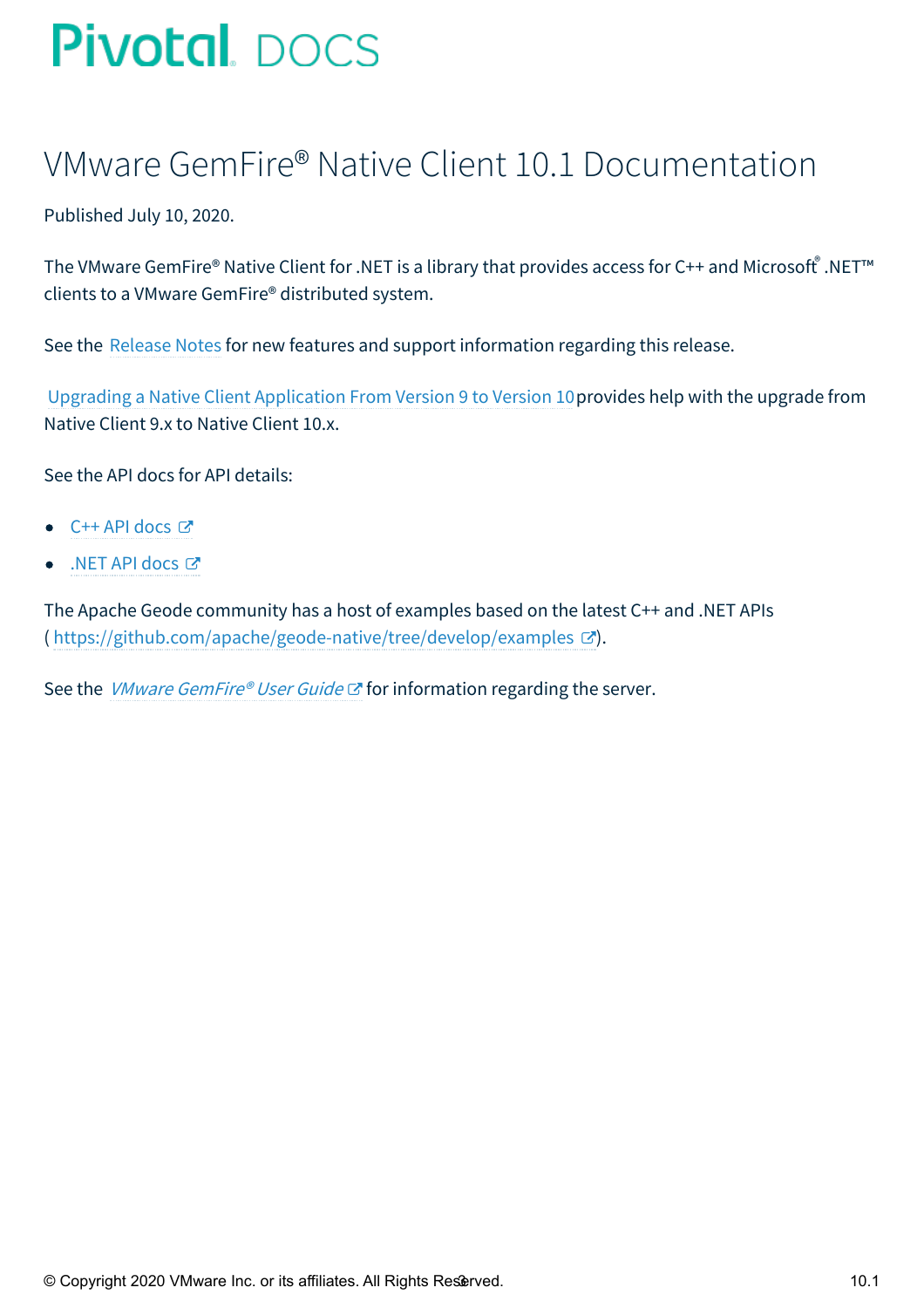## <span id="page-3-1"></span><span id="page-3-0"></span>GemFire Native Client 10.1 Release Notes

### What's New in GemFire Native Client 10.1

VMware GemFire® Native Client 10.1 is based on Apache Geode 1.11.

Version 10.1 includes a number of improvements:

- SSL enhancement support for certificate chaining, better one-way SSL consistency
- Compatibility issues with various versions of PCC
- Performance improvements
- Bug fixes. See Issues [Resolved](#page-3-2) in Native Client 10.1

The Apache Geode community has a host of examples based on the latest C++ and .NET APIs ( <https://github.com/apache/geode-native/tree/develop/examples>  $\mathbb{Z}$ ).

### <span id="page-3-2"></span>Issues Resolved in Native Client 10.1

This section describes issues resolved in VMware GemFire® version 10.1 and its patch releases, beginning with the most recent release.

#### Issues Resolved in Native Client 10.1.3

**GEODE-8297, GEMNC-472:** Increased default timeout value for authorization to accommodate networks with higher latency.

#### Issues Resolved in Native Client 10.1.2

**GEODE-7930**: Endpoint names are no longer truncated to 99 characters. The Native Client now supports endpoint names that meet the RFC 2181 standard of 255 characters for fully-qualified domain names. This solution also corrects a spurious "Failed to add endpoint" error that was issued when, in fact, no error had occurred.

#### Issues Resolved in Native Client 10.1.1

**GEODE-8015, GEMNC-470**: Added debugging symbols to the released libraries. The Native Client release

© Copyright 2020 VMware Inc. or its affiliates. All Rights Reserved. 10.1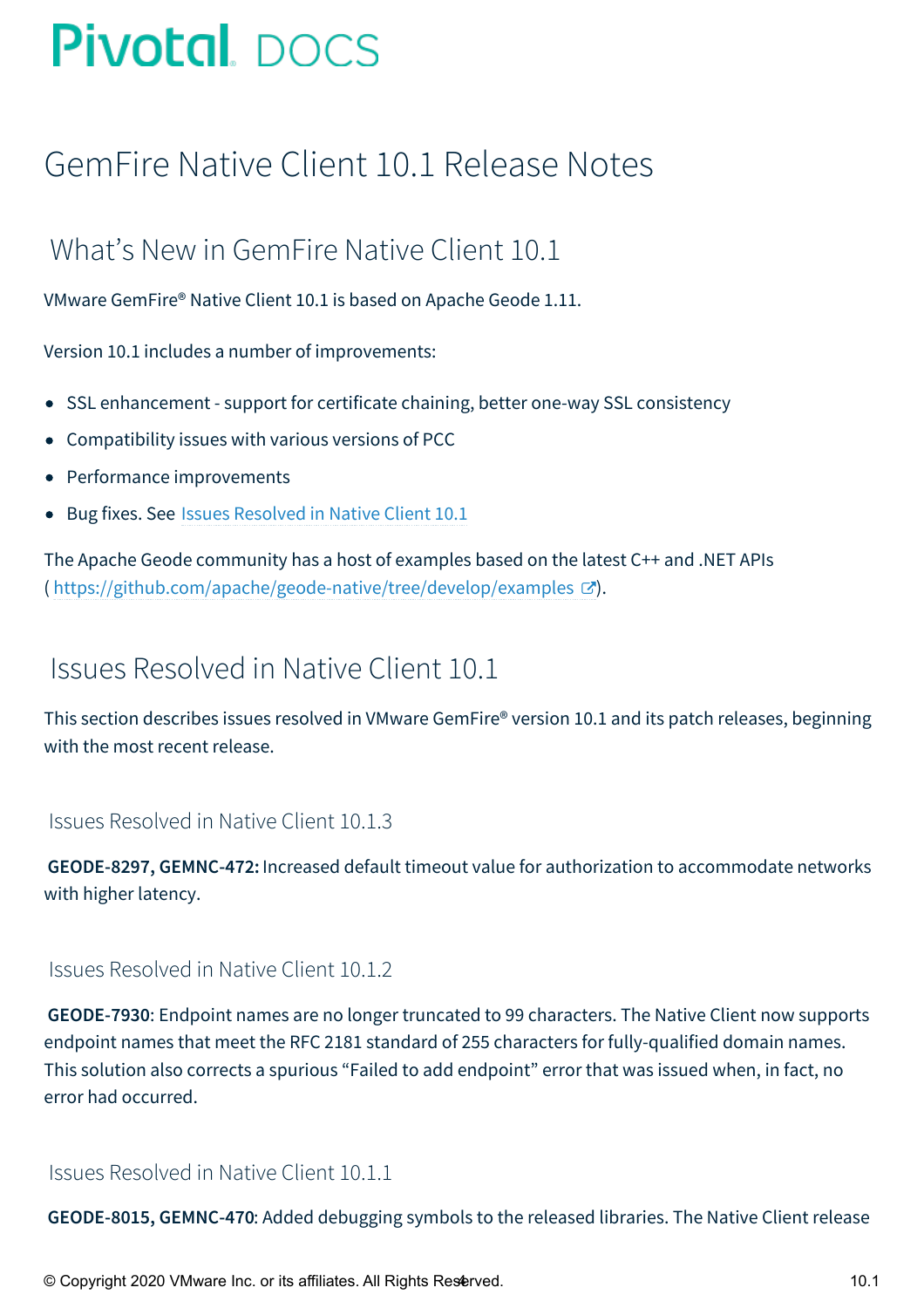for Windows now includes a .pdb symbol file. On Linux, the symbols are now embedded in the shared library (.so file).

Issues Resolved in Native Client 10.1.0

**GEODE-3415:** Added support for certificate chain files in SSL configuration.

**GEODE-7437:** Enforced recognition of trust store in one-way SSL.

**GEODE-5708, GEMNC-465:** Fixed an issue with an overly-aggressive memory free-up operation in partitioned regions that caused the putAll() operation to fail when called a second time due to a closed server connection.

**GEODE-6576:** Improved handling of stale connections to partitioned regions.

**GEODE-6624, GEMNC-438:** Improved handling of data serialization error reporting by fixing a problem caused by nested exceptions.

**GEODE-6800, GEMNC-448:** Fixed a gcc compilation error related to CacheableFileName objects.

**GEODE-6835, GEMNC-442:** Added retry logic to prevent spurious server-side SecurityManager errors.

**GEODE-7019:** Fix closing of idle connections in native client.

**GEODE-7061:** Reduced the number of connections created during high load conditions with many threads.

**GEODE-7299:** Fixed a memory leak associated with PDX data serialization.

**GEODE-7316:** Fixed a race condition that could cause a client app to crash on shutdown.

**GEODE-7418, GEMNC-464:** Fixed an issue with PDX serialization/deserialization of JSON objects.

**GEODE-7476, GEODE-7509, GEMNC-436:**Fixed a memory leak that appeared during repeated queries.

**GEODE-7783:** Optimized connection handling to improve performance.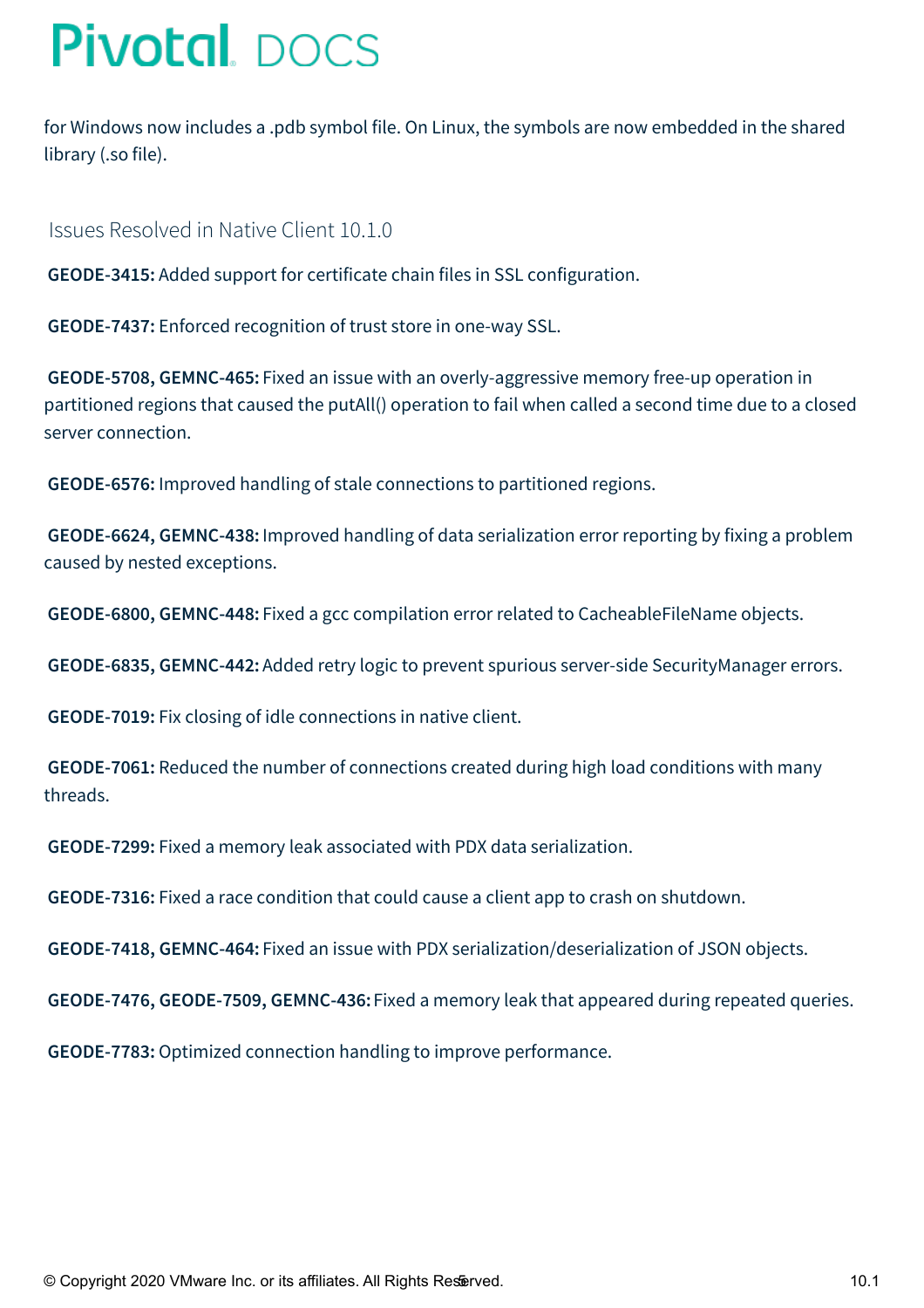## <span id="page-5-0"></span>System Requirements

**In this topic** GemFire [Compatibility](#page-5-1) Application [Compatibility](#page-5-2) .NET [Compatibility](#page-6-0) Host Machine [Requirements](#page-6-1) [Windows](#page-7-0) Support Linux [Support](#page-7-1) PCF [Support](#page-8-0) Software [Requirements](#page-9-0) for Using SSL

The VMware GemFire® native client provides access for C++ and Microsoft® .NET™ clients to the VMware GemFire® distributed system. It operates on platforms running Microsoft Windows, Linux (Intel), and Pivotal Cloud Foundry.

### <span id="page-5-1"></span>GemFire Compatibility

The GemFire Native Client supports applications that communicate with GemFire servers. Native Client version 10.1 works with Pivotal GemFire versions 9.0.0 and later.

The following table shows which versions of the Native Client are compatible with the various versions of the GemFire server.

| <b>GemFire Native Client Version</b>                                 | <b>GemFire Server Version</b> |
|----------------------------------------------------------------------|-------------------------------|
| <b>GemFire Native Client 10</b>                                      | GemFire Server 10             |
| <b>GemFire Native Client 10</b><br>GemFire Native Client 9.1, 9.2    | <b>GemFire Server 9.x</b>     |
| <b>GemFire Native Client 9.1</b><br><b>GemFire Native Client 8.2</b> | <b>GemFire Server 8.2</b>     |

### <span id="page-5-2"></span>Application Compatibility

GemFire Native Client is compiled using 64-bit architectures for all operating systems. Linking with 32-bit

© Copyright 2020 VMware Inc. or its affiliates. All Rights Reserved. 10.1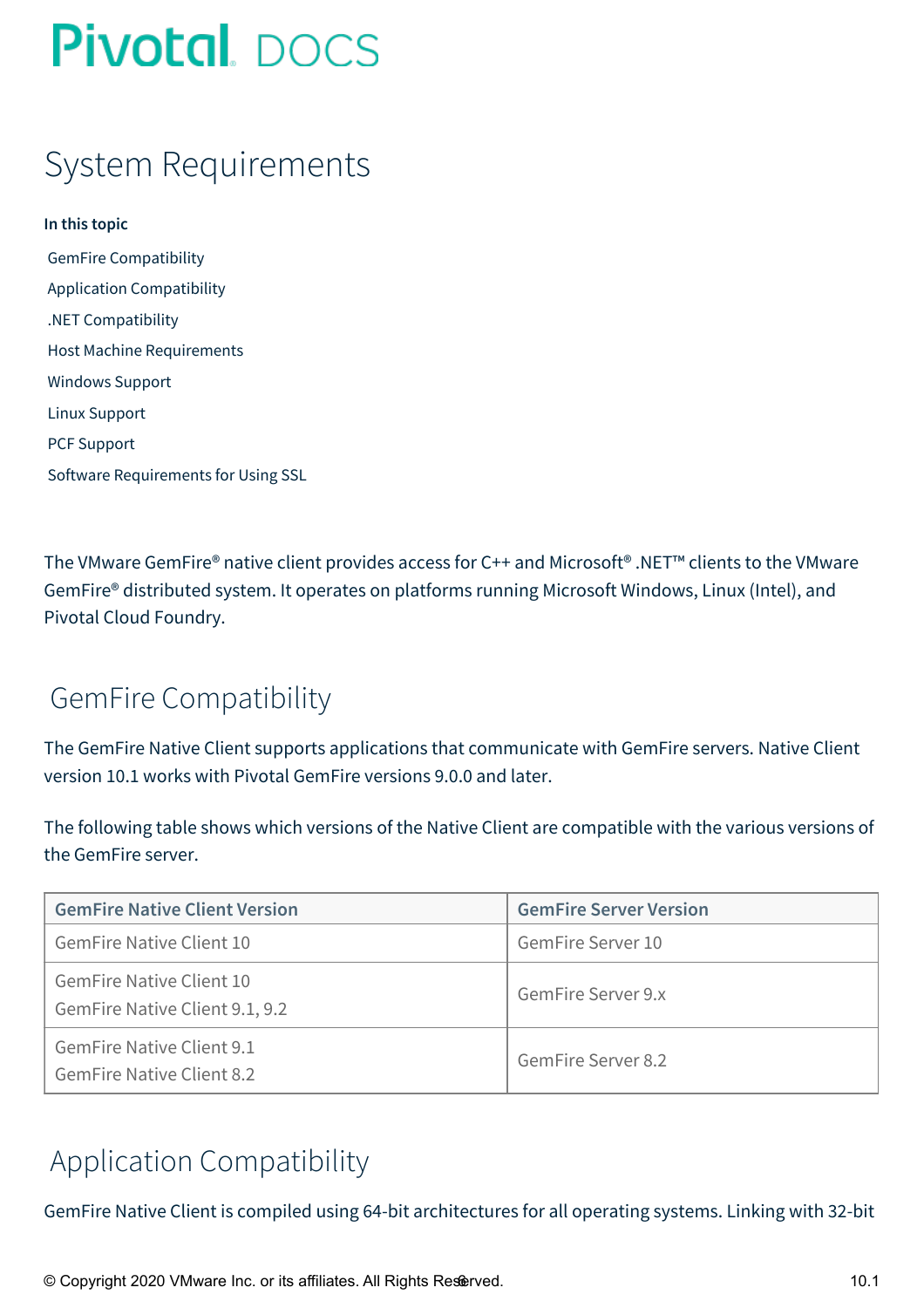applications is not supported.

## Supported Platforms: C++ Client

#### The GemFire Native Client supports applications that run in the following client environments:

| Platform                     | <b>Version</b>                    |
|------------------------------|-----------------------------------|
| Linux                        | Red Hat Enterprise Linux (RHEL) 7 |
| Linux                        | Ubuntu 16 (Xenial)                |
| Windows Desktop              | 10                                |
| <b>Windows Server</b>        | 2016                              |
| <b>Pivotal Cloud Foundry</b> | PCF 2.3.2+                        |

#### Supported Platforms: .NET Client

| <b>Platform</b>              | <b>Version</b> |
|------------------------------|----------------|
| <b>Windows Desktop</b>       | 10             |
| <b>Windows Server</b>        | 2016           |
| <b>Pivotal Cloud Foundry</b> | PCF 2.3.2+     |

### <span id="page-6-0"></span>.NET Compatibility

For Windows applications, a Microsoft .NET Framework must be installed to support the C++/CLI (Common Language Infrastructure) library for the native client.

The client supports .NET 4.5.2 (and newer) and Visual Studio 2017 (and newer) for compiling .NET applications on Windows. It does not support .NET Core. For more information on the features of .NET and Visual [Studio](https://visualstudio.microsoft.com/vs/older-downloads/#visual-studio-2017-family) Community Edition 2017, see the Visual Studio 2017 web page  $\mathbb{Z}$ .

### <span id="page-6-1"></span>Host Machine Requirements

Each machine that runs a native client must meet the following requirements:

A system clock set to the correct time and a time synchronization service such as Network Time Protocol (NTP). Correct time stamps permit the following activities:

© Copyright 2020 VMware Inc. or its affiliates. All Rights Reserved. 10.1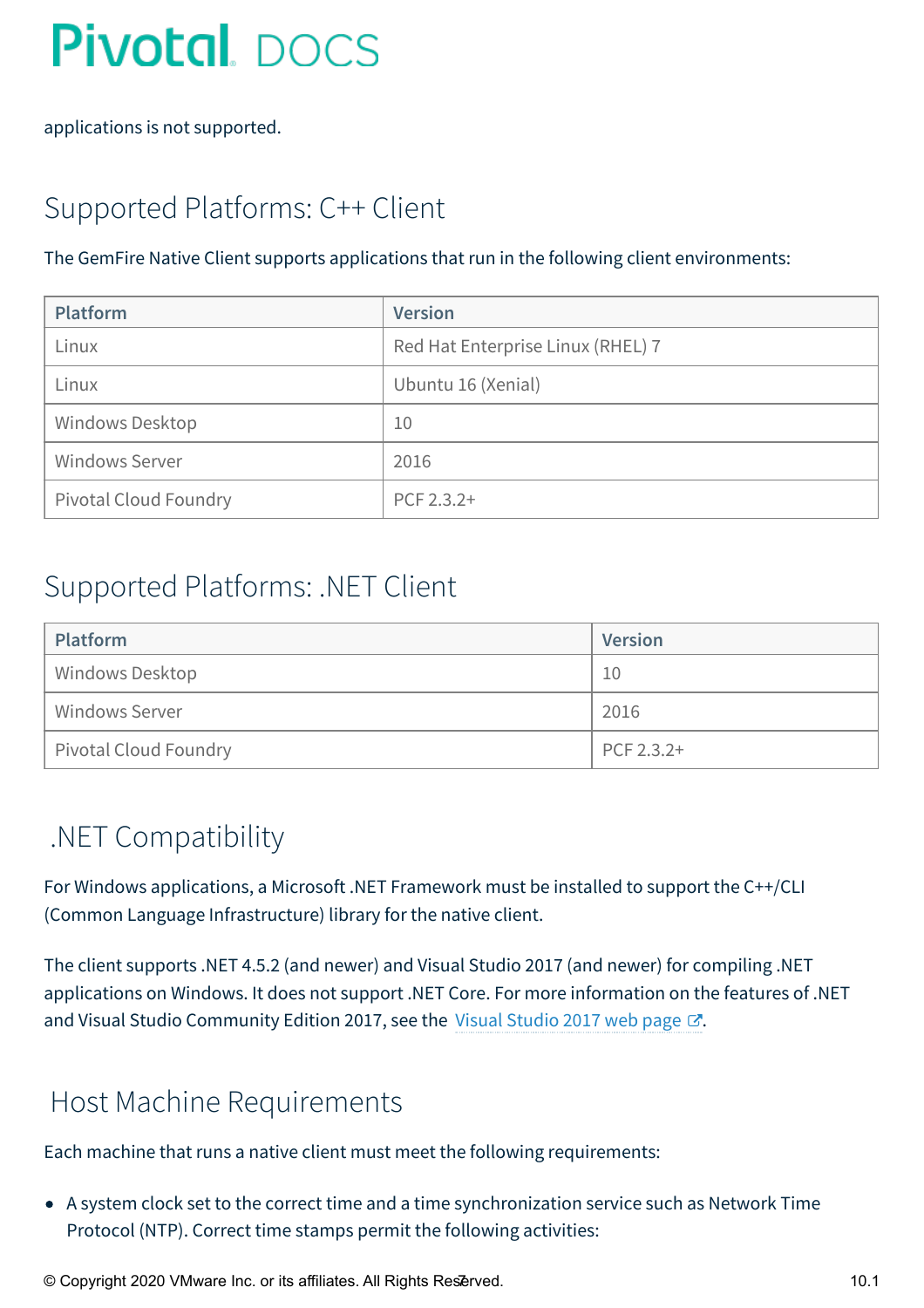- <span id="page-7-2"></span>Logs that are useful for troubleshooting. Synchronized time stamps ensure that log messages from different hosts can be merged to reproduce an accurate chronological history of a distributed run.
- Aggregate product-level and application-level time statistics.
- o Accurate monitoring of the system with scripts and other tools that read the system statistics and log files.
- The host name and host files are properly configured for the machine.  $\bullet$

### <span id="page-7-0"></span>Windows Support

For Windows C++ applications, the GemFire Native Client library, pivotal-gemfire.dll , requires the **Microsoft Visual C++ 2017 Redistributable Package**, which you can find on the Visual [Studio](https://visualstudio.microsoft.com/vs/older-downloads/#visual-studio-2017-family) 2017 web page . Scroll down to "Redistributables and Build Tools" and select "Microsoft Visual C++ Redistributable for Visual Studio 2017", and be sure to select the "x64" version. Install it on all machines that will run your C++ application.

### <span id="page-7-1"></span>Linux Support

For Linux, you can verify that you meet the native client dependencies at the library level by using the ldd tool and entering this command:

**\$** ldd \$client-installdir/lib/libpivotal-gemfire.so

where *client-installdir* is the location in which you have installed the client.

The following libraries are external dependencies of the native library, libpivotal-gemfire.so. Verify that the Idd tool output includes all of these:

- $\bullet$  libdl.so.2
- libm.so.6
- libpthread.so.0
- libc.so.6
- $\bullet$  libz.so.1

#### Disabling Syn Cookies on Linux

Many default Linux installations use SYN cookies to protect the system against malicious attacks that

© Copyright 2020 VMware Inc. or its affiliates. All Rights Res&rved. 10.1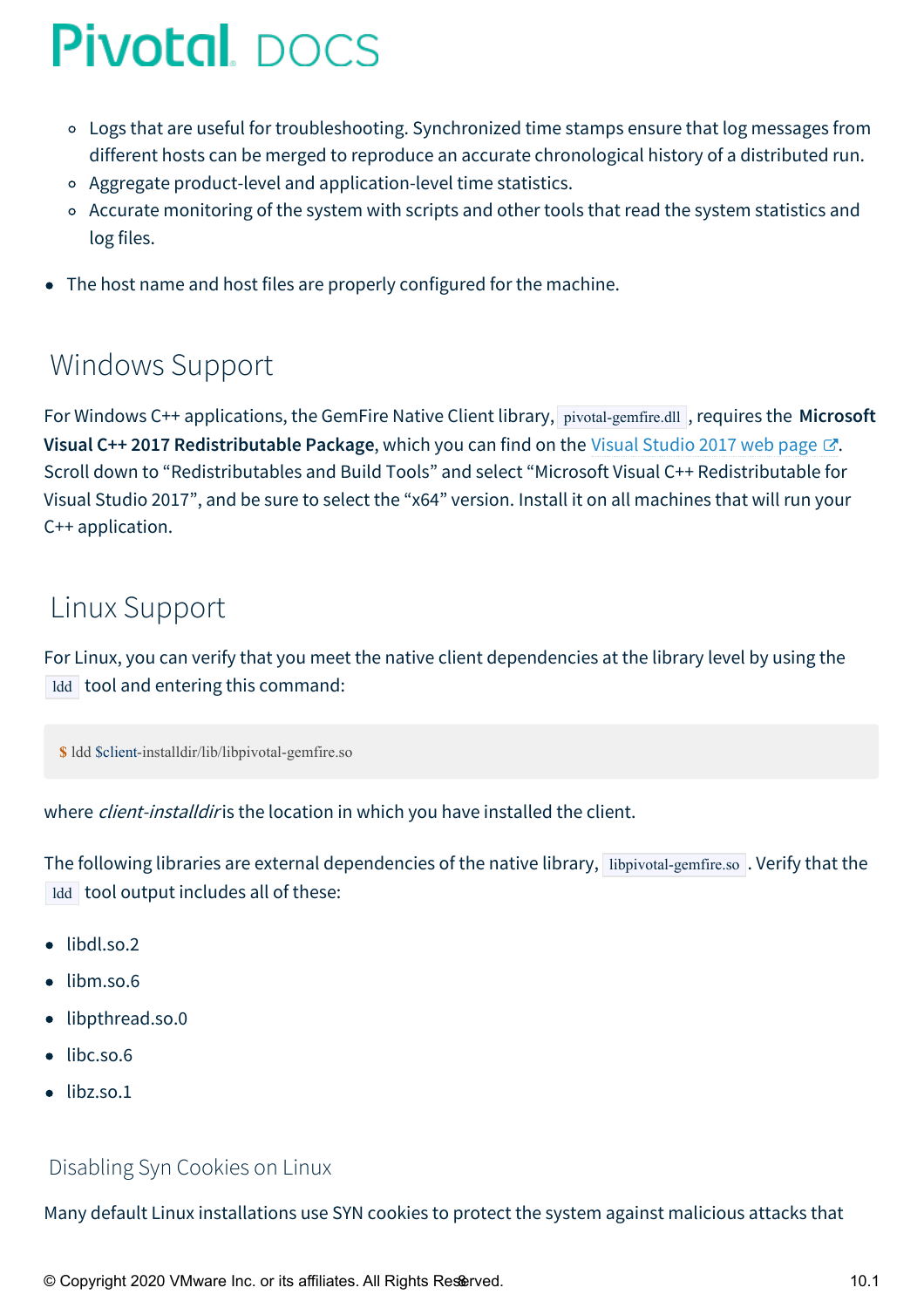flood TCP SYN packets. The use of SYN cookies dramatically reduces network bandwidth, and can be triggered by a running VMware GemFire® distributed system.

To disable SYN cookies permanently:

1. Edit the  $|let\text{c}$  /etc/sysctl.conf file to include the following line:

net.ipv4.tcp\_syncookies =  $0$ 

Setting this value to zero disables SYN cookies.

2. Reload sysctl.conf :

**\$** sysctl -p

#### <span id="page-8-0"></span>PCF Support

Pivotal Cloud Foundry supports .NET and C++ native client applications.

PCF versions 2.3.2 and higher include the Microsoft VS 2017 C++ Redistributable DLLs.

#### PCF .NET Requirements

- PCF 2.3.2 or newer
- Windows Server 2016
- .NET 4.5.2 or newer

To run your cloud native .NET application on PCF:

- 1. The Pivotal.GemFire.dll must be in the output folder of your .NET project.
- 2. Rebuild your application.
- 3. From Visual Studio, publish your application to a filesystem.
- 4. From within the published filesystem, use  $\sigma$  ref push to deploy your application to PCF as you would other .NET applications.

#### PCF C++ Requirements

© Copyright 2020 VMware Inc. or its affiliates. All Rights Resterved. 10.1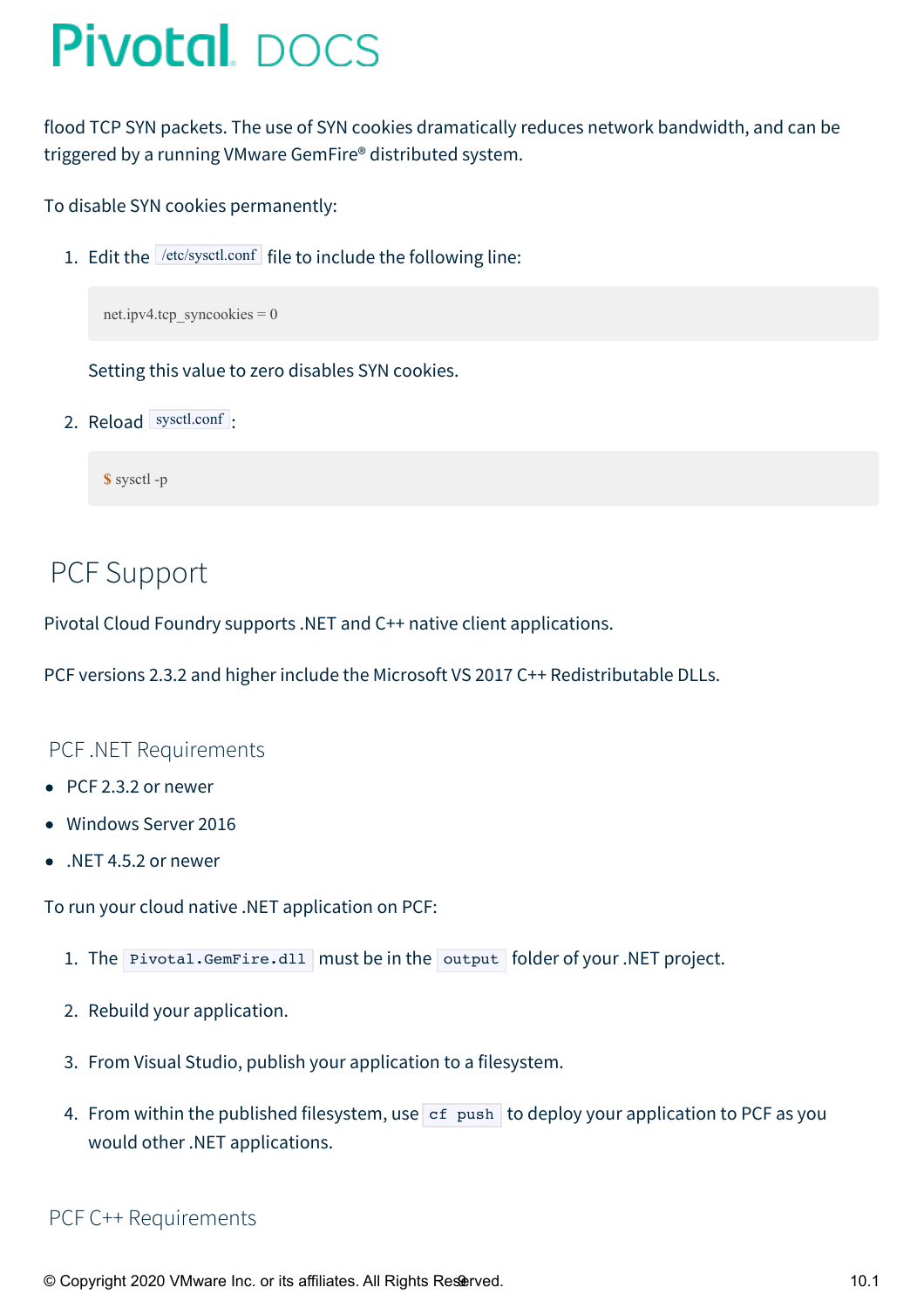- PCF 2.3.2 or newer
- Ubuntu or Windows 2017 stem cells

To run your cloud native C++ application on PCF:

- 1. The runtime libraries pivotal-gemfire.dll and cryptoImpl.dll must be in the path of your C++ application.
- 2. Use  $\sigma$  ef push to deploy your application to PCF as you would other C++ applications.

### <span id="page-9-0"></span>Software Requirements for Using SSL

If you plan on using SSL in your VMware GemFire® native client and server deployment, you will need to download and install OpenSSL. The VMware GemFire® native client requires OpenSSL version 1.1.1.

For Windows platforms, you can use either the regular or the OpenSSL "Light" version.

In addition, make sure that your system environment variables have been configured to include OpenSSL.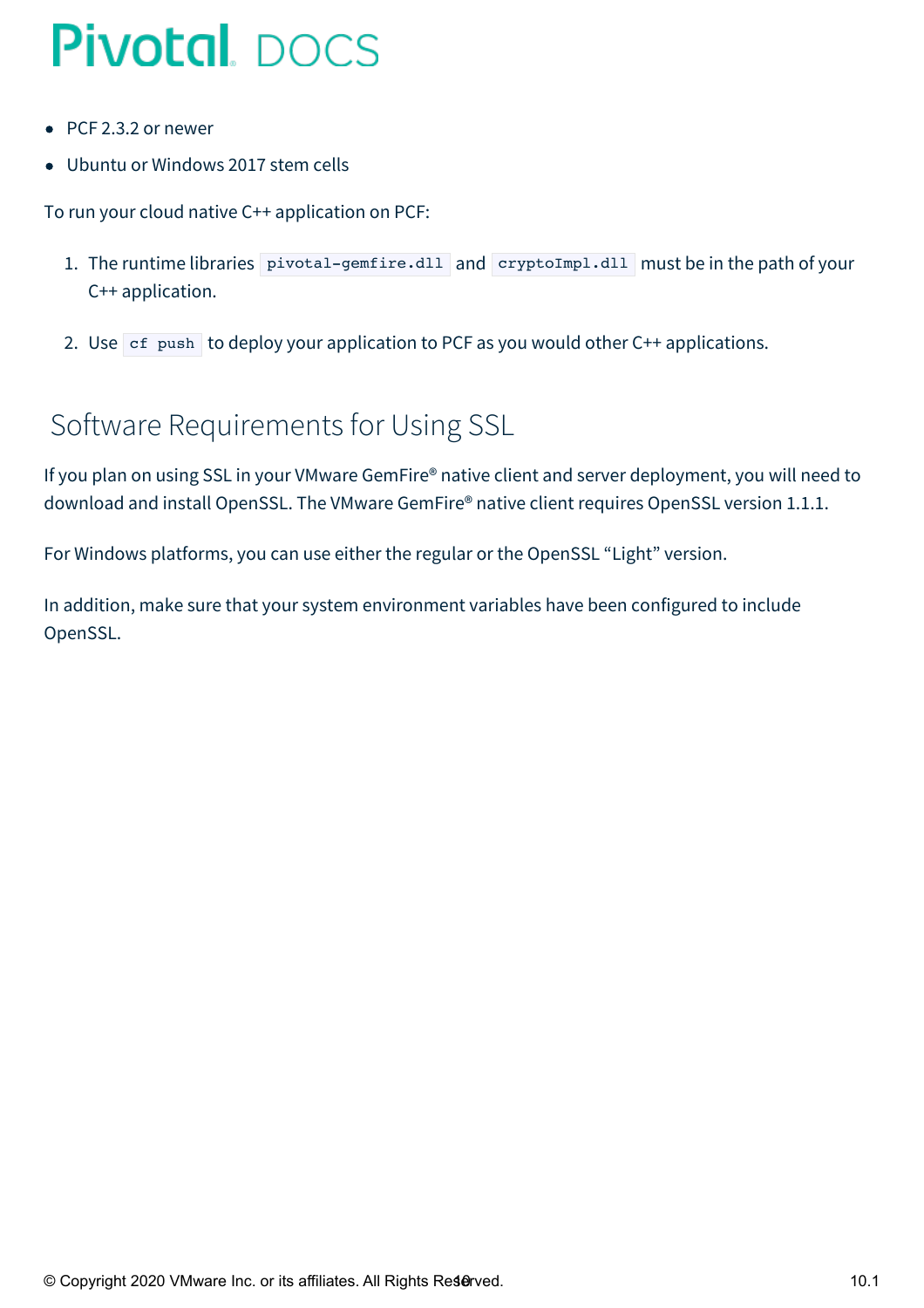## <span id="page-10-0"></span>Upgrading a Native Client Application From Version 9 to Version 10

GemFire Native Client Version 10 introduces breaking changes for Version 9 applications. Updating your client applications will require more intervention than merely recompiling.

In general, you will have best performance and reliability if clients and servers both run the latest versions of their respective software.

GemFire server and client software releases follow similar numbering schemes, but they are not released in lockstep. The following diagram illustrates the interoperability between recent versions of GemFire server software and GemFire Native Client software.



### Overview of Changes

VMware GemFire® Native Client improvements and new features include:

- A modernized C++ API that constitutes a big step forward to fully supporting  $C_{++}$  11.
- Local memory management has been greatly improved, as well as the adoption of a new cache model that allows for multiple cache objects to exist in a given process space.
- The .NET interface benefits from all the enhancements made in the C++ interface.
- The Native Client now supports IIS application domains and Pivotal Cloud Foundry.  $\bullet$
- A new architecture that allows for more flexible client-side data models
- Improvements to the reflection-based AutoSerializer  $\bullet$

The Apache Geode community has a host of examples based on the latest C++ and .NET APIs ( <https://github.com/apache/geode-native/tree/develop/examples>  $\mathbb{C}$ ).

For examples of source changes see the Native Client 9 to Native Client 10 [Upgrade](http://docs-gemfire-native-dotnet-staging.cfapps.io/101/gemfire-native-client-dotnet/upgrade-example-dotnet.html) Sample  $\mathbb{Z}$ .

© Copyright 2020 VMware Inc. or its affiliates. All Rights Reserved. 10.1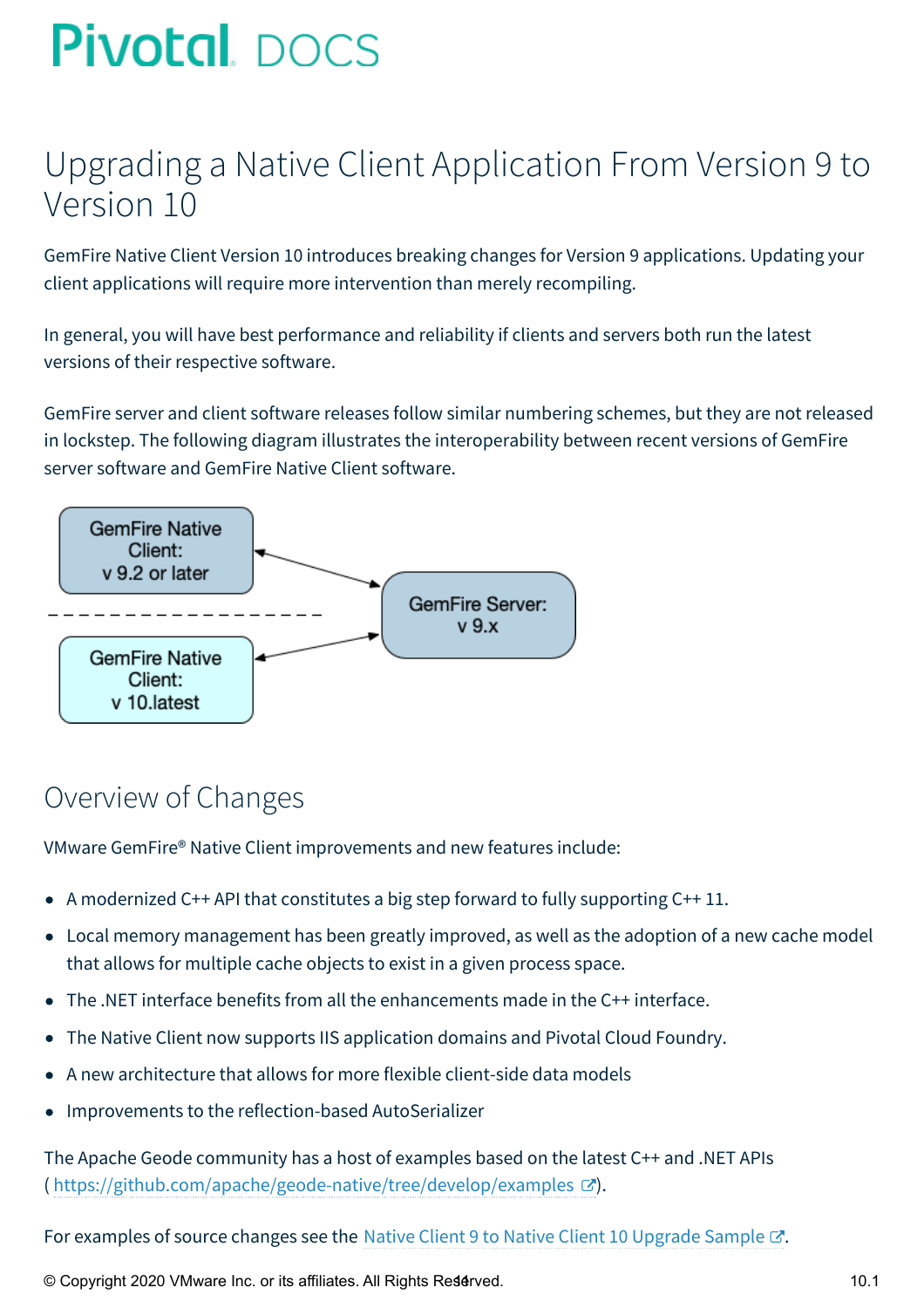These examples show both the original and new API usage, and may be helpful as starting points for upgrading your application to Native Client 10. To see details for upgrading your particular API usage refer to the Native Client 10 API documentation:

- C++ API [docs](http://docs-gemfire-native-dotnet-staging.cfapps.io/101/gemfire-native-client-dotnet/cppdocs)
- .NET API [docs](http://docs-gemfire-native-dotnet-staging.cfapps.io/101/gemfire-native-client-dotnet/dotnetdocs) Ø

## Compiler Upgrade

Using Version 10 of the Native Client with your application requires a C++11-compatible compiler.

### Removal of Cache Singleton

A major change in Native Client 10 is the change from a singleton-based design to an instance-based design. This gives developers greater programming flexibility, as client cache instances can have completely independent access to the GemFire data grid.

Multiple client-side instances of Cache do not automatically share objects with one another.



The cache creation process in Native Client 10 follows a different pattern and now returns an object (see examples). Each also requires a pool. Native Client 10 further simplifies the cache creation and system architecture with the removal of DistributedSystem . An instance of DistributedSystem is no longer needed to manage an application's "connecting" into the VMware GemFire® Java server. This is now managed through a Cache instance.

A note to .NET users of the Native Client: users can pass in an instance of their authorization class into the CacheFactory ( CacheFactory.SetAuthInitialize(app\_auth); ).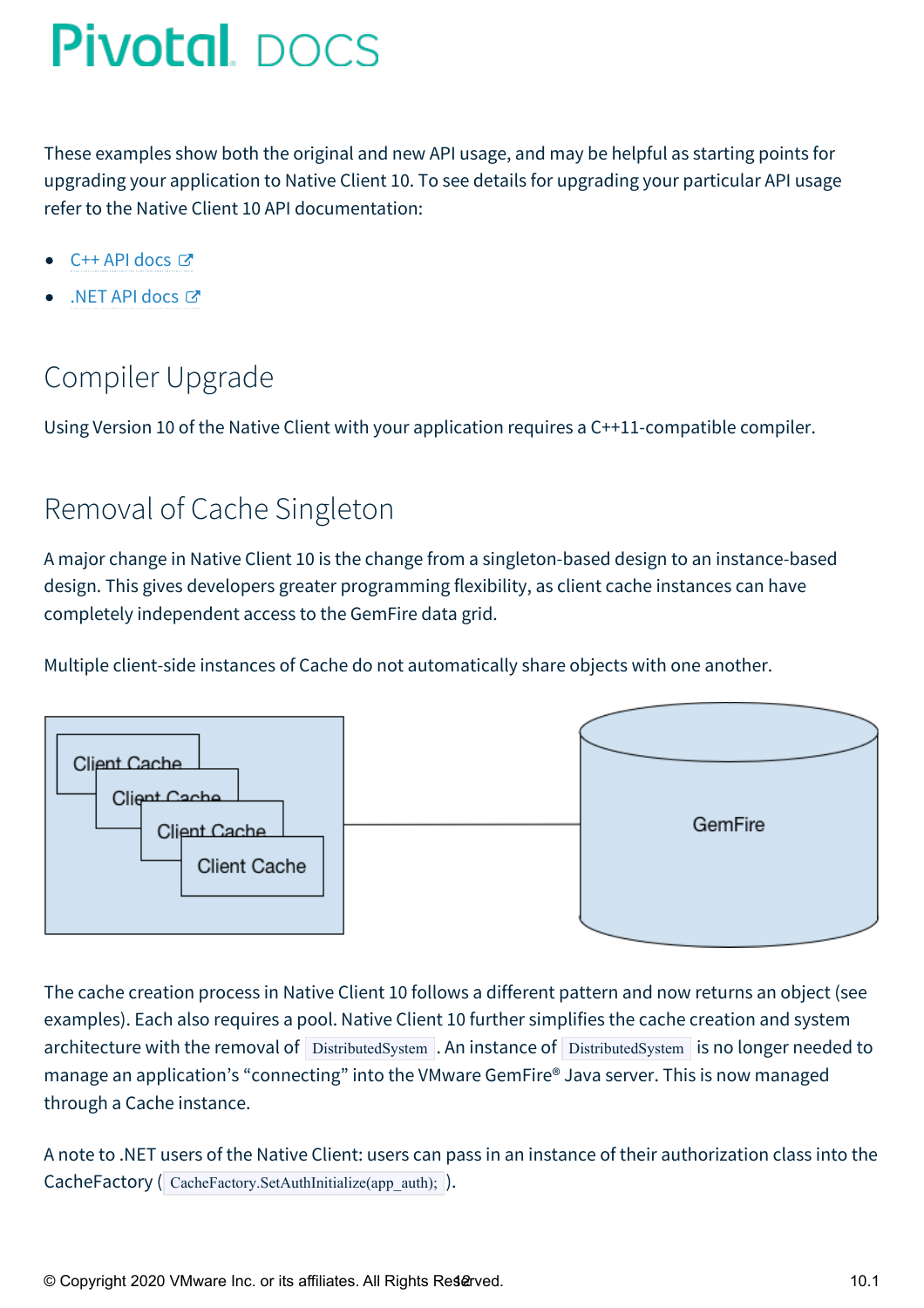### Serialization Interface Changes

The Native Client serialization APIs for both C++ and .NET have been changed to more closely resemble the behavior of the GemFire Java client. The serializable API has been refactored into data serializable and PDX serializable interfaces. In addition, to be consistent with the Java Server, the new data serializable interface does not have fixed ClassId properties. ClassId is now a parameter passed in to register a given type.

### C++ Standardization

In Native Client 10, many version 9 utility classes, such as shared pointers, have been replaced by their equivalents from the C++11 standard library.

#### One of the biggest changes made in Native Client 10 is the replacement of custom

apache::geode::client::SharedPtr with std::shared ptr . The custom base object apache::geode::client::SharedBase has been removed and is no longer a required derivation to make library objects reference counted; instead objects may simply be wrapped by a std::shared\_ptr $\leq$ . Upgrading to Native Client 10 requires replacing all \*Ptr types with their C++11 replacements.

#### For example, replace

RegionPtr regionPtr;

with

std::shared\_ptr<Region> regionPtr;

#### Other adopted C++11 standards include:

- All time values now use std::chrono. For example, std::chrono replaces CacheableDate
- Longs and ints are now replaced with language primitives of explicit size, such as  $\frac{1}{1}$  int32<sub>\_t</sub> and  $int16_t$  t.
- std:string replaces char \*
- std container classes
- PDXSerializable::objectSize() and DataSerializable::objectSize() return size t
- Properties use std::unordered map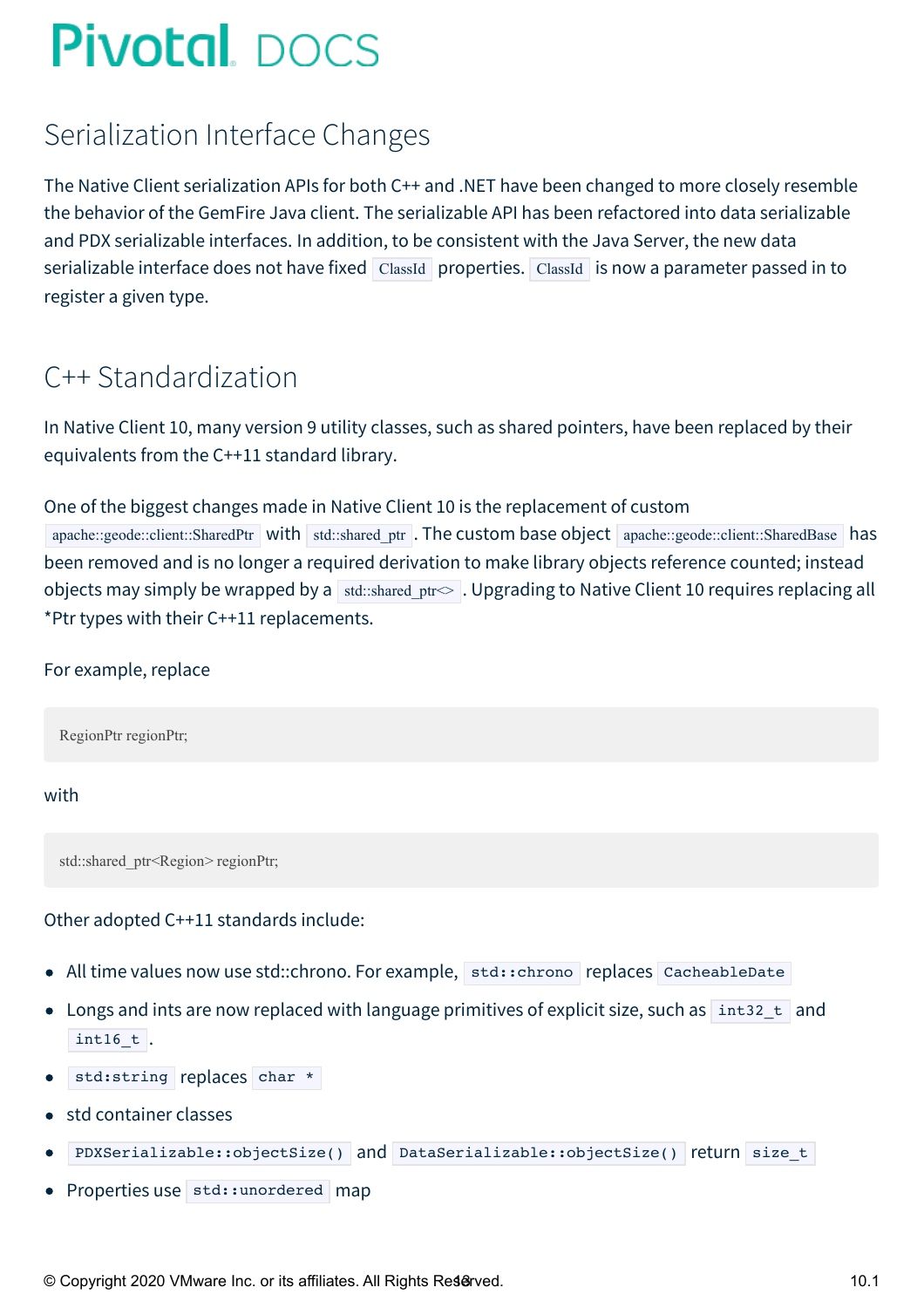## <span id="page-13-0"></span>Enum Classes

The following Version 9 Enums are now defined as C++11 Enum classes in the Version 10 client:

- CqOperation
- CqState
- ExpirationAction
- PdxFieldTypes

### Exceptions

GemFire Native Client Exceptions, which were implemented as macros in v9, are now classes that inherit from std::exception.

## Object Oriented Design Patterns

Native Client 10 has adopted many more object oriented design patterns. For example, the CacheFactory now uses a builder pattern and returns a value rather than a pointer.

Other examples of pattern-oriented changes:

- Replace apache::geode::client::PoolPtr with std::shared\_ptr<apache::geode::client::Pool>
- Replace apache::geode::client::RegionPtr with std::shared ptr<apache::geode::client::Region>
- Replace apache::geode::client::EntryEventPtr with std::shared ptr<apache::geode::client::EntryEvent>
- Replace apache::geode::client::CachePtr with std::unique ptr<apache::geode::client::Cache>
- PdxSerializable toData/fromData are now passed to PdxWriter/PdxReader as references
- Execution factory returns value type  $\bullet$
- Cache::createPdxInstanceFactory returns object
- CqQuery::getCqAttributesMutator returns value
- Cache:: createDataInput/Output returns value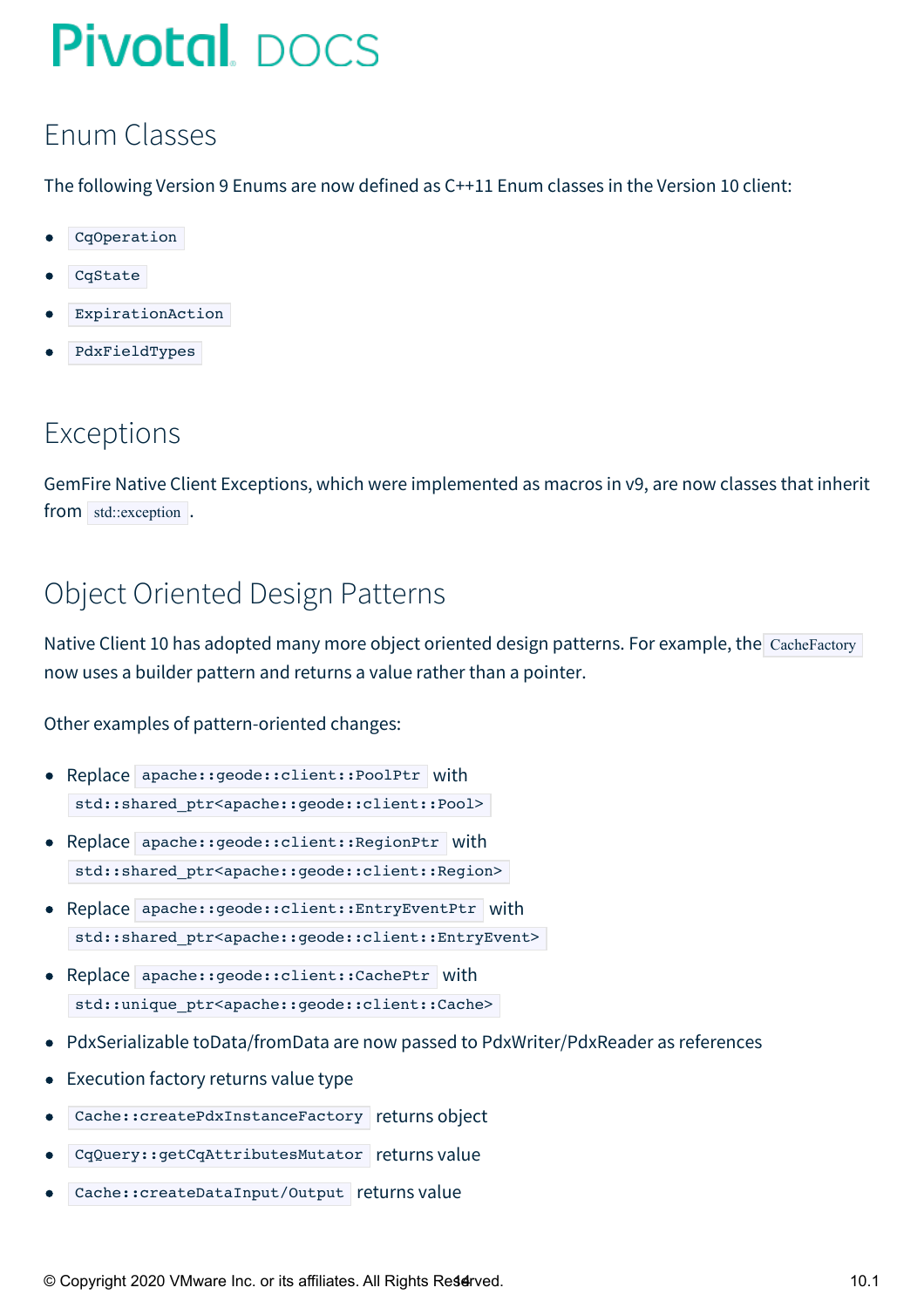## Initialization Files

The best practice for most applications is to set properties and parameters programmatically. For clients that use the older, file-based scheme, the following changes apply to the system initialization files, geode.properties and cache.xml :

- In both files, parameters specifying times should include units  $(s, m, h, etc.).$
- For the  $\sqrt{c_{\text{cache}}\cdot x}$  cache.  $x$  file, the schema name space and location have changed. Use

#### <client-cache xmlns="http://geode.apache.org/schema/cpp-cache" xmlns:xsi="http://www.w3.org/2001/XMLSchema-instance" xsi:schemaLocation="http://geode.apache.org/schema/cpp-cache http://geode.apache.org/schema/cpp-cache/cpp-cache-1.0.xsd" version="1.0">

### Other Changes

- The sgFCPP environment variable is no longer needed
- enable-chunk-handler-thread now defaults to false and replaces disable-chunk-handler-thread
- Native Client 10 now supports OpenSSL
- Statistics and StatisticsFactory are no longer available

### .NET API Changes

These .NET API classes have changed as follows:

#### **CacheFactory**

- Creation was via static method CreateCacheFactory , now created via new
- Authorization implementation now is a setter on factory called SetAuthInitialize
- Appdomain property is no longer a supported property
- GetAnyInstance() is no longer supported (there is no more global singleton). Make method calls on the specific instance you are working with

#### **PoolFactory**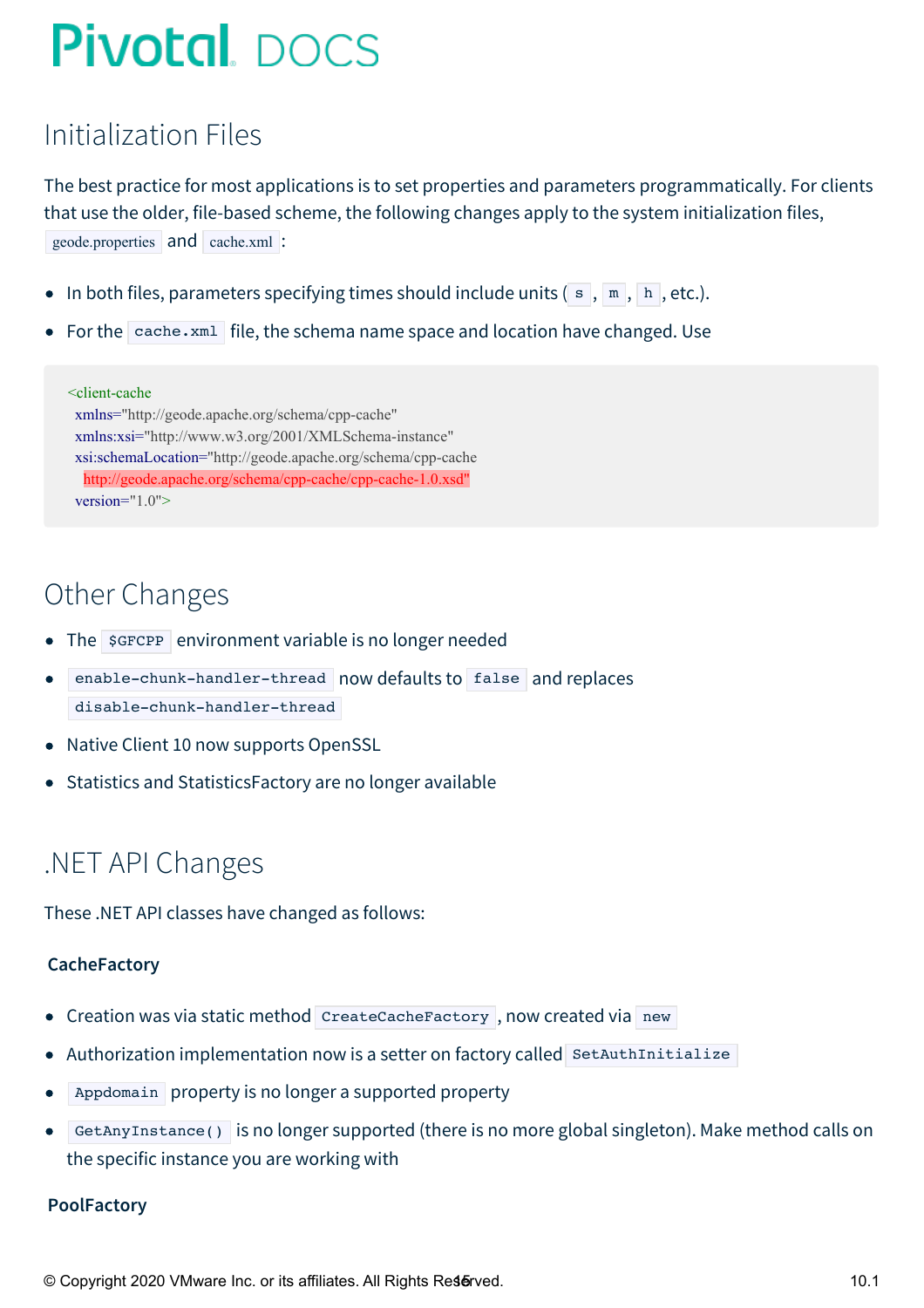- Creation was obtained via static method PoolManager.CreateFactory, now via GetPoolFactory method on Cache
- SetEntryTimeToLive Was int, now uses TimeSpan
- SetEntryIdleTimeout was int, now uses TimeSpan  $\bullet$
- SetRegionTimeToLive was int, now uses TimeSpan  $\bullet$
- SetRegionIdleTimeout was int, now uses TimeSpan  $\bullet$

#### **RegionFactory**

SetEntryTimeToLive - was int, now uses TimeSpan.

#### **IGeodeSerializable**

The IGeodeSerializable interface has been renamed to IDataSerializable .

#### .NET Session State Provider

The Native Client 10 version of the Session State Provider (SSP) only requires configuration to be set in Web.Config and the deployment of server-side functions.

### C++ API Changes

The following classes have changed or are no longer present in the current release.

| <b>Version 9: Removed Class</b>                                    | <b>Version 10: Recommended Action</b>                                          |
|--------------------------------------------------------------------|--------------------------------------------------------------------------------|
| Assert                                                             | N/A                                                                            |
| AttributesFactory                                                  | Replace with RegionAttributesFactory                                           |
| CacheableArrayType,<br>CacheableContainerType,<br>CacheableKeyType | Converted to templates. See<br>INSTALL_DIR/include/geode/CacheableBuiltins.hpp |
| DistributedSystem                                                  | Used internally                                                                |
| EqualToSB                                                          | No longer needed; use std types                                                |
| GeodeTypeIds                                                       | Removed from public API                                                        |
| HashMapOfCacheable                                                 | Replace with std::hash                                                         |
| HashMapOfSharedBase                                                | Replace with std::hash                                                         |
|                                                                    |                                                                                |

© Copyright 2020 VMware Inc. or its affiliates. All Rights Reserved. 10.1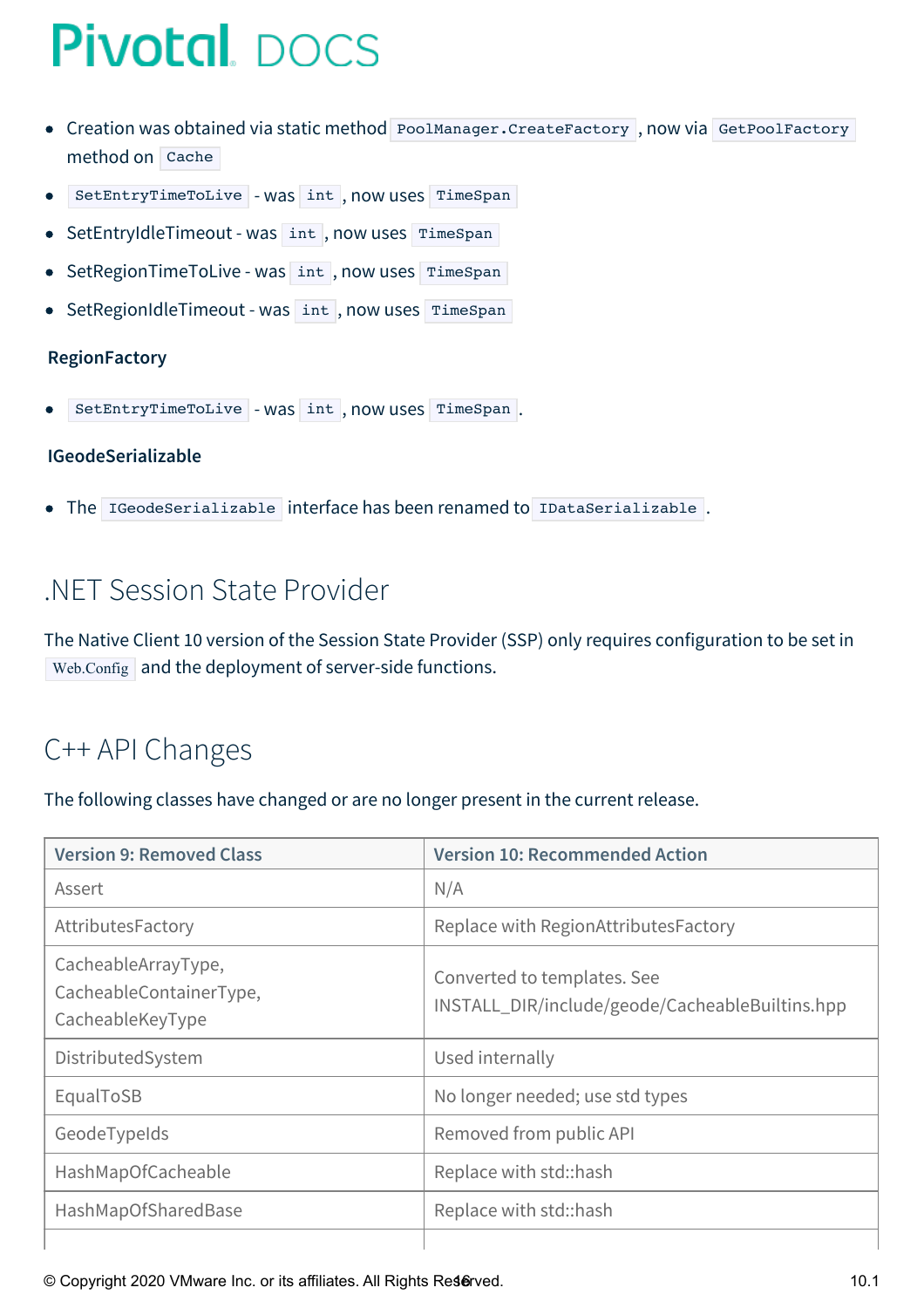| Versida 9: Removed Class           | <b>DEPSIBLE YO! REEGHTIFFENded Action</b>                                         |
|------------------------------------|-----------------------------------------------------------------------------------|
| HashSetOfCacheableKey              | Replace with std::hash                                                            |
| HashSetOfSharedBase                | Replace with std::shared_ptr <t></t>                                              |
| HashSetT                           | Replace with std::hash                                                            |
| InternalCacheTransactionManager2PC | Removed from public API                                                           |
| Log                                | Use LogLevel at cache creation                                                    |
| LogFn                              | Use LogLevel at cache creation                                                    |
| LogVarargs                         | Use LogLevel at cache creation                                                    |
| NullSharedBase                     | Replace with nullptr                                                              |
| SelectResultsIterator              | Replace with ResultsCollector                                                     |
| SharedArrayPtr                     | Replace with std::shared_ptr <t></t>                                              |
| SharedBase                         | Abstract base class no longer needed. Replace with<br>std::shared_ptr <t></t>     |
| SharedPtr                          | Replace with std::shared_ptr <t></t>                                              |
| SPEHelper                          | Exception helper no longer needed after move from<br>SharedPtr to std::shared_ptr |
| VectorOfCacheable                  | std::vector <std::shared_ptr<t>&gt;</std::shared_ptr<t>                           |
| VectorOfCacheableKey               | std::vector <std::shared_ptr<t>&gt;</std::shared_ptr<t>                           |
| VectorOfSharedBase                 | std::vector <std::shared_ptr<t>&gt;</std::shared_ptr<t>                           |
| VectorT                            | std::vector <t></t>                                                               |

#### The following classes have changed or new in the current release.

| <b>New or Renamed Class</b> | <b>Summary of Changes</b>                                                                                                                                                                        |
|-----------------------------|--------------------------------------------------------------------------------------------------------------------------------------------------------------------------------------------------|
| AuthenticatedView           | Replaces Authenticated Cache in v9 API. Used for multi-user authentication.                                                                                                                      |
| DataSerializable            | An interface for objects whose state can be written/read as primitive types.<br>Supersedes Serializable, which is now the superclass of all user objects in<br>the cache that can be serialized. |
| DefaultResultCollector      | Default class that gathers results from function execution. The<br>ResultCollector interface also changed.                                                                                       |
| LogLevel                    | Method returns log level.                                                                                                                                                                        |
| RegionAttributesFactory     | Replaces Attributes Factory                                                                                                                                                                      |
|                             |                                                                                                                                                                                                  |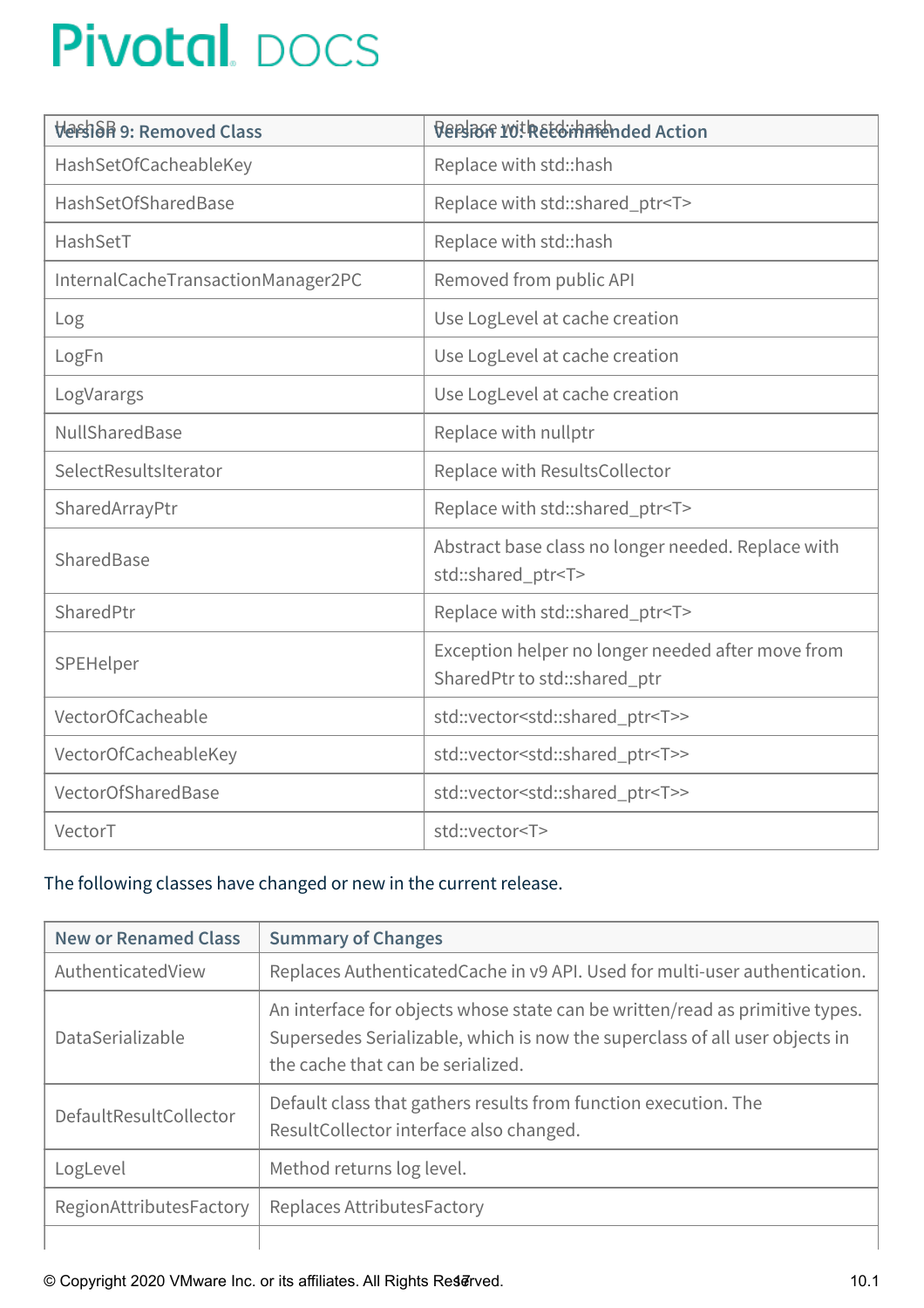| <b>Region-Shemanned Class</b> | Summary Shehanges! region types (PROXY, CACHING_PROXY, |
|-------------------------------|--------------------------------------------------------|
|                               |                                                        |
| <b>TypeRegistry</b>           | Class for registering a custom serializable type.      |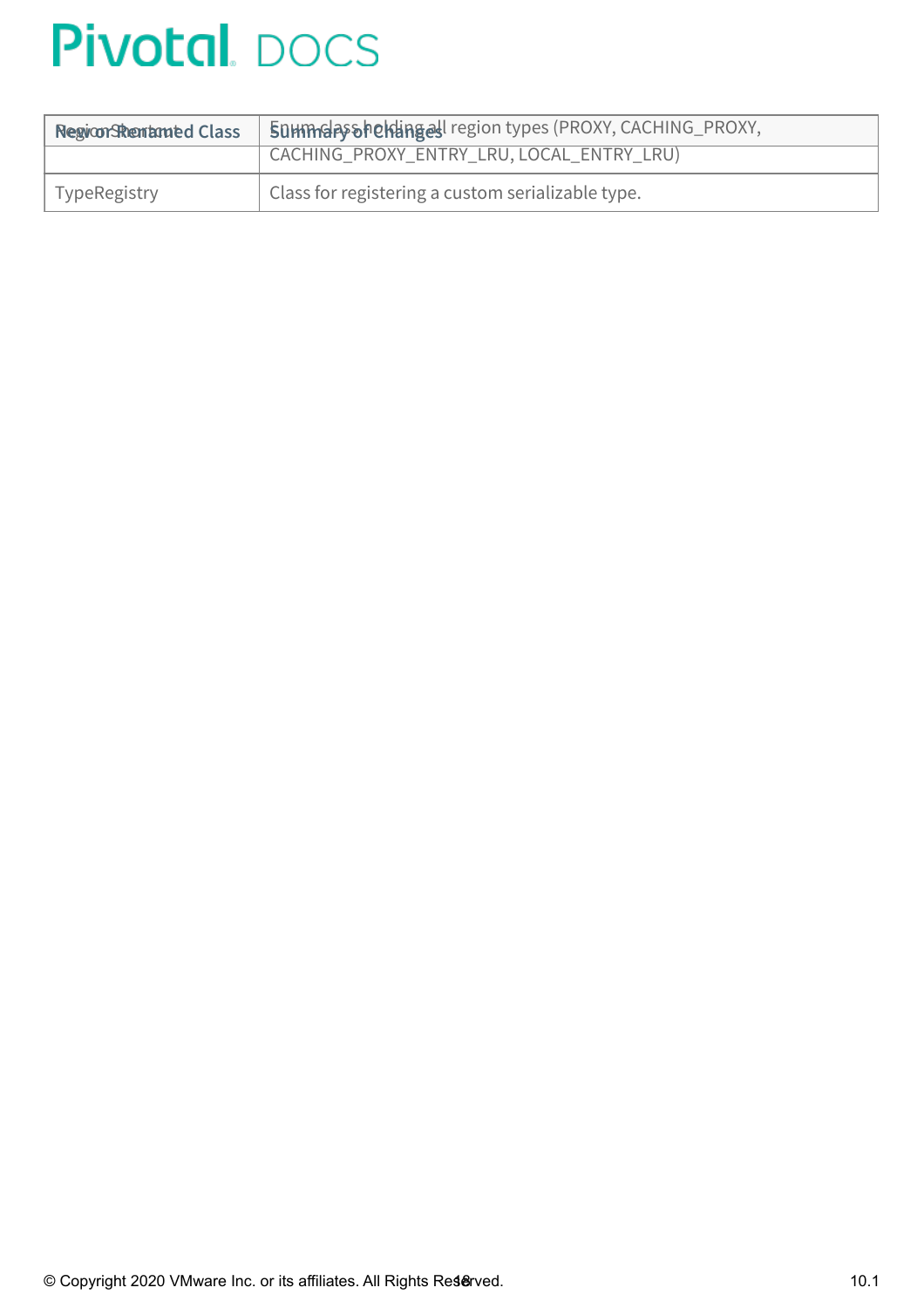## <span id="page-18-0"></span>Installing the Native Library

Install the native client by extracting the contents of the distribution archive and setting up the environment.

#### Installation Prerequisites

Before installing the GemFire native client, confirm that your system meets the hardware and software requirements described in GemFire Native Client System [Requirements](#page-7-2).

#### Copy and Uncompress the Distribution Archive

- 1. In a browser, navigate to the Pivotal GemFire [download](https://network.pivotal.io/products/pivotal-gemfire) page  $\mathbb{Z}$ .
- 2. From the **Releases:** pull-down menu, select the most recent version of VMware GemFire® Native Client.
- 3. Expand the entry in the **Release Download Files** dialog box, select the version that best suits your development platform, and download it.
- 4. Move the downloaded archive to the local directory or folder in which you wish to install the Native Client libraries. For ease of use, choose a well-known location:
	- On Linux, /usr/local
	- o On Windows, C:\Program Files
- 5. Uncompress the distribution archive, which may be a ZIP archive or a compressed tar file (.tar.gz or .tgz). For example:

\$ unzip pivotal-gemfire-nativeclient-windows-64bit-10.x.y.zip

or

\$ tar xvzf pivotal-gemfire-nativeclient-linux-64bit-10.x.y.tar.gz

6. For ease of use, rename the resulting directory to nativeclient.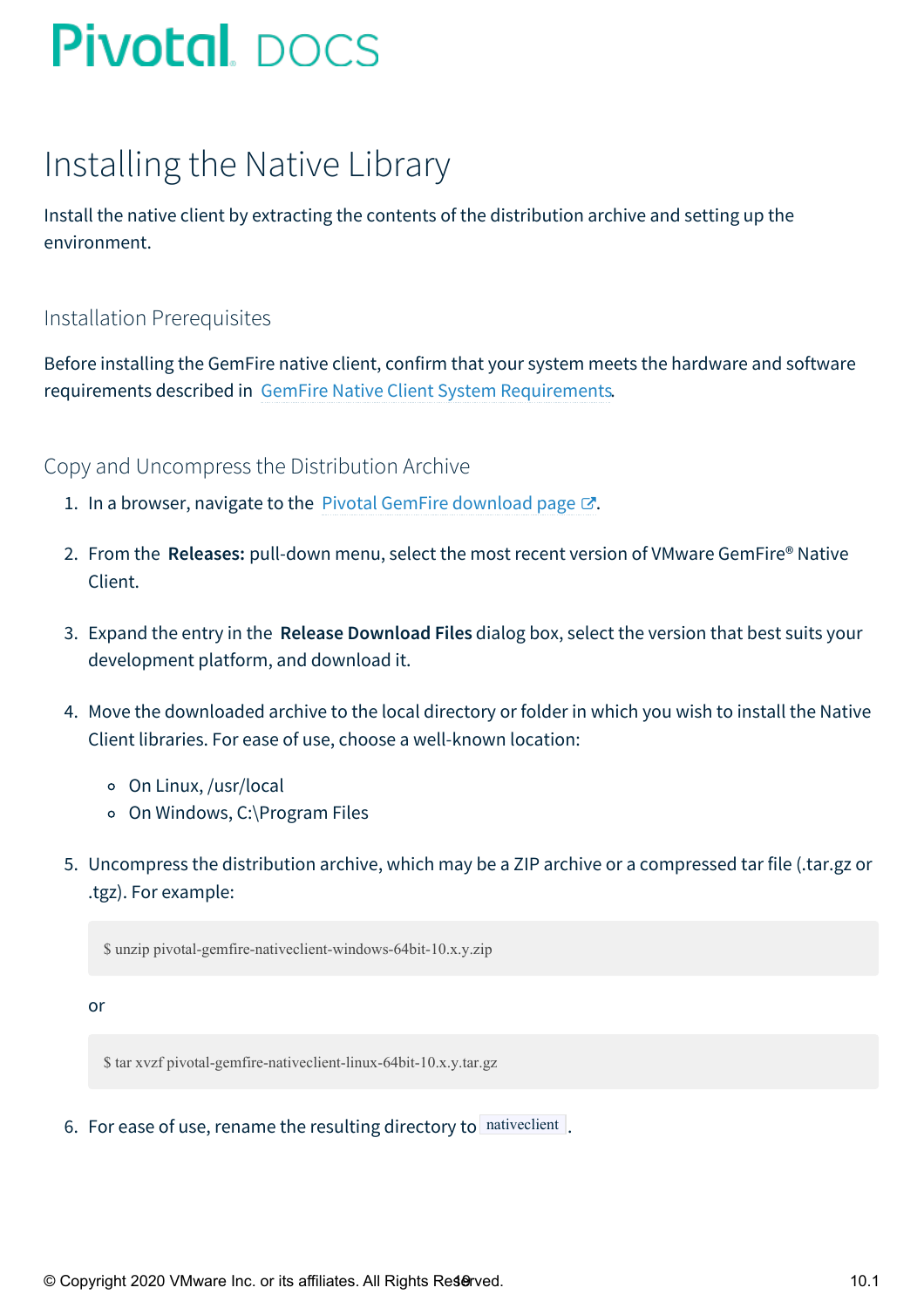## <span id="page-19-0"></span>Getting Started with the Native Library

#### **In this topic**

Set Up Your [Development](#page-19-1) Environment Establish Access to a VMware [GemFire®](#page-19-2) Cluster [Connecting](#page-19-3) to the Server Application [Development](#page-20-0) Walkthrough

[Programming](#page-21-0) Examples

To use the VMware GemFire® Native Library for developing VMware GemFire® client applications:

- Obtain a distribution of the Native library and install it on your development platform.
- Set up your development environment with the tools you need, such as a compiler and an OpenSSL security library.
- Establish access to a new or existing VMware GemFire® cluster.
- Write your client application using the VMware GemFire® native library to interact with the VMware GemFire® server.

#### <span id="page-19-1"></span>Set Up Your Development Environment

You will need some essential tools, such as a compiler and a linker. Your compiler must have access to the Native Client header files, and the linker must have access to the Native Client libraries. The header files and libraries are located in the Native Client installation directory.

#### <span id="page-19-2"></span>Establish Access to a VMware GemFire® Cluster

As you develop your application, you will need access to a VMware GemFire® cluster. Your client application connects to a VMware GemFire® cluster by specifying the address (host name or IP address) and port number of one or more locators, and the name of a region that also exists on the cluster. The client API establishes a pool of these network connections for your client application to use.

You can choose whether to use a large, remote, production-quality cluster; a small, local, development cluster; or something in-between, such as a testing or experimental lab installation.

In the VMware GemFire® User's Guide, see [Configuring](http://docs-gemfire-native-dotnet-staging.cfapps.io/101/geode-native-client-dotnet/getting-started/serverman/configuring/chapter_overview.html) and Running a Cluster & and Client/Server [Configuration](http://docs-gemfire-native-dotnet-staging.cfapps.io/101/geode-native-client-dotnet/getting-started/serverman/topologies_and_comm/cs_configuration/chapter_overview.html) & for instructions on setting up and starting the cluster for a client/server configuration.

#### <span id="page-19-3"></span>Connecting to the Server

© Copyright 2020 VMware Inc. or its affiliates. All Rights Re&Orved.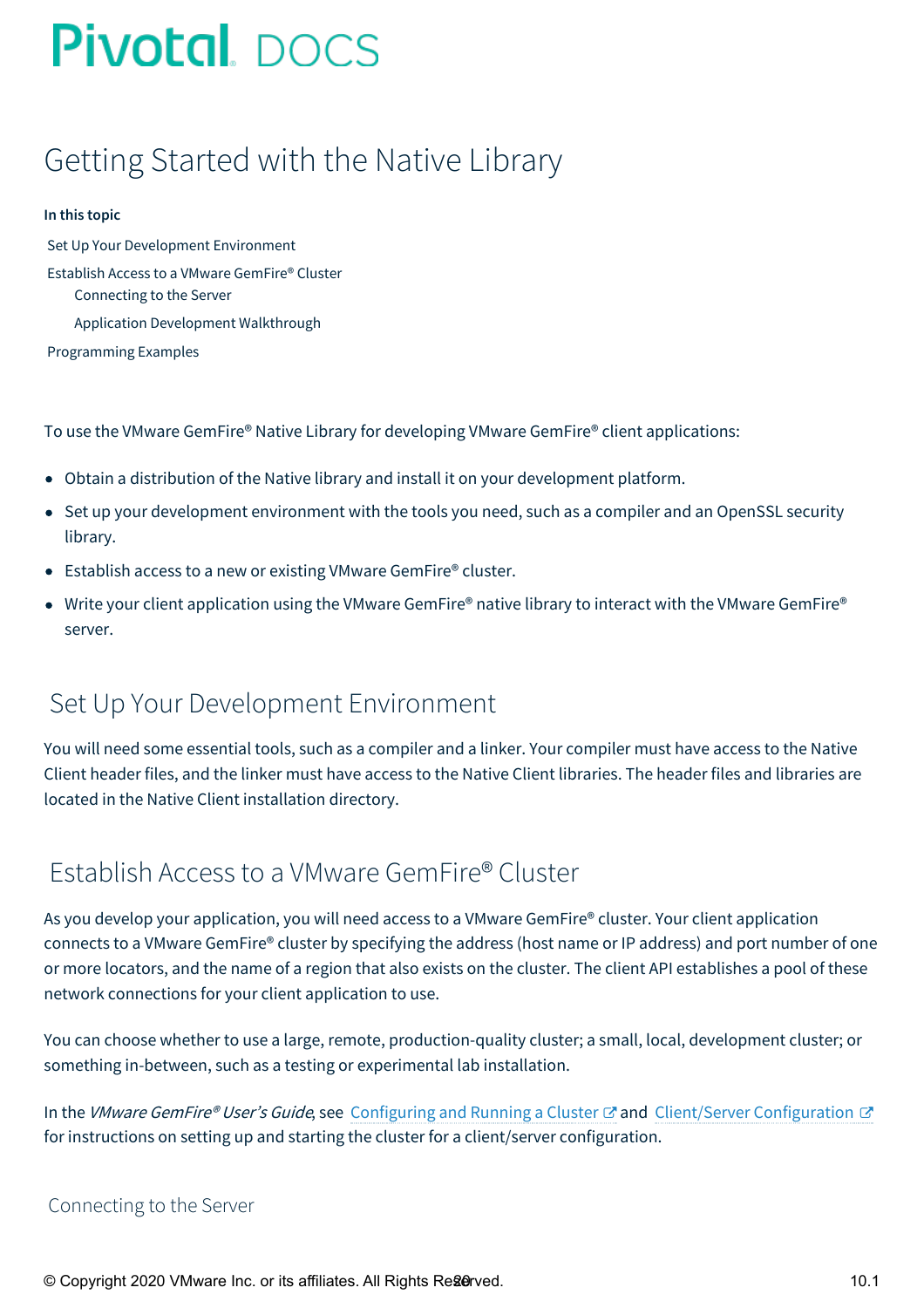To connect to a server, your application must follow these steps:

- 1. Instantiate a CacheFactory, setting characteristics of interest (for example, log-level).
- 2. Create a cache and use it to instantiate a PoolFactory, specifying the hostname and port for the server locator.
- 3. Create a named pool of network connections.
- 4. Instantiate a region of the desired type (usually CACHING\_PROXY or PROXY) and connect it by name to its counterpart on the server.

Once the connection pool and the shared region are in place, your client application is ready to share data with the server.

#### **Server Connection: .NET Example**

This example of connecting to the server is taken from the .NET PutGetRemove example.

```
Instantiate a CacheFactory and set its characteristics:
```
**var** cacheFactory = **new CacheFactory**() *// instantiate cache factory* .**Set**("log-level", "none"); *// set cache log-level characteristics*

#### Create a cache and use it to instantiate a PoolFactory :

**var** cache = cacheFactory.**Create**(); *// create cache*

**var** poolFactory = cache.**GetPoolFactory**() *// instantiate pool factory* .**AddLocator**("localhost", **10334**); *// add locator to pool factory*

#### Create a named pool of network connections, and instantiate a region of the desired type:

poolFactory.**Create**("pool"); *// create a pool called "pool" that knows where the server is*

**var** regionFactory = cache.**CreateRegionFactory**(RegionShortcut.PROXY) *// instantiate region factory with PROXY characteristics* .**SetPoolName**("pool"); var region = regionFactory.Create<string, string>("example userinfo"); // create a connection to the region "example userinfo" on the server

See the VMware GemFire® User Guidesection Configuring a [Client/Server](http://docs-gemfire-native-dotnet-staging.cfapps.io/101/geode-native-client-dotnet/getting-started/serverman/topologies_and_comm/cs_configuration/setting_up_a_client_server_system.html) System **I** for more details.

#### <span id="page-20-0"></span>Application Development Walkthrough

The .NET App [Development](http://docs-gemfire-native-dotnet-staging.cfapps.io/101/geode-native-client-dotnet/getting-started/app-dev-walkthrough-dotnet.html) Walkthrough  $\mathbb{Z}$  describes how to set up a native client development environment using CMake.

© Copyright 2020 VMware Inc. or its affiliates. All Rights Re**2d**rved. 10.1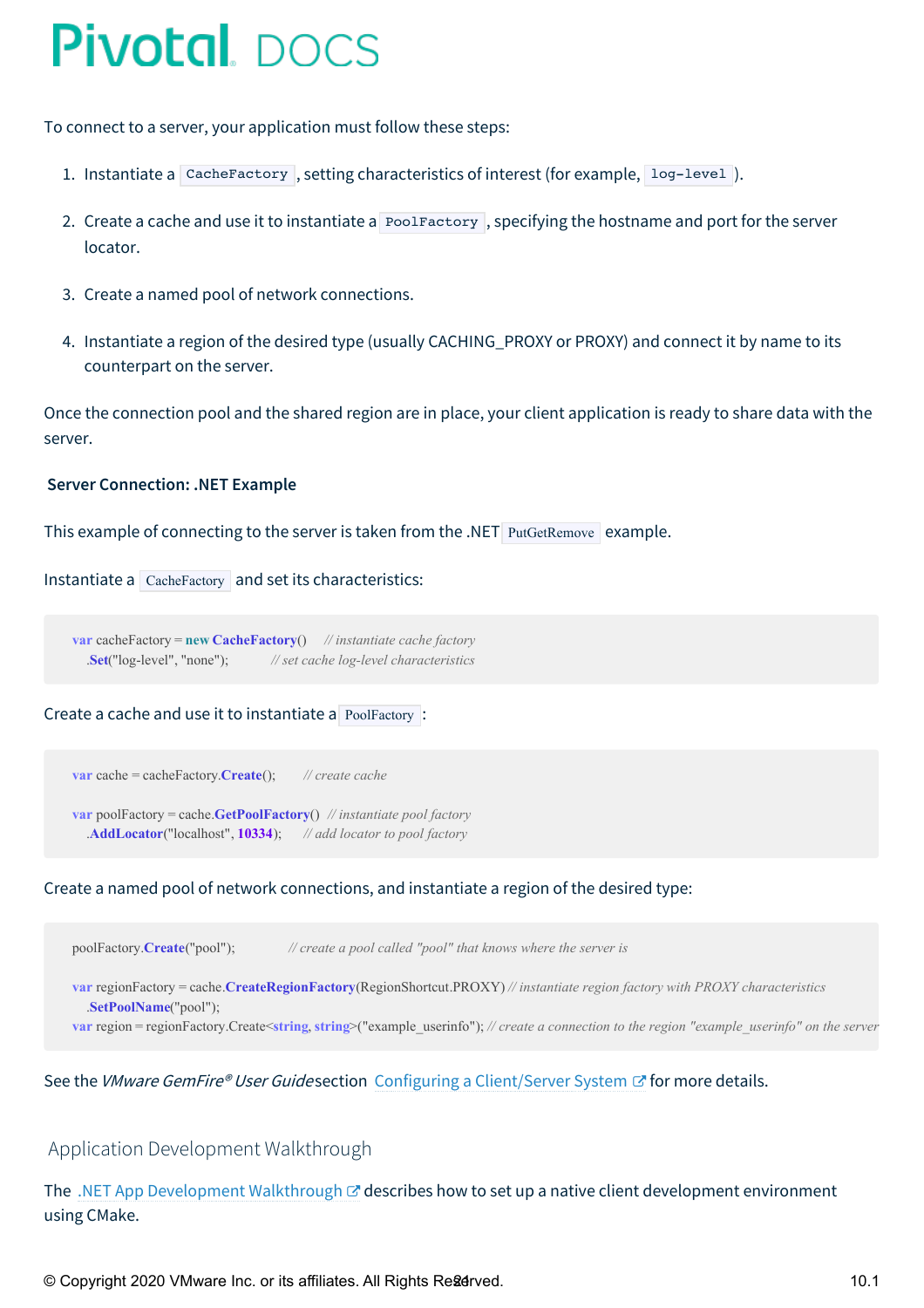### <span id="page-21-0"></span>Programming Examples

The VMware GemFire® Client build provides a set of programming examples to help you understand the client API. The examples directory contains CMake files and a cpp subdirectory containing C++ examples. The Windows build also includes a  $\overline{\left( \text{domet} \right)}$  subdirectory containing C# examples.

CMake files are located at each level of the directory structure to allow examples to be built individually or in groups.

The directory structure resembles this hierarchy (some entries are omitted for clarity):

MyProject/ cmake/ CMakeLists.txt examples/ BUILD-EXAMPLES.md CMakeLists.txt CMakeLists.txt.in cmake/ cpp/ authinitialize/ continuousquery/ dataserializable/ functionexecution/ pdxserializable/ pdxserializer/ putgetremove/ remotequery/ sslputget/ transaction/ dotnet/ authinitialize/ continuousquery/ dataserializable/ functionexecution/ pdxautoserializer/ pdxserializable/ putgetremove/ remotequery/ sslputget/ transaction/

See the BUILD-EXAMPLES.md file for detailed instructions on building and executing the examples, and read the source code to understand how the examples are constructed.

See [Put/Get/Remove](#page-22-1) Example for sample code showing the basics of how a client application connects to a VMware GemFire® cluster and performs basic operations on a remote server.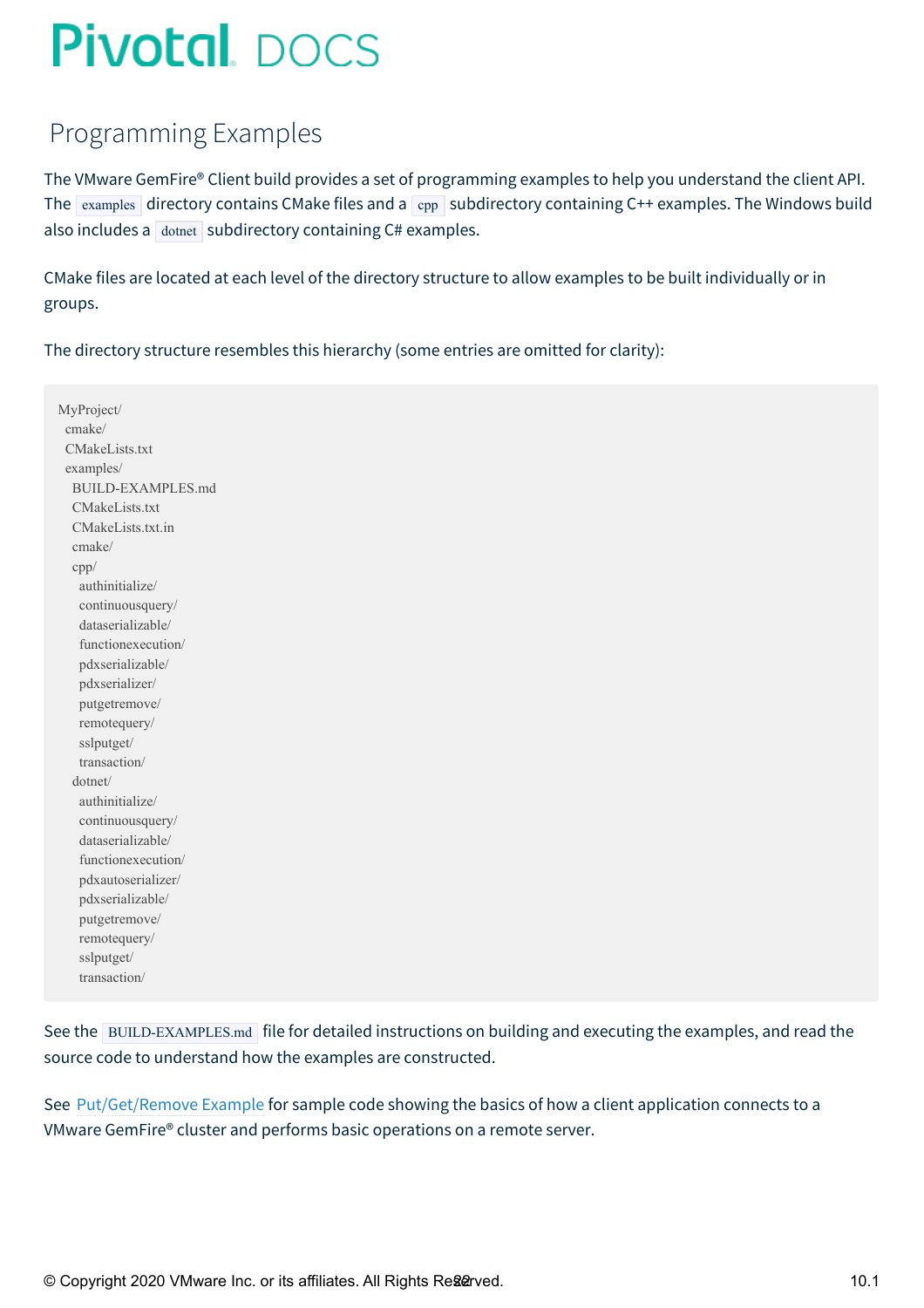## <span id="page-22-1"></span><span id="page-22-0"></span>Put/Get/Remove Example

#### **In this topic**

[Put/Get/Remove](#page-22-2) Example Code

The native client release contains an example written for .NET showing how a client application can establish a connection to a cluster and then use that connection to perform basic operations on a remote server. The example is located in .../examples/dotnet/putgetremove.

The example performs a sequence of operations, displaying simple log entries as they run.

- To run the example, follow the instructions in the README. md file in the example directory.
- Review the source code in the example directory to see exactly how it operates.
- $\bullet$  Begin by running a script that sets up the server-side environment by invoking gfsh commands to create a region, simply called "example\_userinfo."
- Run the example client application, which performs the following steps:
	- Connects to the server
	- Performs region put operations using key/value pairs
	- Uses region get to retrieve the values
	- Uses region remove to remove the values

### <span id="page-22-2"></span>Put/Get/Remove Example Code

This section contains code snippets showing highlights of the .NET put/get/remove example. They are not intended for cut-and-paste execution. For the complete source, see the example source directory.

The .NET example creates a cache, then uses it to create a connection pool and a region object (of class IRegion ).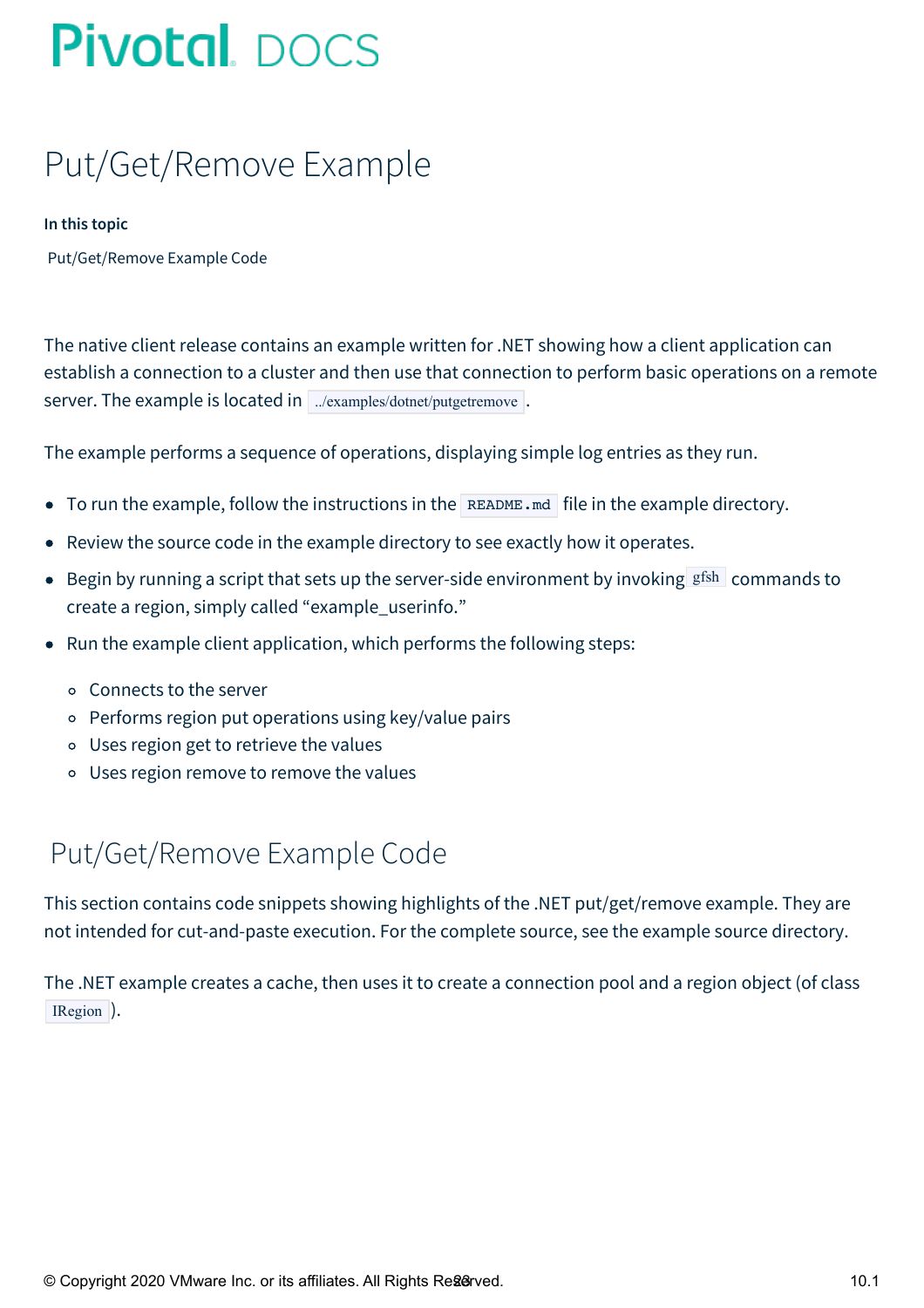**var** cacheFactory = **new CacheFactory**() .**Set**("log-level", "none"); **var** cache = cacheFactory.**Create**();

**var** poolFactory = cache.**GetPoolFactory**() .**AddLocator**("localhost", **10334**); poolFactory.**Create**("pool");

**var** regionFactory = cache.**CreateRegionFactory**(RegionShortcut.PROXY) .**SetPoolName**("pool"); **var** region = regionFactory.Create < **string**, **string**("example\_userinfo");

#### After declaring some keys and values, the client then populates the data store with two key/value pairs.

region.**Put**(rtimmonsKey, rtimmonsValue); region.**Put**(scharlesKey, scharlesValue);

#### Next, the application retrieves the stored values using  $G_{et}$  operations.

**var** user1 = region.**Get**(rtimmonsKey, **null**); **var** user2 = region.**Get**(scharlesKey, **null**);

Finally, the application deletes one of the stored values using the Remove method.

```
if (region.Remove(rtimmonsKey))
{
Console.WriteLine("Info for " + rtimmonsKey + " has been deleted");
}
else
{
Console.WriteLine("Info for " + rtimmonsKey + " has not been deleted");
}
```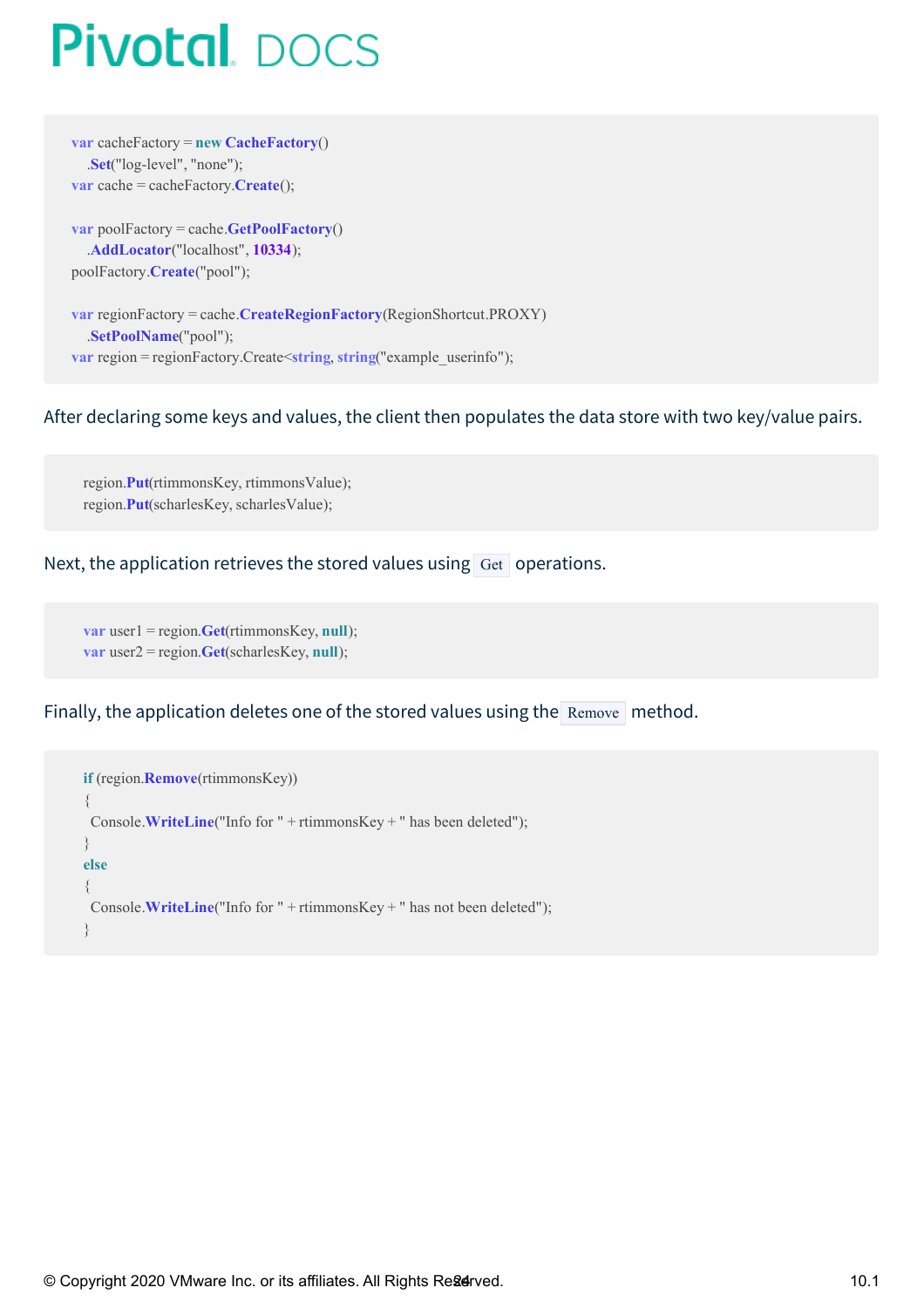## <span id="page-24-0"></span>Configuring a Client Application

#### **In this topic**

[Programmatic](#page-24-1) Configuration vs XML Configuration High Availability with Server [Redundancy](#page-24-2)

You can configure your native client application:

- Programmatically in your app code
- Via XML files and properties files (see Client Cache XML [Reference](#page-90-0))
- Through a combination of programmatic and file-based approaches  $\bullet$

This section describes configuration on two levels, the system level and the cache level. System property settings describe your application's behavior, while cache configuration describes data.

### <span id="page-24-1"></span>Programmatic Configuration vs XML Configuration

Programmatic configuration enables your client application to dynamically adapt to changing runtime conditions.

In contrast, XML configuration externalizes properties, such as locator addresses and pool connection details, so they can be changed without requiring that you recompile your application.

### Tables of properties

See System [Properties](#page-81-0) for a list of system properties that can be configured programmatically or in the geode.properties file.

### <span id="page-24-2"></span>High Availability with Server Redundancy

When redundancy is enabled, secondary servers maintain queue backups while the primary server pushes events to the client. If the primary server fails, one of the secondary servers steps in as primary to provide uninterrupted event messaging to the client. To configure high availability, set the subscription-redundancy in the client's pool configuration. This setting indicates the number of secondary servers to use. See the *VMware GemFire® User Guide* section [Configuring](http://docs-gemfire-native-dotnet-staging.cfapps.io/101/geode-native-client-dotnet/configuring/serverman/developing/events/configuring_highly_available_servers.html) Highly Available Servers & for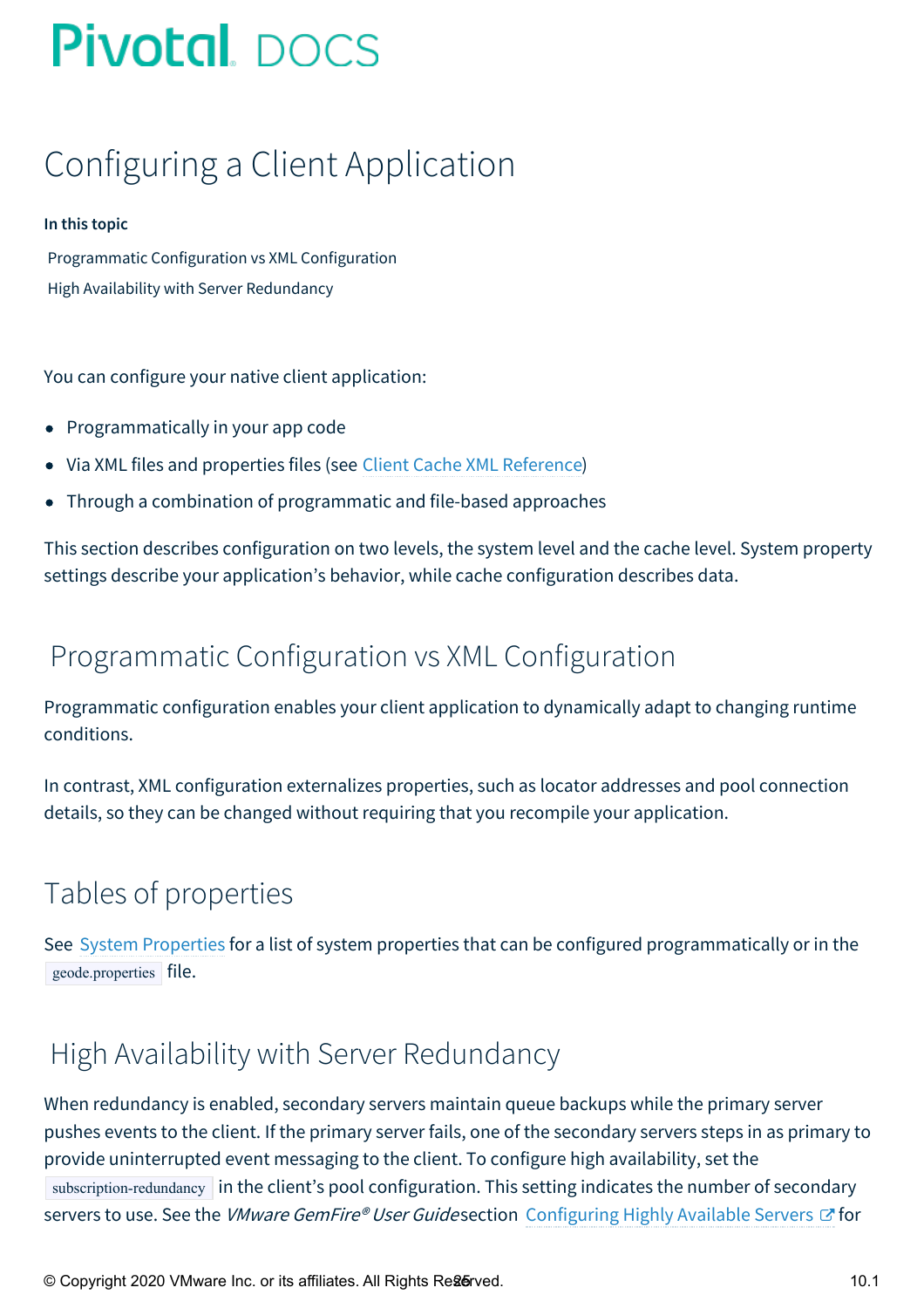

more details.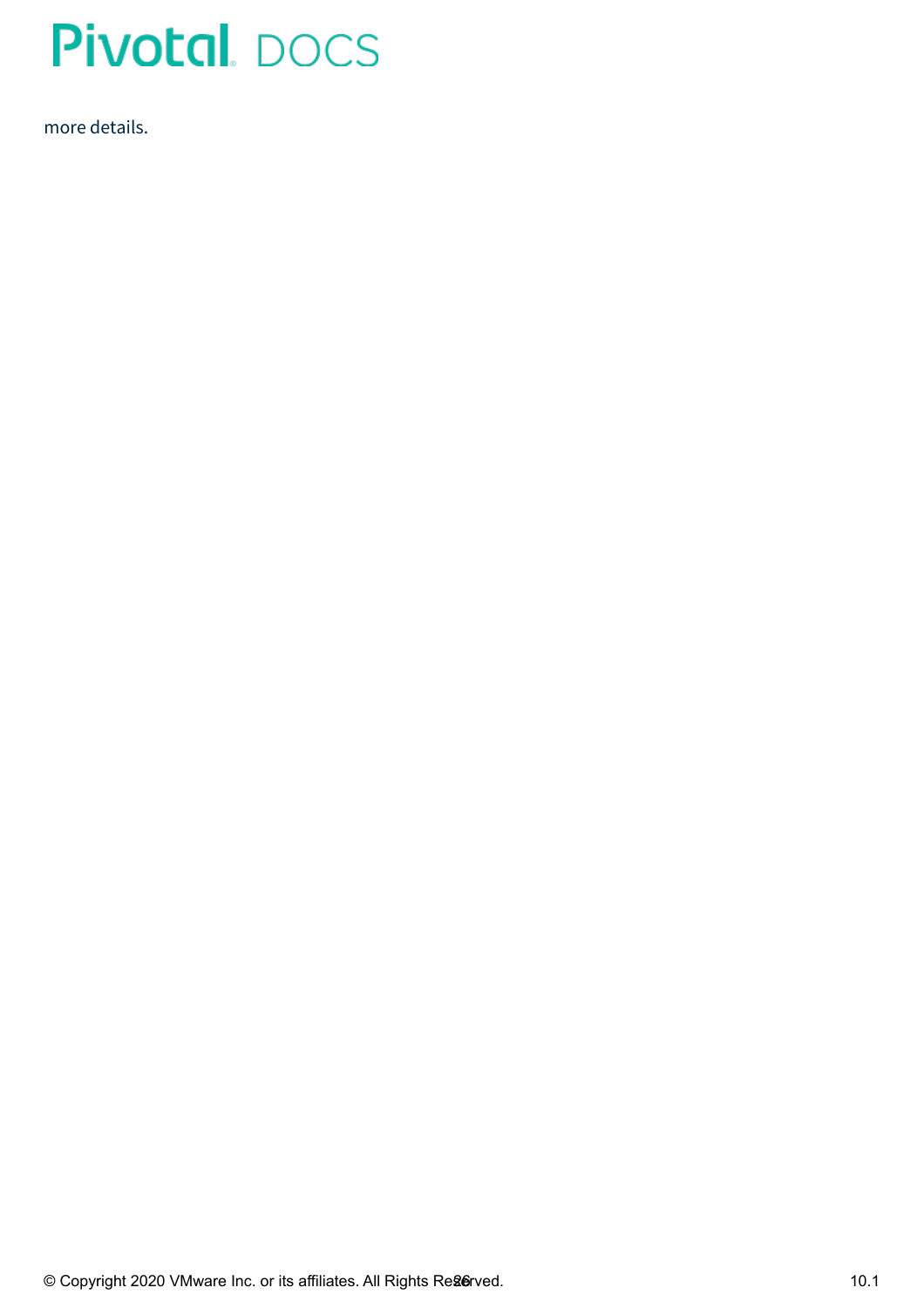## <span id="page-26-0"></span>System Level Configuration

#### **In this topic**

Attribute [Definition](#page-26-1) Priority Search Path for Multiple [Properties](#page-26-2) Files Defining Properties [Programmatically](#page-27-0) About the [geode.properties](#page-27-1) Configuration File [Configuration](#page-27-2) File Locations Using the Default [Sample](#page-27-3) File [Configuring](#page-28-0) System Properties for the Client [Running](#page-29-0) a Client Out of the Box

### <span id="page-26-1"></span>Attribute Definition Priority

You can specify attributes in different ways, which can cause conflicting definitions. Applications can be configured programmatically, and that has priority over other settings.

In case an attribute is defined in more than one place, the first source in this list is used:

- Programmatic configuration
- Properties set at the command line
- current-working-directory/geode.properties file
- native-client-installation-directory/defaultSystem/geode.properties file
- defaults

The geode.properties files and programmatic configuration are optional. If they are not present, no warnings or errors occur. For details on programmatic configuration through the **Properties** object, see Defining Properties [Programmatically](#page-27-0).

### <span id="page-26-2"></span>Search Path for Multiple Properties Files

The client and cache server processes first look for their properties file in the *native-client-installation-directory*/defaultSystem directory, then in the working directory.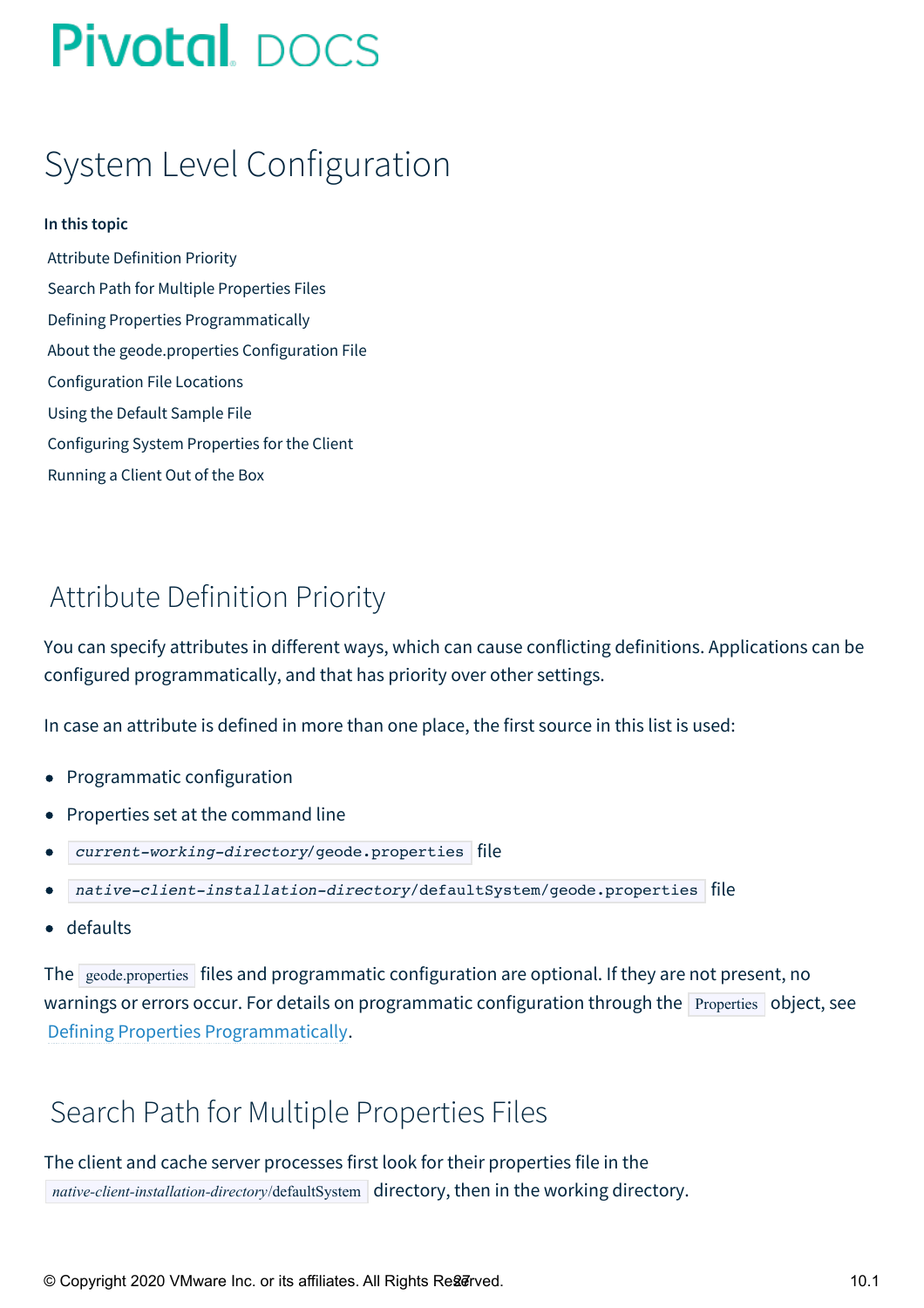Any properties set in the working directory override settings in the *native-client-installation-directory/defaultSystem/geode.properties* file.

The geode.properties file provides information to the client regarding the expected server configuration. Properties set in this file (in the client environment) do not have any effect on the server itself. Its main purpose is to inform the client application as to how to communicate with the server.

## <span id="page-27-0"></span>Defining Properties Programmatically

You can pass in specific properties programmatically by using a Properties object to define the nondefault properties.

Example:

auto systemProps = Properties::create(); systemProps->insert("statistic-archive-file", "stats.gfs"); systemProps->insert("cache-xml-file", "./myapp-cache.xml"); systemProps->insert("stacktrace-enabled", "true"); auto cache = CacheFactory(systemProps).create();

## <span id="page-27-1"></span>About the geode.properties Configuration File

The geode.properties file provides local settings required to connect a client to a distributed system, along with settings for licensing, logging, and statistics. See System [Properties](#page-81-0).

### <span id="page-27-2"></span>Configuration File Locations

A client looks for a geode.properties file first in the working directory where the process runs, then in *native-client-installation-directory/defaultSystem* . Use the defaultSystem directory to group configuration files or to share them among processes for more convenient administration. If  $\frac{1}{2}$  geode.properties is not found, the process starts up with the default settings.

For the cache.xml cache configuration file, a client looks for the path specified by the cache-xml-file attribute in geode.properties (see System Properties). If the cache.xml is not found, the process starts with an unconfigured cache.

### <span id="page-27-3"></span>Using the Default Sample File

© Copyright 2020 VMware Inc. or its affiliates. All Rights Re**26**rved. 10.1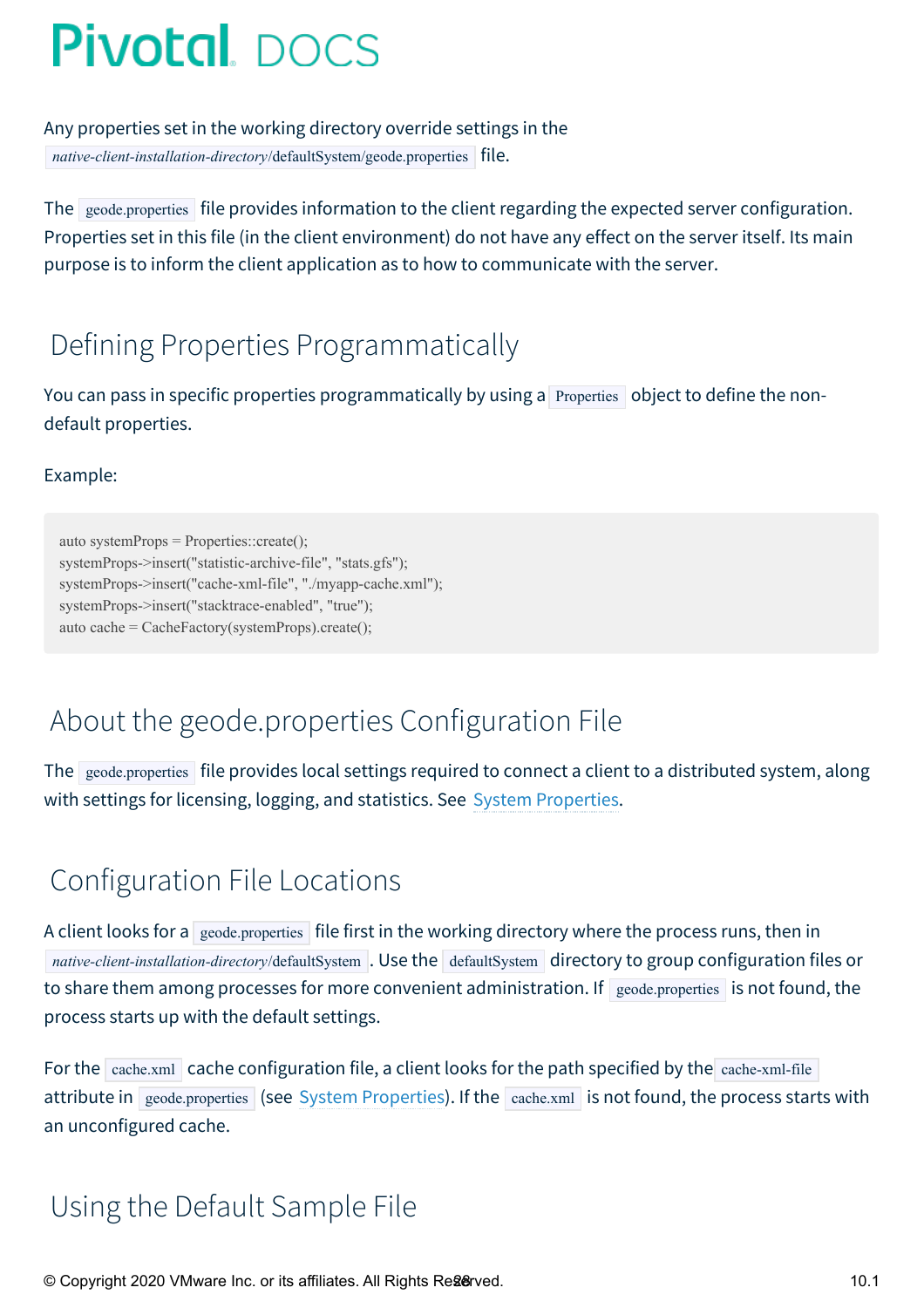A sample geode.properties file is included with the VMware GemFire® native client installation in the *native-client-installation-directory/defaultSystem* directory.

#### To use this file:

- 1. Copy the file to the directory where you start the application.
- 2. Uncomment the lines you need and edit the settings as shown in this example:

cache-xml-file=test.xml

#### 3. Start the application.

#### **Default geode.properties File**

```
# Default C++ distributed system properties
# Copy to current directory and uncomment to override defaults.
#
## Debugging support, enables stacktraces in apache::geode::client::Exception.
#
# The default is false, uncomment to enable stacktraces in exceptions.
#stacktrace-enabled=true
#crash-dump-enabled=true
#
#
## Cache region configuration
#
#cache-xml-file=cache.xml
#
## Log file config
#
#log-file=gemfire_cpp.log
#log-level=config
# zero indicates use no limit.
#log-file-size-limit=0
# zero indicates use no limit.
#log-disk-space-limit=0
```
...

### <span id="page-28-0"></span>Configuring System Properties for the Client

#### The typical configuration procedure for a client includes the high-level steps listed below.

1. Place the geode.properties file for the application in the working directory or in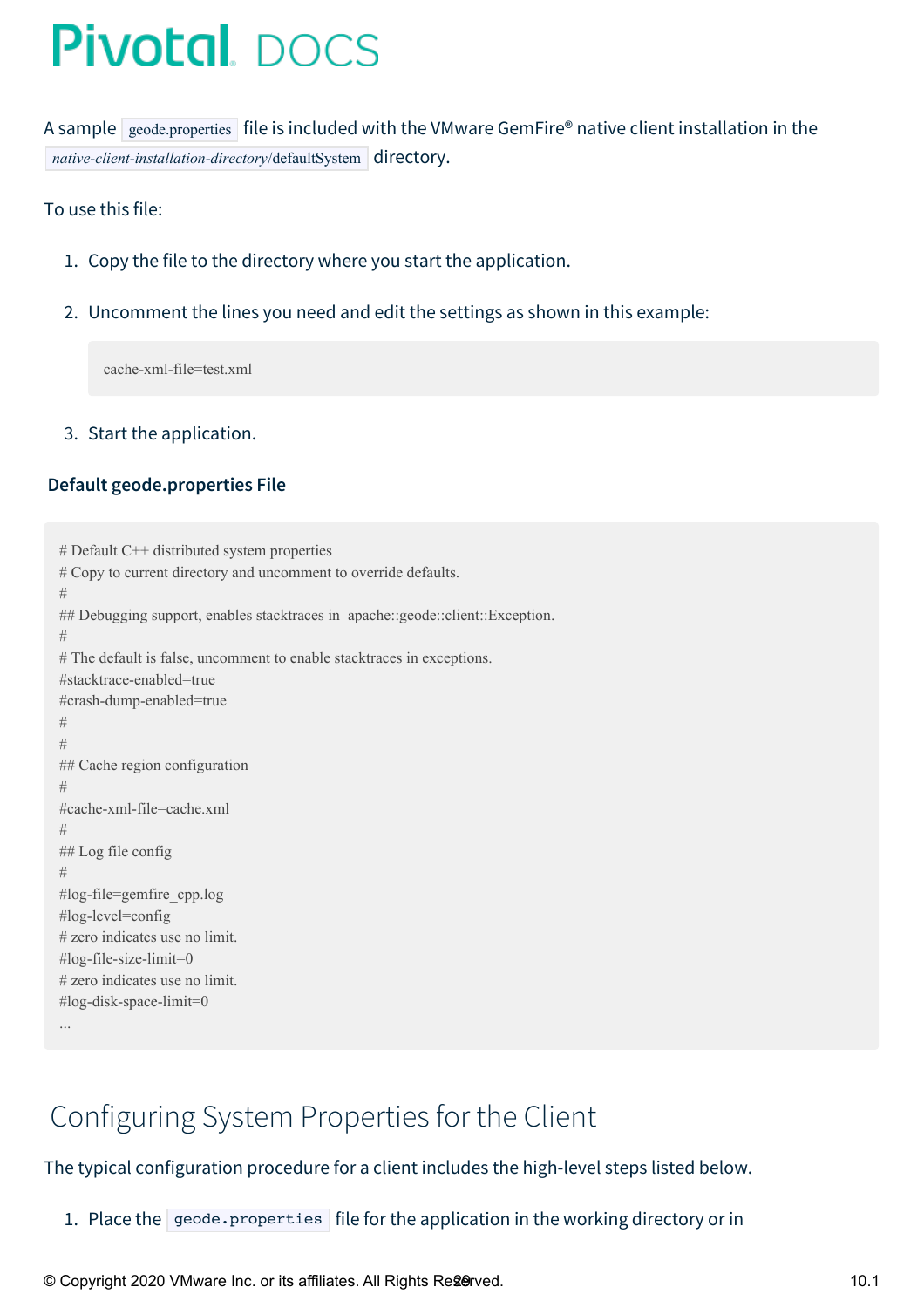native-client-installation-directory/defaultSystem .

- 2. Place the  $\sqrt{\text{cache.xml}}$  file for the application in the desired location and specify its path using the cache-xml-file property in the geode.properties file.
- 3. Add other attributes to the geode.properties file as needed for the local system architecture.

### <span id="page-29-0"></span>Running a Client Out of the Box

If you start a client without any configuration, it uses any attributes set programmatically plus any hardcoded defaults (listed in System Properties). Running with the defaults is a convenient way to learn the operation of the distributed system and to test which attributes need to be reconfigured for your environment.

Running based on defaults is not recommended for production systems, as important components, such as security, might be overlooked.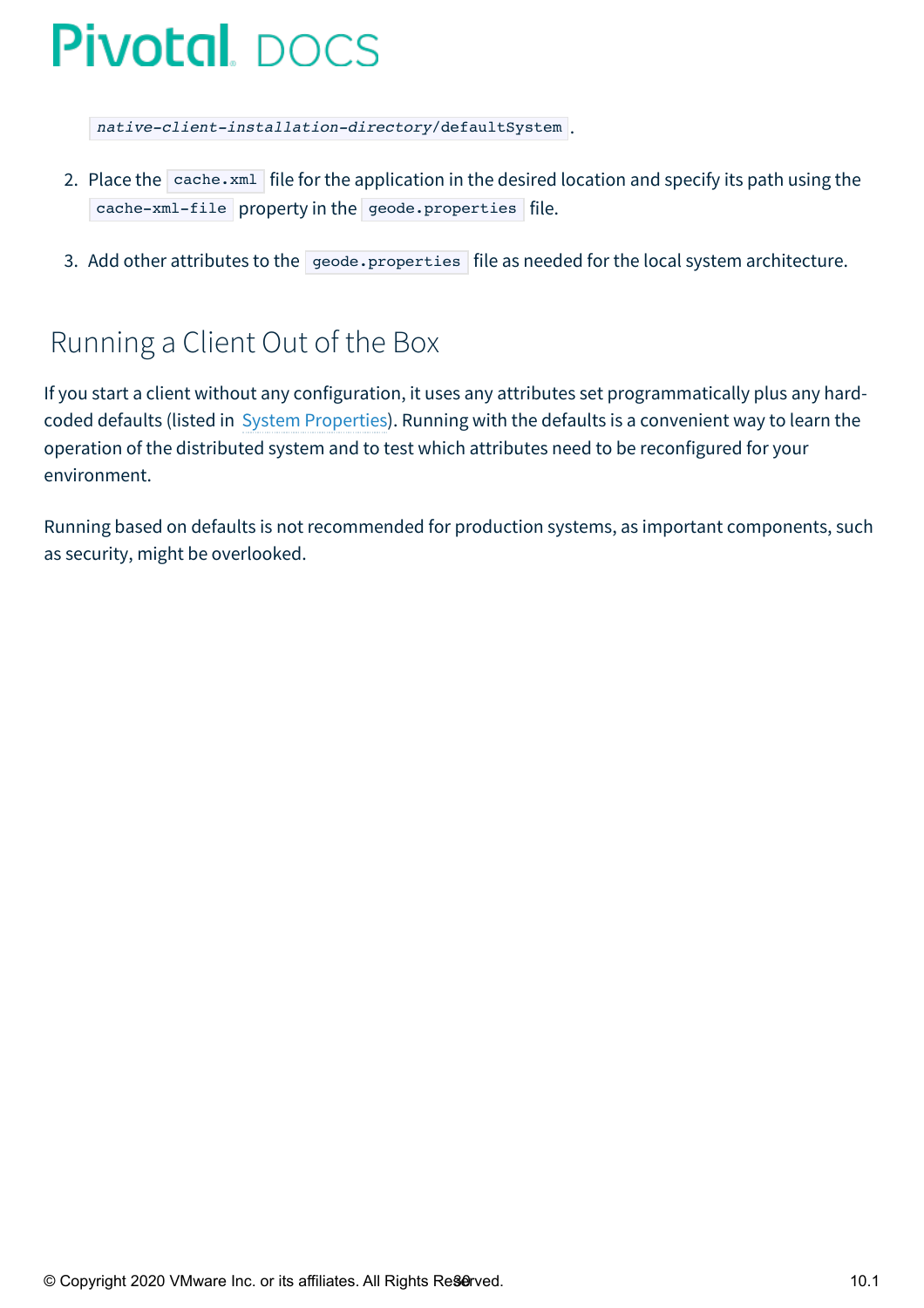## <span id="page-30-0"></span>Configuring the Client Cache

Client caches provide the framework for clients to store, manage, and distribute application data.

A cache is an entry point for access to VMware GemFire®. Through the cache, clients gain access to the VMware GemFire® caching framework for data loading, distribution, and maintenance.

A Cache instance allows your client to set general parameters for communication between a cache and other caches in the distributed system, and to create and access any region in the cache.

Regions are created from Cache instances. Regions provide the entry points to the interfaces for instances of Region and RegionEntry .

For more information specific to your client programming language, see the .NET [Client](http://docs-gemfire-native-dotnet-staging.cfapps.io/101/geode-native-client-dotnet/configuring/dotnetdocs) API  $\mathbb{Z}$ .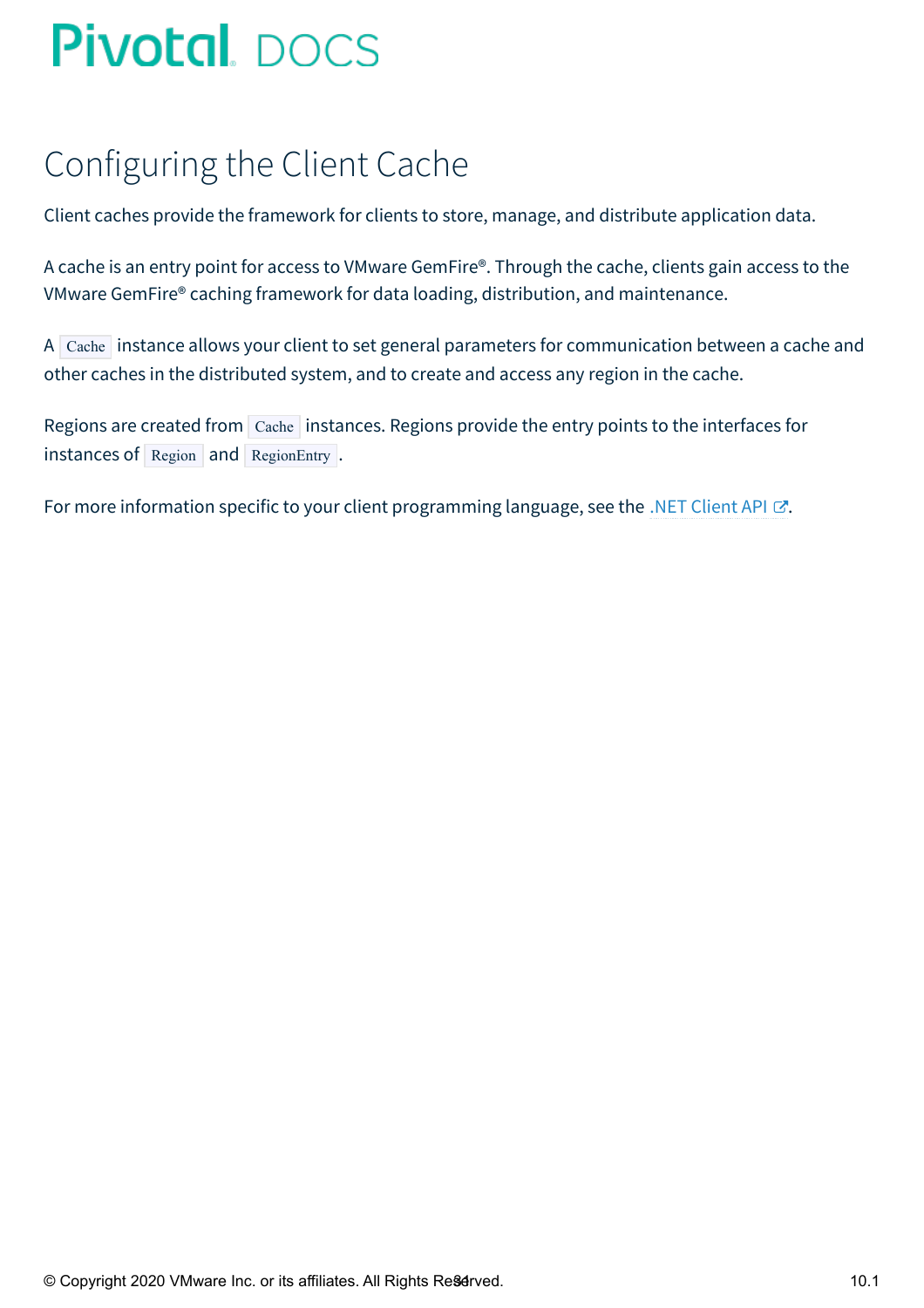## <span id="page-31-0"></span>Configuring Regions

#### **In this topic**

[Programmatic](#page-31-1) Region Creation [Declarative](#page-32-0) Region Creation [Invalidating](#page-33-0) and Destroying Regions [Region](#page-33-1) Access [Getting](#page-34-0) the Region Size

The region is the core building block of the VMware GemFire® distributed system. All cached data is organized into data regions and you do all of your data puts, gets, and querying activities against them.

In order to connect to a VMware GemFire® server, a client application must define a region that corresponds to a region on the server, at least in name. See Data [Regions](http://docs-gemfire-native-dotnet-staging.cfapps.io/101/geode-native-client-dotnet/regions/geodeman/basic_config/data_regions/chapter_overview.html)  $\mathbb{Z}$  in the VMware GemFire® User Guide for details regarding server regions, and Region [Attributes](#page-38-1) in this guide for client region configuration parameters.

You can create regions either programmatically or through declarative statements in a  $\alpha$  cache.xml file. Programmatic configuration is recommended, as it keeps the configuration close at hand and eliminates an external dependency. Region creation is subject to attribute consistency checks.

### <span id="page-31-1"></span>Programmatic Region Creation

#### To create a region:

- 1. Instantiate a  $\vert$  Cache Factory and use it to create a cache.
- 2. The cache includes an instance of PoolManager —use it to create a connection pool.
- 3. Use cache to instantiate a RegionFactory and use it to create a region, specifying any desired attributes and an association with the connection pool.

#### .NET C# Region Creation Example

This example illustrates how to create a pair of regions using C#: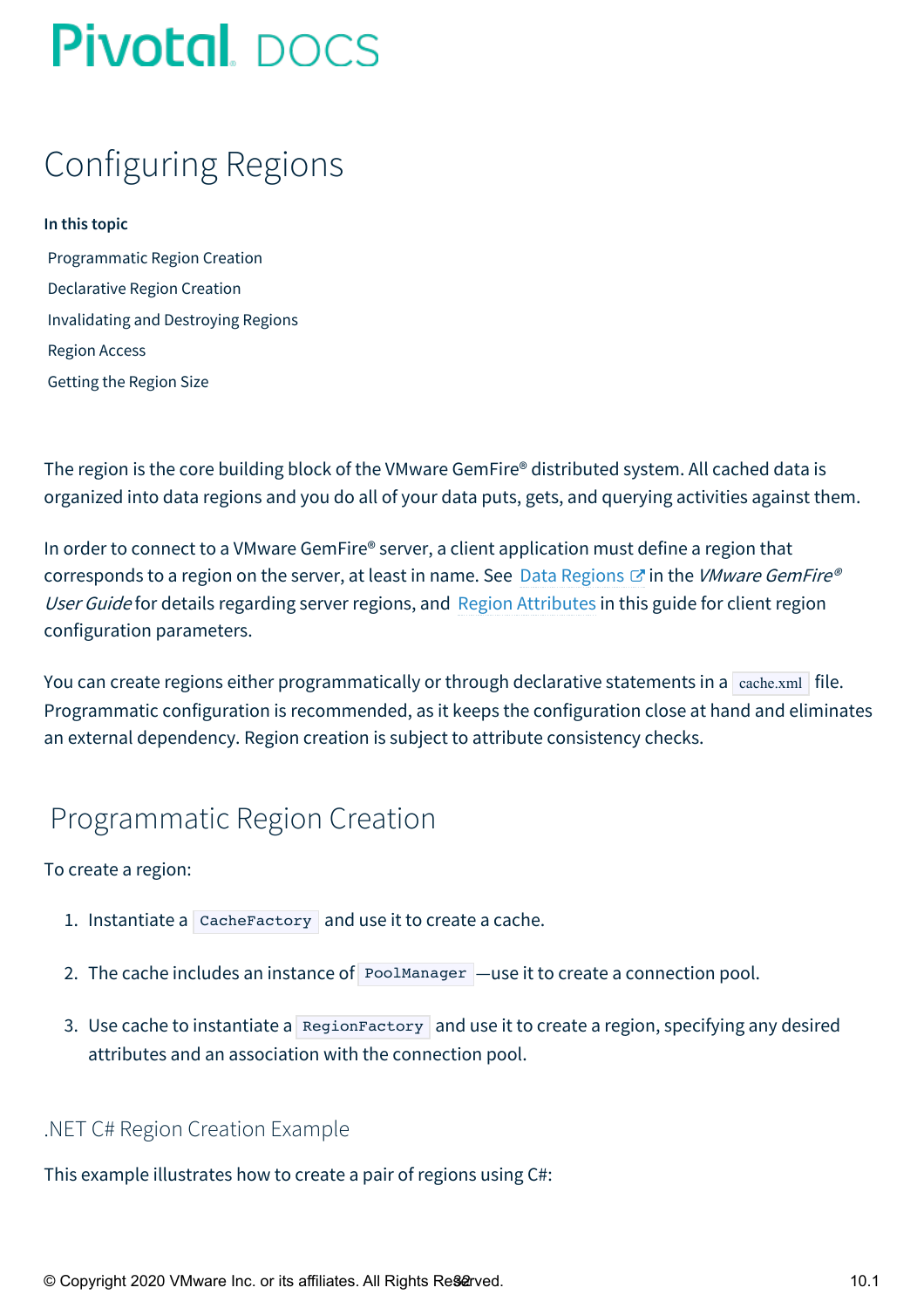**var** cache = **new CacheFactory**().**Create**();

```
var examplePool = cache.GetPoolManager()
  .CreateFactory()
  .AddLocator("localhost", 40404)
  .SetSubscriptionEnabled(true)
  .Create("examplePool");
```
**var** clientRegion1 = cache.**CreateRegionFactory**(RegionShortcut.PROXY) .**SetPoolName**("examplePool") .**Create**("clientRegion1");

## <span id="page-32-0"></span>Declarative Region Creation

Declarative region creation involves placing the region's XML declaration, with the appropriate attribute settings, in a  $\vert$  cache.xml file that is loaded at cache creation.

Like the programmatic examples above, the following example creates two regions with attributes and a connection pool:

```
\langle \timession="1.0" encoding="UTF-8"?>
<client-cache
  xmlns="http://geode.apache.org/schema/cpp-cache"
  xmlns:xsi="http://www.w3.org/2001/XMLSchema-instance"
  xsi:schemaLocation="http://geode.apache.org/schema/cpp-cache
   http://geode.apache.org/schema/cpp-cache/cpp-cache-1.0.xsd"
  version="1.0">
  <pool name="examplePool" subscription-enabled="true">
    <server host="localhost" port="40404" />
  </pool>
  <region name="clientRegion1" refid="PROXY">
    <region-attributes pool-name="examplePool"/>
  \langleregion\rangle<region name="clientRegion2" refid="CACHING_PROXY">
    <region-attributes pool-name="examplePool">
       <region-time-to-live>
         <expiration-attributes timeout="120s" action="invalidate"/>
       \le/region-time-to-live>
    \le/region-attributes>
  \langleregion\rangle</client-cache>
```
The cache.xml file contents must conform to the XML described in the cpp-cache-1.0.xsd file provided in your distribution's  $x_{\text{sads}}$  subdirectory and available online at [https://geode.apache.org/schema/cpp-](https://geode.apache.org/schema/cpp-cache/cpp-cache-1.0.xsd)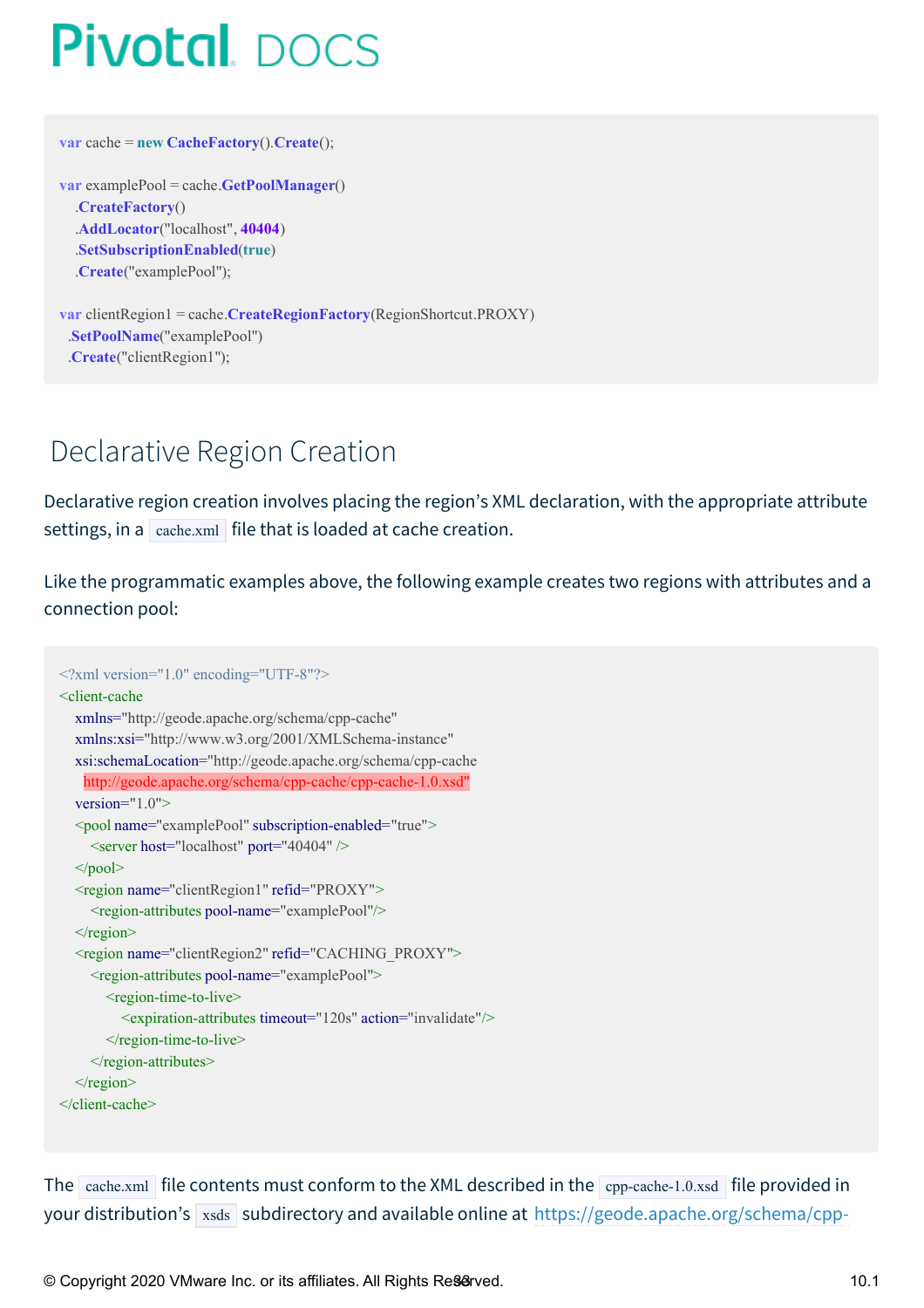cache/cpp-cache-1.0.xsd  $\mathbb{Z}$ .

### <span id="page-33-0"></span>Invalidating and Destroying Regions

Invalidation marks all entries contained in the region as invalid (with null values). Destruction removes the region and all of its contents from the cache.

You can execute these operations explicitly in the local cache in the following ways:

- Through direct API calls from the client using Apache::Geode::Client::IRegion<TKey, TValue >::InvalidateRegion() .
- Through expiration activities based on the region's statistics and attribute settings.

In either case, you can perform invalidation and destruction as a local or a distributed operation.

- A local operation affects the region only in the local cache.
- A distributed operation works first on the region in the local cache and then distributes the operation to all other caches where the region is defined. This is the proper choice when the region is no longer needed, or valid, for any application in the distributed system.
- If the region on the server is configured as a partitioned region, it cannot be cleared using API calls from the client.

A user-defined cache writer can abort a region destroy operation. Cache writers are synchronous listeners with the ability to abort operations. If a cache writer is defined for the region anywhere in the distributed system, it is invoked before the region is explicitly destroyed.

Whether carried out explicitly or through expiration activities, invalidation and destruction cause event notification.

#### <span id="page-33-1"></span>Region Access

You can use Cache::getRegion to retrieve a reference to a specified region.

Cache::getRegion returns nullptr if the region is not already present in the application's cache. A server region must already exist.

#### A region name *cannot* contain these characters:

| Ineligible Character description | Ineligible Character |
|----------------------------------|----------------------|
|                                  |                      |

© Copyright 2020 VMware Inc. or its affiliates. All Rights Reserved. 10.1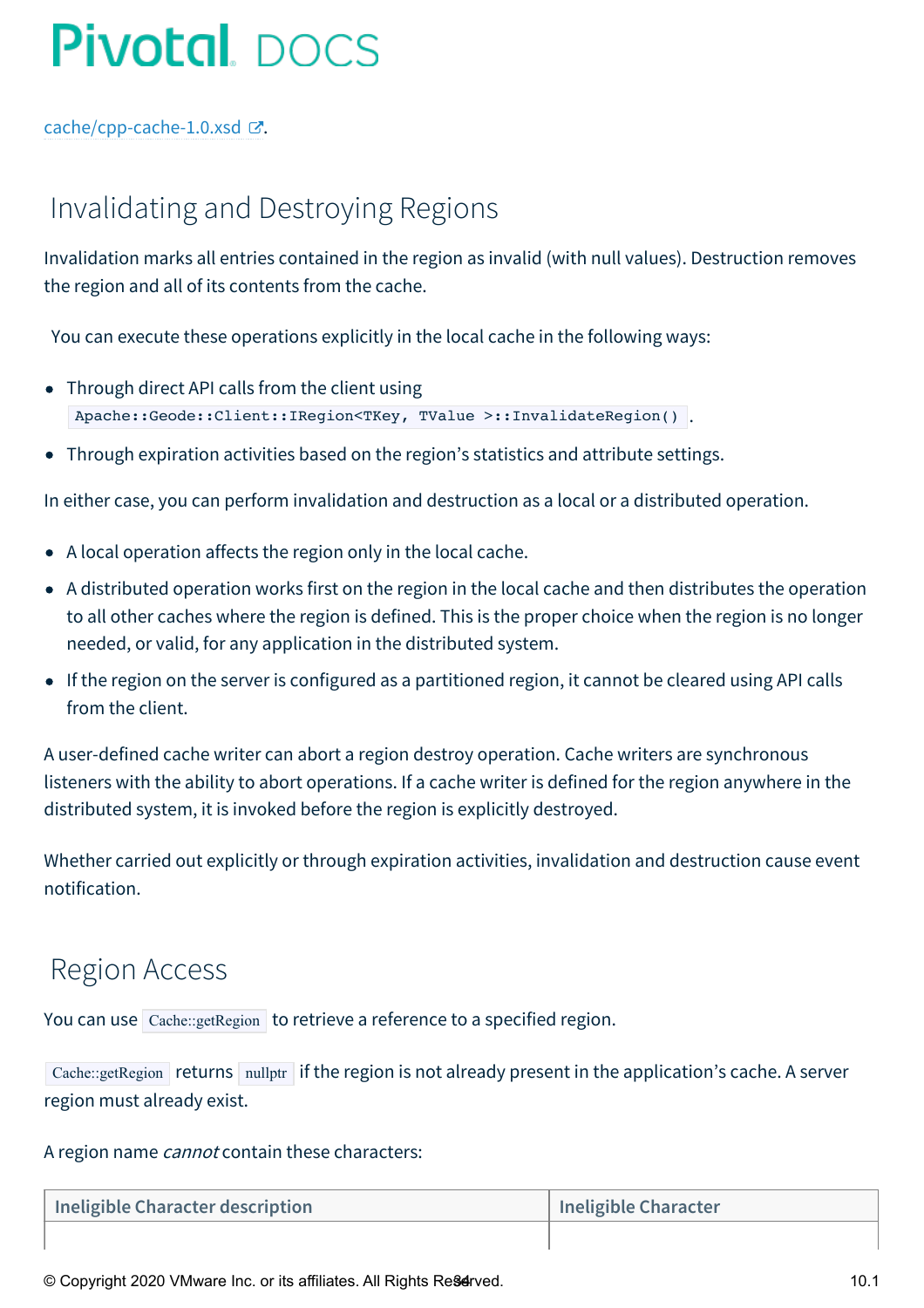| WeiterDRECharacter description | <b>FReigiBle character</b> |
|--------------------------------|----------------------------|
| angle brackets                 | $\,<\,$ $\,>$              |
| colon                          |                            |
| quote                          | $\mathbb{H}$               |
| forward slash and back slash   |                            |
| pipe (vertical bar)            |                            |
| question mark                  | 7                          |
| asterisk                       | $\star$                    |

### <span id="page-34-0"></span>Getting the Region Size

The Region API provides a Size property that gets the size of a region. For client regions, this gives the number of entries in the local cache, not on the servers. See the Region API documentation for details.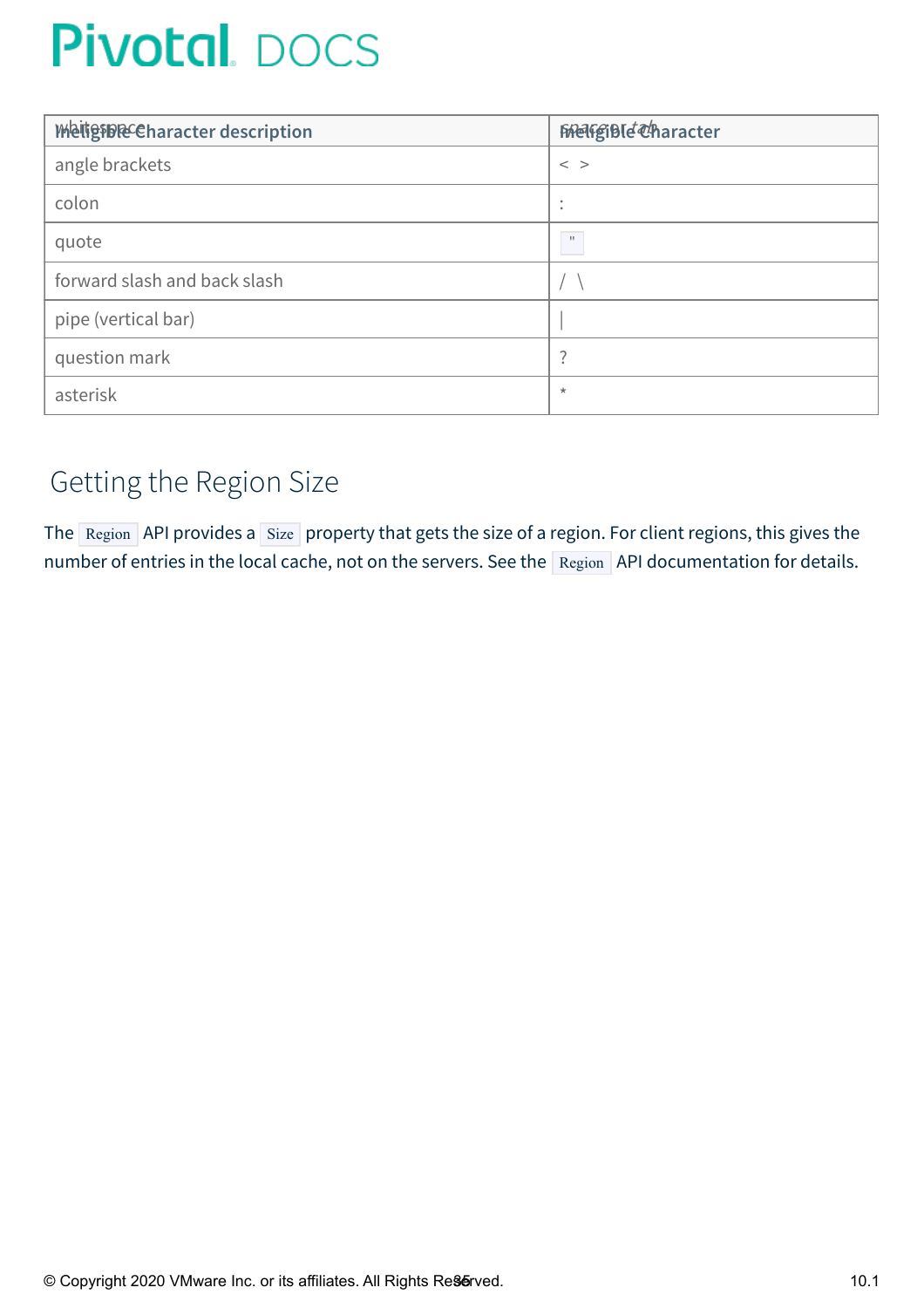## <span id="page-35-0"></span>Registering Interest for Entries

For client regions, you can programmatically register interest in entry keys stored on a cache server region. A client region receives update notifications from the cache server for the keys of interest.

You can register interest for specific entry keys or for all keys. Regular expressions can be used to register interest for keys whose strings match the expression. You can also unregister interest for specific keys, groups of keys based on regular expressions, or for all keys.

**Note:** Interest registration and unregistration are symmetrical operations. Consequently, you cannot register interest in all keys and then unregister interest in a specific set of keys. Also, if you first register interest in specific keys with registerKeys, then call registerAllKeys, you must call unregisterAllKeys before specifying interest in specific keys again.

### Client API for Registering Interest

You register client interest through the .NET API. The .NET API provides the RegisterKeys , RegisterAllKeys, and RegisterRegex methods, with corresponding unregistration accomplished using the UnregisterKeys, UnregisterAllKeys, and UnregisterRegex methods.

The registerKeys, registerRegex and registerAllKeys methods have the option to populate the cache with the registration results from the server. The registerRegex and registerAllKeys methods can also optionally return the current list of keys registered on the server.

### Setting Up Client Notification

In addition to the programmatic function calls, to register interest for a server region and receive updated entries you need to configure the region with the PROXY or CACHING\_PROXY RegionShortcut setting. The region's pool should have subscription-enabled=true set either in the client XML or programmatically via a CacheFactory::setSubscriptionEnabled(true) API call. Otherwise, when you register interest, you will get an UnsupportedOperationException.

```
<region name="listenerWriterLoader" refid="CACHING_PROXY">
 ...
```
All clients that have subscriptions enabled track and drop (ignore) any duplicate notifications received. To reduce resource usage, a client expires tracked sources for which new notifications have not been received for a configurable amount of time.

© Copyright 2020 VMware Inc. or its affiliates. All Rights Reserved. 10.1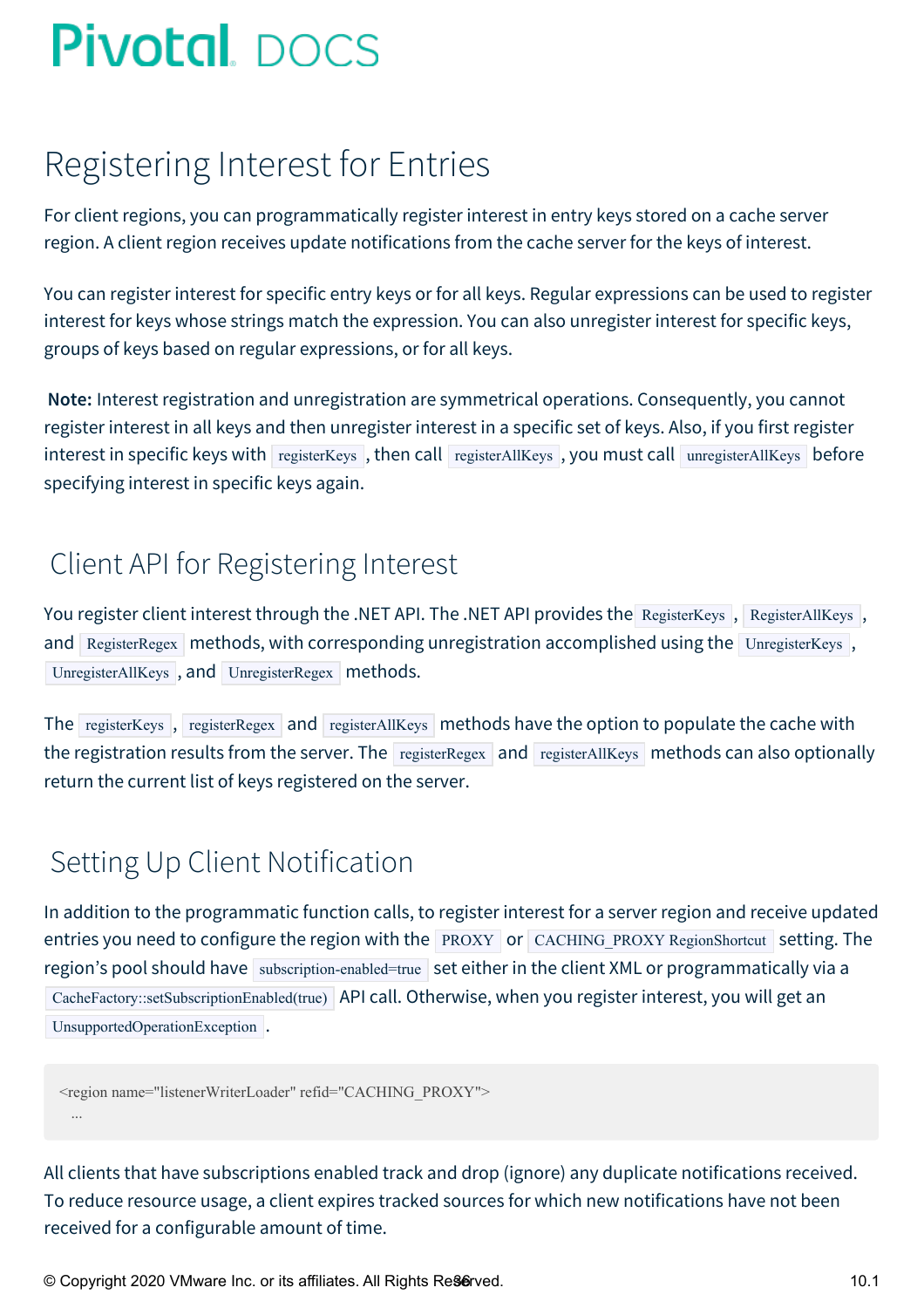#### <span id="page-36-0"></span>**Notification Sequence**

Notifications invoke CacheListeners of cacheless clients in all cases for keys that have been registered on the server. Similarly, invalidates received from the server invoke  $\vert$  CacheListeners  $\vert$  of cacheless clients.

If you register to receive notifications, listener callbacks are invoked irrespective of whether the key is in the client cache when a  $\vert$  destroy or invalidate event is received.

### Registering Interest for Specific Keys

You register and unregister interest for specific keys through the registerKeys and unregisterKeys functions. You register interest in a key or set of keys by specifying the key name using the programmatic syntax shown in the following example:

keys0.push\_back(keyPtr1); keys1.push\_back(keyPtr3); regPtr0->registerKeys(keys0); regPtr1->registerKeys(keys1);

The programmatic code snippet in the next example shows how to unregister interest in specific keys:

regPtr0->unregisterKeys(keys0); regPtr1->unregisterKeys(keys1);

### Registering Interest for All Keys

If the client registers interest in all keys, the server provides notifications for all updates to all keys in the region. The next example shows how to register interest in all keys:

```
regPtr0->registerAllKeys();
regPtr1->registerAllKeys();
```
The following example shows a code sample for unregistering interest in all keys.

```
regPtr0->unregisterAllKeys();
regPtr1->unregisterAllKeys();
```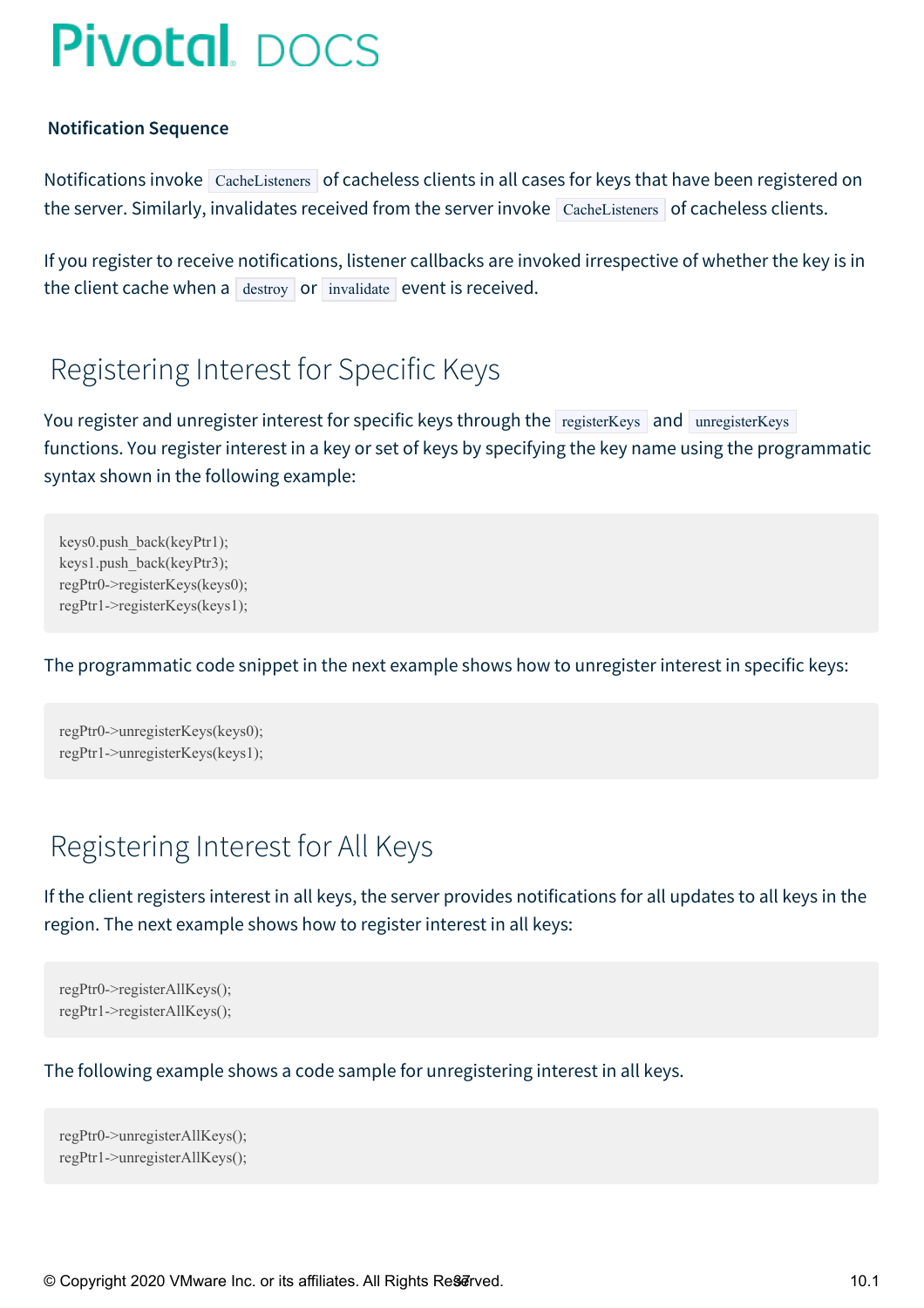### Registering Interest Using Regular Expressions

The registerRegex function registers interest in a regular expression pattern. The server automatically sends the client changes for entries whose keys match the specified pattern.

Keys must be strings in order to register interest using regular expressions.

The following example shows interest registration for all keys whose first four characters are  $Key-$ , followed by any string of characters. The characters  $\mathbf{R}^*$  represent a wildcard that matches any string.

regPtr1->registerRegex("Key-.\*");

To unregister interest using regular expressions, you use the unregisterRegex function. The next example shows how to unregister interest in all keys whose first four characters are  $Key-$ , followed by any string (represented by the  $\mathbb{R}$  wildcard).

```
regPtr1->unregisterRegex("Key-.*");
```
### Register Interest Scenario

In this register interest scenario, a cache listener is used with a cacheless region that has subscription-enabled set to true . The client region is configured with caching disabled; client notification is enabled; and a cache listener is established. The client has not registered interest in any keys.

When a value changes in another client, it sends the event to the server. The server will not send the event to the cacheless client, even though client-notification is set to true.

To activate the cache listener so the cacheless region receives updates, the client should explicitly register interest in some or all keys by using one of the API calls for registering interest. This way, the client receives all events for the keys to which it has registered interest. This applies to Java-based clients as well as non-Java clients.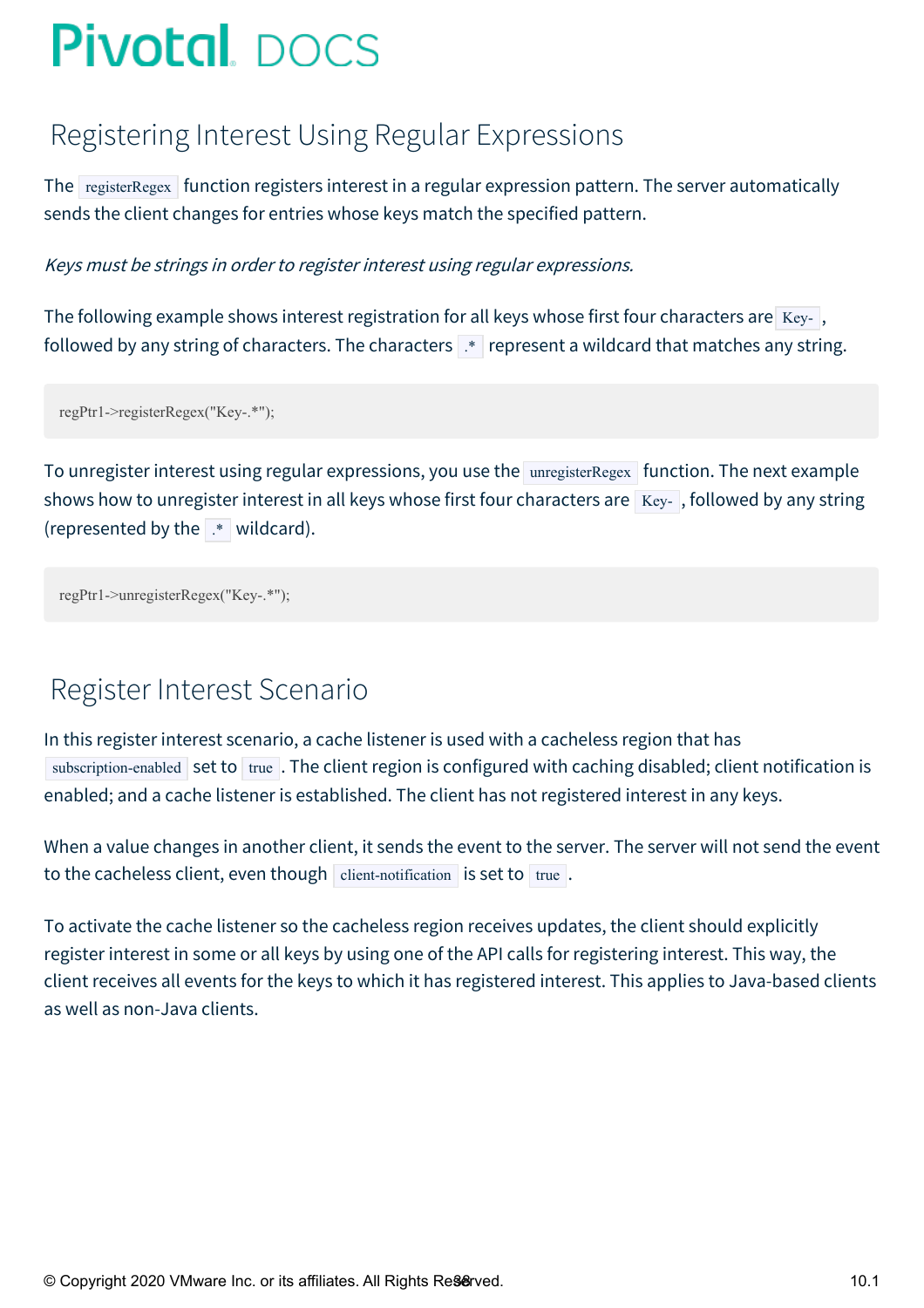## Region Attributes

Region attributes govern the automated management of a region and its entries.

Region attribute settings determine where the data resides, how the region is managed in memory, and the automatic loading, distribution, and expiration of region entries.

### Specifying Region Attributes

Specify region attributes before creating the region. You can do this either through the API or through the declarative XML file. The API includes classes for defining a region's attributes before creation and for modifying some attributes after creation. For details, see the API for RegionShortcut, RegionAttributes, RegionAttributesFactory , and AttributesMutator .

### Region Shortcuts

VMware GemFire® provides predefined, shortcut region attributes settings for your use in RegionShortcut . The shortcuts are:

PROXY

does not store data in the client cache, but connects the region to the servers.

CACHING\_PROXY

stores data in the client cache and connects the region to the servers.

CACHING\_PROXY\_ENTRY\_LRU

stores data in the client cache and connects the region to the servers. Limits the amount of data stored locally in the client to a default limit of 100,000 entries by ejecting the least recently used (LRU) entries.

#### LOCAL

stores data in the client cache and does not connect the region to the servers. This is a clientside-only region.

LOCAL\_ENTRY\_LRU

© Copyright 2020 VMware Inc. or its affiliates. All Rights Reserved. 10.1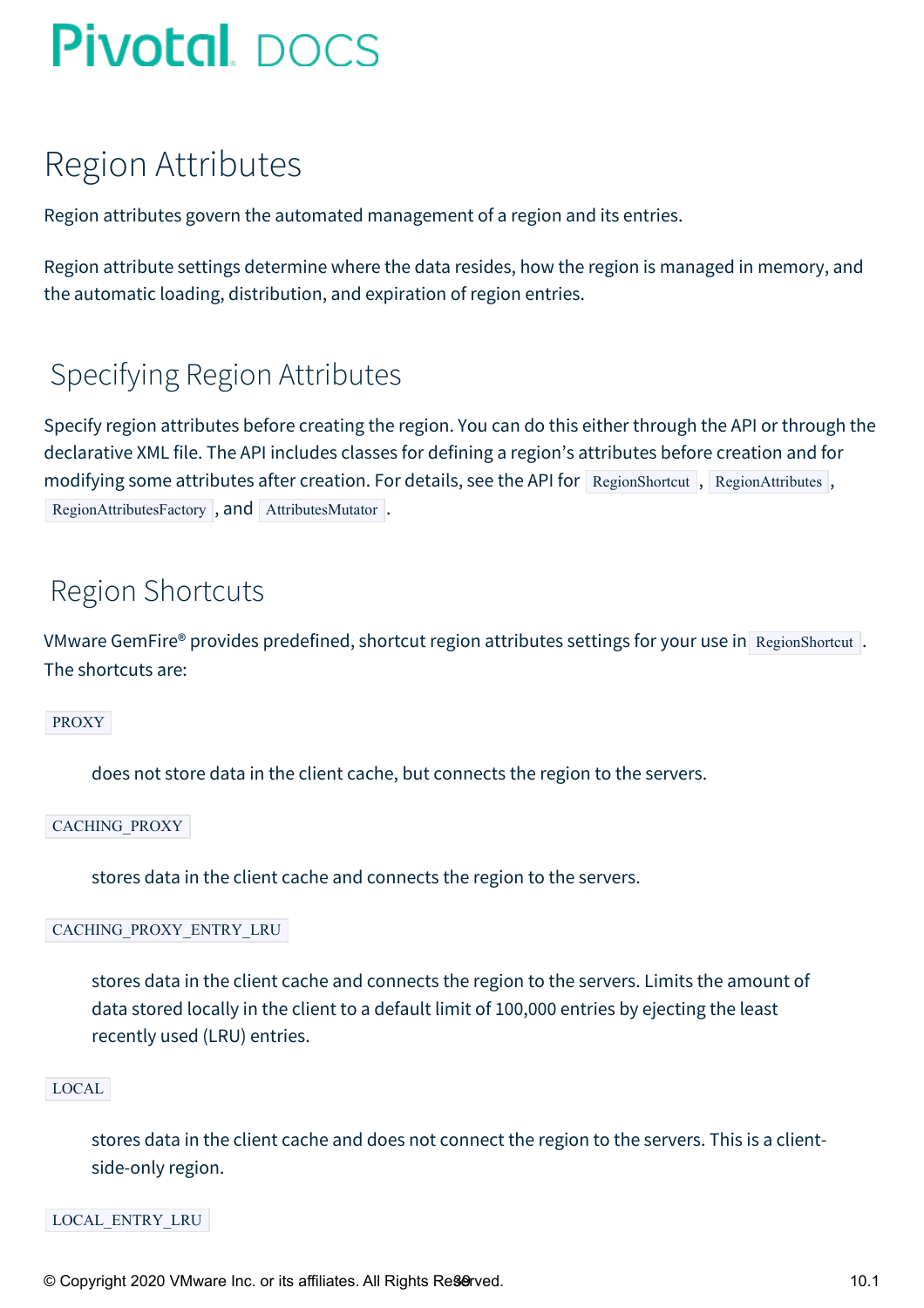stores data in the client cache and does not connect the region to the servers. This is a clientside-only region. Limits the amount of data stored locally in the client to a default limit of 100,000 entries by ejecting the least recently used (LRU) entries.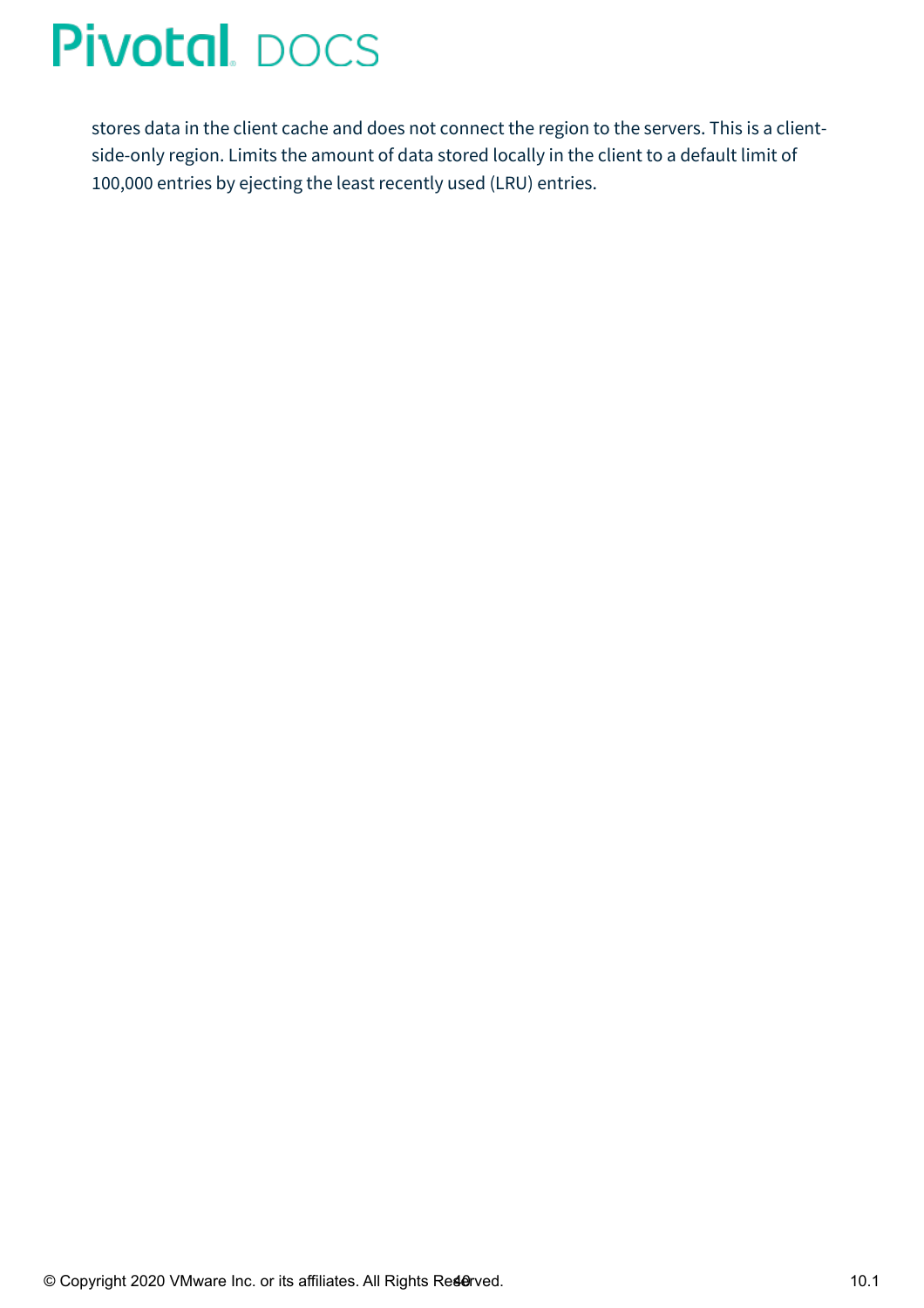## Serializing Data

Data in your client application's VMware GemFire® cache must be serializable to be shared with VMware GemFire® servers and other VMware GemFire® clients. Built-in .NET types are serialized automatically into the cache and can be retrieved by Java servers and other VMware GemFire® clients.

For domain objects that are not simple types, VMware GemFire® provides multiple serialization options for storage and transmittal between processes, of which **VMware GemFire® Portable Data eXchange (PDX) serialization** offers the best combination of versatility and ease-of-use for most [applications.](#page-41-0)

Many .NET clients can take advantage of **PDX reflection-based autoserialization**.

To learn more about other serialization options, see the Data [Serialization](http://docs-gemfire-native-dotnet-staging.cfapps.io/101/geode-native-client-dotnet/serialization/serverman/developing/data_serialization/chapter_overview.html) section in the VMware GemFire® User Guide .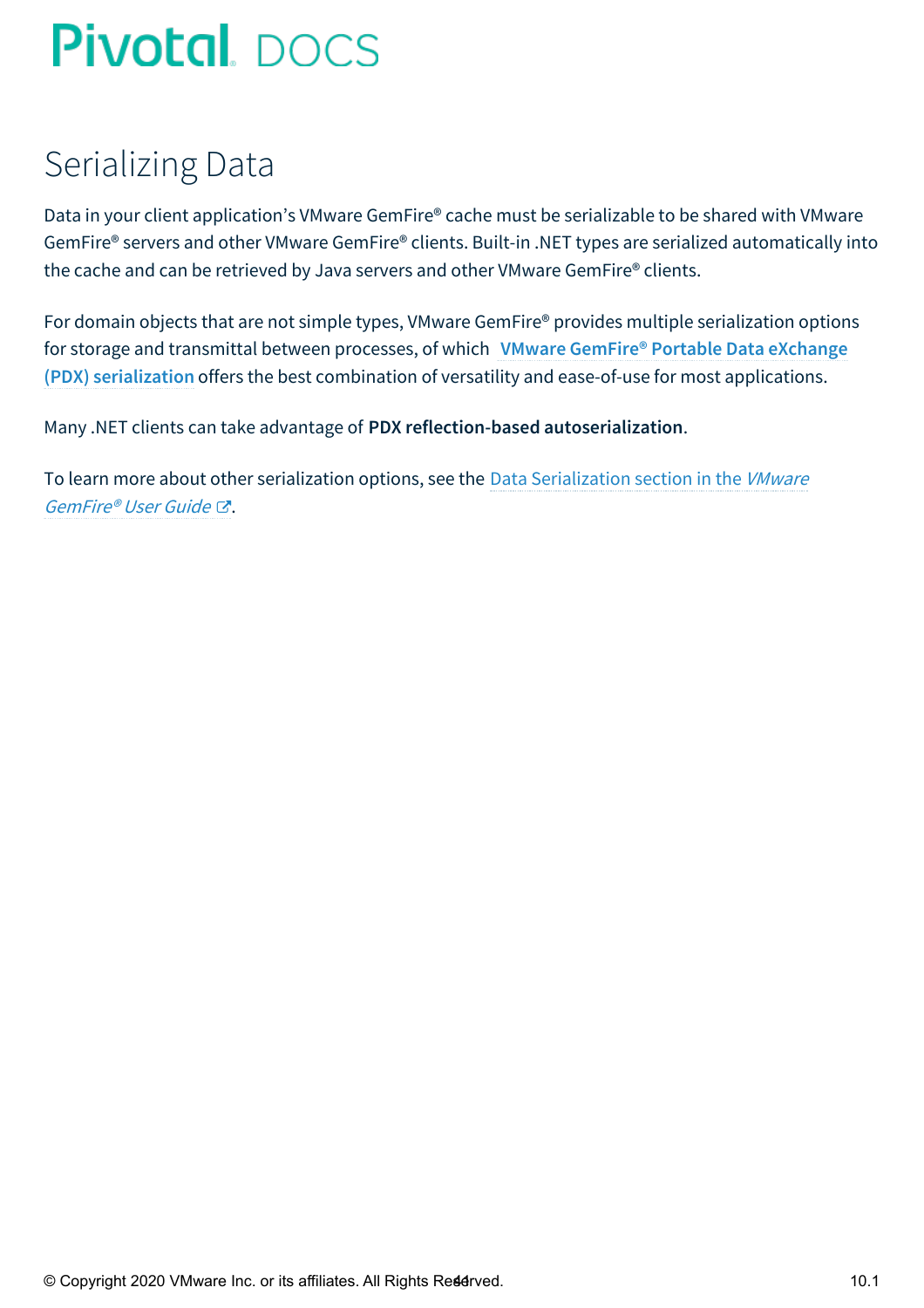## <span id="page-41-0"></span>VMware GemFire® PDX Serialization

#### **In this topic**

Portability of PDX [Serializable](#page-41-1) Objects Reduced [Deserialization](#page-42-0) of Serialized Objects Delta Propagation with PDX [Serialization](#page-42-1) PDX [Serialization](#page-42-2) Details

VMware GemFire®'s Portable Data eXchange (PDX) is a cross-language data format that can reduce the cost of distributing and serializing your objects.

VMware GemFire® .NET PDX serialization:

- Is [interoperable](#page-41-1) with other languages by VMware GemFire®– no need to program a Java-side implementation
- Reduces [deserialization](#page-42-0) overhead by providing direct field access on servers of serialized data, without full deserialization. Stores data in named fields that you can access individually, to avoid the cost of deserializing the entire data object
- Works with VMware GemFire® delta [propagation](#page-42-1)  $\bullet$

The simplest option is to use automatic [serialization](#page-44-0) by registering the VMware GemFire® .NET PDX reflection-based autoserializer in your application. When you have an autoserializer, VMware GemFire® uses it for all domain objects that are not separately treated under the IPDXSerializable interface.

For greater control, you can specify individual treatment for domain objects using the IPdxSerializable interface. Objects derived from the IPdxSerializable interface are not subject to autoserialization.

### <span id="page-41-1"></span>Portability of PDX Serializable Objects

When you create an IPdxSerializable object, VMware GemFire® stores the object's type information in a central registry. The information is passed between peers, between clients and servers, and between distributed systems.

This offers a notable advantage to the .NET client, which shares data with Java cache servers. When using PDX serialization, clients automatically pass registry information to servers when they store an IPdxSerializable object. Clients can run queries and functions against the data in the servers without the servers needing to know anything about the stored objects. One client can store data on the server to be

© Copyright 2020 VMware Inc. or its affiliates. All Rights Reserved.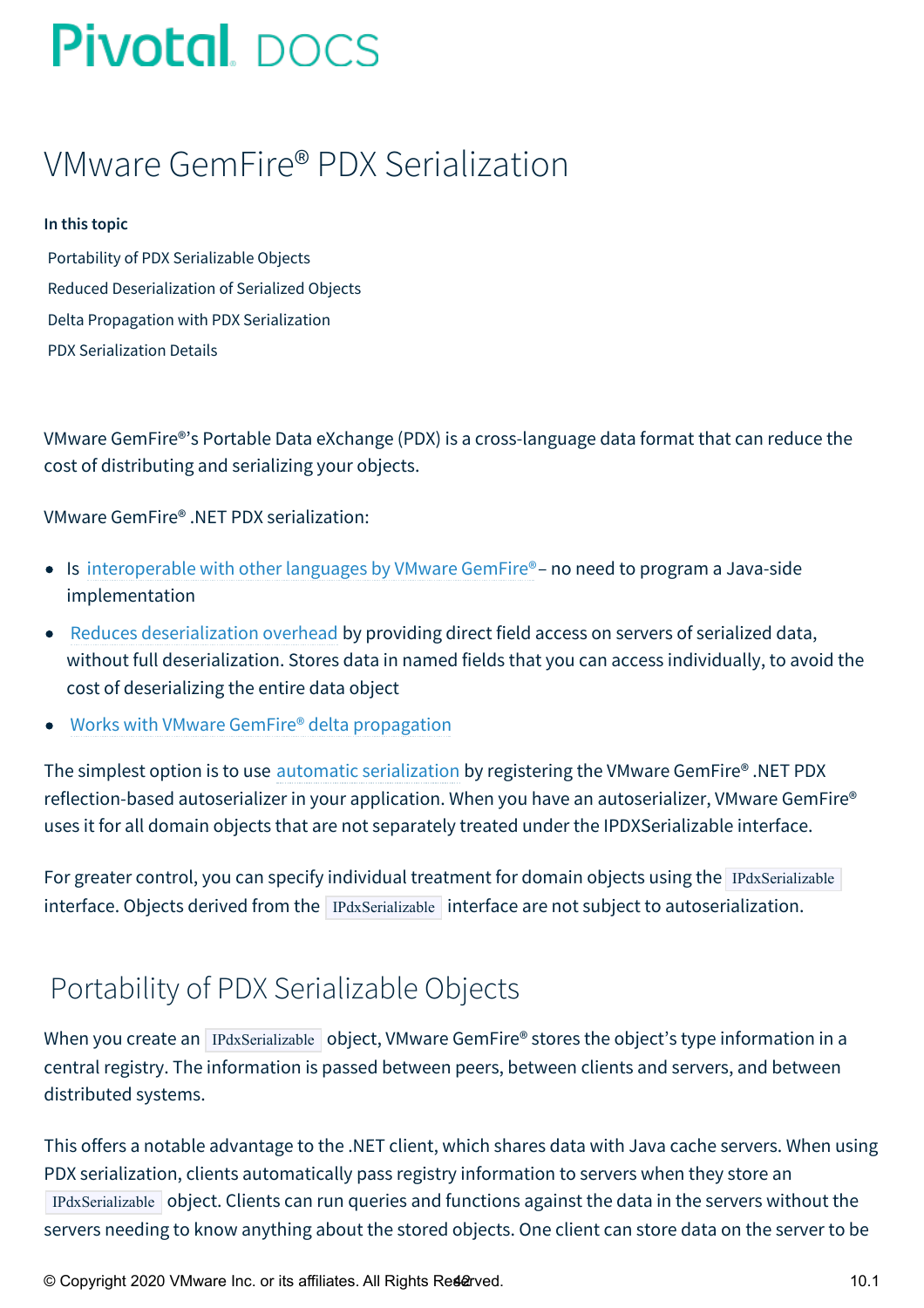retrieved by another client, with the server never needing to know the object type. This means you can code your .NET clients to manage data using Java servers without having to create Java implementations of your .NET domain objects.

### <span id="page-42-0"></span>Reduced Deserialization of Serialized Objects

The access methods for IPdxSerializable objects allow you to examine specific fields of your domain object without deserializing the entire object. This can reduce deserialization costs significantly. Client .NET apps can run queries and execute functions against the objects in the server caches without deserializing the entire object on the server side. The query engine automatically recognizes PDX objects and uses only the fields it needs.

Clients can execute Java functions on server data that only access parts of the domain objects by using PdxInstance.

Likewise, peers can access just the fields needed from the serialized object, keeping the object stored in the cache in serialized form.

### <span id="page-42-1"></span>Delta Propagation with PDX Serialization

You can use VMware GemFire® delta propagation with PDX serialization.

### <span id="page-42-2"></span>PDX Serialization Details

See the following sections for details on implementing PDX serialization and autoserialization:

- Using the VMware GemFire® [Autoserializer](#page-44-0)  $\bullet$
- Using the [IPdxSerializable](#page-48-0) Interface
- [IPdxSerializable](#page-51-0) Example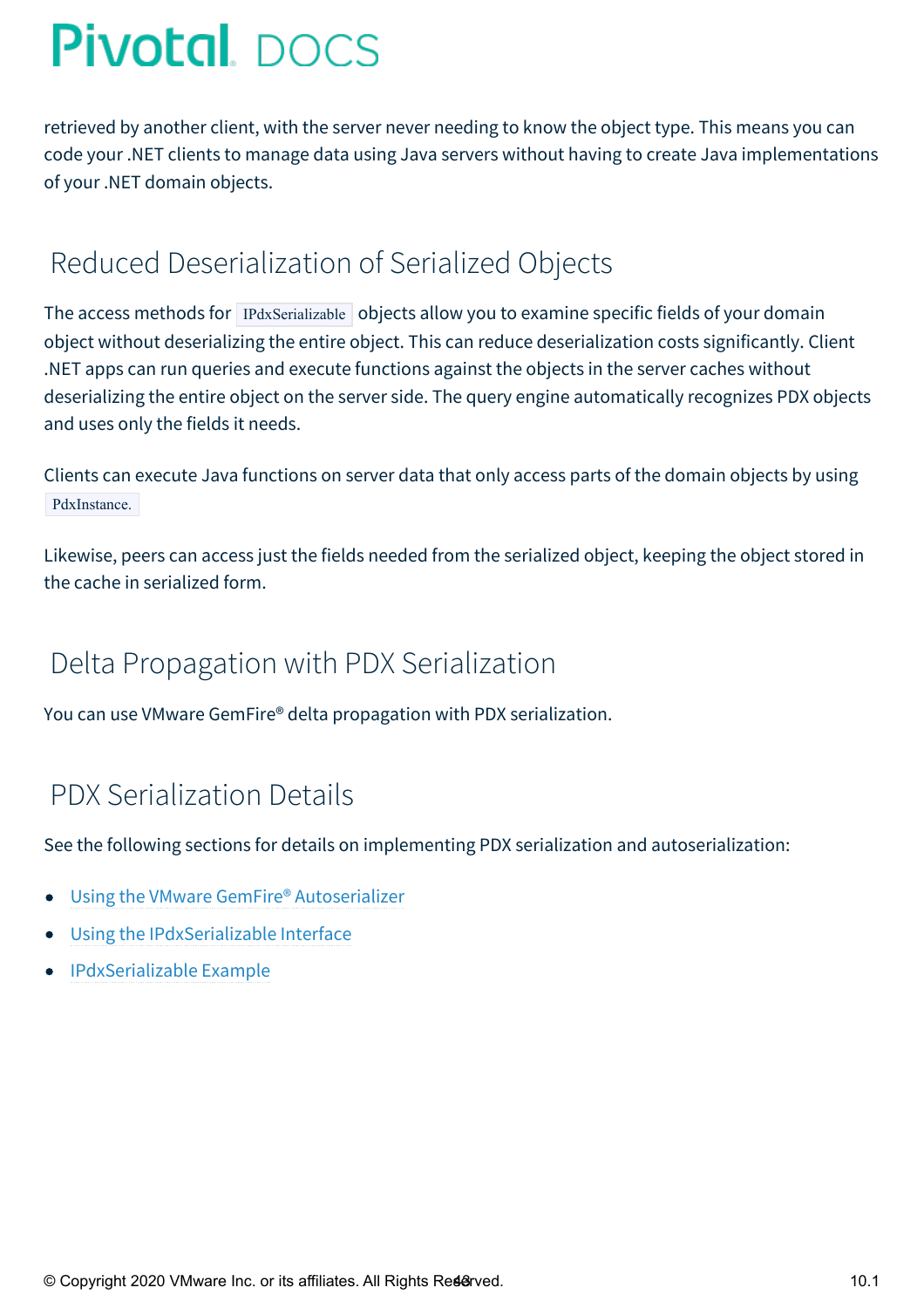## Using the VMware GemFire® PDX Autoserializer

#### **In this topic**

Java [Interoperability](#page-43-0) with .NET Specific Types [Remote](#page-44-1) Queries of .NET Only Types Extending the PDX [Autoserializer](#page-44-2)

It's extremely easy for .NET applications to store and retrieve data from Geode. All that's required is a single line of code to set the PdxSerializer to the .NET client's ReflectionBasedAutoSerializer :

cache.TypeRegistry.PdxSerializer = **new ReflectionBasedAutoSerializer**();

(The autoserializer can be registered only in the application code. It cannot be configured declaratively in cache.xml .)

After an autoserializer has been registered, all user classes can automatically be stored without needing to implement any interfaces. For example, the following  $|$  put  $|$  command stores  $|$  value  $|$ , which is an instance of a user defined class, in the region.

region.**put**(key, **value**);

The .NET client's ReflectionBasedAutoSerializer supports the full list of .NET primitives and other common built-in types.

Types without a no-arg constructor are not supported by the ReflectionBasedAutoSerializer . This includes all user defined structs. System.Data.Datatable is an example of a system class that is not supported due to lack of a no-arg constructor.

### <span id="page-43-0"></span>Java Interoperability with .NET Specific Types

Java does not have unsigned data types or exact equivalents of Guid and Decimal . Care should be taken when passing these types between .NET and Java applications using the .NET ReflectionBasedAutoSerializer . For example, if storing UInt16 data (that is, 16-bit unsigned values), be aware that values greater than UInt16.MaxValue/2 - 1 will show up as negative numbers in Java. Using that data

in a Java application may have unexpected behavior. If you expect to exceed half the range for the given

© Copyright 2020 VMware Inc. or its affiliates. All Rights Reserved. 10.1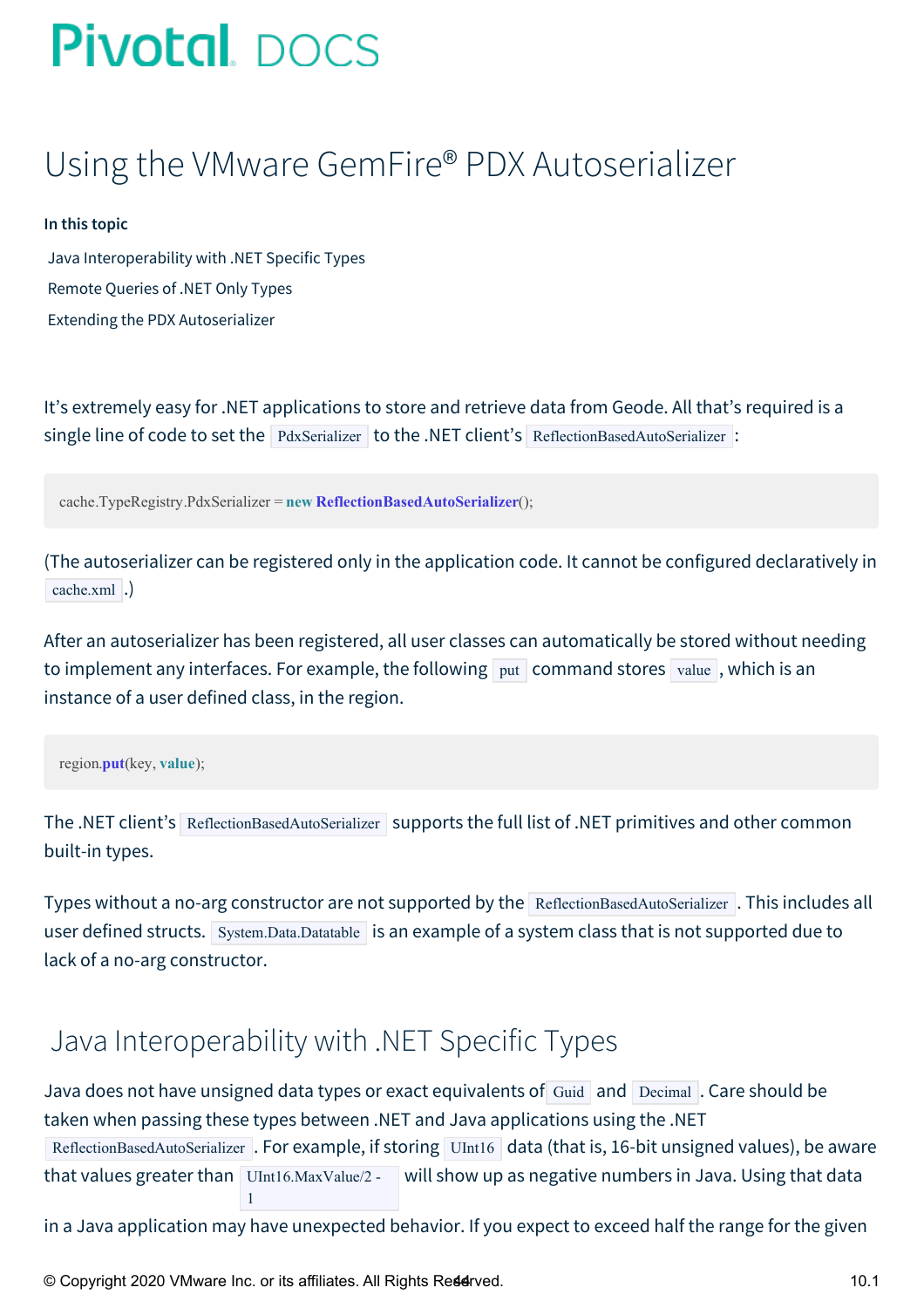<span id="page-44-0"></span>type ( Byte.MaxValue/2 , UInt16.MaxValue/2 , UInt32.MaxValue/2 , or UInt64.MaxValue/2 ) you should use the next larger type. This obviously breaks down for UInt64, which has no next larger type. However, if your range exceeds UIn64.MaxValue/2 , you likely have a much more complex set of issues to deal with, such as heavy paging due to such a large data set.

### <span id="page-44-1"></span>Remote Queries of .NET Only Types

At this time the .NET Client does not support queries against user classes that have been stored on the server using the ReflectionBasedAutoSerializer.

When you register the reflection-based serializer, VMware GemFire® uses it to serialize all objects that do not implement IPdxSerializable . You can customize the auto-serialization behavior for your domain objects by adding serialization attributes to your object's fields.

### <span id="page-44-2"></span>Extending the PDX Autoserializer

For each object you intend to have autoserialized, you can customize the serialization as needed.

**Note:** If you also use PDX serialization in Java for the object, customize your serialization in the same way for both languages.

The following extension methods apply to autoserialization:

- **WriteTransform**. Controls what field value is written during auto serialization.
- **ReadTransform**. Controls what field value is read during auto deserialization.
- **GetFieldType**. Defines the specific field names that will be generated during autoserialization.  $\bullet$
- **IsIdentityField**. Controls which field is marked as the identity field. Identity fields are used when a  $\bullet$ PdxInstance computes its hash code to determine whether it is equal to another object.
- **GetFieldType**. Determines the field type that will be used when autoserializing the given field.
- **IsFieldIncluded**. Specifies which fields of a class to autoserialize.  $\bullet$

To specify an identifier field in your domain object, add the attribute PdxIdentityField to the field.

For example:

[PdxIdentityField] **private int** id;

To exclude a field from serialization, add the .NET attribute NonSerialized to the field.

© Copyright 2020 VMware Inc. or its affiliates. All Rights Reserved. 10.1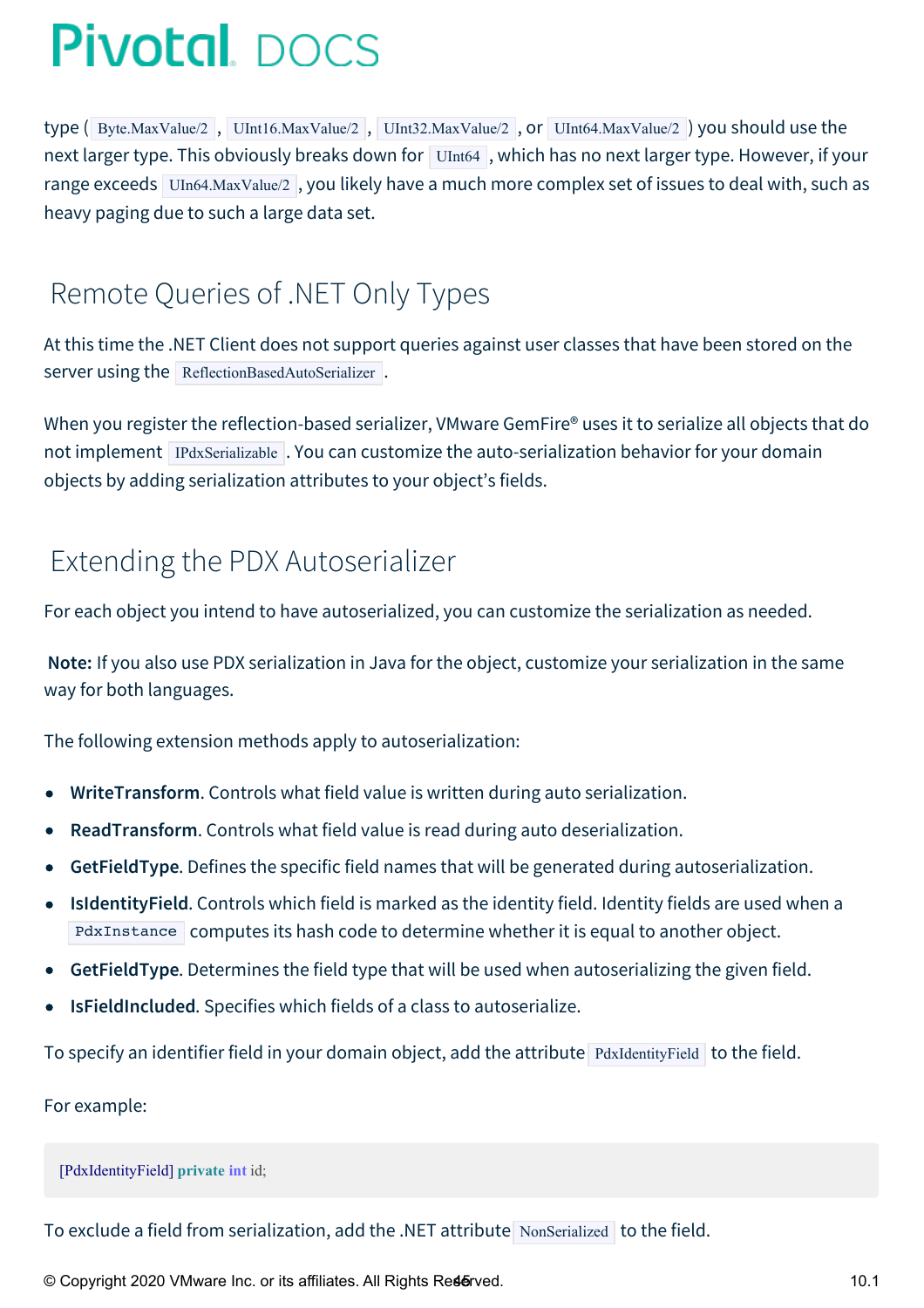For example:

[NonSerialized] **private int** myLocalData;

For each domain class VMware GemFire® serializes using the autoserializer, all fields are considered for serialization except those defined as  $\vert$  static  $\vert$ , literal or readonly and those you explicitly exclude using the .NET NonSerialized attribute.

This example code demonstrates how to extend the autoserializer to customize serialization.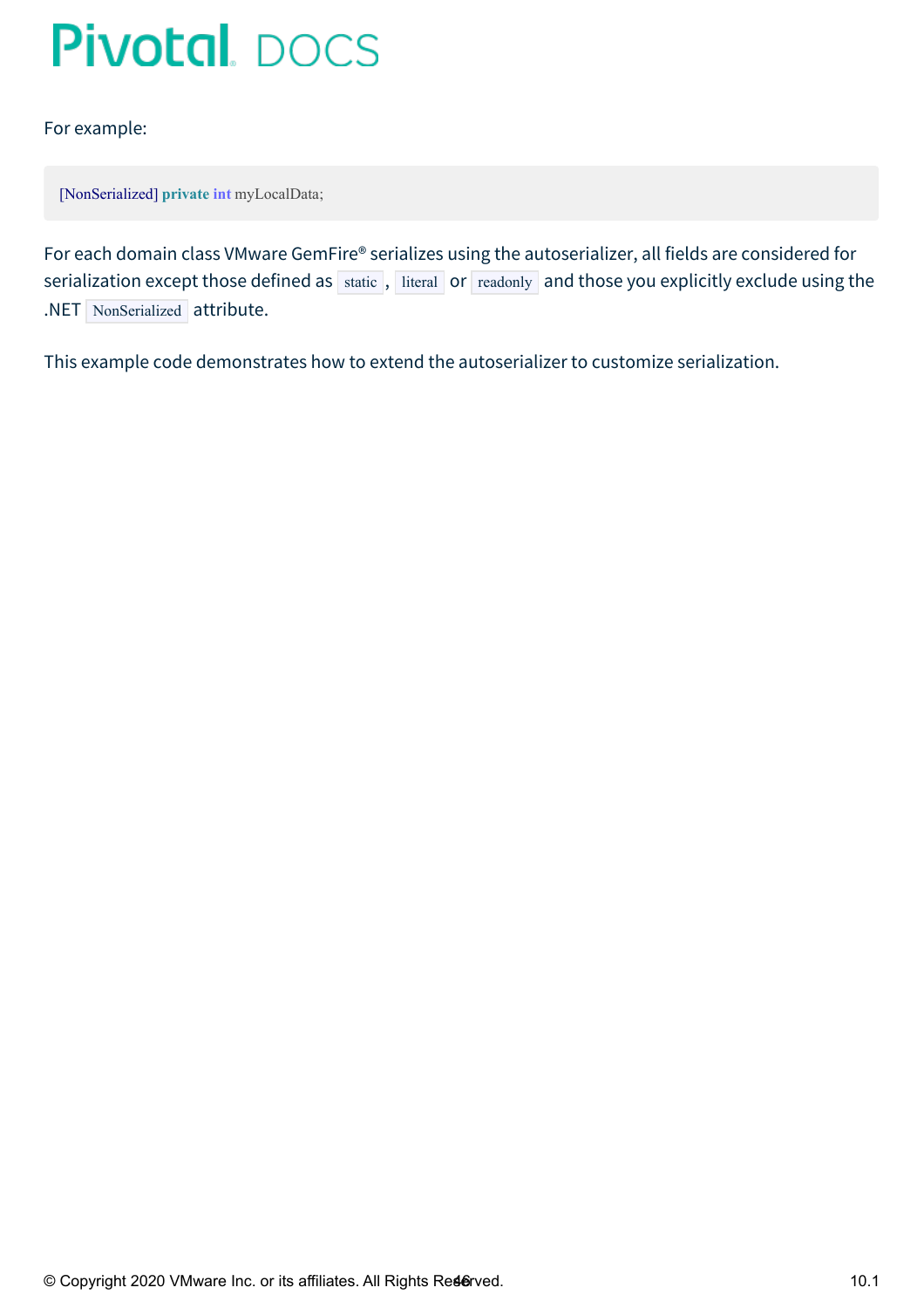```
public class AutoSerializerEx : ReflectionBasedAutoSerializer
{
 public override object WriteTransform(FieldInfo fi, Type type, object originalValue) {
   if (fi.FieldType.Equals(Type.GetType("System.Guid"))) {
    return originalValue.ToString();
   } else if (fi.FieldType.Equals(Type.GetType("System.Decimal"))) {
    return originalValue.ToString();
   } else
    return base.WriteTransform(fi, type, originalValue);
  }
  public override object ReadTransform(FieldInfo fi, Type type, object serializeValue) {
   if (fi.FieldType.Equals(Type.GetType("System.Guid"))) {
    Guid g = new Guid((string)serializeValue);
    return g;
   } else if (fi.FieldType.Equals(Type.GetType("System.Decimal"))) {
    return Convert.ToDecimal((string)serializeValue);
   } else
    return base.ReadTransform(fi, type, serializeValue);
  }
  public override FieldType GetFieldType(FieldInfo fi, Type type) {
   if (fi.FieldType.Equals(Type.GetType("System.Guid")) ||
        fi.FieldType.Equals(Type.GetType("System.Decimal")))
    return FieldType.STRING;
   return base.GetFieldType(fi, type);
  }
  public override bool IsIdentityField(FieldInfo fi, Type type) {
   \textbf{if} (fi.Name == " identityField")
    return true;
   return base.IsIdentityField(fi, type);
  }
  public override string GetFieldName(FieldInfo fi, Type type) {
   if (fi.Name ==" nameChange")
    return fi.Name + "NewName";
   return fi.Name;
  }
  public override bool IsFieldIncluded(FieldInfo fi, Type type)
  {
   \mathbf{if} (fi. Name == " notInclude")
    return false;
   return base.IsFieldIncluded(fi, type);
  }
```
}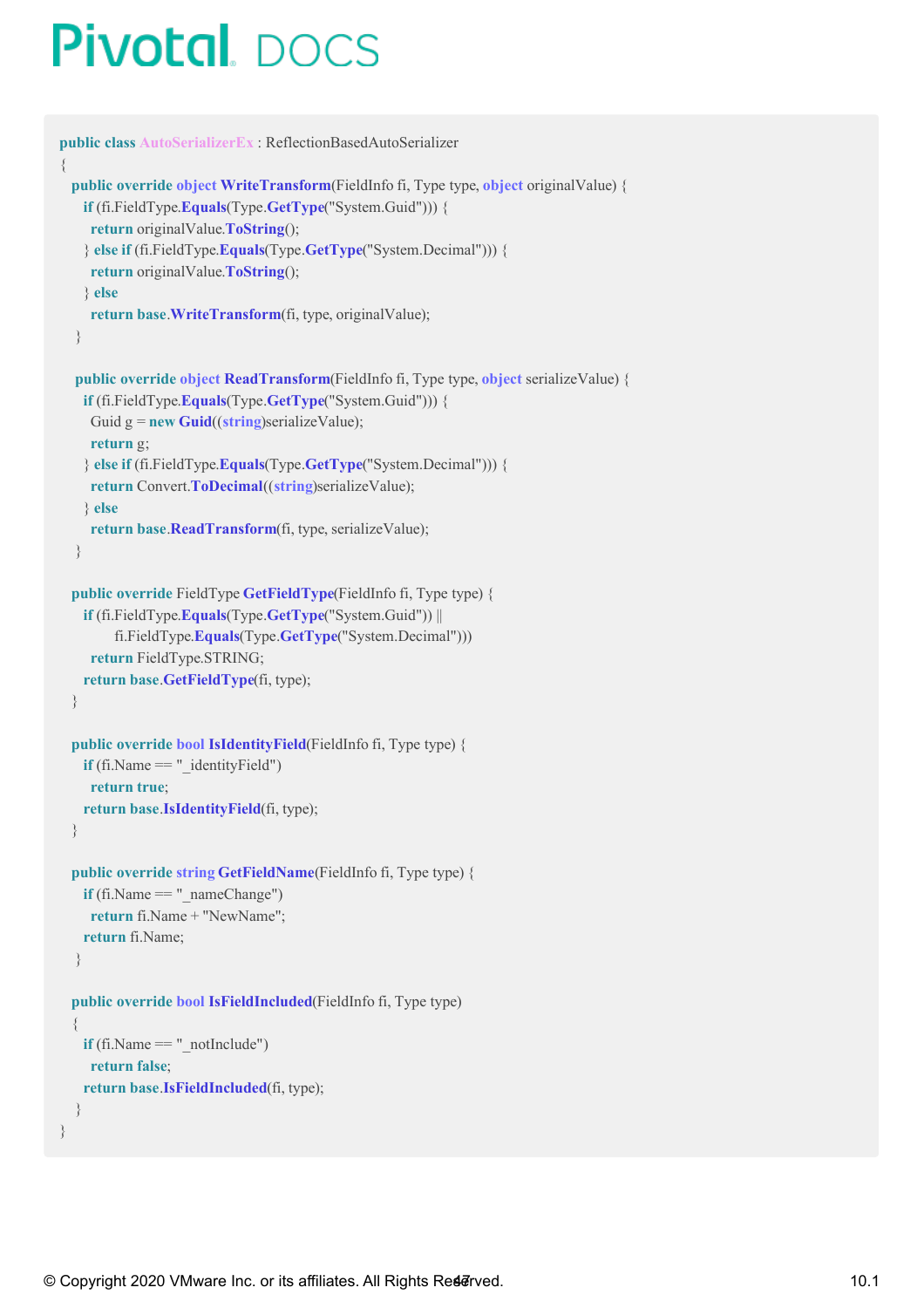## Using the IPdxSerializable Interface

When you write objects using PDX serialization, they are distributed to the server tier in PDX serialized form. When you run queries against the objects on the servers, only the fields you specify are deserialized.

Use this procedure to program your domain object for PDX serialization using the IPdxSerializable Interface.

1. In your domain class, implement Apache.Geode.Client.IPdxSerializable . Example:

using Apache.Geode.Client; ... public class PortfolioPdx : IPdxSerializable

- 2. If your domain class does not have a zero-arg constructor, create one for it. If you also use PDX serialization in Java for the object, serialize the object in the same way for each language. Serialize the same fields in the same order and mark the same identify fields.
- 3. Program the IPdxSerializable ToData function to serialize your object as required by your application.
	- a. Write your domain class's standard .NET data fields using the IPdxWriter write methods. VMware GemFire® automatically provides IPdxWriter to the ToData function for IPdxSerializable objects.
	- b. Call the ToData markIdentifyField function for each field VMware GemFire® should use to identify your object. This is used to compare objects for operations like DISTINCT queries. The markIdentifyField call must come after the associated field write methods. Example: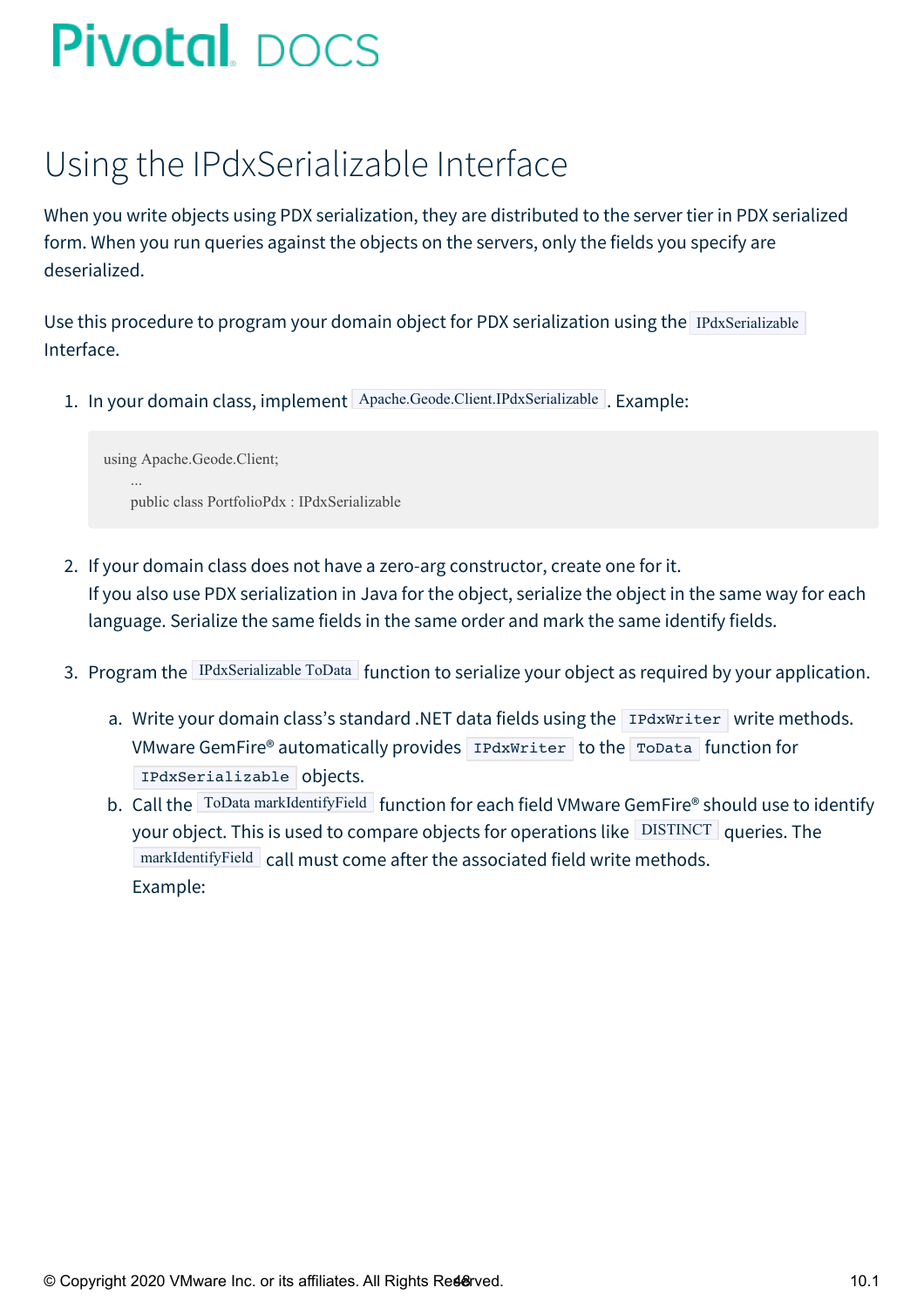<span id="page-48-0"></span>// object fields private int m\_id; private string m\_pkid; private PositionPdx m\_position1; private PositionPdx m\_position2; private Hashtable m\_positions; private string m\_type; private string m\_status; private string[] m\_names; private byte[] m\_newVal; private DateTime m\_creationDate; private byte[] m\_arrayZeroSize; private byte[] m\_arrayNull; // ToData public void ToData(IPdxWriter writer) { writer.WriteInt("id", m\_id) //identity field .MarkIdentityField("id") .WriteString("pkid", m\_pkid) .WriteObject("position1", m\_position1) .WriteObject("position2", m\_position2) .WriteObject("positions", m\_positions) .WriteString("type", m\_type) .WriteString("status", m\_status) .WriteStringArray("names", m\_names) .WriteByteArray("newVal", m\_newVal) .WriteDate("creationDate", m\_creationDate) .WriteByteArray("arrayNull", m\_arrayNull) .WriteByteArray("arrayZeroSize", m\_arrayZeroSize); }

4. Program IPdxSerializable FromData to read your data fields from the serialized form into the object's fields using the IPdxReader read methods. VMware GemFire® automatically provides IPdxReader to the FromData function for IPdxSerializable objects. Use the same names as you did in  $\sqrt{10D}$  and call the read operations in the same order as you called the write operations in your  $\lceil \text{ToData} \rceil$  implementation. Example: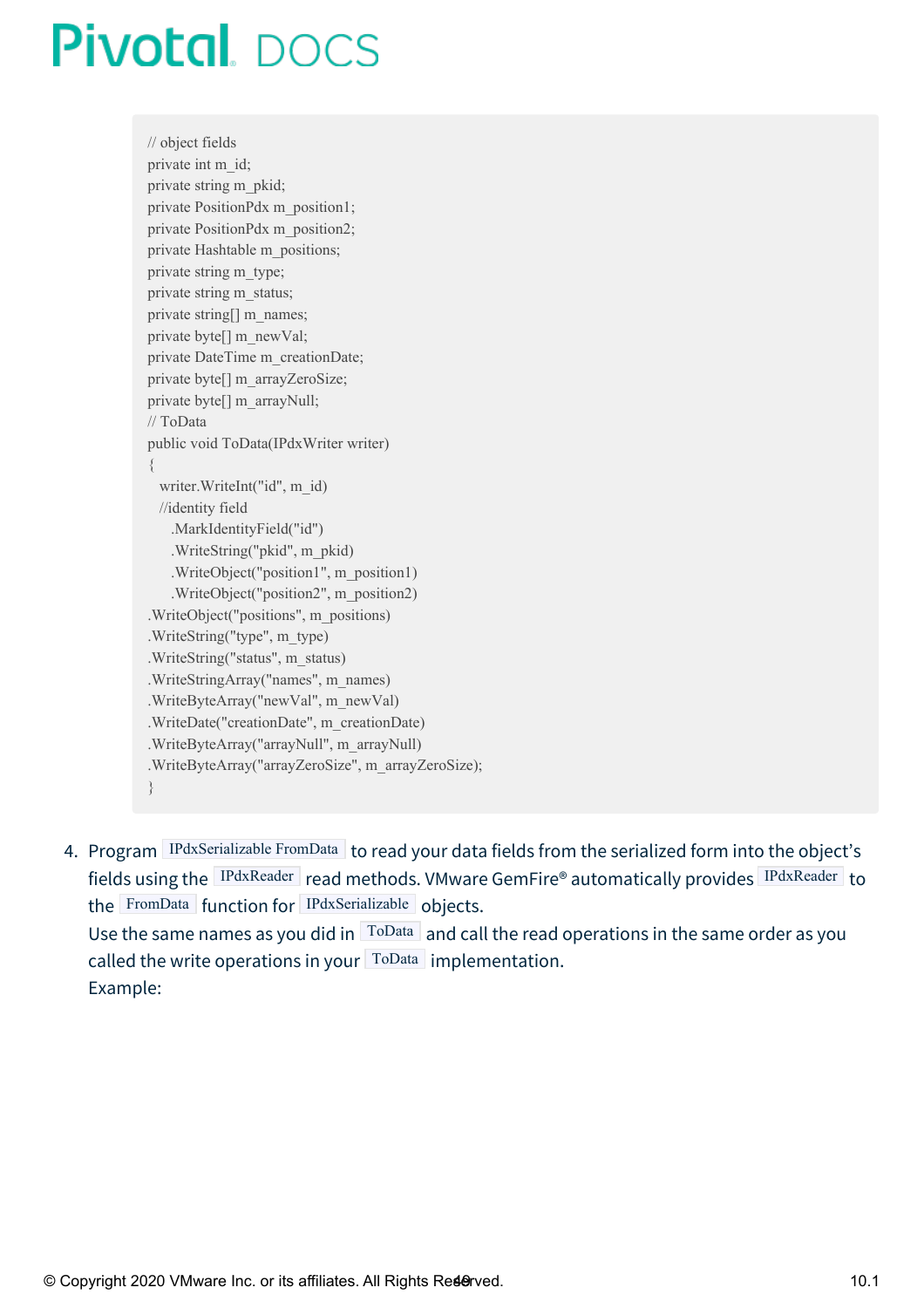```
public void FromData(IPdxReader reader)
 {
   m id = reader.ReadInt("id");bool isIdentity = reader.IsIdentityField("id");
   if (isIdentity == false)throw new IllegalStateException("Portfolio id is identity field");
   bool isId = reader.HasField("id");
   if (isld == false)throw new IllegalStateException("Portfolio id field not found");
   bool isNotId = reader.HasField("ID");
   if (isNotId == true)throw new IllegalStateException("Portfolio isNotId field found");
   m_pkid = reader.ReadString("pkid");
   m_position1 = (PositionPdx)reader.ReadObject("position1");
   m_position2 = (PositionPdx)reader.ReadObject("position2");
   m_positions = (Hashtable)reader.ReadObject("positions");
   m_type = reader.ReadString("type");
   m_status = reader.ReadString("status");
   m_names = reader.ReadStringArray("names");
   m_newVal = reader.ReadByteArray("newVal");
   m_creationDate = reader.ReadDate("creationDate");
   m_arrayNull = reader.ReadByteArray("arrayNull");
   m_arrayZeroSize = reader.ReadByteArray("arrayZeroSize");
}
```
5. Optionally, program your domain object's equals and hashcode methods.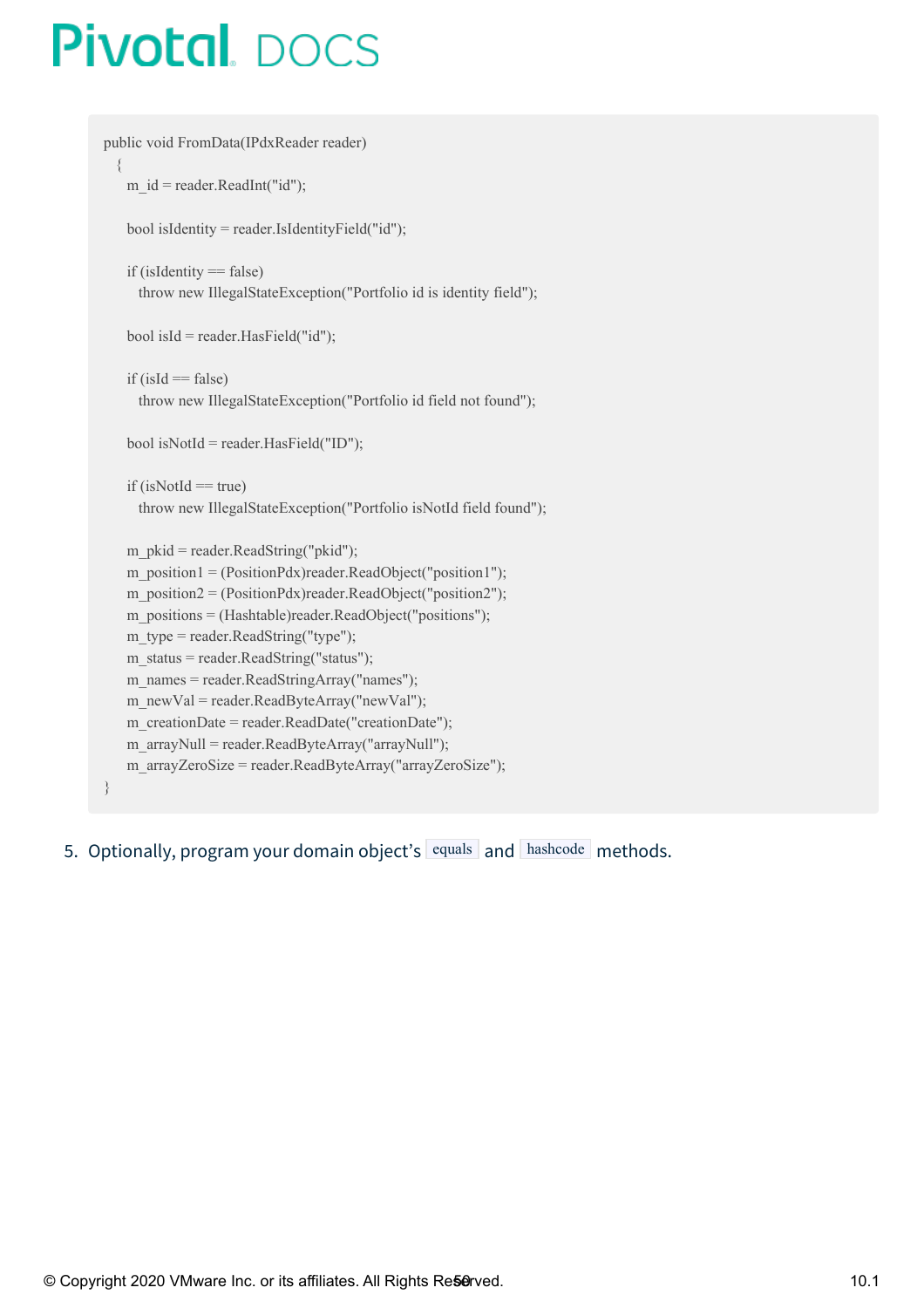## IPdxSerializable Example

The native client release contain an example showing how a client application can register for serialization of domain objects using the .NET IPdxSerializable interface.

The example is located in examples\dotnet\pdxserializable.

The example defines the serializable class,  $\vert$  Orders , including its serialization and deserialization methods and its factory method. Once these pieces are in place, execution is simple: the main routine of the example registers the serializable class then performs some put and get operations.

### Execution

The example performs a sequence of operations, displaying simple log entries as they run.

- To run the example, follow the instructions in the README.md file in the example directory.
- Review the source code in the example directory to see exactly how it operates.
- **•** Begin by running a script that sets up the server-side environment by invoking  $gfsh$  commands to create a region, a locator, and a server.
- Run the example client application, which performs the following steps:
	- Connects to the server
	- Registers the PdxSerializable class
	- Creates orders
	- Stores orders
	- Retrieves orders

### .NET Example

This section contains code snippets showing highlights of the .NET PdxSerializable example. They are not intended for cut-and-paste execution. For the complete source, see the example source directory.

The .NET example defines a PdxSerializable class called Order that inherits from the IPdxSerializable  $interface.$  An  $O<sub>rder</sub>$  object contains three fields:

© Copyright 2020 VMware Inc. or its affiliates. All Rights Re5erved. 10.1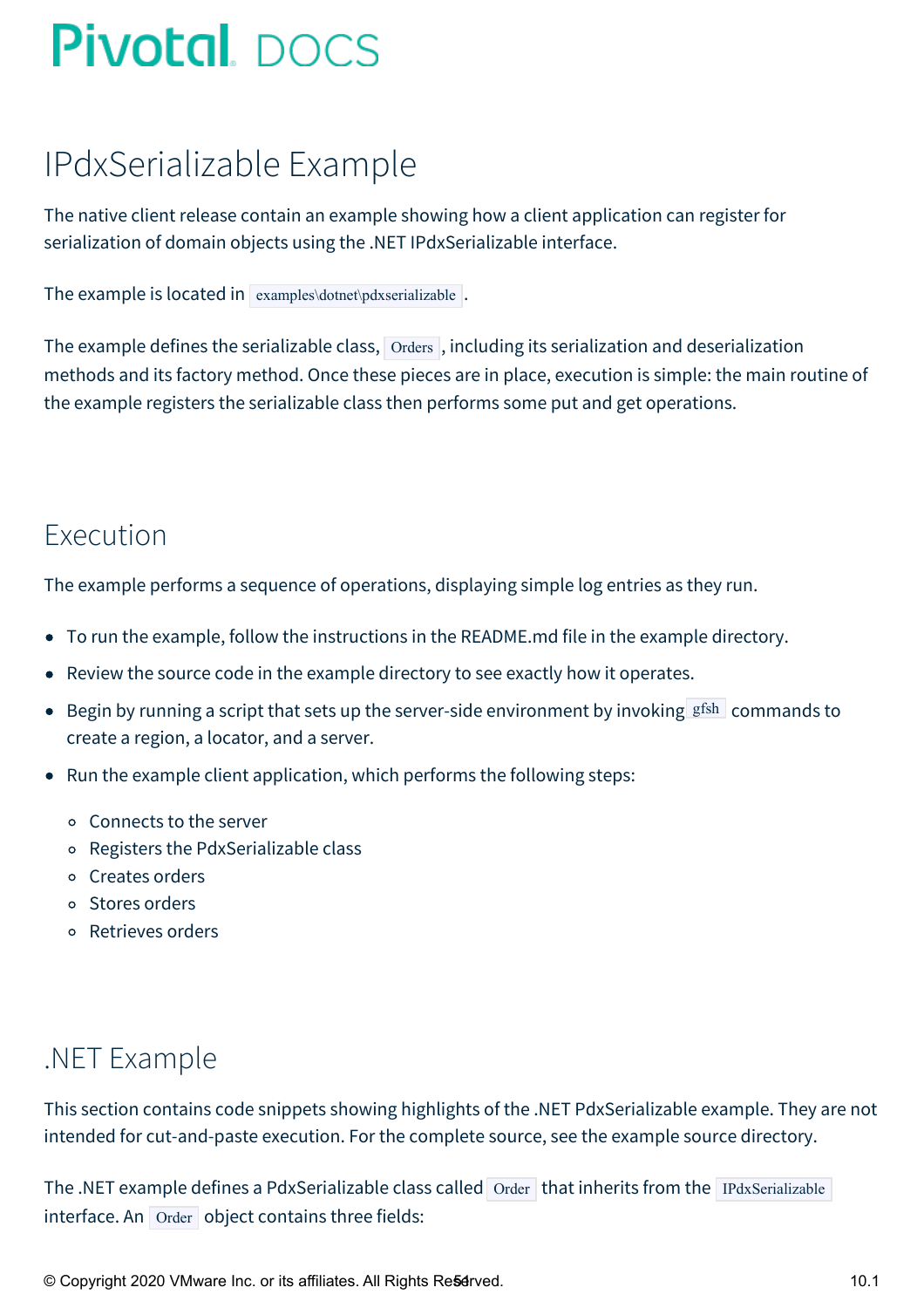- <span id="page-51-0"></span>an integer order id  $\bullet$
- a string name
- a short-int quantity  $\bullet$

From Order.cs:

```
public class Order : IPdxSerializable
{
 ...
 public long OrderId { get; set; }
 public string Name { get; set; }
 public short Quantity { get; set; }
```
Using the IPdxSerializable read and write methods, the Order class defines  $ToData()$  and  $FromData()$ methods that perform the serialization and deserialization operations, respectively, and the CreateDeserializable() factory method:

#### From Order.cs:

```
public void ToData(IPdxWriter output)
{
 output.WriteLong(ORDER_ID_KEY_, OrderId);
 output.MarkIdentityField(ORDER_ID_KEY_);
 output.WriteString(NAME_KEY_, Name);
 output.MarkIdentityField(NAME_KEY_);
 output.WriteInt(QUANTITY_KEY_, Quantity);
 output.MarkIdentityField(QUANTITY_KEY_);
}
public void FromData(IPdxReader input)
{
 OrderId = input.ReadLong(ORDER_ID_KEY_);
 Name = input.ReadString(NAME_KEY_);
 Quantity = (short)input.ReadInt(QUANTITY_KEY_);
}
public static IPdxSerializable CreateDeserializable()
{
 return new Order();
}
```
The .NET example mainline creates a cache, then uses it to register the PdxSerializable class that was created in Orders.cs:

© Copyright 2020 VMware Inc. or its affiliates. All Rights Researved. 10.1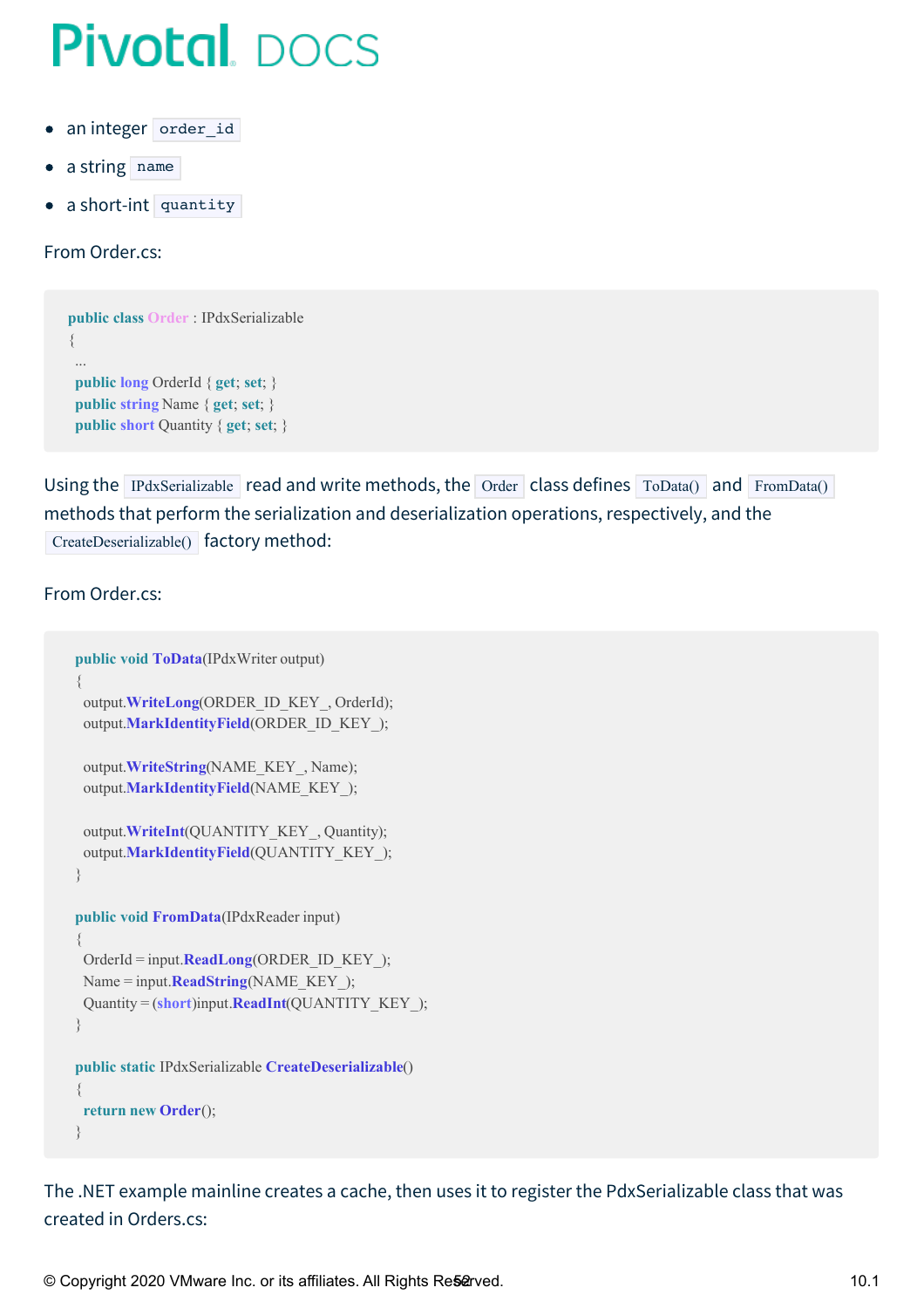**var** cacheFactory = **new CacheFactory**() .**Set**("log-level", "none"); **var** cache = cacheFactory.**Create**();

cache.TypeRegistry.**RegisterPdxType**(Order.CreateDeserializable);

#### The client creates a connection pool and a region named "example\_orderobject":

```
var poolFactory = cache.GetPoolFactory()
  .AddLocator("localhost", 10334);
poolFactory.Create("pool");
var regionFactory = cache.CreateRegionFactory(RegionShortcut.PROXY)
  .SetPoolName("pool");
var orderRegion = regionFactory.Create<int, Order>("example_orderobject");
```
#### After declaring some keys and values, the client then stores and retrieves an Order object:

```
const int orderKey = 65;
```
**var** order = **new Order**(orderKey, "Donuts", **12**);

Console.**WriteLine**("order to put is " + order); orderRegion.**Put**(orderKey, order, **null**);

Console.**WriteLine**("Successfully put order, getting now..."); **var** orderRetrieved = orderRegion.**Get**(orderKey, **null**);

Console.**WriteLine**("Order key: " + orderKey + " = " + orderRetrieved);

#### Finally, the application closes the cache:

cache.**Close**();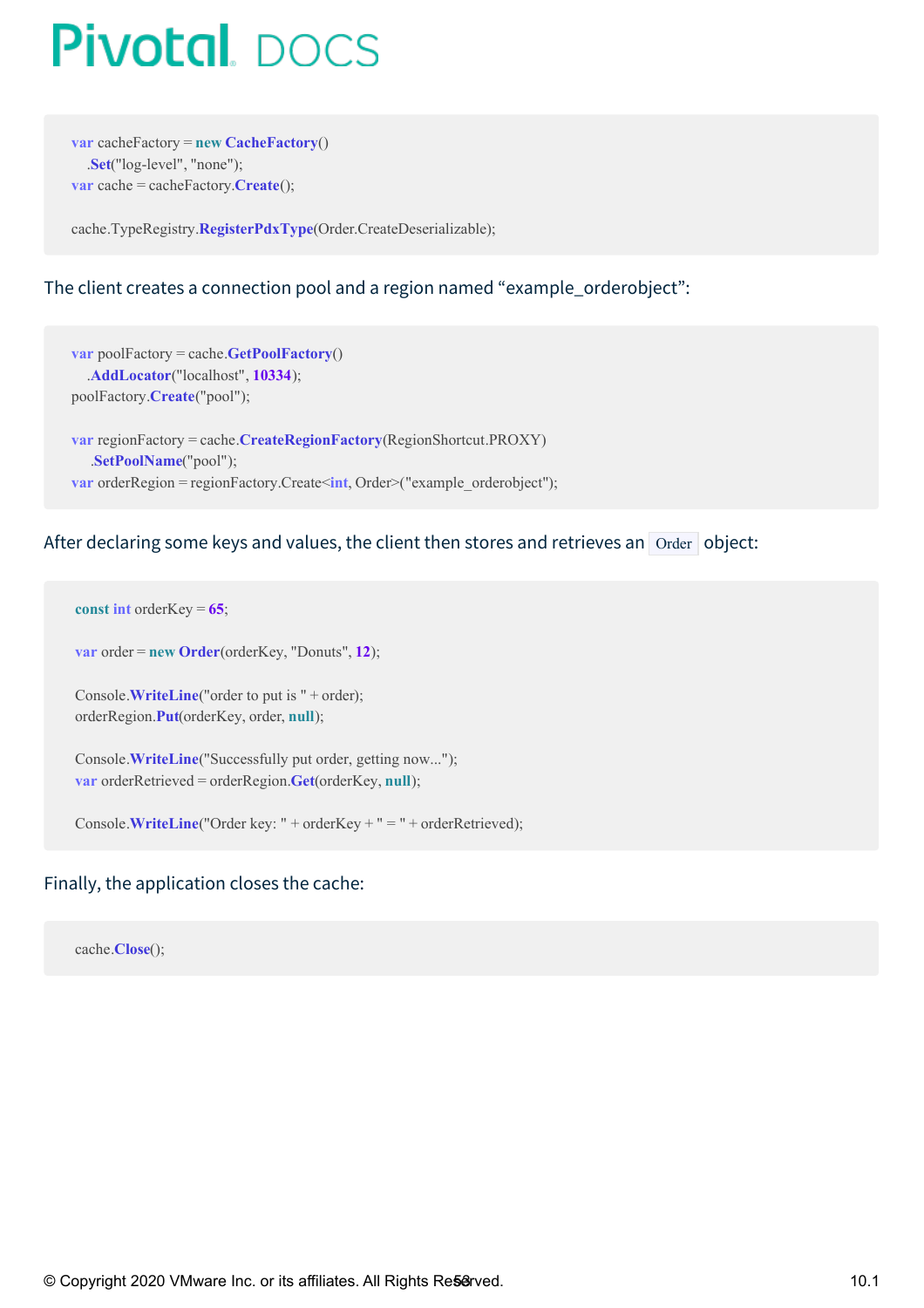## Remote Queries

**In this topic** [Remote](#page-53-0) Query Basics Query [language:](#page-53-1) OQL [Creating](#page-53-2) Indexes [Remote](#page-54-0) Query API [Query](#page-54-1) [Executing](#page-54-2) a Query from the Client .NET Query [Example](#page-54-3)

Use the remote query API to query your cached data stored on a cache server.

### <span id="page-53-0"></span>Remote Query Basics

Queries are evaluated and executed on the cache server, and the results are returned to the client. You can optimize your queries by defining indexes on the cache server.

Querying and indexing operate only on remote cache server contents.

#### <span id="page-53-1"></span>Query language: OQL

VMware GemFire® provides a SQL-like querying language called OQL that allows you to access data stored in VMware GemFire® regions. OQL is very similar to SQL, but OQL allows you to query complex objects, object attributes, and methods.

In the context of a query, specify the name of a region by its full path, starting with a slash  $|/|$ ).

The query language supports drilling down into nested object structures. Nested data collections can be explicitly referenced in the FROM clause of a query.

| A query execution returns its results as either a ResultSet or a StructSet. |  |  |  |  |
|-----------------------------------------------------------------------------|--|--|--|--|
|-----------------------------------------------------------------------------|--|--|--|--|

Query language features and grammar are described in the VMware GemFire® manual at [Querying](http://docs-gemfire-native-dotnet-staging.cfapps.io/101/geode-native-client-dotnet/geodeman/developing/querying_basics/chapter_overview.html)  $\mathbb{Z}$ .

#### <span id="page-53-2"></span>Creating Indexes

© Copyright 2020 VMware Inc. or its affiliates. All Rights Reserved. 10.1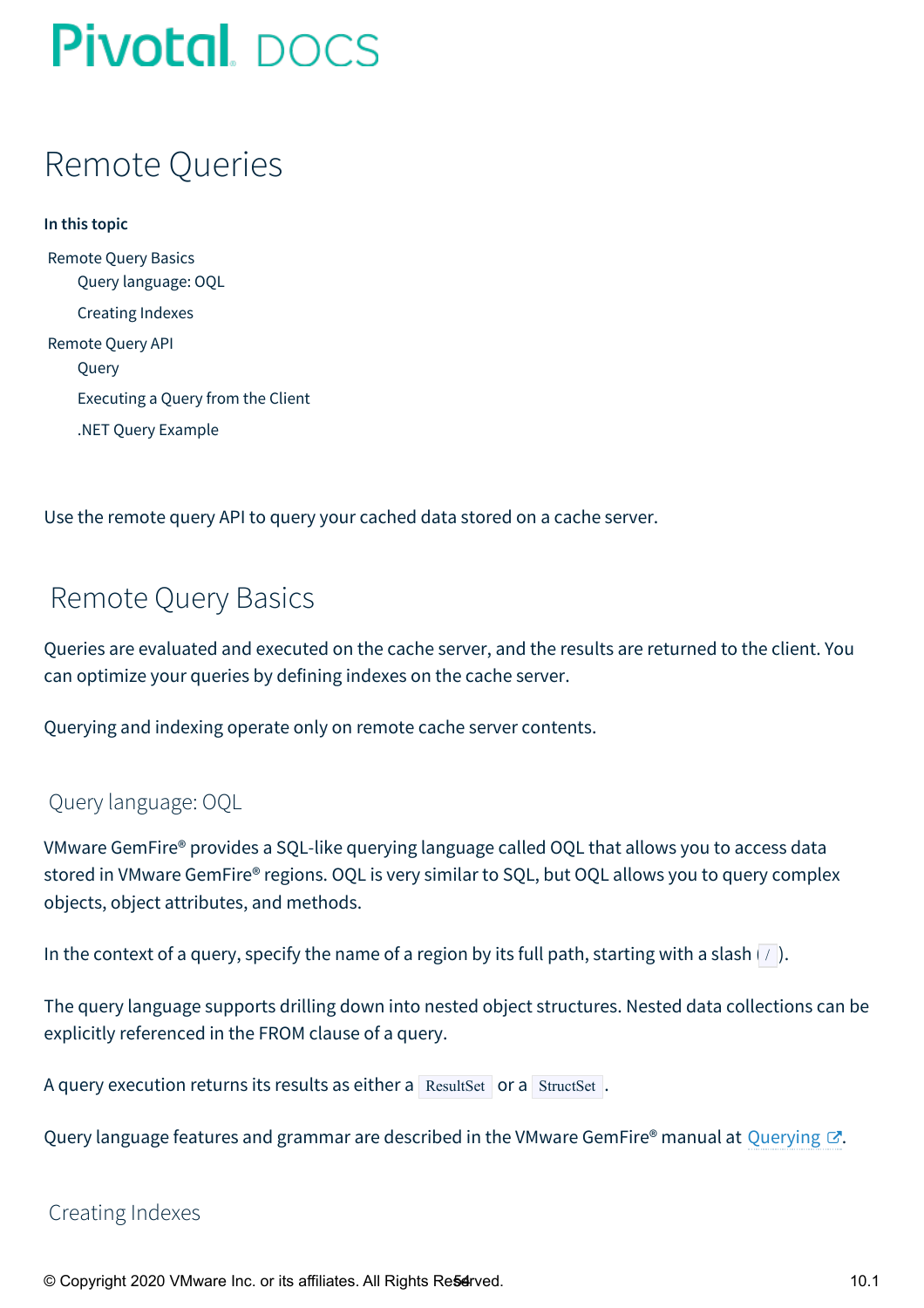<span id="page-54-4"></span>Indexes can provide significant performance gains for query execution. You create and maintain indexes on the cache server. For detailed information about working with indexes configured on a cache server, see [Working](http://docs-gemfire-native-dotnet-staging.cfapps.io/101/geode-native-client-dotnet/geodeman/developing/query_index/query_index.html) with Indexes  $\mathbb{Z}^n$  in the server's documentation.

### <span id="page-54-0"></span>Remote Query API

This section gives a general overview of the interfaces and classes that are provided by the query package API.

#### <span id="page-54-1"></span>Query

You must create a Query object for each new query. The Query interface provides methods for managing the compilation and execution of queries, and for retrieving an existing query string.

- A Query is obtained from a QueryService, which is obtained from one of two sources:
- To create a Query that operates on the VMware GemFire® server, use Apache::Geode::Client::Pool::GetQueryService() to instantiate a QueryService obtained from a Pool.
- $\bullet$  To create a Query that operates on your application's local cache, use Apache::Geode::Client::Cache::GetQueryService() to instantiate a QueryService obtained from a Cache.

### <span id="page-54-2"></span>Executing a Query from the Client

The essential steps to create and execute a query are:

- 1. Create an instance of the QueryService class. If you are using the pool API (recommended), you should obtain the QueryService from the pool.
- 2. Create a Query instance that is compatible with the OQL specification.
- 3. Use the Query.execute() method to submit the query string to the cache server. The server remotely evaluates the query string and returns the results to the client.
- 4. Iterate through the returned objects.

#### <span id="page-54-3"></span>.NET Query Example

These C# code excerpts are from the  $\vert$  examples\dotnet\remotequery example included in your client distribution. See the example for full context.

© Copyright 2020 VMware Inc. or its affiliates. All Rights Re56rved. 10.1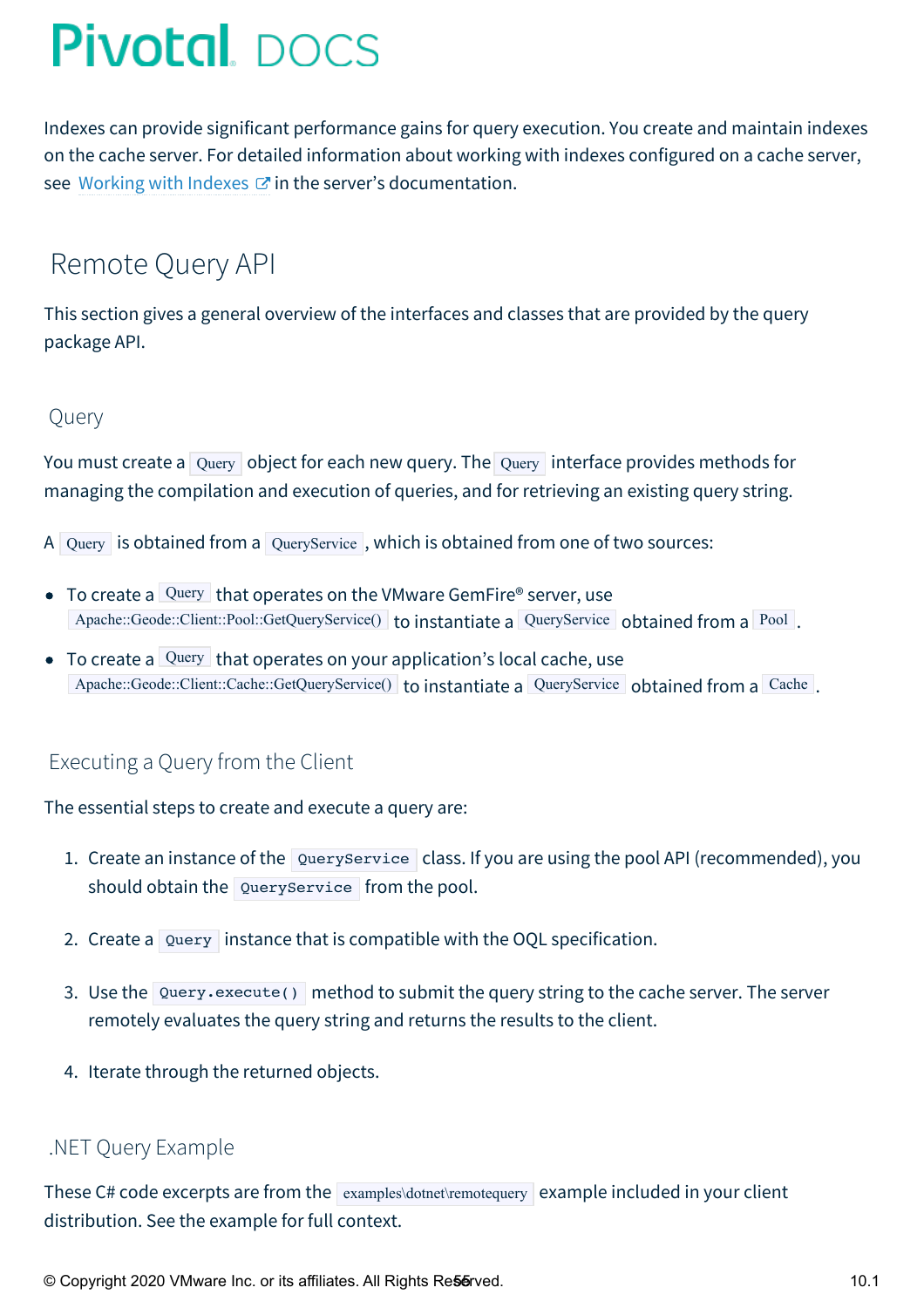#### Following the steps listed above,

1. Obtain a QueryService object from the connection pool:

var queryService = pool.GetQueryService();

2. Create a Query object by calling QueryService.NewQuery(), specifying your OQL query as a string parameter:

```
var query = queryService.NewQuery<Order>("SELECT * FROM /custom_orders WHERE quantity > 30");
```
3. Execute the query. Collect the query output, returned as either a ResultSet or a StructSet, and iterate through the results:

```
var queryResults = query. Execute();foreach (Order value in queryResults)
{
Console.WriteLine(value.ToString());
}
```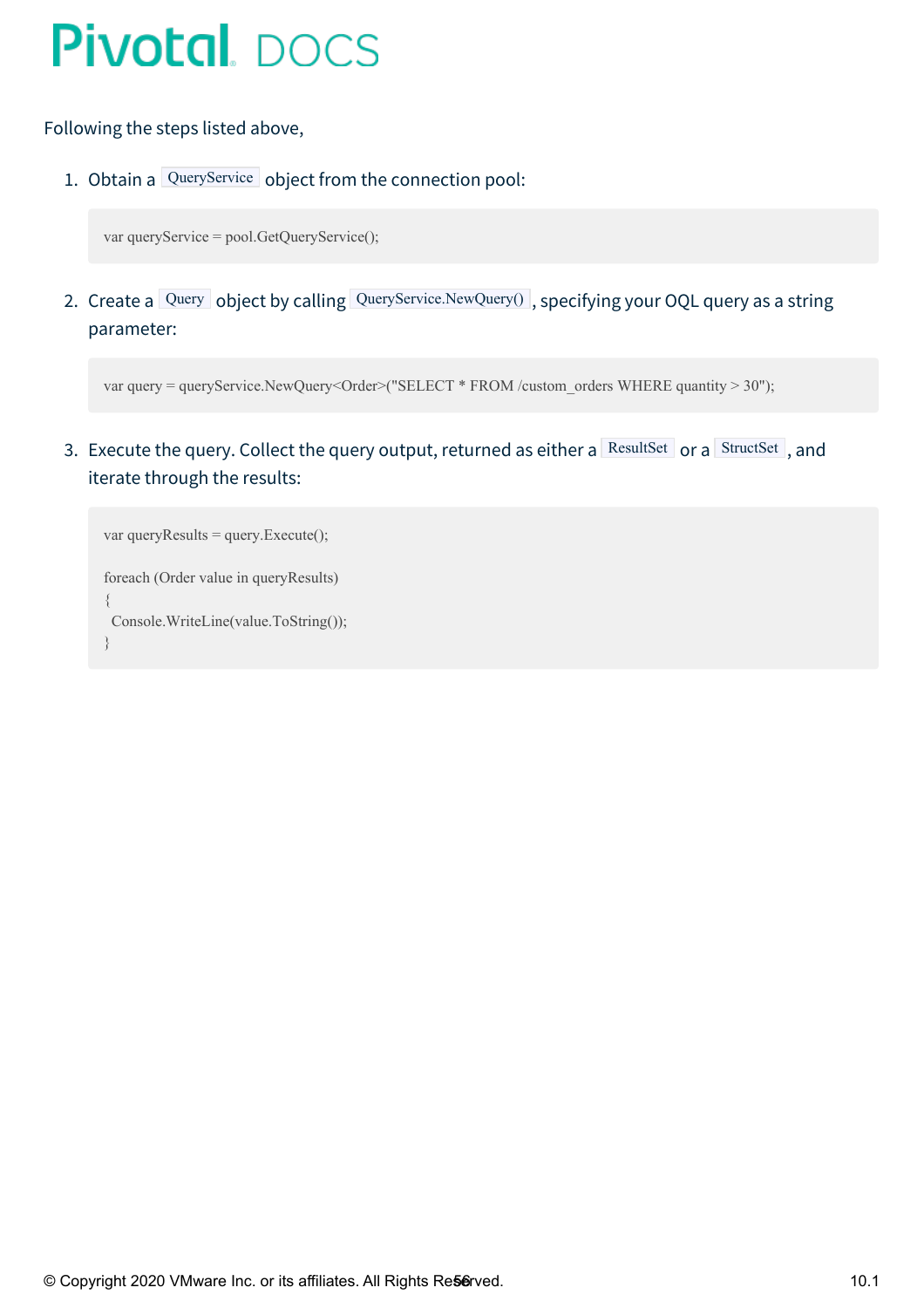### Continuous Queries

#### **In this topic**

[Continuous](#page-56-0) Query Basics Typical [Continuous](#page-56-1) Query Lifecycle Executing a [Continuous](#page-57-0) Query from the Client .NET [Continuous](#page-57-1) Query Example

The C++ and .NET clients can initiate queries that run on the VMware GemFire® cache server and notify the client when the query results have changed. For details on the server-side setup for continuous queries, see How [Continuous](http://docs-gemfire-native-dotnet-staging.cfapps.io/101/geode-native-client-dotnet/serverman/developing/continuous_querying/how_continuous_querying_works.html) Querying Works  $\mathbb G$  in the *VMware GemFire® User Guide*.

### <span id="page-56-0"></span>Continuous Query Basics

Continuous querying provides the following features:

- **Standard VMware GemFire® native client query syntax and semantics**. Continuous queries are expressed in the same language used for other native client queries. See [Remote](#page-54-4) Queries.
- **Standard VMware GemFire® events-based management of CQ events**. The event handling used to process CQ events is based on the standard VMware GemFire® event handling framework.
- **Complete integration with the client/server architecture**. CQ functionality uses existing server-to-client messaging mechanisms to send events. All tuning of your server-to-client messaging also tunes the messaging of your CQ events. If your system is configured for high availability then your CQs are highly available, with seamless failover provided in case of server failure (see High Availability for Client-to-Server [Communication](http://docs-gemfire-native-dotnet-staging.cfapps.io/101/geode-native-client-dotnet/preserving-data/high-availability-client-server.html)  $\mathbb{Z}$ ). If your clients are durable, you can also define any of your CQs as durable (see Durable Client Messaging  $\mathbb{Z}$ ).
- **Interest criteria based on data values**. Continuous queries are run against the region's entry values. Compare this to register interest by reviewing [Registering](#page-36-0) Interest for Entries.
- **Active query execution**. Once initialized, the queries operate on new events. Events that change the query result are sent to the client immediately.

### <span id="page-56-1"></span>Typical Continuous Query Lifecycle

1. The client creates the CQ. This sets up everything for running the query and provides the client with a  $CqQuery$  object, but does not execute the CQ. At this point, the query is in a  $S^{TOPED}$  state, ready to be closed or run.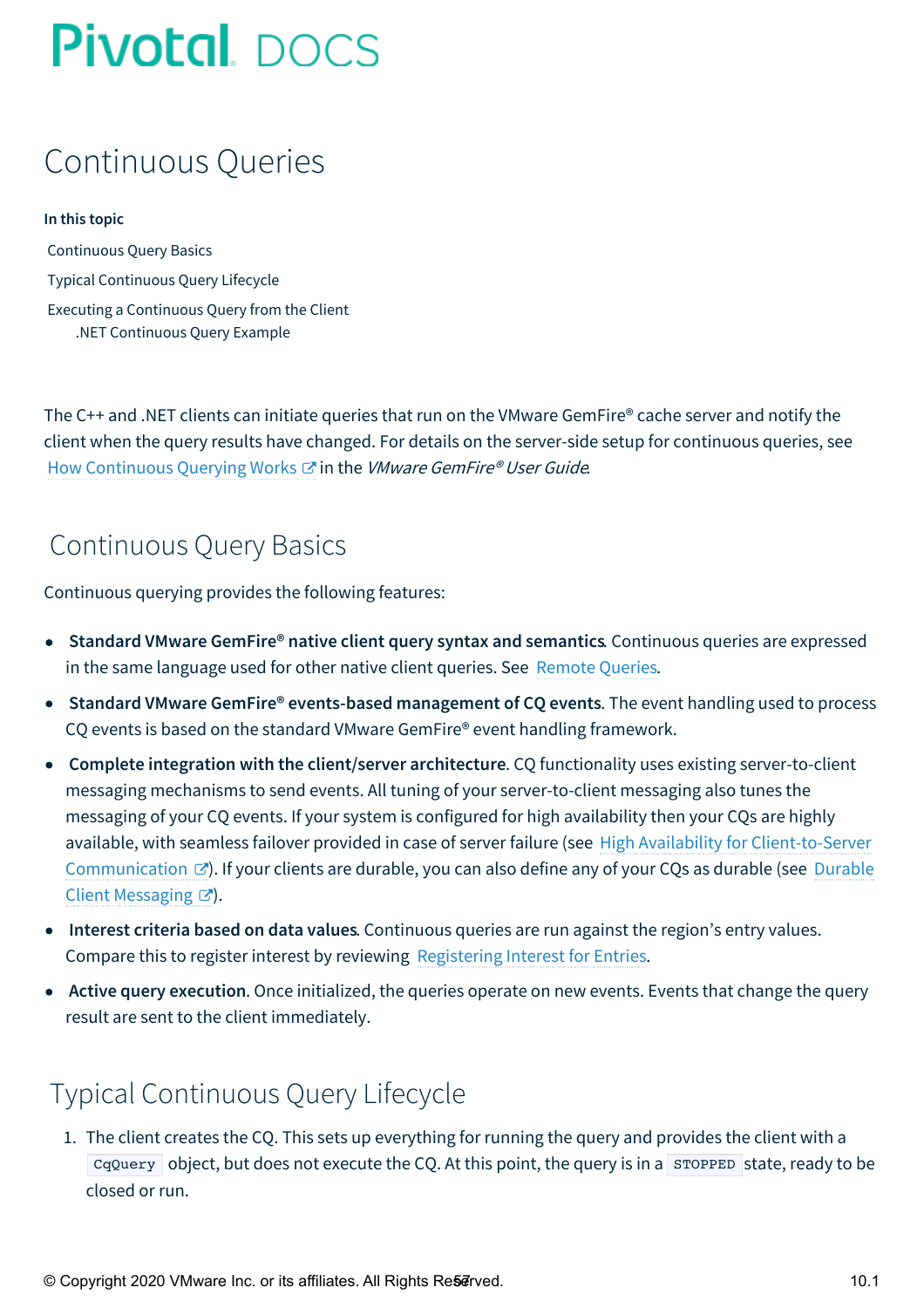- 2. The client initiates the CQ with an API call to one of the CqQuery execute\* methods. This puts the query into a RUNNING state on the client and on the server. The server remotely evaluates the query string, and optionally returns the results to the client. CqQuery execute\* methods include:
	- CqQuery.Execute()
	- CqQuery.ExecuteWithInitialResults()
- 3. A CQ Listener waits for events. When it receives events, it takes action accordingly with the data in the CqEvent.
- 4. The CQ is closed by a client call to CqQuery.close . This de-allocates all resources in use for the CQ on the client and server. At this point, the cycle could begin again with the creation of a new  $CqQuery$  instance.

### <span id="page-57-0"></span>Executing a Continuous Query from the Client

The essential steps to create and execute a continuous query are:

- 1. Create an instance of the QueryService class. If you are using the pool API (recommended), you should obtain the QueryService from the pool.
- 2. Define a CQ Listener (an  $|IGL$ istener ) to field events sent from the server.
- 3. Use one of the CqQuery execute\* methods to submit the query string to the cache server.
- 4. The server remotely evaluates the query string, then monitors those results and notifies the client if they change.
- 5. The client listens for changes that match the query predicate.
- 6. Iterate through the returned objects.
- 7. When finished, close down the continuous query.

#### <span id="page-57-1"></span>.NET Continuous Query Example

These C# code excerpts are from the examples\dotet\continuousquery example included in your client distribution. See the example for full context.

Following the steps listed above,

1. Create a query service:

```
var queryService = pool.GetQueryService();
```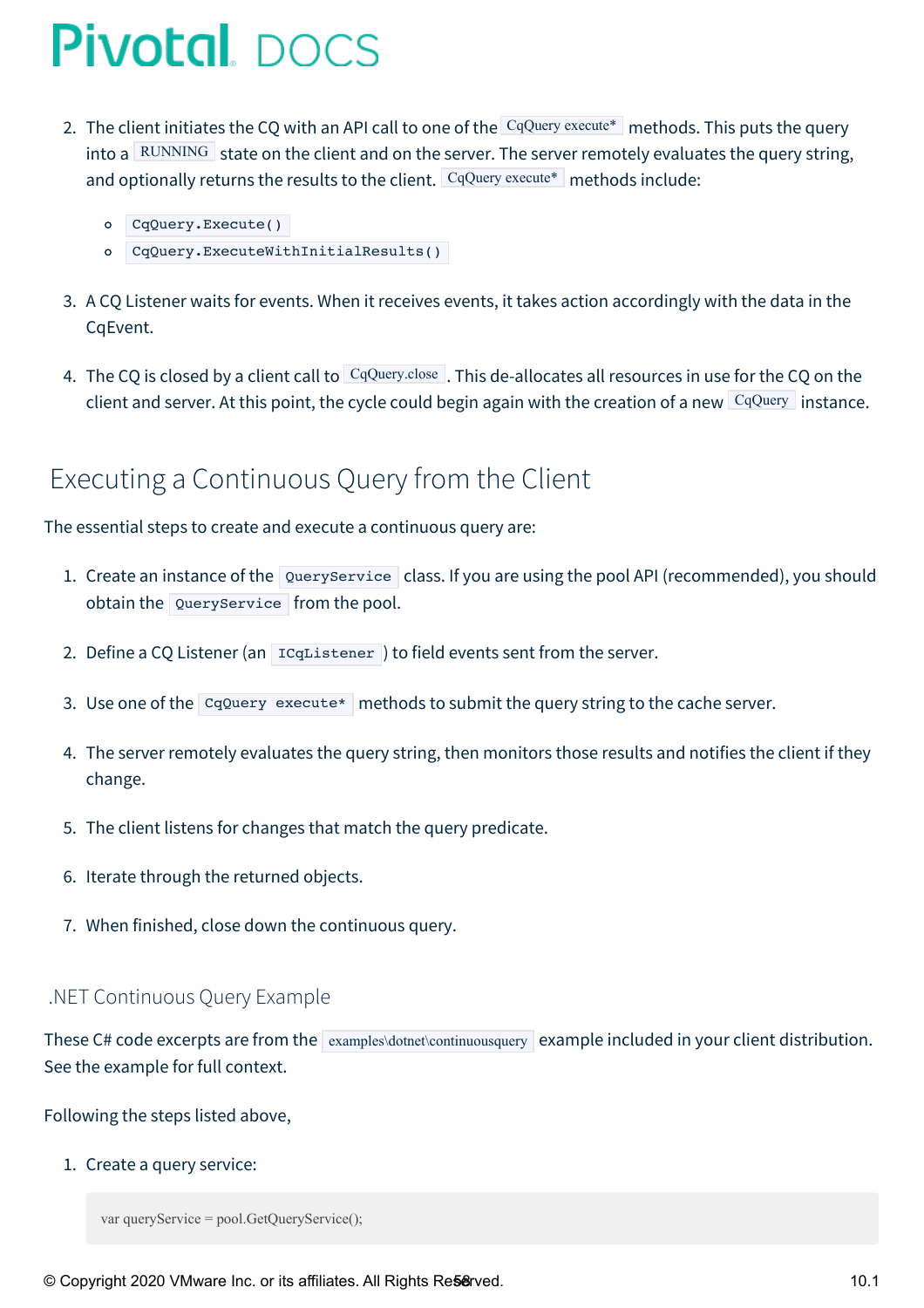#### 2. Define an ICqListener:

```
public class MyCqListener<TKey, TResult> : ICqListener<TKey, TResult>
{
```
#### 3. Create an instance of your ICqListener and insert it into a CQ attributes object:

```
var cqListener = new MyCqListener < string, Order > ();
var cqAttributesFactory = new CqAttributesFactory <string, Order > ();
cqAttributesFactory.AddCqListener(cqListener);
var cqAttributes = cqAttributesFactory.Create();
```
#### 4. Create a Continuous Query using the query service and the CQ attributes:

var query = queryService.NewCq("MyCq", "SELECT \* FROM /example\_orderobject WHERE quantity > 30", cqAttributes, false);

#### 5. Execute the query:

query.Execute();

#### 6. Wait for events and do something with them.

```
/* Excerpt from the CqListener */
/* Determine Operation Type */
    switch (ev.getQueryOperation())
    {
      case CqOperation.OP_TYPE_CREATE:
        operationType = "CREATE";
        break;
      case CqOperation.OP_TYPE_UPDATE:
        operationType = "UPDATE";
        break;
      case CqOperation.OP_TYPE_DESTROY:
        operationType = "DESTROY";
        break;
      default:
        break;
    }
...
/* Take action based on OP Type */
```
7. When finished, close up shop.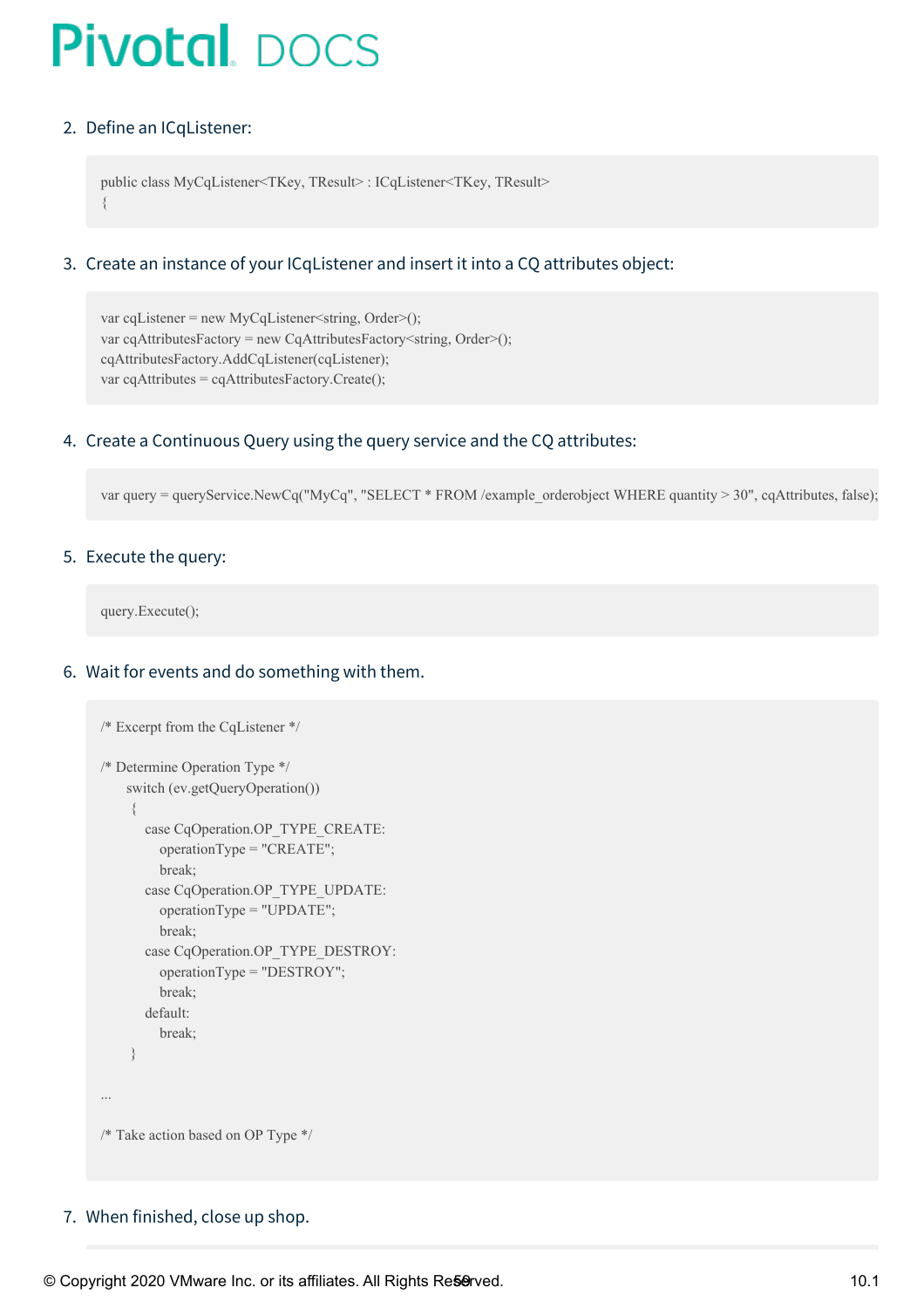query.Execute(); ... (respond to events as they arrive)

query.Stop(); query.Close();

cache.Close();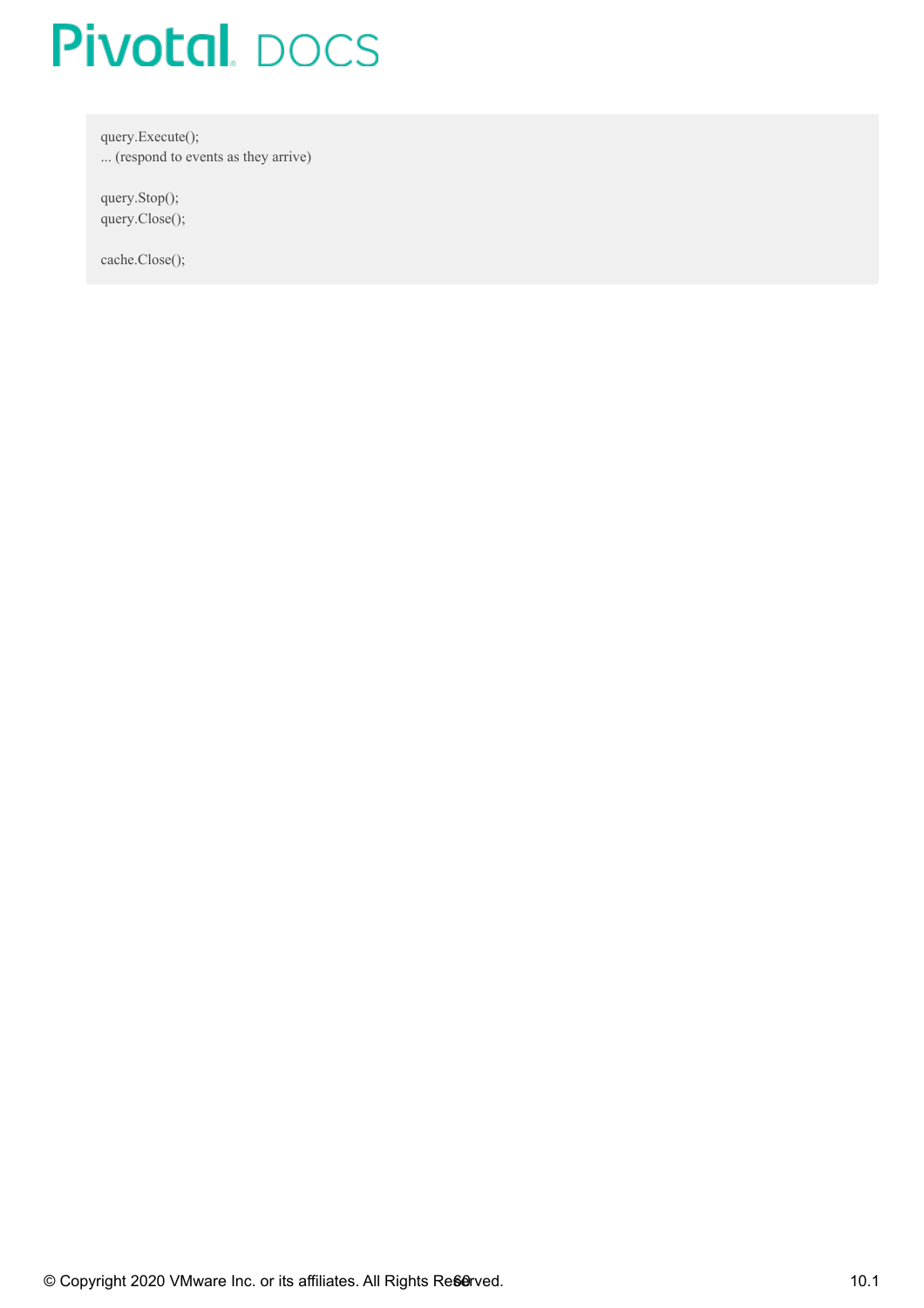## Security: Authentication and Encryption

Most security configuration takes place on the VMware GemFire® server. The server's security framework authenticates clients as they connect to a cache server and authorizes client cache operations using developer-provided implementations for authentication and authorization.

For an explanation of the server-side implementation of security features, see [Security](http://docs-gemfire-native-dotnet-staging.cfapps.io/101/geode-native-client-dotnet/security/geodeman/managing/security/chapter_overview.html)  $\mathbb{C}^n$  in the VMware GemFire® User Guide.

A Native Client application must address two security concerns when connecting to a VMware GemFire® server:

#### **[Authentication](#page-61-0)**  $\bullet$

The Client must submit its authentication credentials to the server using the developer-provided authentication implementation expected by the server.

#### **TLS/SSL Client/Server [Communication](#page-64-0) Encryption**  $\bullet$

Communication between client and server should be encrypted so authentication credentials and other transmissions cannot be viewed by third-parties.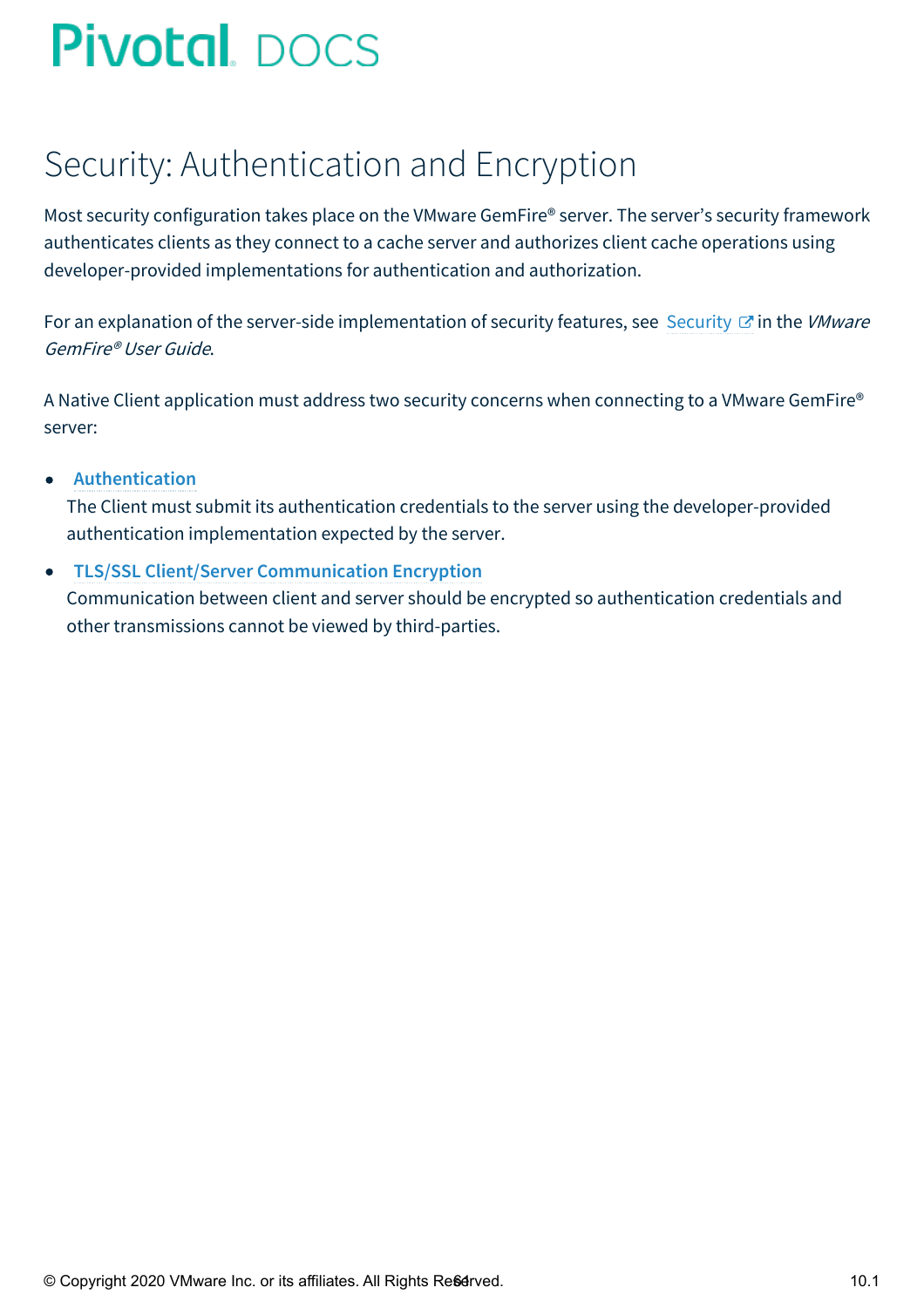## <span id="page-61-0"></span>Authentication

A client is authenticated when it connects with valid credentials to a VMware GemFire® cache server that is configured with the client authentication callback. For details on the server's role in authentication and what it expects from the client, see Implementing [Authentication](http://docs-gemfire-native-dotnet-staging.cfapps.io/101/geode-native-client-dotnet/security/geodeman/managing/security/implementing_authentication.html)  $\mathbb{Z}$  in the VMware GemFire® User Guide.

In your application, authentication credentials must be set when creating the cache. In practice, this means setting the authentication credentials when you create the CacheFactory.

#### .NET Authentication Example

The following excerpt is taken from the .NET example provided with your Native Client distribution in the ../examples/dotnet/authinitialize directory.

In this C# authentication example, the  $\vert$  CacheFactory creation process sets the authentication callback:

**var** cacheFactory = **new CacheFactory**() .**Set**("log-level", "none") .**SetAuthInitialize**(**new ExampleAuthInitialize**());

Credentials are implemented in the GetCredentials member function of the ExampleAuthInitialize class, which implements the IAuthInitialize interface: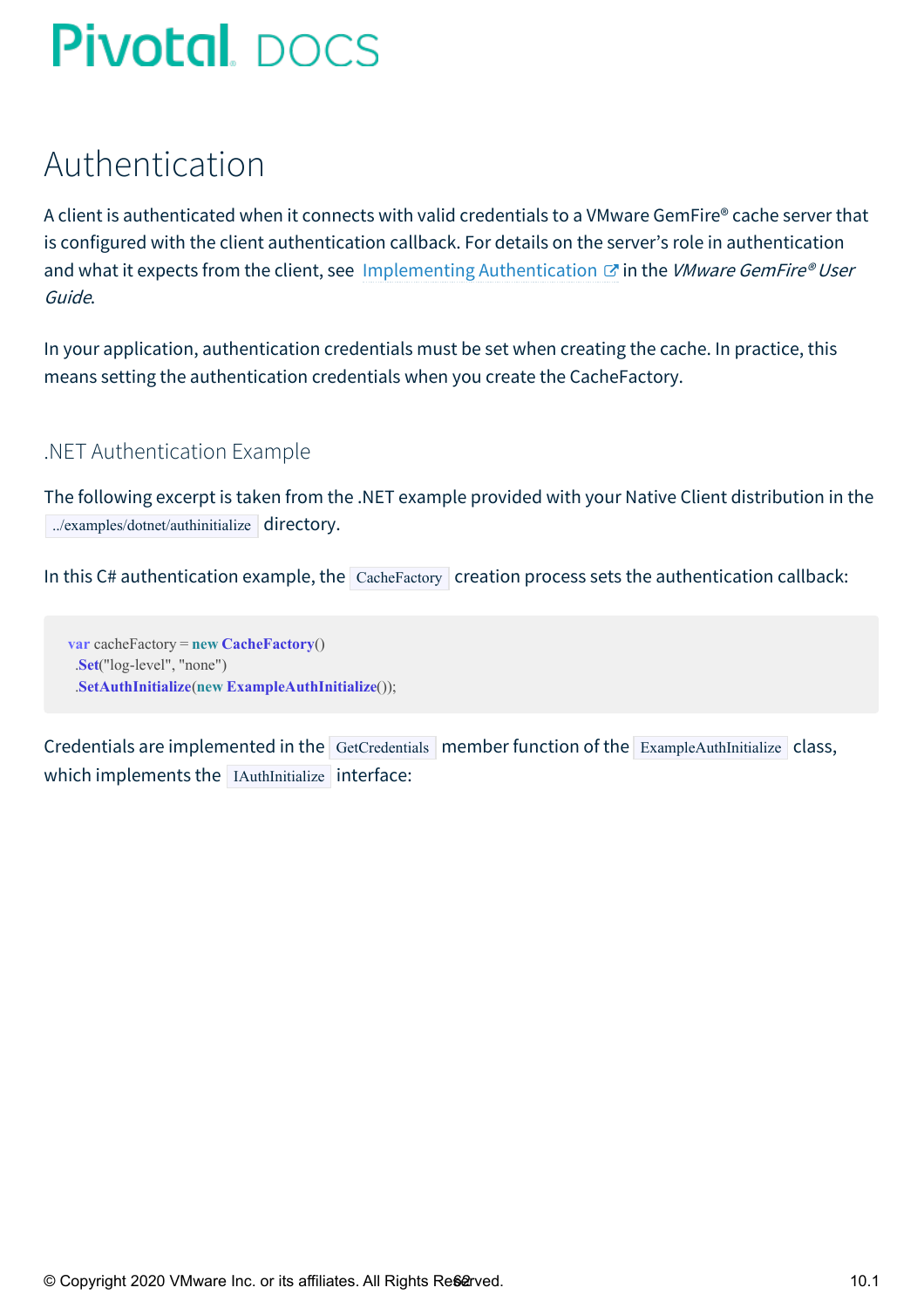```
class ExampleAuthInitialize : IAuthInitialize
{
 public ExampleAuthInitialize()
 {
  // TODO initialize your resources here
  Console.Out.WriteLine("ExampleAuthInitialize::ExampleAuthInitialize called");
 }
 public void Close()
 {
  // TODO close your resources here
  Console.Out.WriteLine("ExampleAuthInitialize::Close called");
 }
 public Properties<string, object> GetCredentials(Properties<string, string> props, string server)
 {
  // TODO get your username and password
  Console.Out.WriteLine("ExampleAuthInitialize::GetCredentials called");
  var credentials = new Properties<string, object>();
  credentials.Insert("security-username", "root");
  credentials.Insert("security-password", "root");
  return credentials;
```
}

}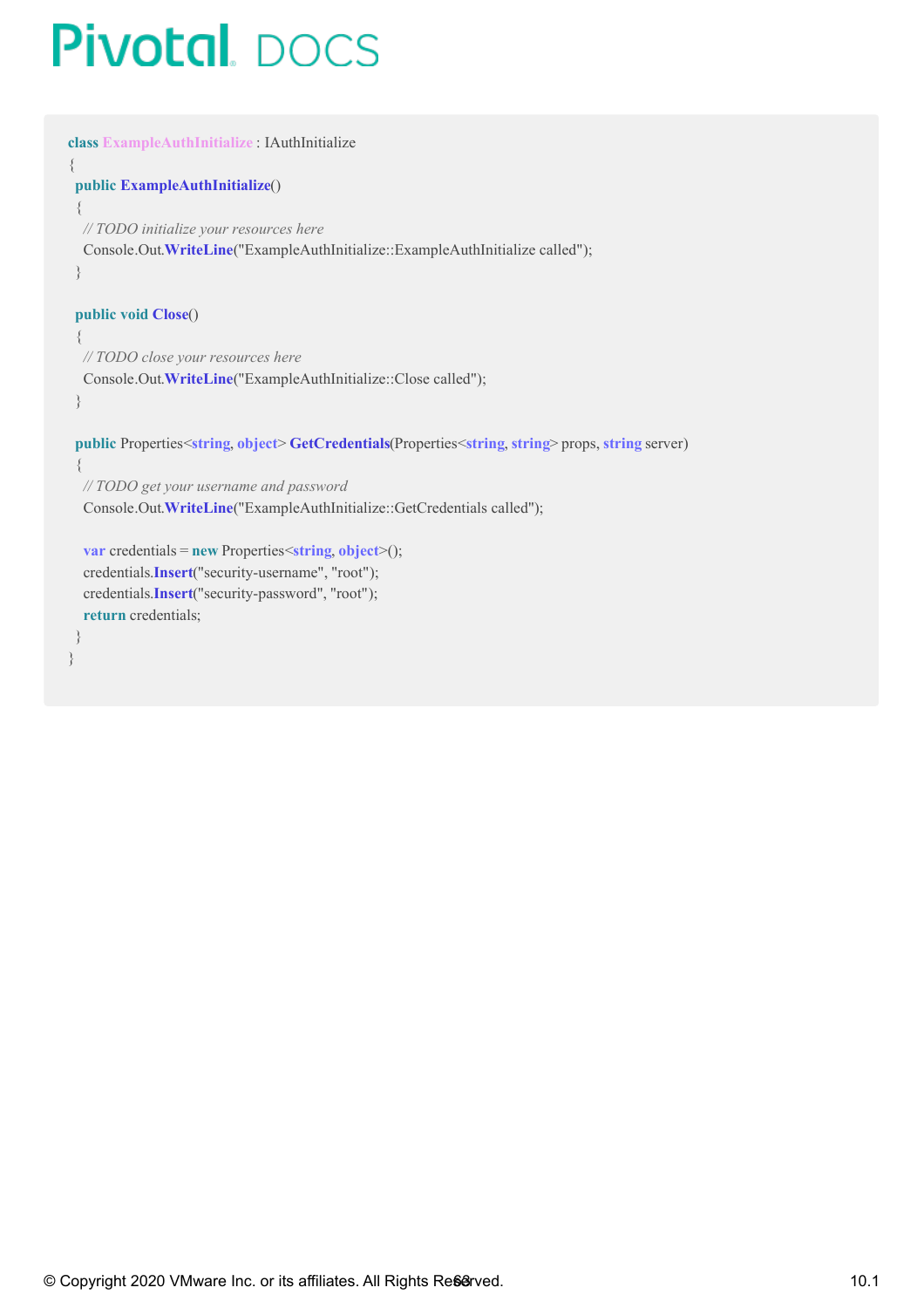## TLS/SSL Client-Server Communication Encryption

This section describes how to implement TLS-based communication between your clients and servers using the OpenSSL encryption utility. When configuring TLS/SSL security for your client, you may find it helpful to refer to The SSL section of the VMware [GemFire®](http://docs-gemfire-native-dotnet-staging.cfapps.io/101/geode-native-client-dotnet/security/serverman/managing/security/ssl_overview.html) User Guide  $\mathbb{Z}$ .

### Set Up OpenSSL

The open-source OpenSSL toolkit provides a full-strength general purpose cryptography library for encrypting client-server communications.

Download and install OpenSSL 1.1.1 for your specific operating system.

#### **Notes for Windows users:**

- For Windows platforms, you can use either the regular or the "Light" version of SSL.
- Use a 64-bit implementation of OpenSSL.
- If you use Cygwin, do not use the OpenSSL library that comes with Cygwin, which is built with cygwin.dll as a dependency. Instead, download a fresh copy from OpenSSL.
- For many Windows applications, the most convenient way to install OpenSSL is to use  $\frac{\text{choco}}{\text{see}}$  (see [chocolatey.org](https://chocolatey.org/packages/OpenSSL.Light)  $\mathbb{Z}$  to install the "Light" version of OpenSSL.

### Step 1. Create keystores

The VMware GemFire® server requires keys and keystores in the Java Key Store (JKS) format while the native client requires them in the clear PEM format. Thus you need to be able to generate private/public keypairs in either format and convert between the two using the  $\kappa$  keytool utility and the openssl command.

### Step 2. Enable SSL on the server and on the client

- 1. On the server, enable SSL for the  $\vert$  locator and server components, as the SSL-enabled client must be able to communicate with both locator and server components.
- 2. On the client, set  $\vert$  ssl-enabled to true.
- 3. On the client, set ssl-keystore and ssl-truststore to point to your keystore files. Paths to the keystore and truststore are local to the client. See [Security-Related](http://docs-gemfire-native-dotnet-staging.cfapps.io/101/geode-native-client-dotnet/security/security-systemprops.html#security) System Properties  $\mathbb{Z}^r$  for a description of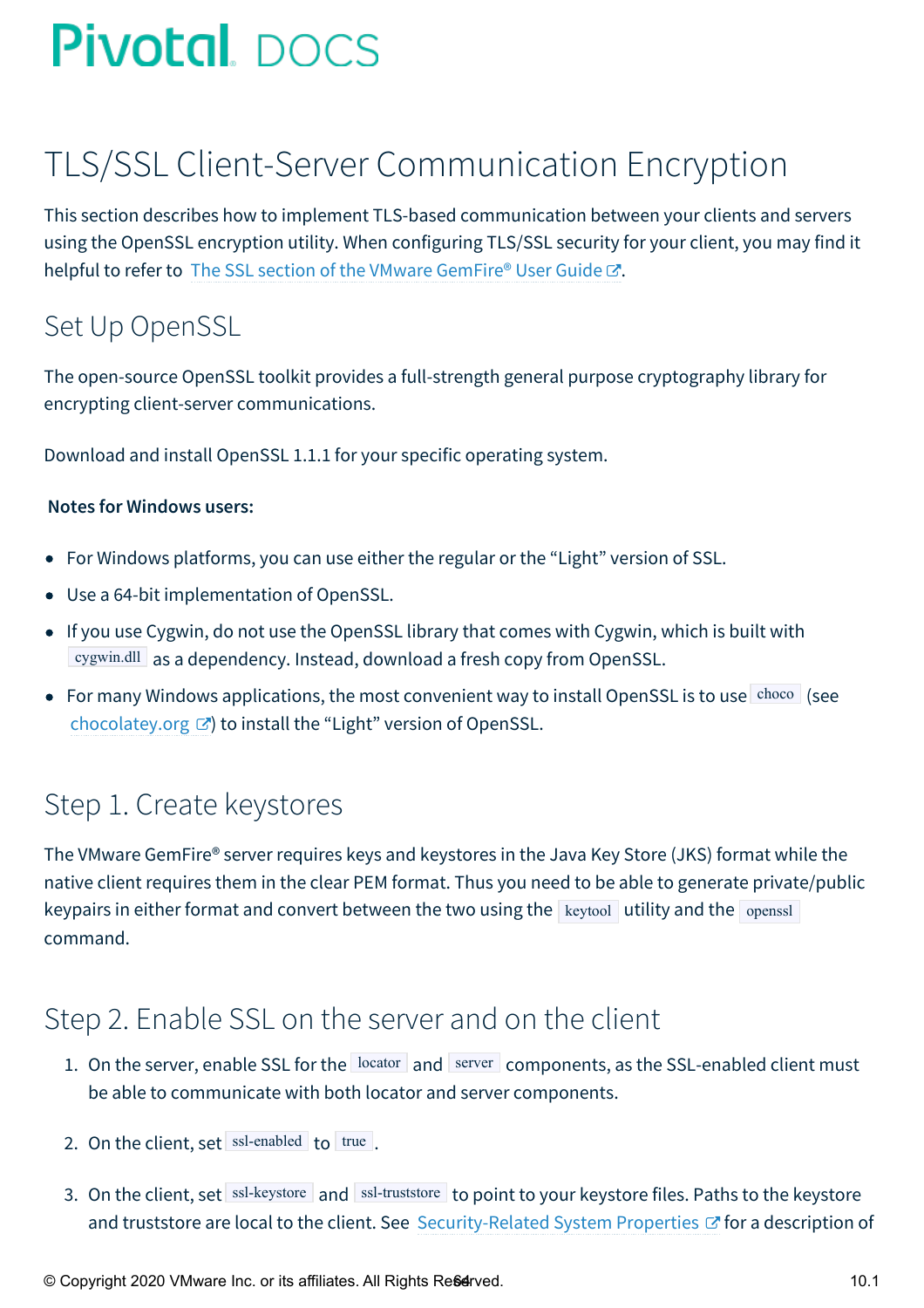<span id="page-64-0"></span>these properties.

### Starting and stopping the client and server with SSL in place

Before you start and stop the client and server, make sure you configure the native client with the SSL properties as described and with the servers or locators specified as usual.

Specifically, ensure that:

- The OpenSSL and VMware GemFire® DLLs are in the right environment variables for your system: PATH for Windows, and LD LIBRARY PATH for Unix.
- You have generated the keys and keystores.
- You have set the system properties.

For details on [stopping](http://docs-gemfire-native-dotnet-staging.cfapps.io/101/geode-native-client-dotnet/security/geodeman/configuring/running/starting_up_shutting_down.html) and starting locators and cache servers with SSL, see Starting Up and Shutting Down Your System  $\mathbb{Z}$ .

The VMware GemFire® Native's libcryptoImpl found in /lib must be linked at compile time. This binary is used to interact with OpenSSL. Link libcryptoImpl, native client, and your application code. We highly recommend using cmake.

#### **Example locator start command**

Ensure that all required SSL properties are configured in your server's geode.properties file. Then start your locator as follows:

```
gfsh>start locator --name=my_locator --port=12345 --dir=. \
--security-properties-file=/path/to/your/geode.properties
```
#### **Example locator stop command**

gfsh>stop locator --port=12345 \ --security-properties-file=/path/to/your/geode.properties

#### **Example server start command**

Again, ensure that all required SSL properties are configured in geode.properties . Then start the server with: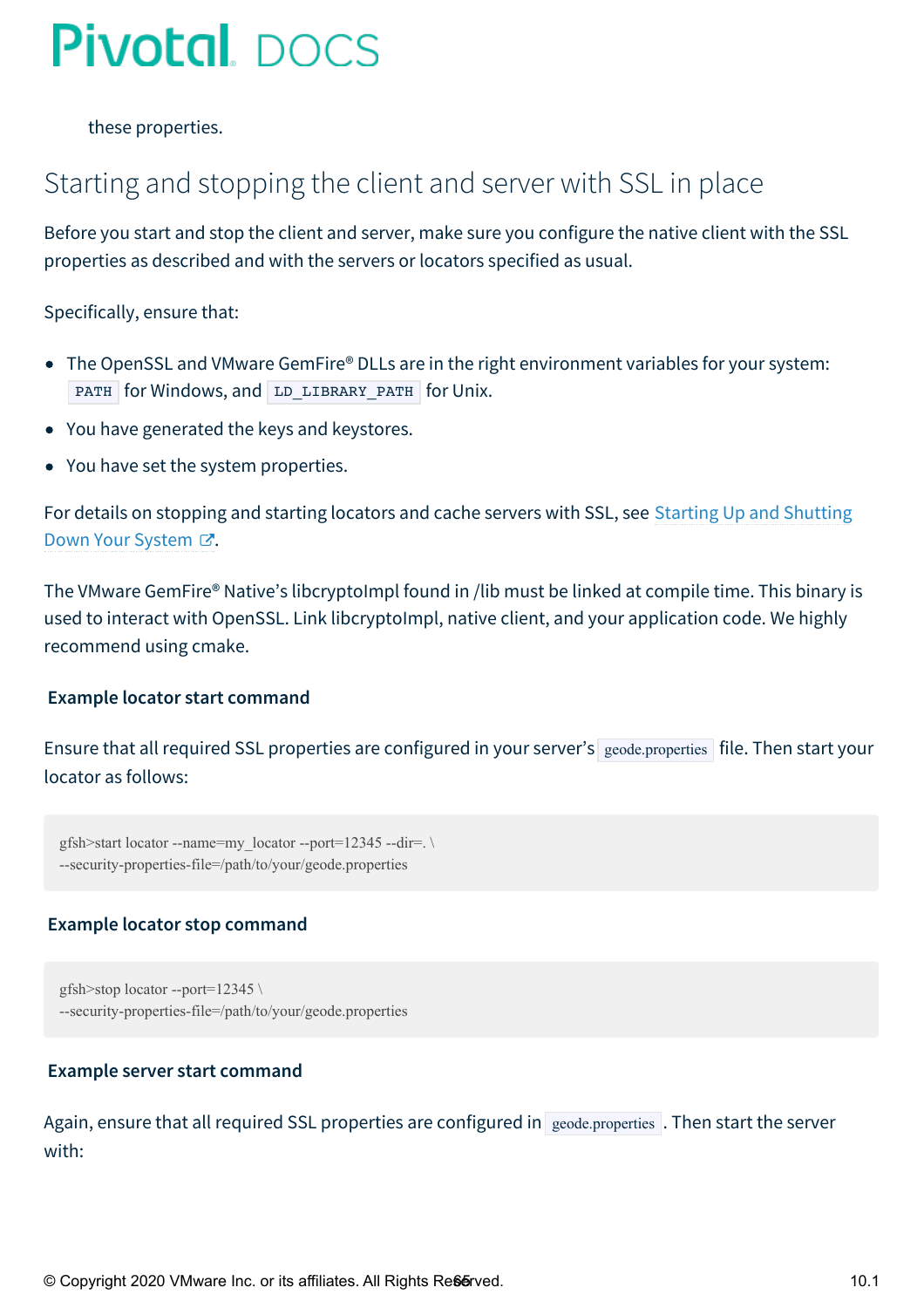gfsh>start server --name=my\_server --locators=hostname[12345] \ --cache-xml-file=server.xml --log-level=fine \ --security-properties-file=/path/to/your/geode.properties

#### **Example server stop command**

gfsh>stop server --name=my\_server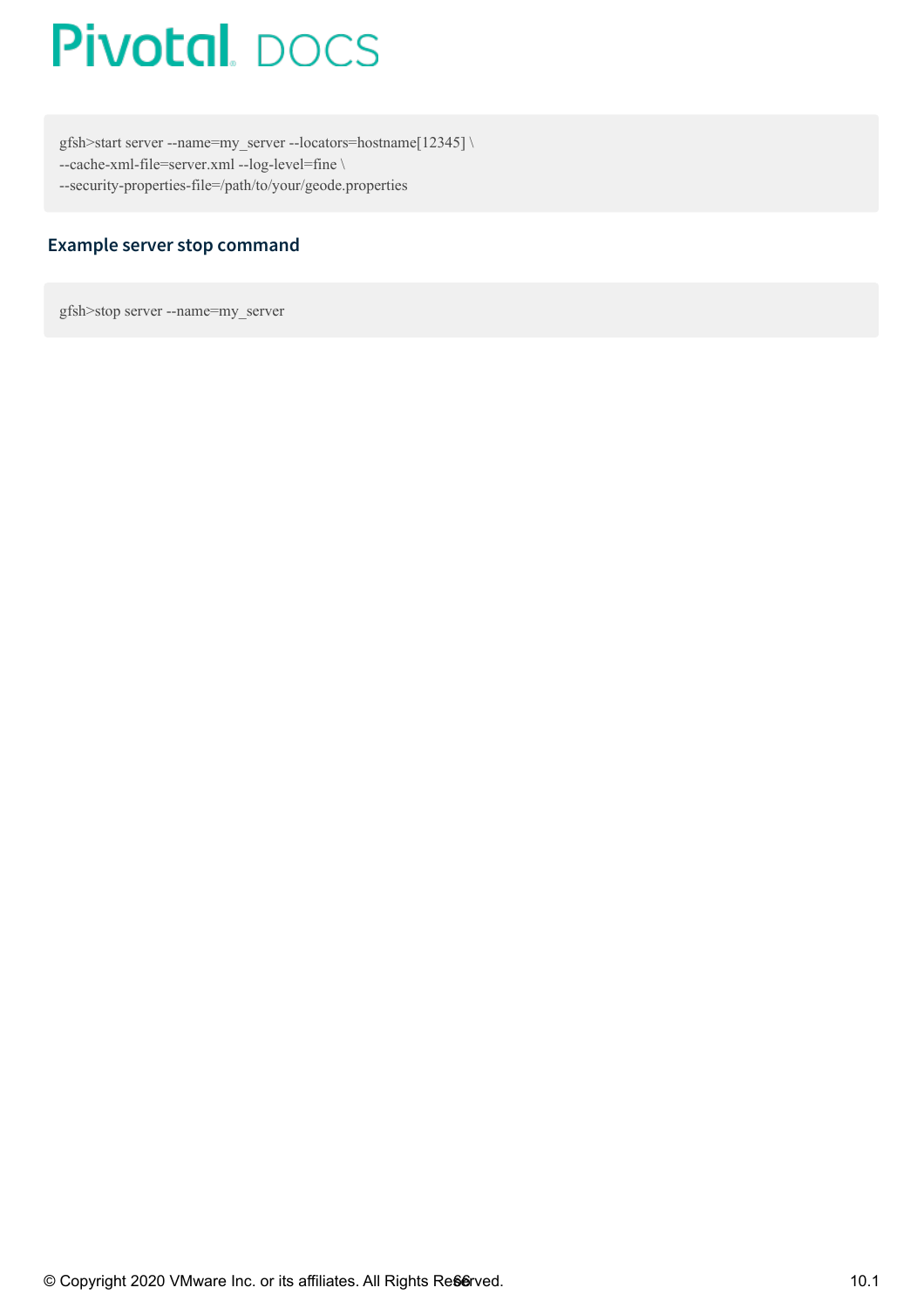## Function Execution

#### **In this topic**

Server-side [Requirements](#page-66-0) Client-side [Requirements](#page-66-1) How [Functions](#page-66-2) Execute [Processing](#page-67-0) Function Results Function [Execution](#page-68-0) Example .NET [Example](#page-68-1)

A client can invoke a server-resident function, with parameters, and can collect and operate on the returned results.

### <span id="page-66-0"></span>Server-side Requirements

To be callable from your client, a function must be

- resident on the server, and
- registered as available for client access.

See [Executing](http://docs-gemfire-native-dotnet-staging.cfapps.io/101/geode-native-client-dotnet/serverman/developing/function_exec/function_execution.html) a Function in VMware GemFire®  $\sigma$  in the VMware GemFire® User Guide for details on how to write and register server-resident functions.

### <span id="page-66-1"></span>Client-side Requirements

The client must connect to the server through a connection pool in order to invoke a server-side function.

### <span id="page-66-2"></span>How Functions Execute

- 1. The calling client application runs the execute method on the Execution object. The function must already be registered on the servers.
- 2. The function is invoked on the servers where it needs to run. The servers are determined by the FunctionService on\* method calls, region configuration, and any filters.
- 3. If the function has results, the result is returned in a ResultCollector object.

© Copyright 2020 VMware Inc. or its affiliates. All Rights Re6*e*Tved. 10.1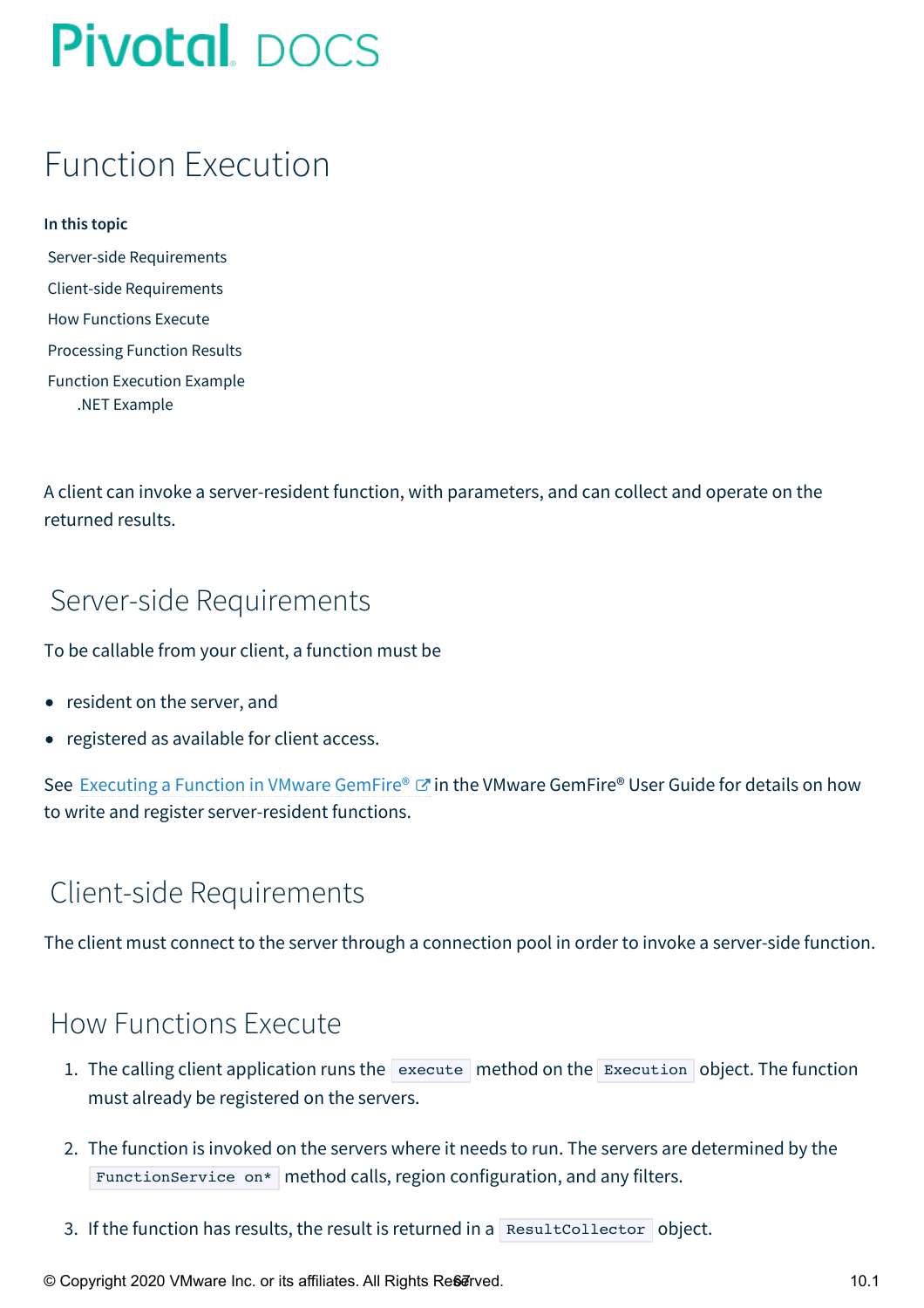4. The client collects results using the ResultCollector.getResult() method.

In every client where you want to execute the function and process the results:

- Use one of the FunctionService on\* methods to create an Execution object. The on\* methods, onRegion, onServer and onServers, define the highest level where the function is run.
- If you use onRegion you can further narrow your run scope by setting key filters.
- A function run using onRegion is a *data dependent* function others are *data-independent* functions.
- You can run a data dependent function against partitioned and colocated partitioned regions. From the client, provide the appropriate key sets to the function call.
- The Execution object allows you to customize the invocation by:
	- $\circ$  Providing a set of data keys to with Filter to narrow the execution scope. This works only for onRegion Execution objects (data-dependent functions).
	- o Providing function arguments to withArgs.
	- o Defining a custom ResultCollector for withCollector.
- Call the Execution.execute() method to run the function.

### <span id="page-67-0"></span>Processing Function Results

To get the results from the function in the client app, use the result collector returned from the function execution. The getResult methods of the default result collector block until all results are received, then return the full result set.

The client can use the default result collector. If the client needs special results handling, code a custom ResultsCollector implementation to replace the default. Use the Execution::withCollector method to specify the custom collector. To handle the results in a custom manner:

- 1. Write a class that implements the ResultCollector interface to handle the results in a custom manner. The methods are of two types: one handles data and information from VMware GemFire® and populates the results set, while the other returns the compiled results to the calling application:
	- addResult is called when results arrive from the Function methods. Use addResult to  $\Omega$ add a single result to the ResultCollector.
	- endResults is called to signal the end of all results from the function execution.
	- getResult is available to your executing application (the one that calls Execution.execute ) to retrieve the results. This may block until all results are available.
	- clearResults is called to clear partial results from the results collector. This is used only for  $\circ$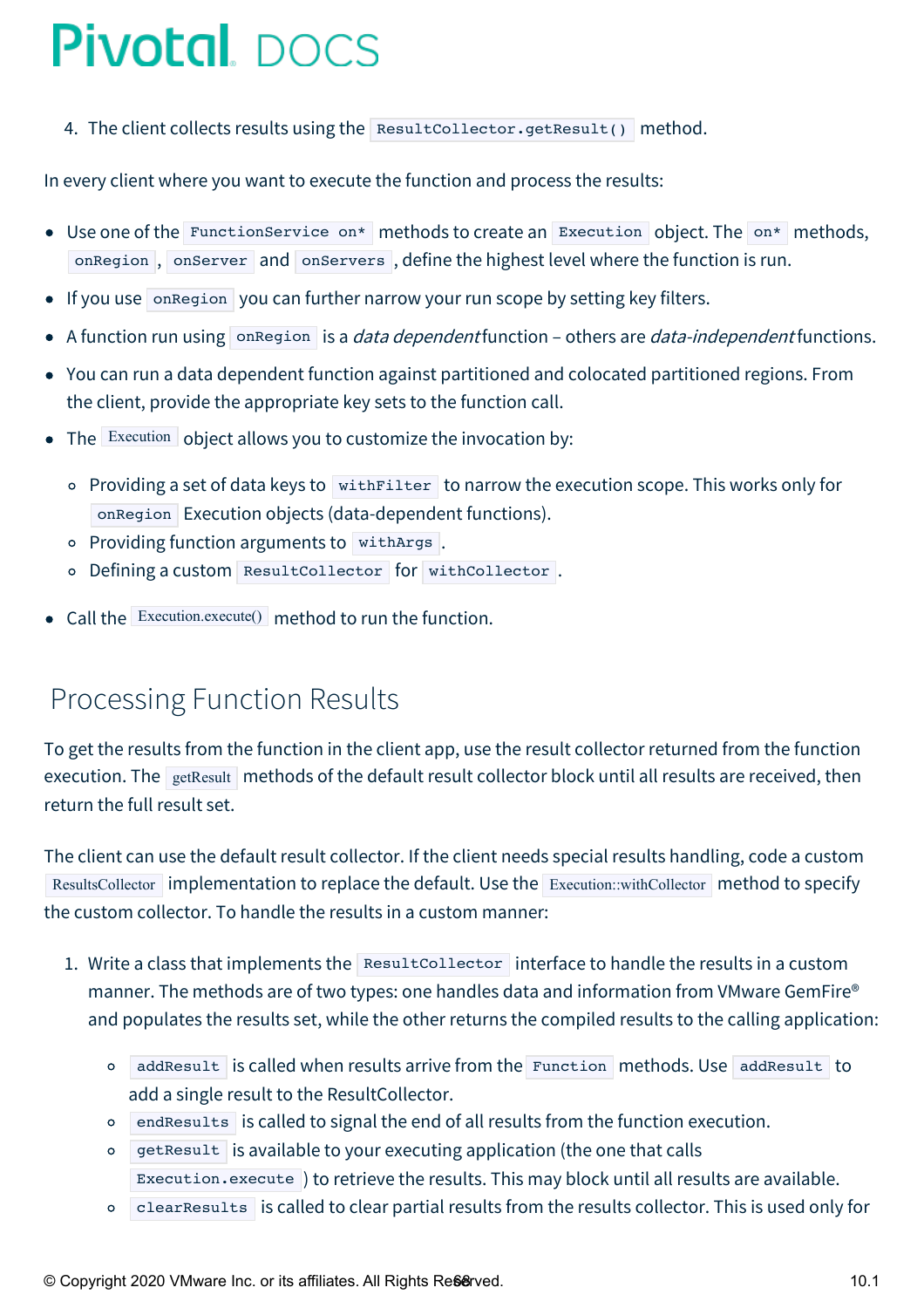highly available onRegion functions where the calling application waits for the results. If the call fails, before VMware GemFire® retries the execution, it calls clearResults to ready the instance for a clean set of results.

2. Use the Execution object in your executing member to call withCollector, passing your custom collector.

### <span id="page-68-0"></span>Function Execution Example

The native client release contains an example of function execution in ../examples/dotnet/functionexecution .

- The example begins with a server-side script that runs gfsh commands to create a region, simply called "partition\_region".
- The function is preloaded with a JAR file containing the server-side Java function code.
- The function, called "ExampleMultiGetFunction", is defined in the examples/utilities directory of your distribution. As its input parameter, the function takes an array of keys, then performs a get on each key and returns an array containing the results.
- The function does not load values into the data store. That is a separate operation, performed in these examples by the client, and does not involve the server-side function.

As prerequisites, the client code must be aware of the connection to the server, the name of the function, and the expected type/format of the input parameter and return value.

The client:

- creates an execution object
- provides the execution object with a populated input parameter array
- invokes the object's execute method to invoke the server-side function

If the client expects results, it must create a result object. The .NET example uses a built-in result collector ( IResultCollector.getResults() ) to retrieve the function results.

#### <span id="page-68-1"></span>.NET Example

This section contains code snippets showing highlights of the .NET function execution example. They are not intended for cut-and-paste execution. For the complete source, see the example source directory.

The .NET example creates a cache, then uses it to create a connection pool.

© Copyright 2020 VMware Inc. or its affiliates. All Rights Reserved. 10.1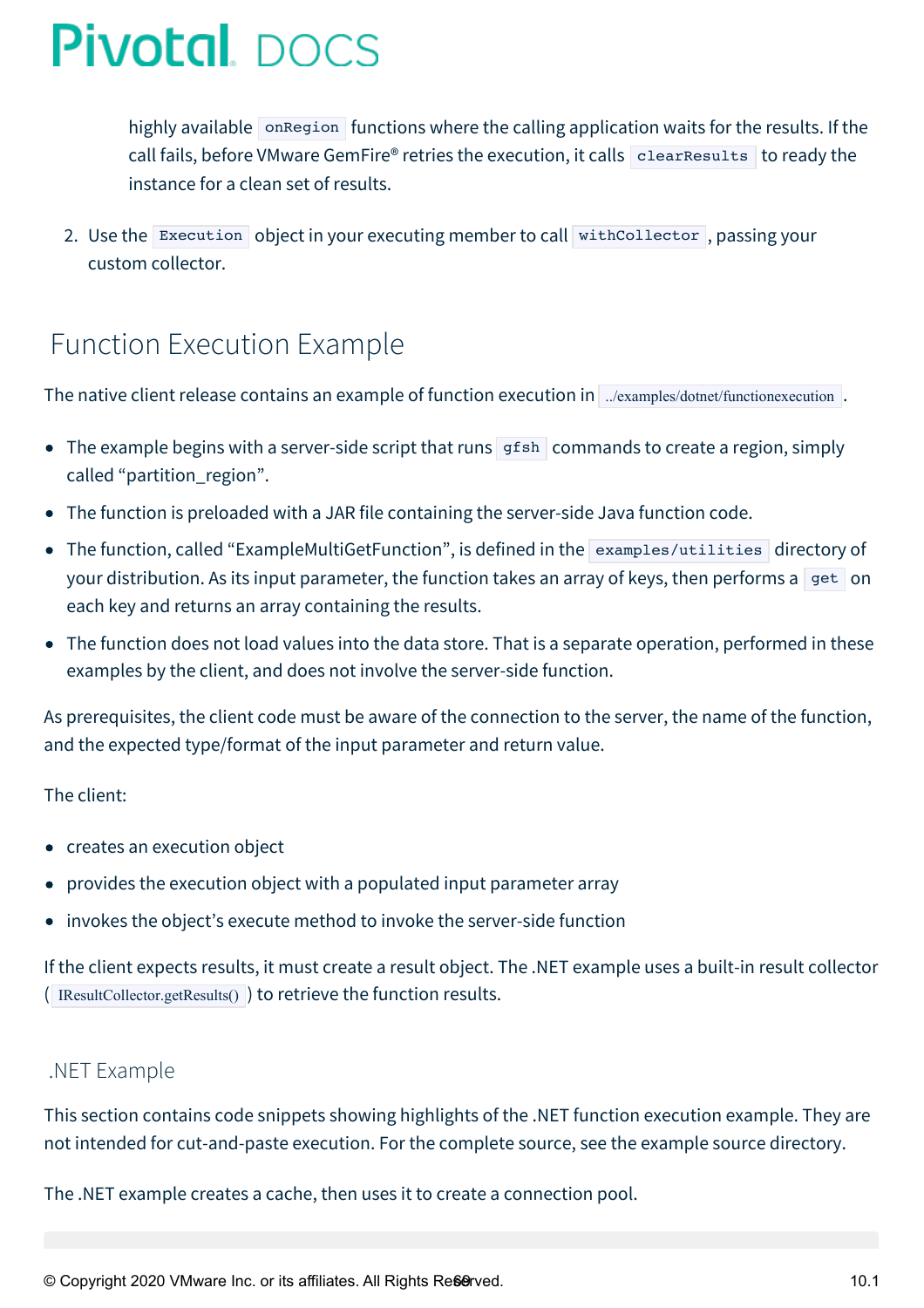```
var cacheFactory = new CacheFactory()
  .Set("log-level", "none");
var cache = cacheFactory.Create();
```
**var** poolFactory = cache.**GetPoolFactory**() .**AddLocator**("localhost", **10334**); **var** pool = poolFactory.**Create**("pool");

The example uses the connection pool to create a region, with the same characteristics and name as the server-side region ( partition region ).

**var** regionFactory = cache.**CreateRegionFactory**(RegionShortcut.PROXY) .**SetPoolName**("pool"); **var** region = regionFactory.Create<object, object>("partition region");

The sample client populates the server's datastore with values, using the API and some sample key-value pairs.

```
string rtimmonsKey = "rtimmons";
string rtimmonsValue = "Robert Timmons";
string scharlesKey = "scharles";
string scharlesValue = "Sylvia Charles";
region.Put(rtimmonsKey, rtimmonsValue, null);
region.Put(scharlesKey, scharlesValue, null);
```
To confirm that the data has been stored, the client uses the API to retrieve the values and write them to the console. This is done without reference to the server-side example function.

```
var user1 = region.Get(rtimmonsKey, null);
var user2 = region.Get(scharlesKey, null);
```

```
Console.WriteLine(rtimmonsKey + " = " + user1);Console.WriteLine(scharlesKey + " = " + user2);
```
Next, the client retrieves those same values using the server-side example function. The client code creates the input parameter, an array of keys whose values are to be retrieved.

```
ArrayList keyArgs = new ArrayList();
keyArgs.Add(rtimmonsKey);
keyArgs.Add(scharlesKey);
```
The client creates an execution object using Client.FunctionService.OnRegion and specifying the region.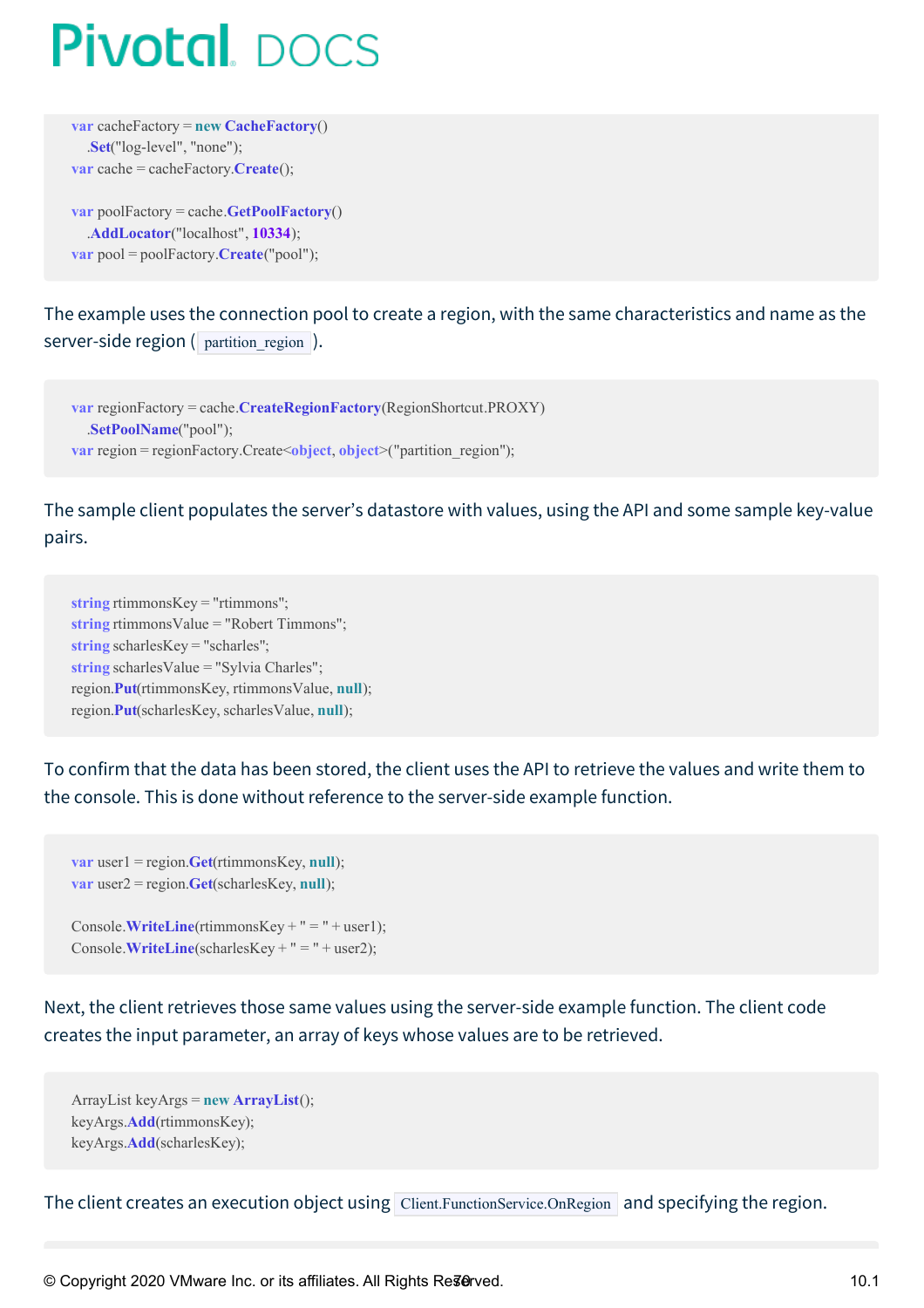**var** exc = Client.FunctionService<**object**>.OnRegion<**object**, **object**>(region);

The client then calls the server side function with its input arguments and stores the results in a Client.IResultCollector.

Client.IResultCollector<**object**> rc = exc.WithArgs<**object**>(keyArgs).**Execute**("ExampleMultiGetFunction");

It then loops through the results and prints the retrieved values.

```
ICollection<object> res = rc.GetResult();
Console.WriteLine("Function Execution Results:");
Console.WriteLine(" Count = {0}", res.Count);
foreach (List<object> item in res)
{
 foreach (object item2 in item)
 {
  Console.WriteLine(" value = \{0\}", item2.ToString());
 }
}
```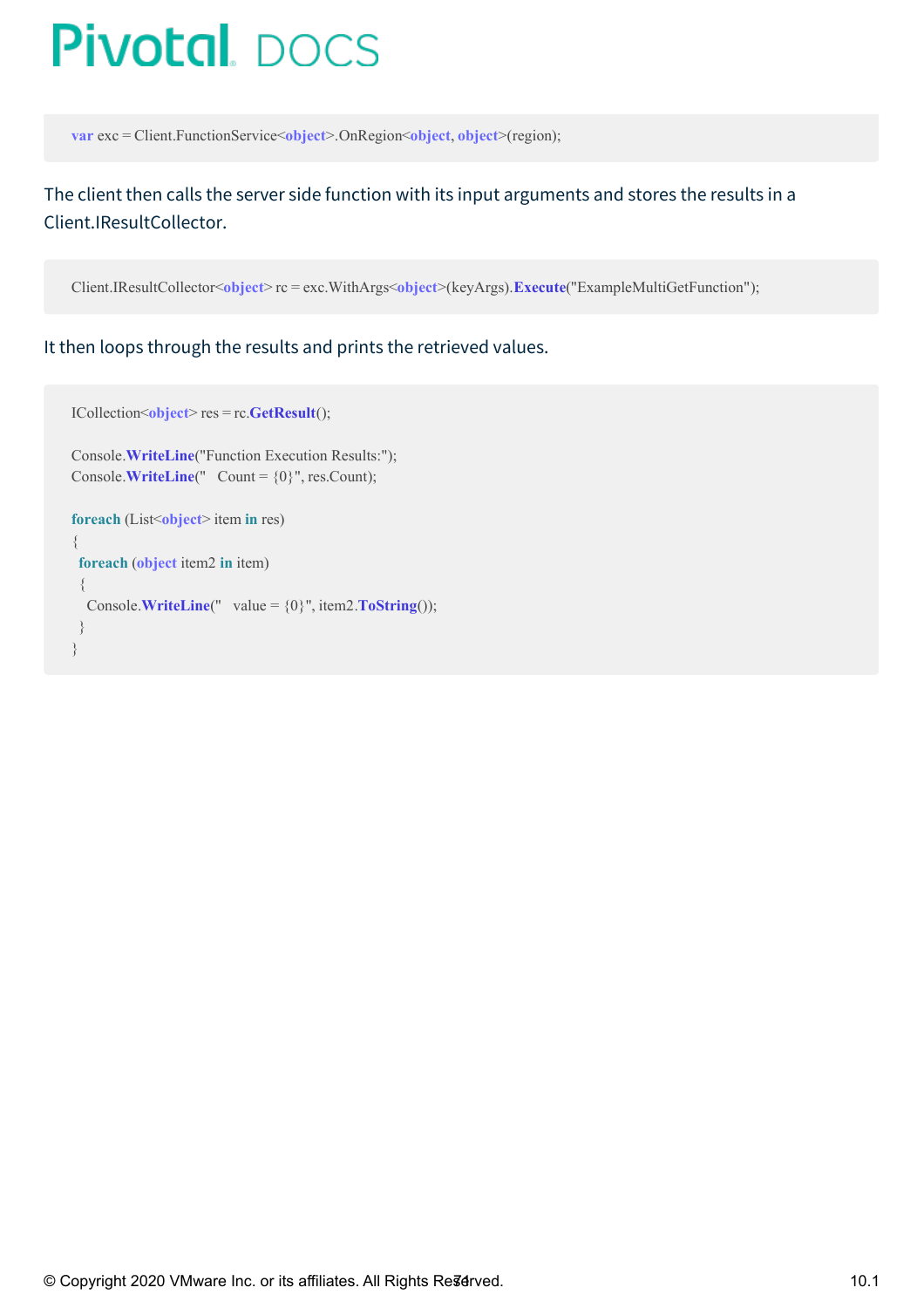## Transactions

#### **In this topic**

Native Client [Transaction](#page-71-0) APIs Running Native Client [Transactions](#page-71-1) Client [Transaction](#page-72-0) Examples .NET [Example](#page-72-1)

The Native Client API runs transactions on the server as if they were local to the client application. Thus, the key to running client transactions lies in making sure the server is properly configured and programmed. For complete information about how transactions are conducted on the VMware GemFire® server, see the [Transactions](http://docs-gemfire-native-dotnet-staging.cfapps.io/101/geode-native-client-dotnet/geodeman/developing/transactions/chapter_overview.html) section of the VMware GemFire® User Guide C.

### <span id="page-71-0"></span>Native Client Transaction APIs

The API for distributed transactions has the familiar relational database methods, begin, commit, and rollback . There are also APIs available to suspend and resume transactions.

The .NET classes for executing transactions are:

- Apache.Geode.Client.CacheTransactionManager
- Apache.Geode.Client.TransactionId

### <span id="page-71-1"></span>Running Native Client Transactions

The syntax for writing client transactions is the same as with server or peer transactions, but when a client performs a transaction, the transaction is delegated to a server that brokers the transaction.

Start each transaction with a begin operation, and end the transaction with a commit or a rollback.

To maintain cache consistency, the local client cache is not used during a transaction. When the transaction completes or is suspended, local cache usage is reinstated.

If the transaction runs on server regions that are a mix of partitioned and replicated regions, perform the first transaction operation on a partitioned region. This sets the server data host for the entire transaction. If you are using PR single-hop, single-hop will be applied as usual to this first operation.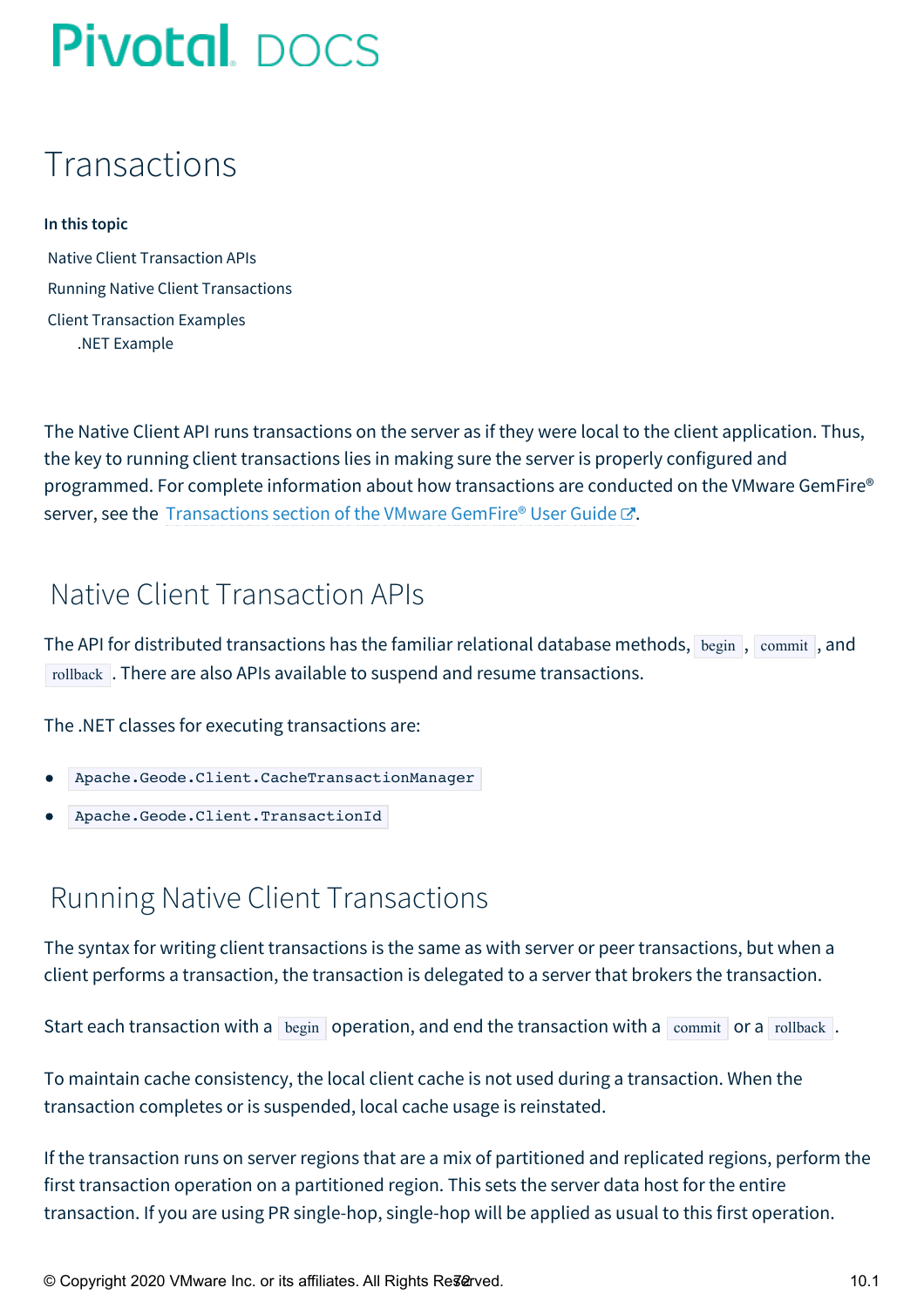In addition to the failure conditions common to all transactions, client transactions can also fail if the transaction delegate fails. If the delegate performing the transaction fails, the transaction code throws a TransactionException .

## Client Transaction Examples

The native client release contains a transaction example in ../examples/dotnet/transaction .

The example performs a sequence of operations, displaying simple log entries as they run.

- To run an example, follow the instructions in the  $REDME$ . And file in the example directory.
- Review the source code in the example directory to see exactly how it operates.
- You begin by running a script that sets up the server-side environment by invoking  $gfsh$  commands to create a region, simply called "exampleRegion."
- You run the example client application, which performs the following steps:
	- Connects to the server
	- Begins a transaction
	- o Performs some put operations
	- Commits the transaction
- For this example, the transaction code has these characteristics:
	- To introduce the possibility of failure, values are randomized from 0 to 9, and the 0 values are treated as unsuccessful. The transaction is retried until it succeeds.
	- o In case the transaction repeatedly fails, the retry loop uses a counter to set a limit of 5 retries.

### .NET Example

This section contains code snippets showing highlights of the .NET transaction example. They are not intended for cut-and-paste execution. For the complete source, see the example source directory.

The .NET example creates a cache, then uses it to create a connection pool.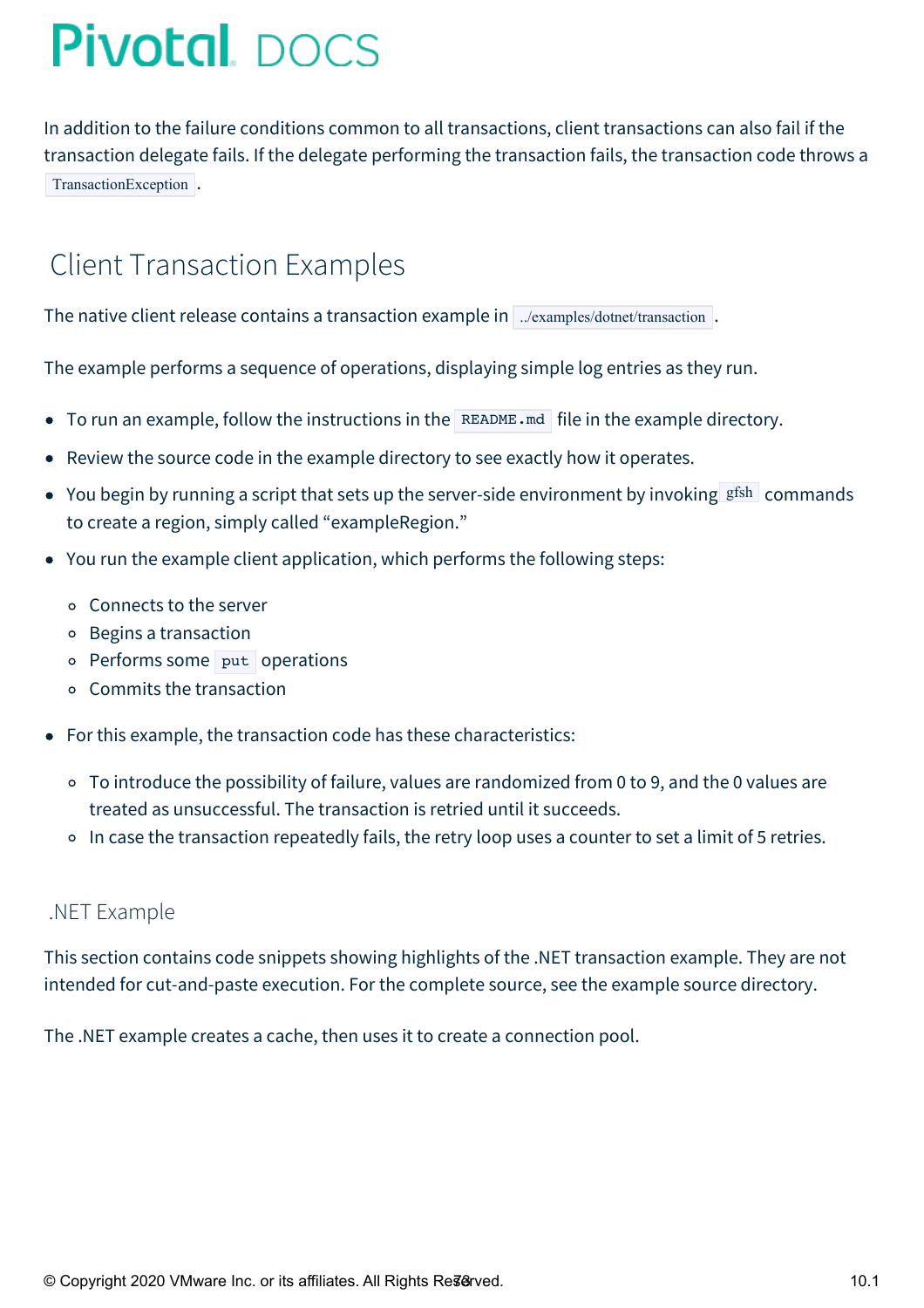**var** cache = **new CacheFactory**() .**Set**("log-level", "none").**Create**();

**var** poolFactory = cache.**GetPoolFactory**() .**AddLocator**("localhost", **10334**);

poolFactory.**Create**("pool");

**var** regionFactory = cache.**CreateRegionFactory**(RegionShortcut.PROXY) .**SetPoolName**("pool"); **var** region = regionFactory.Create<**string**, **int**>("exampleRegion");

#### The example application gets a transaction manager from the cache and begins a transaction.

cache.CacheTransactionManager.**Begin**();

Within the transaction, the client populates data store with 10 values associated with Key1 - Key10.

```
foreach(var key in keys)
{
var value = getValueFromExternalSystem();
region.Put(key, value);
}
```
If all  $\lceil$  put operations succeed, the application commits the transaction. Otherwise, it retries up to 5 times if necessary.

```
var retries = 5;
while(retries-> 0)
{
 try
 {
  ... // PUT OPERATIONS ...
  cache.CacheTransactionManager.Commit();
  Console.WriteLine("Committed transaction - exiting");
  break;
 } catch
 {
  cache.CacheTransactionManager.Rollback();
  Console.WriteLine("Rolled back transaction - retrying({0})", retries);
 }
}
```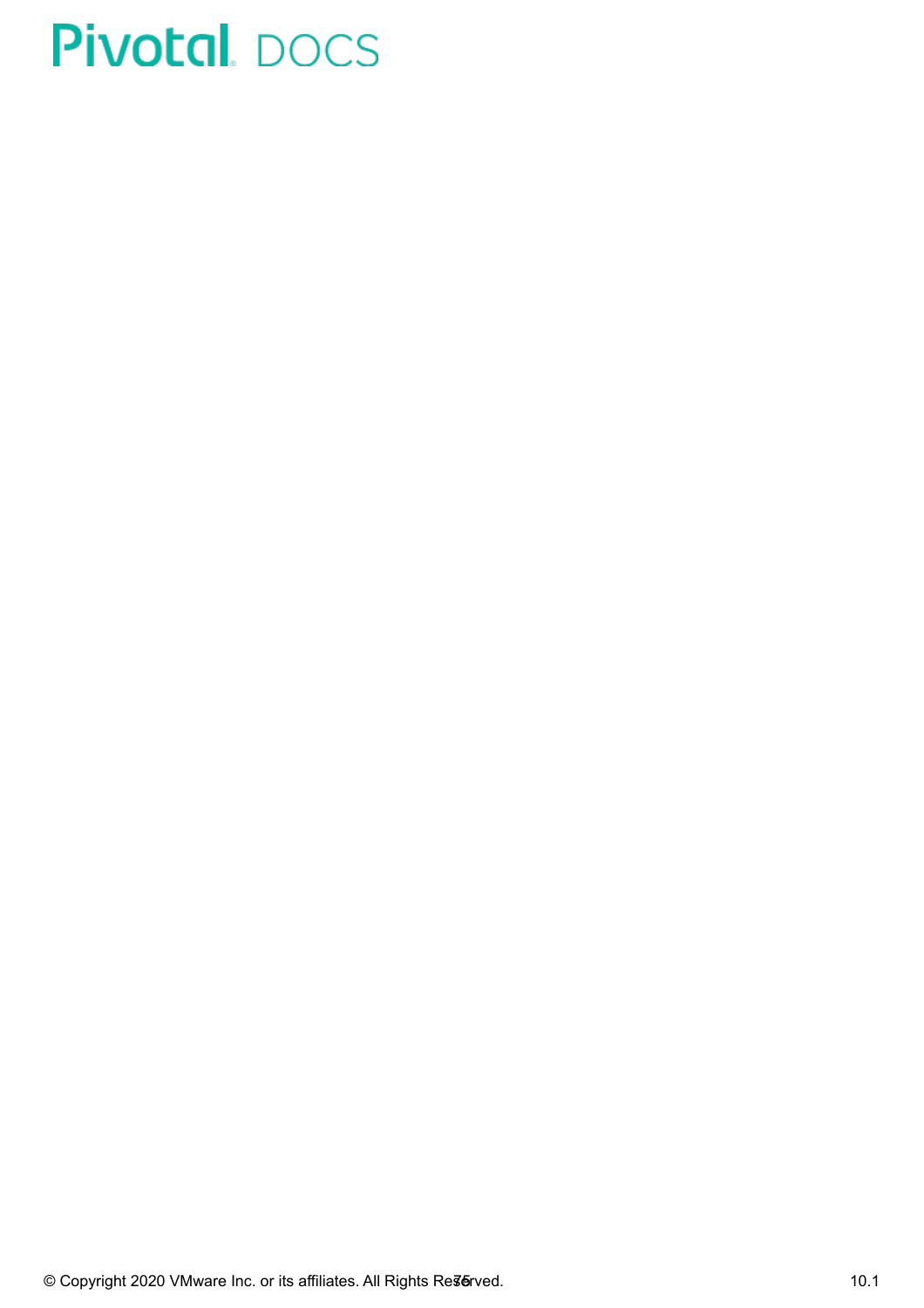## Session State Provider

The Pivotal GemFire Session library implements Microsoft's [SessionStateStoreProviderBase](https://msdn.microsoft.com/en-us/library/system.web.sessionstate.sessionstatestoreproviderbase(v=vs.110).aspx) API & The session state provider stores session state data in a region on the GemFire server.

To incorporate the GemFire session state provider into your web application:

- Provide a configuration file for your application.
- Set up the application's development environment.
- Configure the GemFire server.  $\bullet$
- Provide for authentication, if your server requires it.  $\bullet$

### Creating or Changing Configuration Files

Create or modify your client-side configuration files to specify the region in which session state will be stored. Your Native Client distribution includes  $Web.Config$ , which you can modify as needed.

#### **Web.Config Example**

The native client release for Windows contains a Web.Config file similar to the following. The configuration file:

- Specifies a sessionState element that references the GemFire session state provider.
- Sets the region variable to sessionStateRegion, the region dedicated for use by the session state provider.  $\bullet$
- In this example, the config file specifies one locator using the parameter pair
	- locator-host="localhost" and locator-port="10334" .
	- o To specify multiple locators, instead, use a single locators parameter with the form locators="locator1[port1], locator2[port2]". The two forms are mutually exclusive.
- Assuming that the server requires secure connections, sets four SSL-related parameters:
	- ssl-enabled
	- ssl-keystore
	- ssl-keystore-password
	- ssl-truststore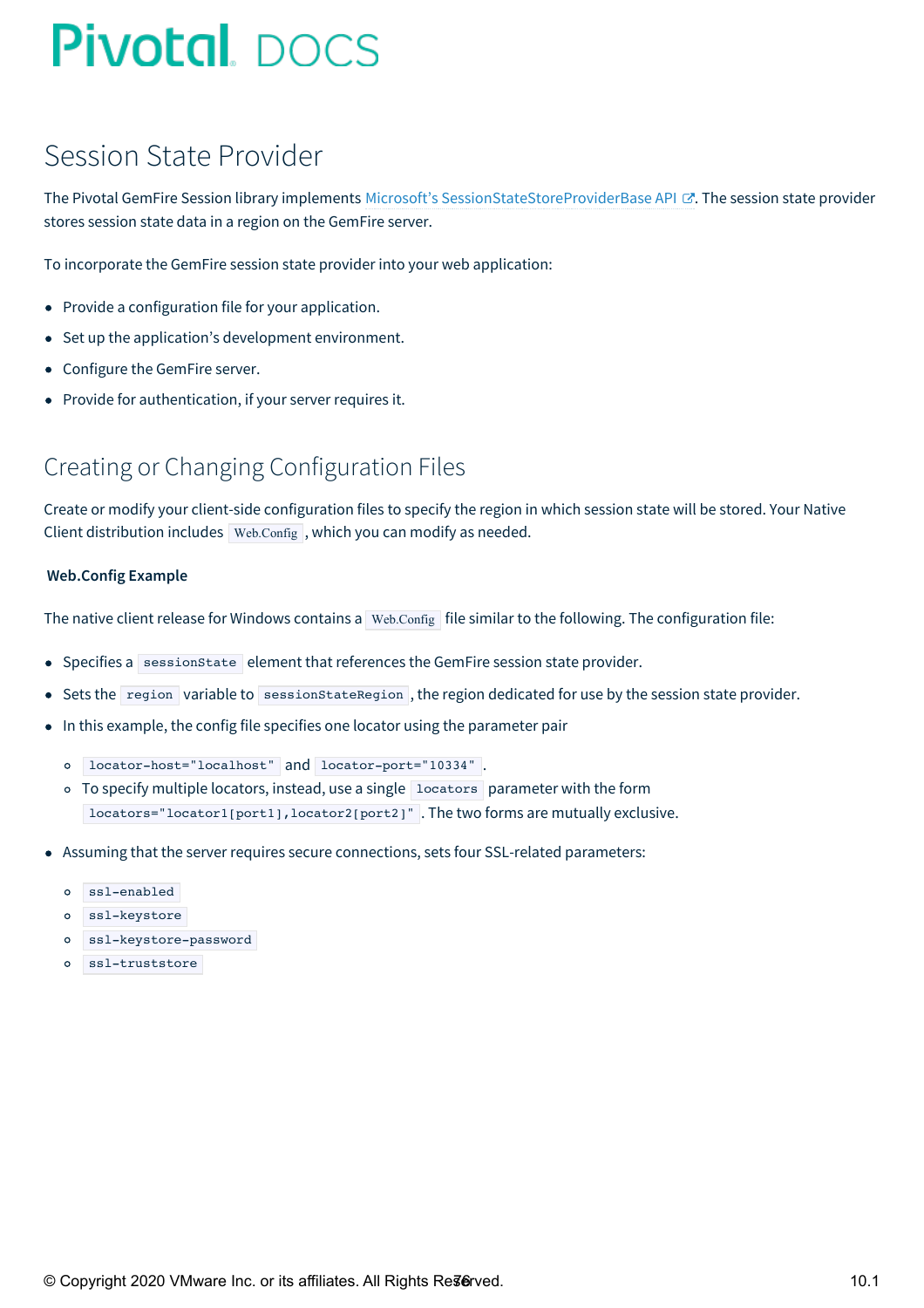```
<system.web>
<compilation debug="true" targetFramework="4.5.2"/>
<httpRuntime targetFramework="4.5"/>
<pages><namespaces>
  <add namespace="System.Web.Optimization"/>
  </namespaces>
  <controls>
  <add assembly="Microsoft.AspNet.Web.Optimization.WebForms" namespace="Microsoft.AspNet.Web.Optimization.WebForms" tagPrefix="webopt"/>
  </controls>
<\langlepages><sessionState mode="Custom" cookieless="false" timeout="1" customProvider="GemFireSessionProvider">
  <providers>
   <add name="GemFireSessionProvider" type="Pivotal.GemFire.Session.SessionStateStore"
   region="sessionStateRegion"
   locator-host="localhost"
   locator-port="10334"
   pool-name="default"
   ssl-enabled="true"
   ssl-keystore="C:/gemfire-dotnetsession/SampleWebApp/Security/client_keystore.password.pem"
   ssl-keystore-password="gemstone"
   ssl-truststore="C:/gemfire-dotnetsession/SampleWebApp/Security/client_truststore.pem"
   log-file="C:/gemfire-dotnetsession/SampleWebApp/SampleWebApp.log"
   log-level="fine"
   />
  </providers>
</sessionState>
</system.web>
```
### Modifying the Application's Development Environment

#### In your development environment:

- Add a reference to the included Pivotal.GemFire.Session library to your application's project.
- Add a reference to the included Pivotal.GemFire library to your application's project.

**Note:** You must use the matched pair of Pivotal.GemFire.Session and Pivotal.GemFire libraries from the same distribution of the GemFire Native Client. Do not mix two different versions.

#### For developers testing in Visual Studio

- Under **Tools->Options->Projects And Solutions->Web Projects**, enable the property " **Use 64-bit version of IIS Express**".
- You must use a 64-bit target.

### Configuring the GemFire Server

To use the GemFire session state provider, the server-based region name and the region name you have specified in Web.config must match. For example, the following gfsh create region command uses the --name parameter to create a region named sessionStateRegion.

```
gfsh> create region --name="sessionStateRegion" --type=PARTITION`
```
© Copyright 2020 VMware Inc. or its affiliates. All Rights Re $\vec{a}$  Reved. 10.1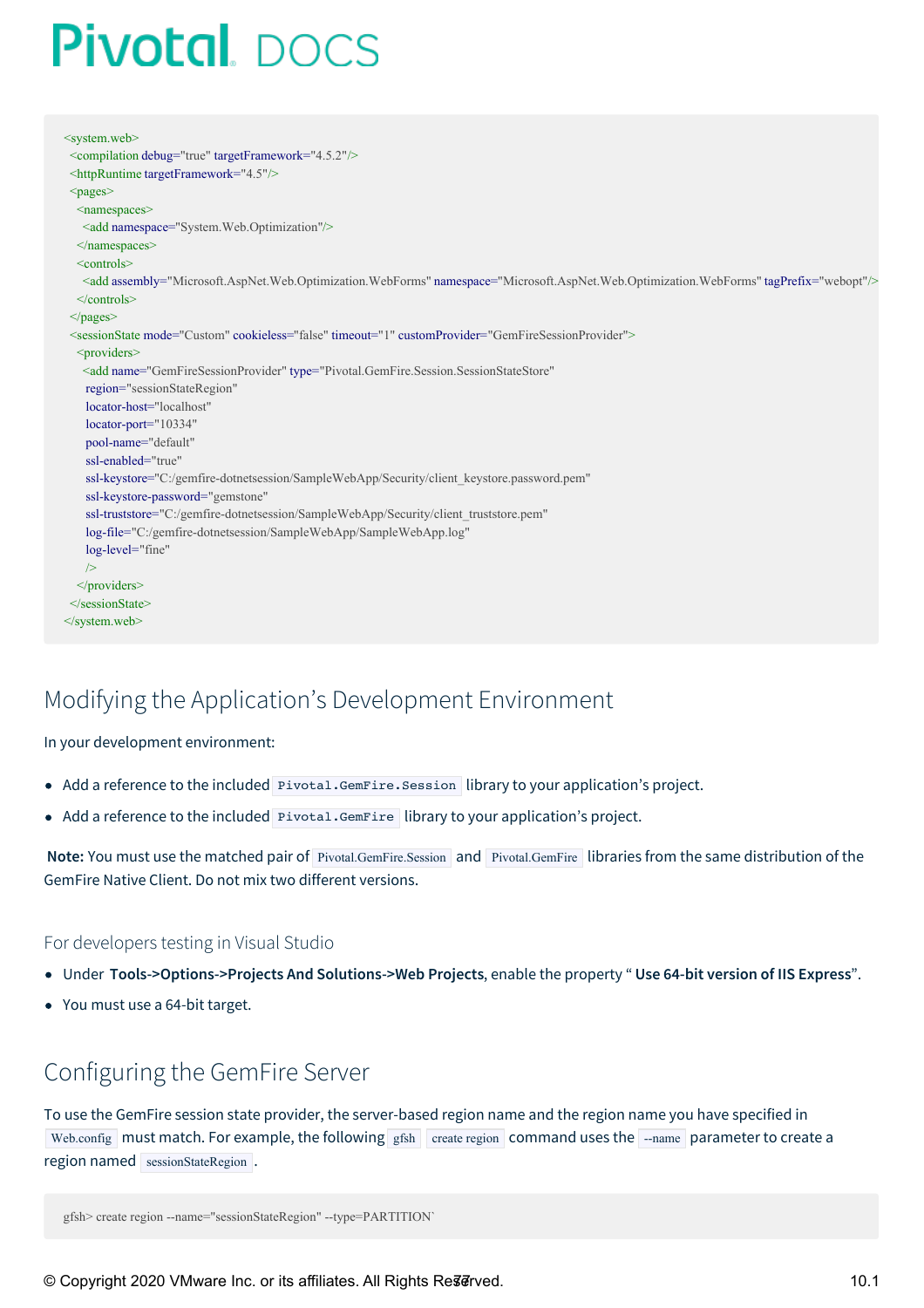The Microsoft [SessionStateStoreProviderBase](https://msdn.microsoft.com/en-us/library/system.web.sessionstate.sessionstatestoreproviderbase(v=vs.110).aspx) API & relies on the app developer to provide server-side functions to save and restore session state. This distribution of the Native Client provides implementations of the expected functions, packaged as a JAR file in INSTALL\_DIR/lib/SessionStateStoreFunctions.jar .

Copy the JAR file to your server then, after the server is started, use gfsh to deploy the session state functions on the server:

gfsh> deploy --jar=YOURPATH/lib/SessionStateStoreFunctions.jar

#### Configure Server-Side Logging

The GemFire server-side session functions provide tracing-level logging in case you need such details during app development. Trace-level logging can be enabled by setting log-level=finest or log-level=all in the server properties. (These log-level settings generate a log of very detailed log entries. Remember to restore logging to a higher, less verbose level (such as  $\log$ -level=info, when the detail is no longer needed.) Refer to [Logging](http://docs-gemfire-native-dotnet-staging.cfapps.io/101/gemfire-native-client-ssp/serverman/managing/logging/logging.html)  $\mathbb{Z}$  in the *GemFire User Guidefor* more information on server-side logging.

### Providing Authentication (optional)

If expected by the server, your client application must provide authentication. Implement the IAuthInitialize interface to specify credentials. For example:

```
protected void Application_Start(object sender, EventArgs e)
{
  SessionStateStore.AuthInitialize = new BasicAuthInitialize("john", "secret");
  RouteConfig.RegisterRoutes(RouteTable.Routes);
  BundleConfig.RegisterBundles(BundleTable.Bundles);
}
public class BasicAuthInitialize : IAuthInitialize
{
  private string _username;
  private string password;
  public BasicAuthInitialize(string username, string password)
  {
     _username = username;
     _password = password;
  }
  public void Close()
  {
  }
  public Properties<string, object> GetCredentials(Properties<string, string> props, string server)
  {
     var credentials = new Properties<string, object>();
     credentials.Insert("security-username", username);
     credentials.Insert("security-password", _password);
     return credentials;
  }
}
```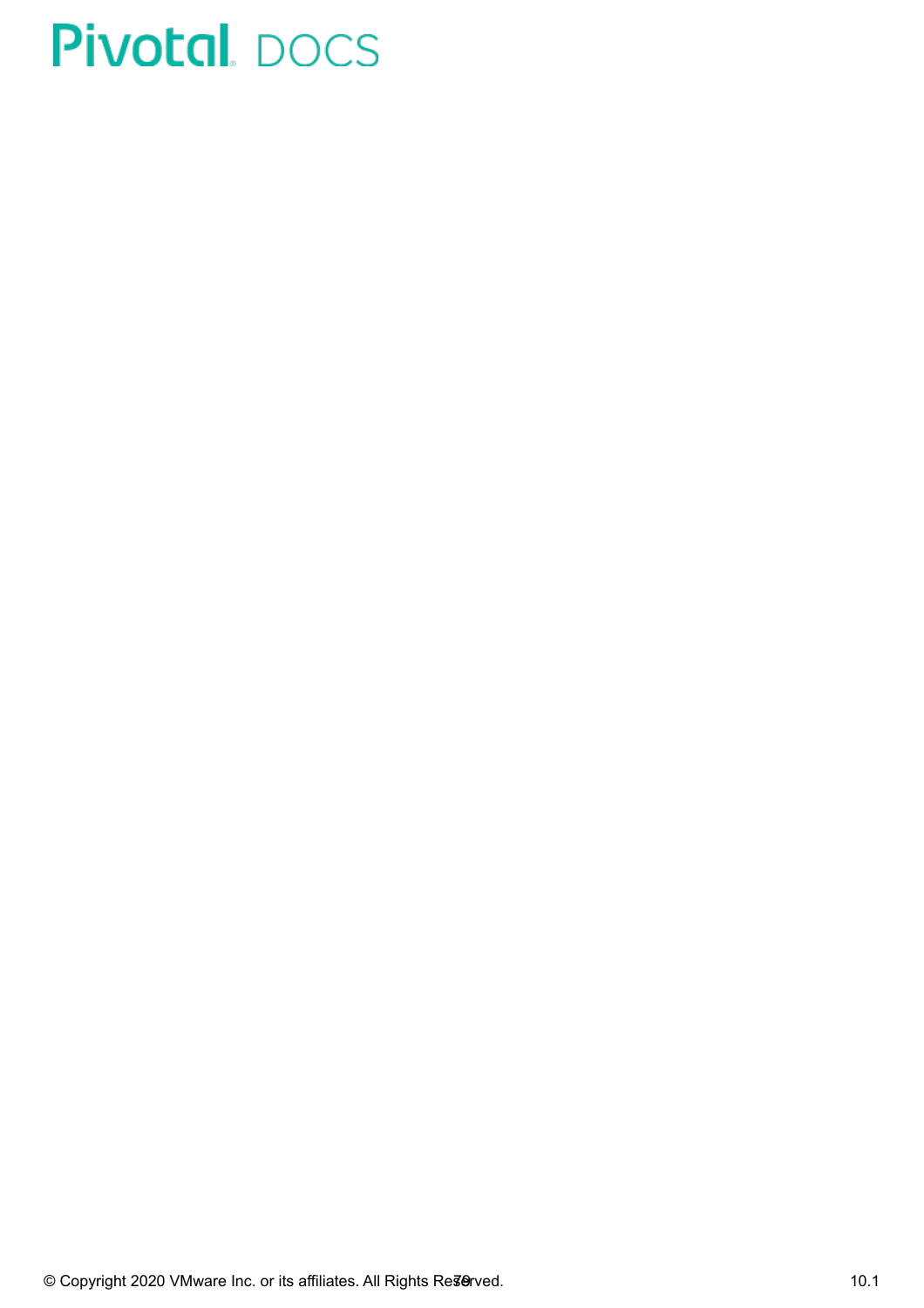## System Properties

A variety of system properties can be specified when a client connects to a distributed system, either programmatically or in a geode.properties file. See [Apache::Geode::Client::SystemProperties](http://docs-gemfire-native-dotnet-staging.cfapps.io/101/geode-native-client-dotnet/configuring/dotnetdocs) in the .NET API docs ය.

The following settings can be configured:

- **General [Properties](#page-79-0)**  $\bullet$ Basic information for the process, such as cache creation parameters.
- **Logging [Properties](#page-80-0)** How and where to log system messages.
- **Statistics Archiving [Properties](#page-81-0)** How to collect and archive statistics information.
- $\bullet$ **Durable Client [Properties](#page-82-0)** Information about the durable clients connected to the system.
- **System Properties for Client [Authentication](#page-82-1) and Authorization** Information about various security parameters.
- **System Properties for High [Availability](#page-83-0)**  $\bullet$ System properties to configure periodic acknowledgment (ack).

The following tables list attributes that can be specified programmatically or stored in the geode.properties file to be read by a client.

### <span id="page-79-0"></span>General Properties

| cache-xml-<br>file | Name and path of the file whose contents are used by default to<br>configure a cache if one is created. If not specified, the client starts with<br>an empty cache, which is populated at run time.                                                                                         |  |
|--------------------|---------------------------------------------------------------------------------------------------------------------------------------------------------------------------------------------------------------------------------------------------------------------------------------------|--|
| heap-lru-<br>delta | The percentage of entries the system will evict each time it detects that it<br>has exceeded the heap-lru-limit. This property is used only if<br>heap-lru-limit is greater than 0.                                                                                                         |  |
| heap-lru-<br>limit | Maximum amount of memory, in megabytes, used by the cache for all<br>regions. If this limit is exceeded by heap-lru-delta percent, LRU<br>reduces the memory footprint as necessary. If not specified, or set to 0,<br>memory usage is governed by each region's LRU entries limit, if any. |  |
|                    |                                                                                                                                                                                                                                                                                             |  |

© Copyright 2020 VMware Inc. or its affiliates. All Rights Re80rved.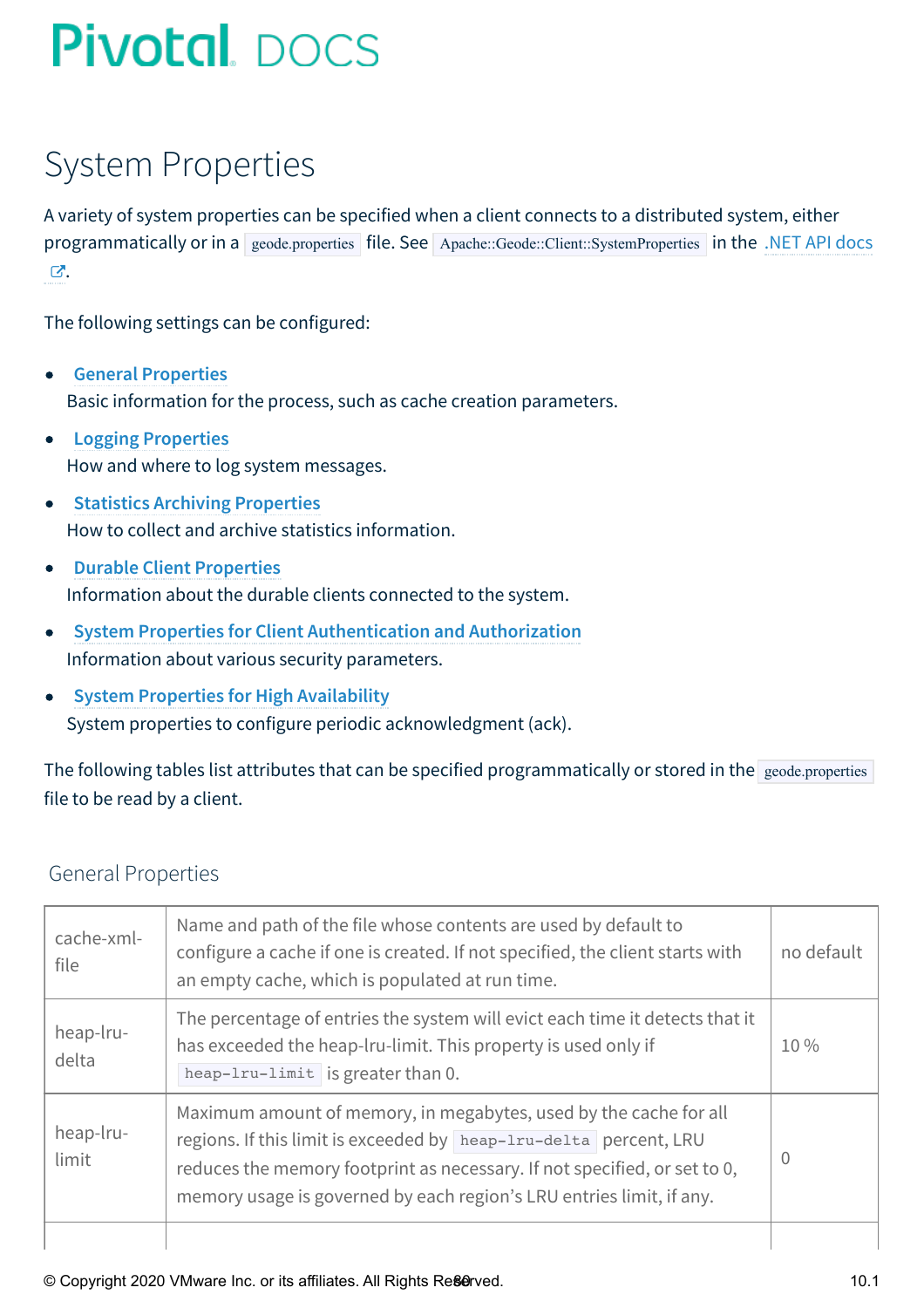| conflate-                               | Client side conflation setting, which is sent to the server.                                                                                                                                                                                                       |                                             |
|-----------------------------------------|--------------------------------------------------------------------------------------------------------------------------------------------------------------------------------------------------------------------------------------------------------------------|---------------------------------------------|
| events<br>connect-<br>timeout           | Amount of time (in seconds) to wait for a response after a socket<br>connection attempt.                                                                                                                                                                           | 59                                          |
| connection-<br>pool-size                | Number of connections per endpoint                                                                                                                                                                                                                                 | 5                                           |
| enable-<br>chunk-<br>handler-<br>thread | If the chunk-handler-thread is operative (enable-chunk-handler=true), it<br>processes the response for each application thread. When the chunk<br>handler is not operative (enable-chunk-handler=false), each application<br>thread processes its own response.    | false                                       |
| disable-<br>shuffling-of-<br>endpoints  | If true, prevents server endpoints that are configured in pools from being<br>shuffled before use.                                                                                                                                                                 | false                                       |
| max-fe-<br>threads                      | Thread pool size for parallel function execution. An example of this is the<br>GetAll operations.                                                                                                                                                                  | $2^*$<br>number of<br>logical<br>processors |
| max-socket-<br>buffer-size              | Maximum size of the socket buffers, in bytes, that the client will try to set<br>for client-server connections.                                                                                                                                                    | 65 * 1024                                   |
| notify-ack-<br>interval                 | Interval, in seconds, in which client sends acknowledgments for<br>subscription notifications.                                                                                                                                                                     | 1                                           |
| notify-<br>dupcheck-<br>life            | Amount of time, in seconds, the client tracks subscription notifications<br>before dropping the duplicates.                                                                                                                                                        | 300                                         |
| ping-<br>interval                       | Interval, in seconds, between communication attempts with the server to<br>show the client is alive. Pings are only sent when the ping-interval<br>elapses between normal client messages. This must be set lower than the<br>server's maximum-time-between-pings. | 10                                          |
| redundancy-<br>monitor-<br>interval     | Interval, in seconds, at which the subscription HA maintenance thread<br>checks for the configured redundancy of subscription servers.                                                                                                                             | 10                                          |
| tombstone-<br>timeout                   | Time in milliseconds used to timeout tombstone entries when region<br>consistency checking is enabled.                                                                                                                                                             | 480000                                      |

### <span id="page-80-0"></span>Logging Properties

log-

© Copyright 2020 VMware Inc. or its affiliates. All Rights Re8drved. 10.1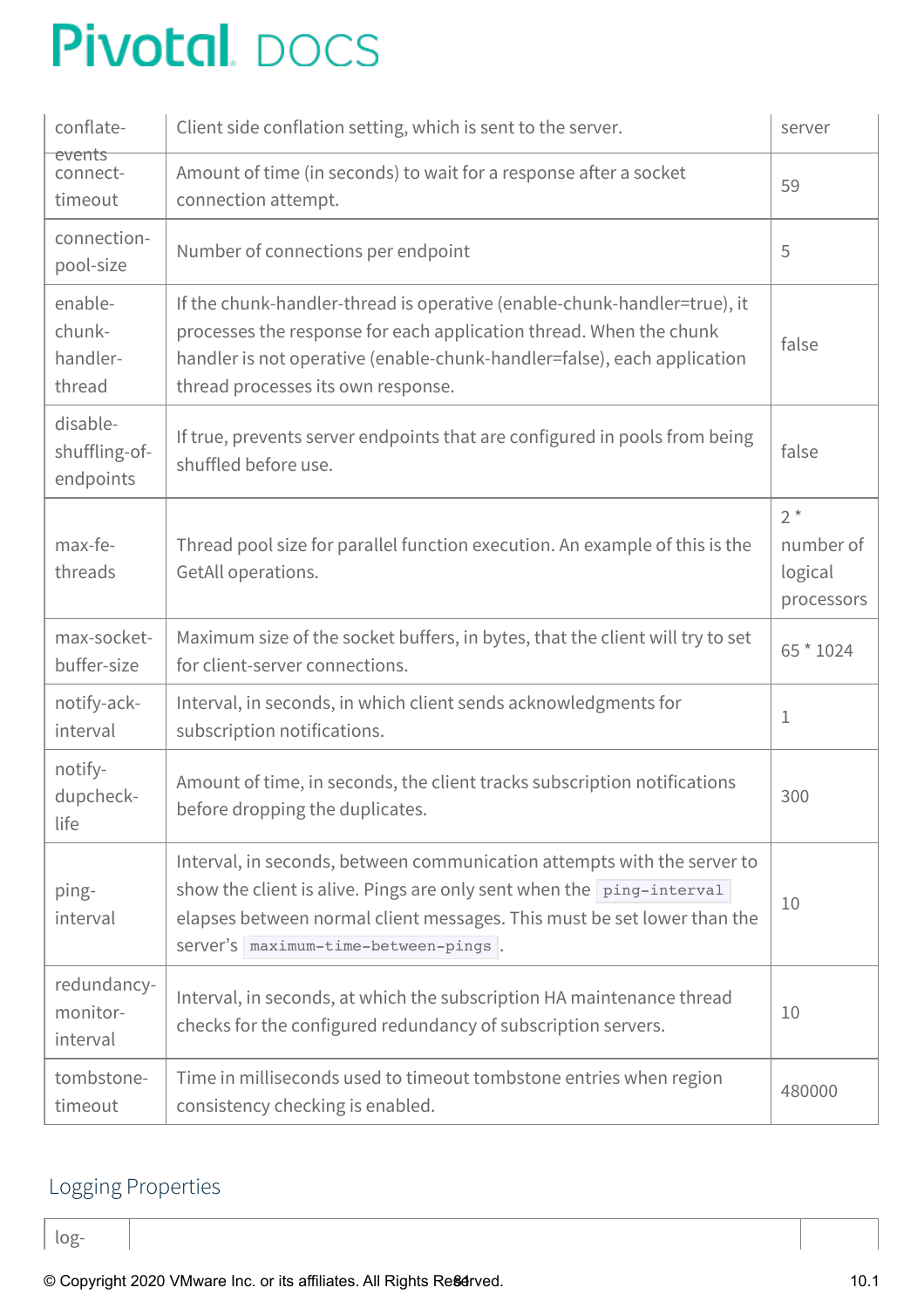| disk-<br>space-<br>limit    | Maximum amount of disk space, in megabytes, allowed for all log files, current,<br>and rolled. If set to 0, the space is unlimited.                                                                                                                                         | $\Omega$              |
|-----------------------------|-----------------------------------------------------------------------------------------------------------------------------------------------------------------------------------------------------------------------------------------------------------------------------|-----------------------|
| log-file                    | Name and full path of the file where a running client writes log messages. If not<br>specified, logging goes to stdout.                                                                                                                                                     | no<br>default<br>file |
| log-file-<br>size-<br>limit | Maximum size, in megabytes, of a single log file. Once this limit is exceeded, a new<br>log file is created and the current log file becomes inactive. If set to 0, the file size<br>is unlimited.                                                                          | $\overline{0}$        |
|                             | Controls the types of messages that are written to the application's log. These are<br>the levels, in descending order of severity and the types of message they provide:<br>Error (highest severity) is a serious failure that will probably prevent program<br>execution. |                       |
|                             | Warning is a potential problem in the system.<br>$\bullet$                                                                                                                                                                                                                  |                       |
| $log-$<br>level             | Info is an informational message of interest to the end user and system<br>$\bullet$<br>administrator.                                                                                                                                                                      | config                |
|                             | Config is a static configuration message, often used to debug problems with<br>$\bullet$<br>particular configurations.                                                                                                                                                      |                       |
|                             | Fine, Finer, Finest, and Debug provide tracing information. Only use these<br>with guidance from technical support.                                                                                                                                                         |                       |
|                             | Enabling logging at any level enables logging for all higher levels.                                                                                                                                                                                                        |                       |

### <span id="page-81-0"></span>Statistics Archiving Properties

| statistic-<br>sampling-<br>enabled | Controls whether the process creates a statistic archive file.                                                                                                                                                                                                                                                                                                                                            | true              |
|------------------------------------|-----------------------------------------------------------------------------------------------------------------------------------------------------------------------------------------------------------------------------------------------------------------------------------------------------------------------------------------------------------------------------------------------------------|-------------------|
| statistic-<br>archive-<br>file     | Name and full path of the file where a running system member writes<br>archives statistics. If archive-disk-space-limit is not set, the client<br>appends the process ID to the configured file name, like<br>statArchive-PID.gfs. If the space limit is set, the process ID is not<br>appended but each rolled file name is renamed to statArchive-ID.gfs,<br>where ID is the rolled number of the file. | ./statArchive.gfs |
| archive-<br>disk-                  | Maximum amount of disk space, in gigabytes, allowed for all archive                                                                                                                                                                                                                                                                                                                                       |                   |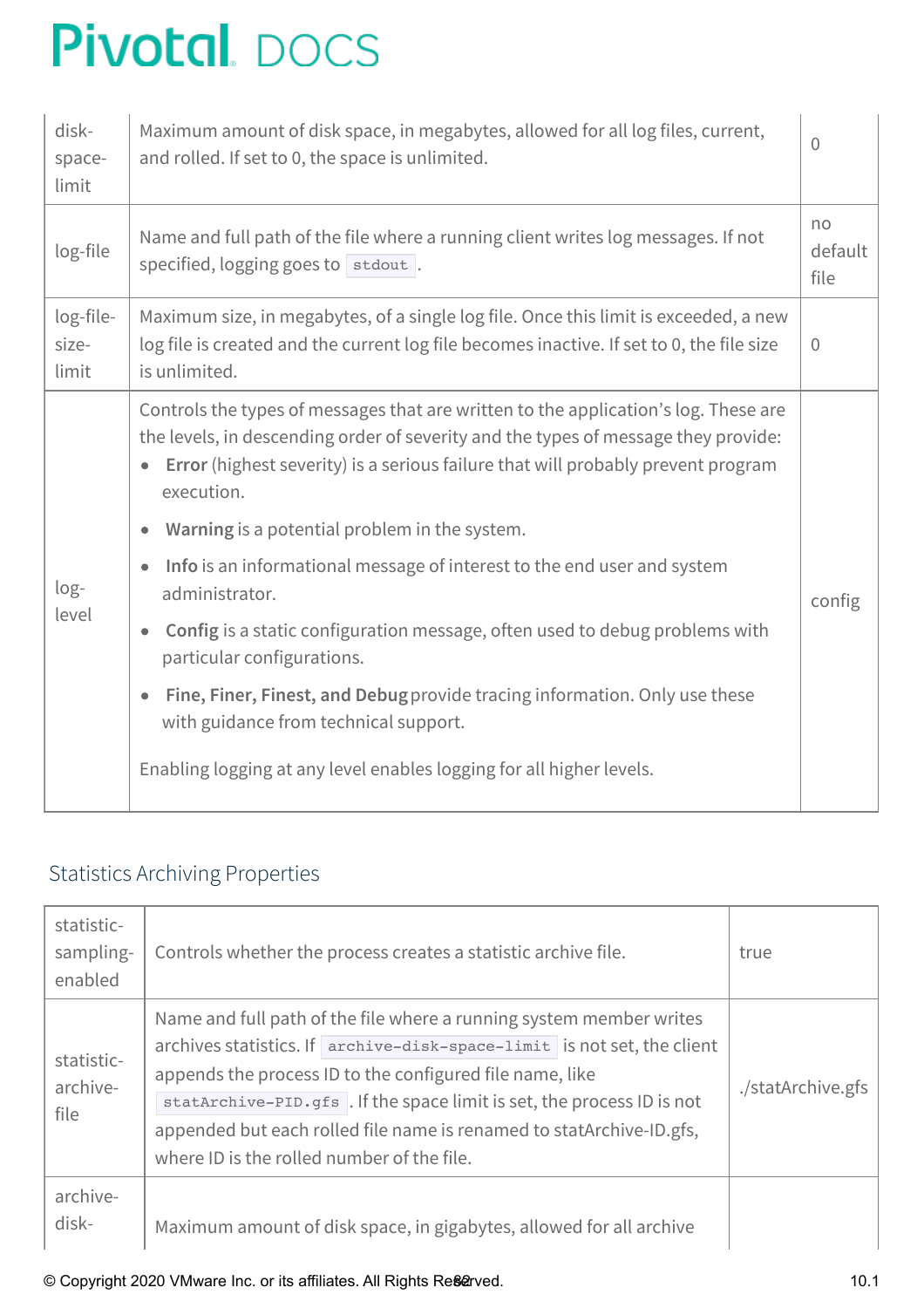| space-<br>limit                 | files, current, and rolled. If set to 0, the space is unlimited.                                                                                                                                                                                                                                                                                                      | 0        |
|---------------------------------|-----------------------------------------------------------------------------------------------------------------------------------------------------------------------------------------------------------------------------------------------------------------------------------------------------------------------------------------------------------------------|----------|
| archive-<br>file-size-<br>limit | Maximum size, in megabytes, of a single statistic archive file. Once this<br>limit is exceeded, a new statistic archive file is created and the current<br>archive file becomes inactive. If set to 0, the file size is unlimited.                                                                                                                                    | $\Omega$ |
| statistic-<br>sample-<br>rate   | Rate, in seconds, that statistics are sampled. Operating system<br>statistics are updated only when a sample is taken. If statistic archival<br>is enabled, then these samples are written to the archive.<br>Lowering the sample rate for statistics reduces system resource use<br>while still providing some statistics for system tuning and failure<br>analysis. |          |
| enable-<br>time-<br>statistics  | Enables time-based statistics for the distributed system and caching.<br>For performance reasons, time-based statistics are disabled by<br>default. See System Statistics &.                                                                                                                                                                                          | false    |

### <span id="page-82-0"></span>Durable Client Properties

| <b>Attribute</b>                    | <b>Description</b>                                                                                                                                                                                                                                                                     | <b>Default</b> |
|-------------------------------------|----------------------------------------------------------------------------------------------------------------------------------------------------------------------------------------------------------------------------------------------------------------------------------------|----------------|
| auto-<br>ready-<br>$for-$<br>events | Whether client subscriptions automatically receive events when declaratively<br>configured via XML. If set to [false], event startup is not automatic and you<br>need to call the Cache. ReadyForEvents() method API after subscriptions for<br>the server to start delivering events. | true           |
| durable-                            | Identifier to specify if you want the client to be durable.                                                                                                                                                                                                                            |                |
| client-id                           | empty                                                                                                                                                                                                                                                                                  |                |
| durable-                            | Time, in seconds, a durable client's subscription is maintained when it is not                                                                                                                                                                                                         |                |
| timeout                             | connected to the server before being dropped.                                                                                                                                                                                                                                          |                |

### <span id="page-82-1"></span>Security Properties

The table describes the security-related system properties for native client authentication and authorization.

See SSL Client/Server [Communication](#page-64-0).

System Properties for Client Authentication and Authorization

© Copyright 2020 VMware Inc. or its affiliates. All Rights Re88rved. 10.1

т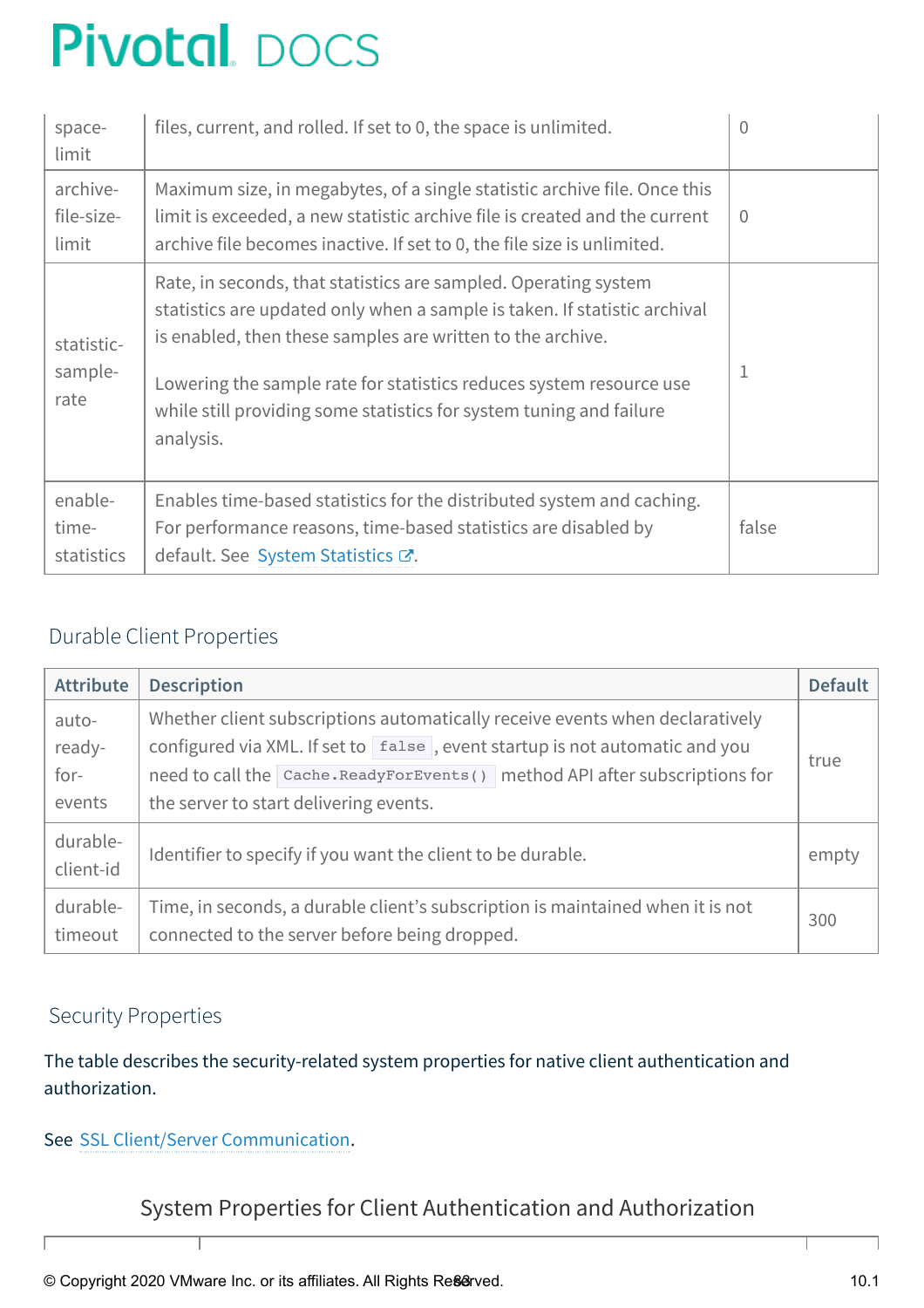| security-<br>client-auth-<br>factory | Sets the key for the AuthInitialize factory function.                                                                                                      | empty |
|--------------------------------------|------------------------------------------------------------------------------------------------------------------------------------------------------------|-------|
| security-<br>client-auth-<br>library | Registers the path to the security Impl.dll library.                                                                                                       | empty |
| security-<br>client-<br>dhalgo       | Diffie-Hellman based credentials encryption is not supported.                                                                                              | null  |
| security-<br>client-<br>kspath       | Path to a .PEM file, which contains the public certificates for all Geode<br>cache servers to which the client can connect through specified<br>endpoints. | null  |
| ssl-enabled                          | True if SSL connection support is enabled.                                                                                                                 | empty |
| ssl-keystore                         | Name of the .PEM keystore file, containing the client's private key. Not set<br>by default. Required if $ $ ss1-enabled is true.                           |       |
| $ss1-$<br>keystore-<br>password      | Sets the password for the private key .PEM file for SSL.                                                                                                   | null  |
| $ss1-$<br>truststore                 | Name of the .PEM truststore file, containing the servers' public certificate.<br>Not set by default. Required if ssl-enabled is true.                      |       |

## <span id="page-83-0"></span>High Availability Properties

| notify-<br>$ack-$<br>interval | Minimum period, in seconds, between two consecutive acknowledgment<br>messages sent from the client to the server.                                 | 10  |
|-------------------------------|----------------------------------------------------------------------------------------------------------------------------------------------------|-----|
| notify-<br>dupcheck-<br>life  | Minimum time, in seconds, a client continues to track a notification source for<br>duplicates when no new notifications arrive before expiring it. | 300 |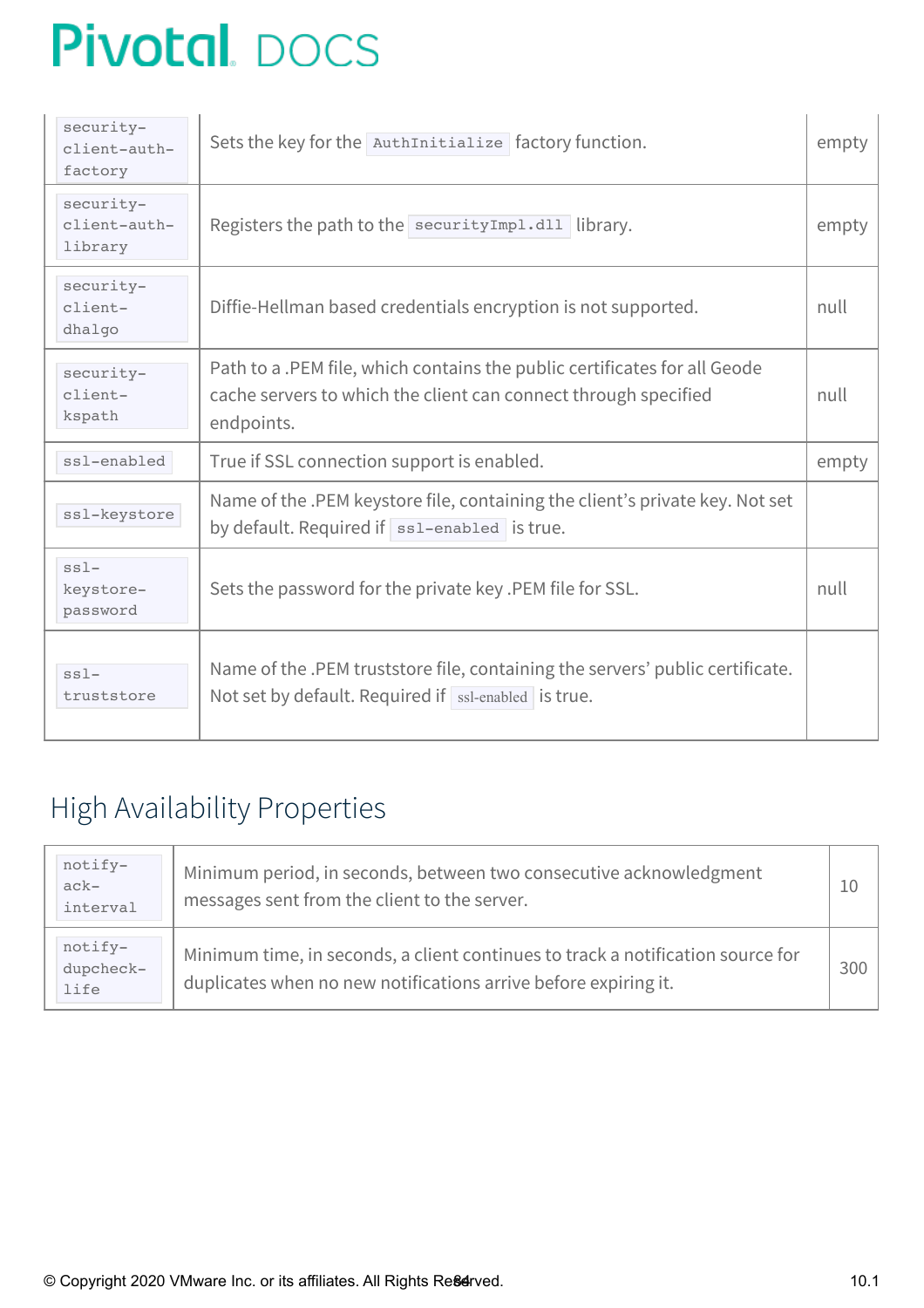## Client Cache XML Reference

This section documents the XML elements you can use to configure your VMware GemFire® native client application.

To define a configuration using XML:

- 1. Set cache configuration parameters in a declarative XML file. By convention, this user guide refers to the file as  $\vert$  cache.xml, but you can choose any name.
- 2. Specify the filename and path to your XML configuration file by setting the cache-xml-file property in the geode.properties file. If you do not specify path, the application will search for the file in its runtime startup directory.

For example:

cache-xml-file=cache.xml

When you run your application, the native client runtime library reads and applies the configuration specified in the XML file.

The declarative XML file is used to externalize the configuration of the client cache. The contents of the XML file correspond to APIs found in the  $apache::geode::client$  package for C++ applications, and the Apache::Geode::Client package for .NET applications.

Elements are defined in the Client Cache XSD file, named  $\epsilon_{\text{pp-cache-1.0.xsd}}$ , which you can find in your native client distribution in the  $x_{\text{ssds}}$  directory, and online at

https://geode.apache.org/schema/cpp-cache/cpp-cache-1.0.xsd .

## Cache Initialization File: XML Essentials

This section assumes you are familiar with XML. When creating a cache initialization file for your native client application, keep these basics in mind:

• Place an XML prolog at the top of the file. For example:

<?xml version="1.0" encoding="UTF-8"?>

Quote all parameter values, including numbers and booleans. For example:

© Copyright 2020 VMware Inc. or its affiliates. All Rights Re**86**rved. 10.1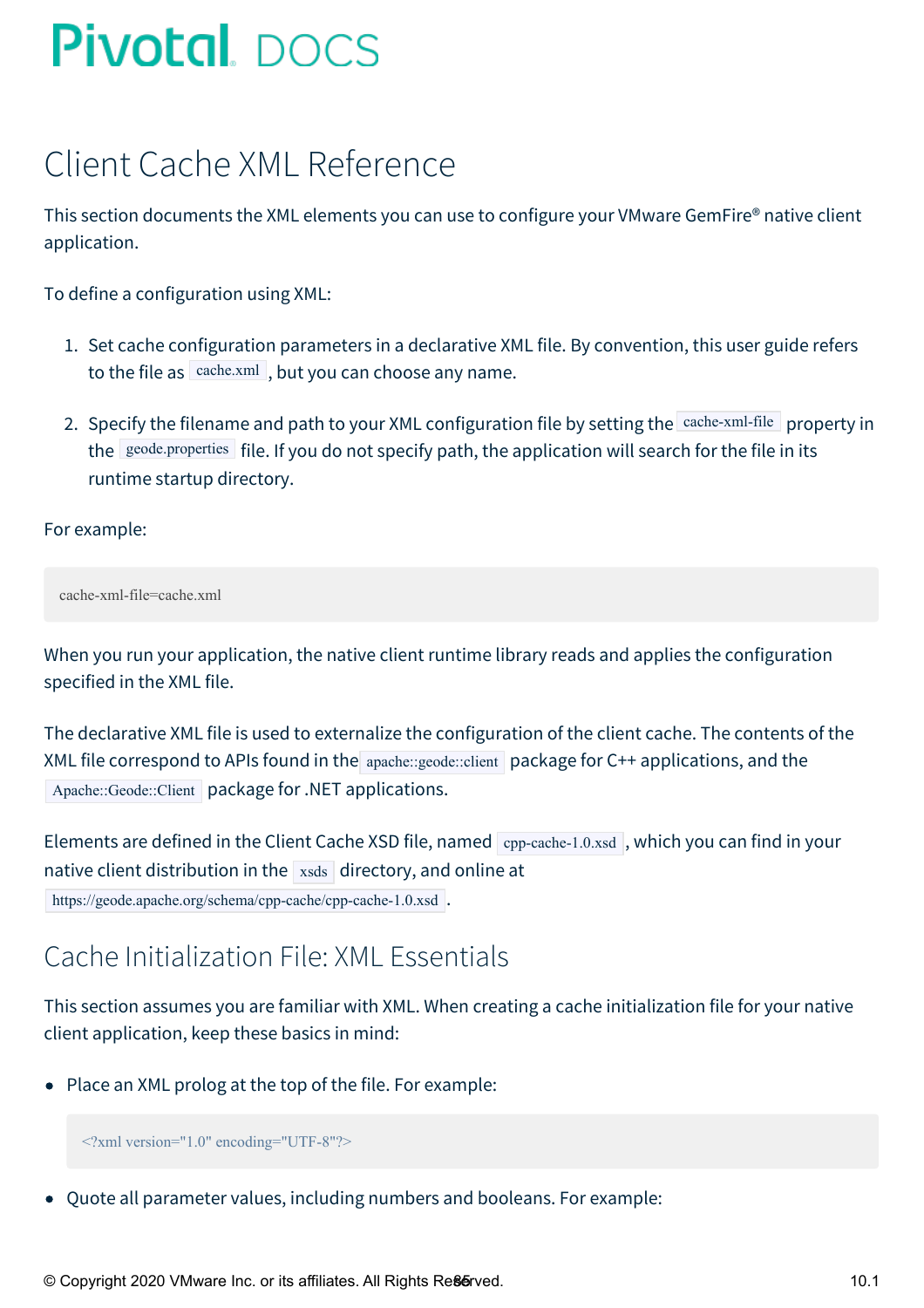concurrency-level="10" caching-enabled="true"

Some types are specific to the VMware GemFire® cache initialization file:

**Duration:** Time specified as a non-negative integer and a unit, with no intervening space. The  $\bullet$ recognized units are  $\lfloor h \rfloor$ ,  $\lfloor h \rfloor$ ,  $\lfloor h \rfloor$ ,  $\lfloor h \rfloor$ ,  $\lfloor h \rfloor$ ,  $\lfloor h \rfloor$ ,  $\lfloor h \rfloor$ ,  $\lfloor h \rfloor$ ,  $\lfloor h \rfloor$ ,  $\lfloor h \rfloor$ ,  $\lfloor h \rfloor$ ,  $\lfloor h \rfloor$ ,  $\lfloor h \rfloor$ ,  $\lfloor h \rfloor$ ,  $\lfloor h \rfloor$ ,  $\lfloor h \rfloor$ ,  $\lfloor h \rfloor$ ,  $\lfloor h \rfloor$ ,  $\$ 

 $idle$ -timeout = "5555ms" statistic-interval = "10s" update-locator-list-interval="5min"

**Expiration:** Complex type consisting of a duration (integer + unit) and an action, where the action is one of invalidate, destroy, local-invalidate, or local-destroy. For example:

<expiration-attributes timeout="20s" action="destroy"/> <expiration-attributes timeout="10s" action="invalidate"/>

**Library:** Complex type consisting of a library name and a function name. Used by the client to invoke functions. For example:

<persistence-manager library-name="SqLiteImpl" library-function-name="createSqLiteInstance">

## Cache Initialization File Element Descriptions

This section shows the hierarchy of  $\leq$  client-cache> sub-elements that you use to configure VMware GemFire® caches and clients. The top-level element in this syntax is  $\vert$  <client-cache>.

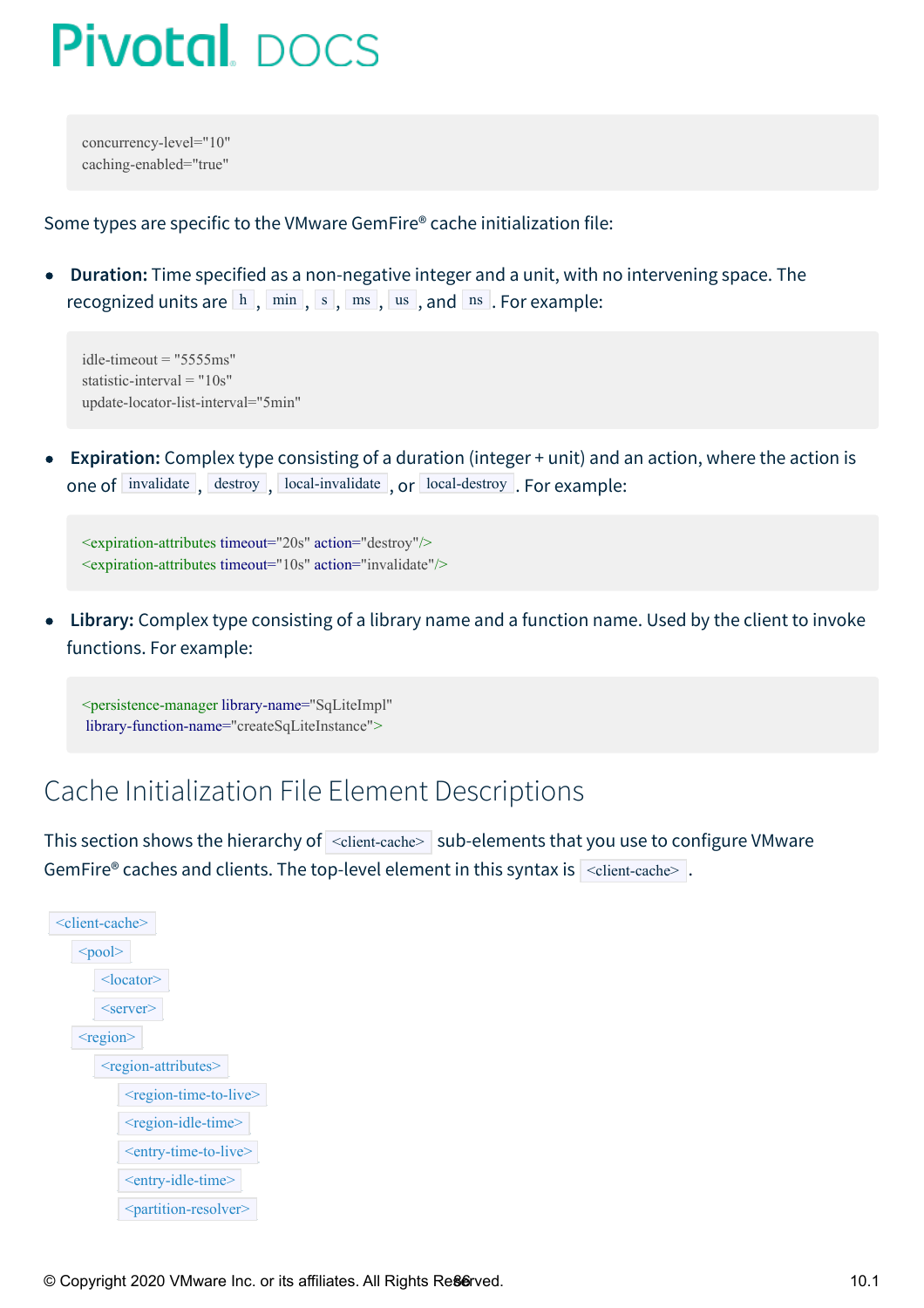| $\leq$ cache-loader $\geq$                  |
|---------------------------------------------|
| $\leq$ cache-listener $\geq$                |
| $\leq$ cache-writer $\geq$                  |
| <persistence-manager></persistence-manager> |
|                                             |

<span id="page-86-0"></span>In the descriptions, elements and attributes not designated "required" are optional.

## <client-cache> Element

The <client-cache> element is the top-level element of the XSD file.

Your declarative cache file must include a schema of the following form:

<client-cache xmlns="http://geode.apache.org/schema/cpp-cache" xmlns:xsi="http://www.w3.org/2001/XMLSchema-instance" xsi:schemaLocation="http://geode.apache.org/schema/cpp-cache http://geode.apache.org/schema/cpp-cache/cpp-cache-1.0.xsd" version="1.0"> ... </client-cache>

### Attributes of <client-cache>

| Attribute | <b>Description</b>      |
|-----------|-------------------------|
| version   | Required. Must be "1.0" |

### Sub-elements of <client-cache>

### <client-cache> must contain at least one of these sub-elements:

| <b>Element</b>                   | <b>Minimum Occurrences</b> | <b>Maximum Occurrences</b> |
|----------------------------------|----------------------------|----------------------------|
| $<$ nool $>$                     |                            | ' unbounded                |
| <region></region>                |                            | unbounded                  |
| sndx><br><u>. <del>.</del></u> . |                            |                            |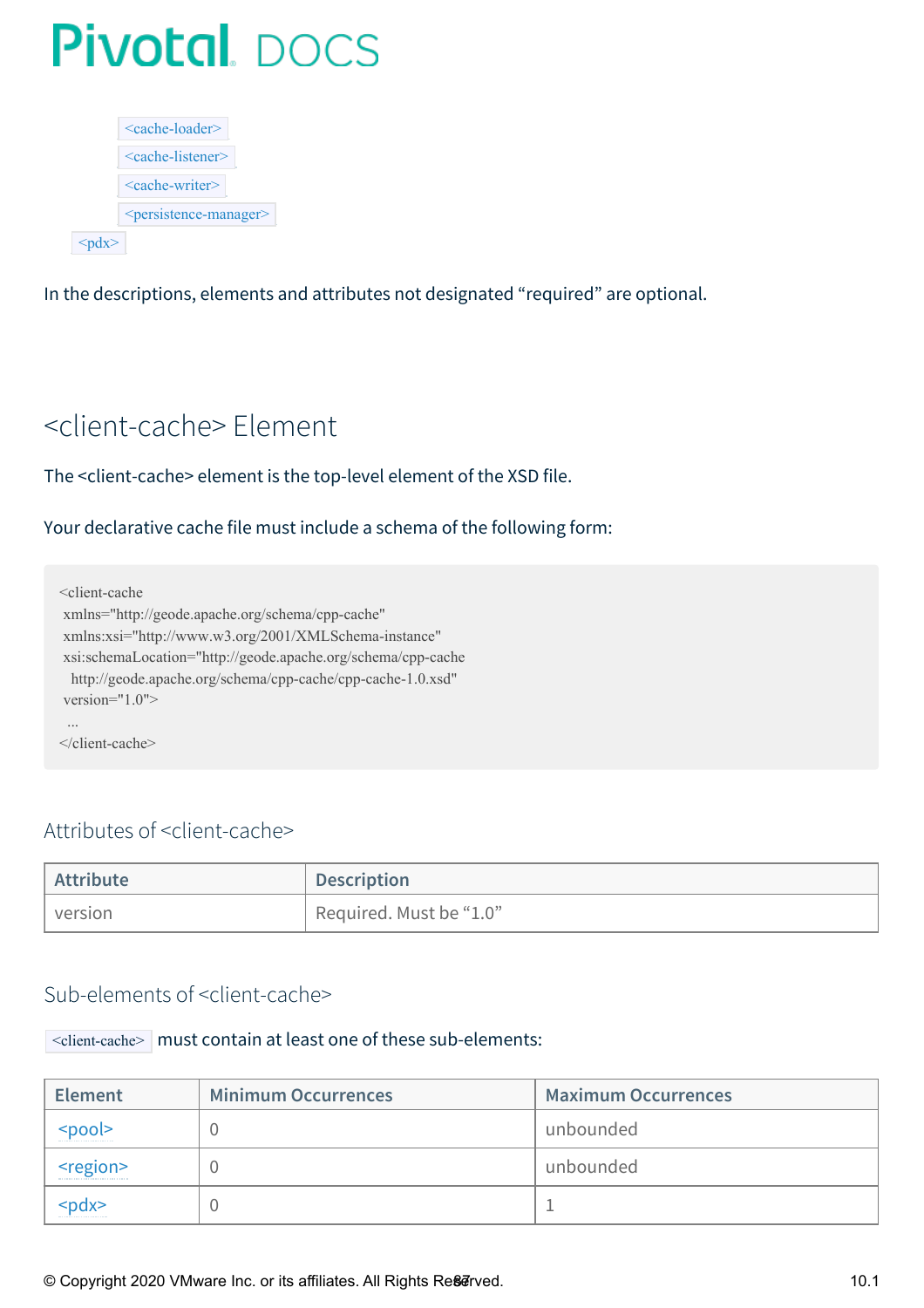## <span id="page-87-0"></span><pool> Element

The <pool> element is a collection of the connections by which your client application communicates with the VMware GemFire® server.

- A connection can specify either a locator or a server.
- $\bullet$  A  $\leq$   $\sim$   $\sim$  must contain at least one connection, locator or server, and can contain multiples of either or both.

### Sub-elements of <pool>

A  $\sim$ pool> must contain at least one sub-element that specifies a connection, which can be either a server or a locator. Multiples of either or both types are permitted.

| <b>Element</b>      | <b>Minimum Occurrences</b> | <b>Maximum Occurrences</b> |
|---------------------|----------------------------|----------------------------|
| <locator></locator> |                            | ` unbounded                |
| <server></server>   |                            | unbounded                  |

### Attributes of <pool>

| <b>Attribute</b>                   | <b>Description</b>                                                                                                                                                                                                                                                                        | <b>Default</b>   |
|------------------------------------|-------------------------------------------------------------------------------------------------------------------------------------------------------------------------------------------------------------------------------------------------------------------------------------------|------------------|
| name                               | String. Required. Name of the pool, used when connecting regions to<br>this pool.                                                                                                                                                                                                         |                  |
| free-<br>connection-<br>timeout    | Duration. The amount of time to wait for a free connection if max-<br>connections is set and all of the connections are in use.                                                                                                                                                           | 10 <sub>S</sub>  |
| load-<br>conditioning-<br>interval | Duration. The interval at which the pool checks to see if a connection to<br>a given server should be moved to a different server to improve the load<br>balance.                                                                                                                         | 5 <sub>min</sub> |
| $min-$<br>connections              | Non-negative integer. The minimum number of connections to keep<br>available at all times. When the pool is created, it will create this many<br>connections. If 0 (zero), then connections are not made until an<br>operation is performed that requires client-to-server communication. | 1                |
|                                    | Integer >= -1. The maximum number of connections to be created. If all                                                                                                                                                                                                                    |                  |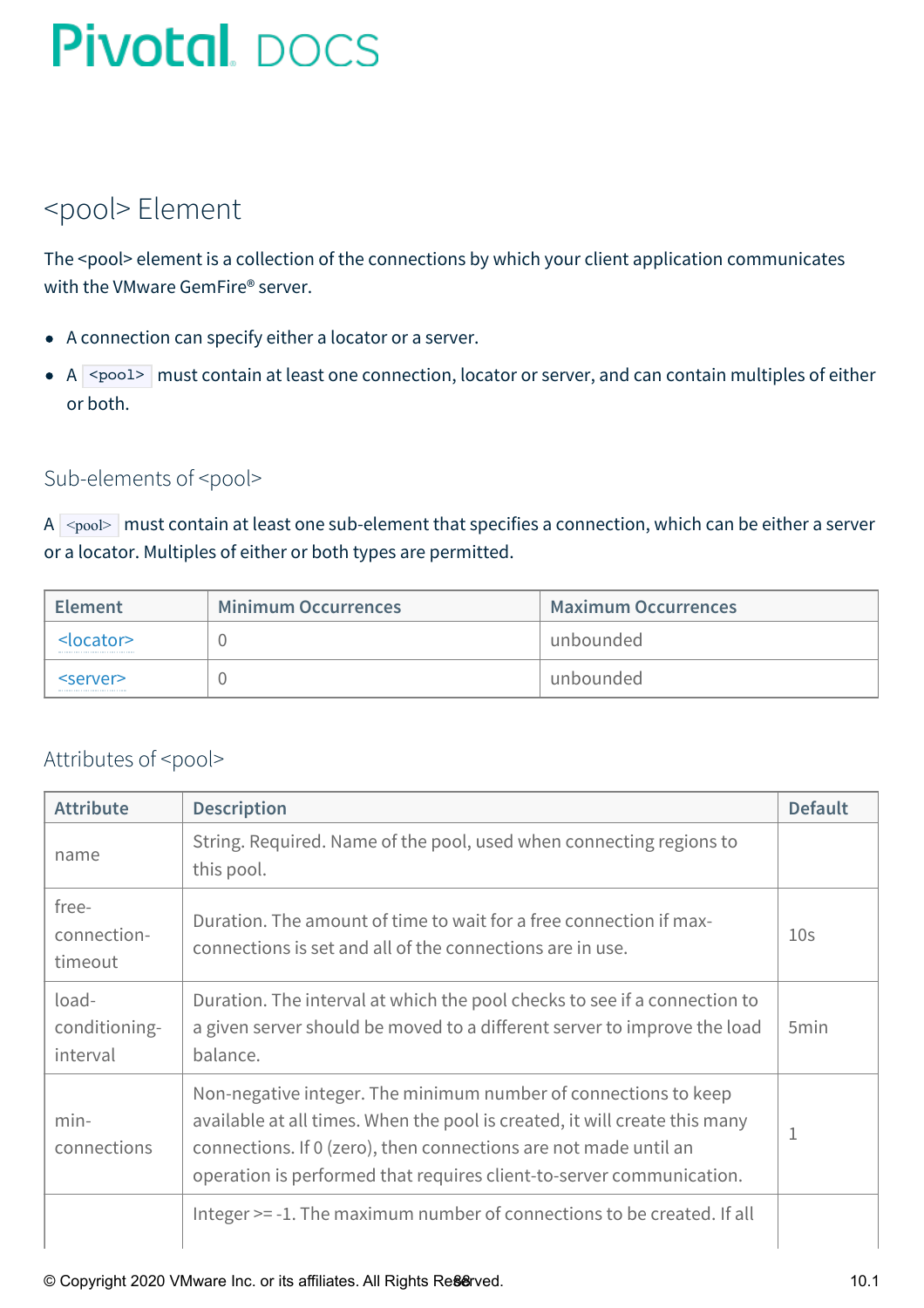| Attribute                                         | Deterion between the use, an operation requiring a client to server                                                                                                                                                                                                                                                                            | <b>Default</b>                |  |
|---------------------------------------------------|------------------------------------------------------------------------------------------------------------------------------------------------------------------------------------------------------------------------------------------------------------------------------------------------------------------------------------------------|-------------------------------|--|
| connections                                       | connection blocks until a connection is available. A value of -1 means no<br>maximum.                                                                                                                                                                                                                                                          |                               |  |
| retry-attempts                                    | Integer >= -1. The number of times to retry an operation after a timeout<br>or exception. A value of -1 indicates that a request should be tried<br>$-1$<br>against every available server before failing.                                                                                                                                     |                               |  |
| idle-timeout                                      | Duration. Sets the amount of time a connection can be idle before it<br>expires. A value of 0 (zero) indicates that connections should never<br>expire.                                                                                                                                                                                        | 5s                            |  |
| ping-interval                                     | Duration. The interval at which the pool pings servers.                                                                                                                                                                                                                                                                                        | 10 <sub>S</sub>               |  |
| read-timeout                                      | Duration. The amount of time to wait for a response from a server before<br>timing out and trying the operation on another server (if any are<br>available).                                                                                                                                                                                   | 10 <sub>S</sub>               |  |
| server-group                                      | String. Specifies the name of the server group to which this pool should<br>connect. If the value is null or "" then the pool connects to all servers.                                                                                                                                                                                         | 1111                          |  |
| socket-buffer-<br>size                            | String. The size in bytes of the socket buffer on each connection<br>established.                                                                                                                                                                                                                                                              | 32768                         |  |
| subscription-<br>enabled                          | Boolean. When $ \text{true} $ , establish a server to client subscription.                                                                                                                                                                                                                                                                     | false                         |  |
| subscription-<br>message-<br>tracking-<br>timeout | String. The amount of time that messages sent from a server to a client<br>will be tracked. The tracking is done to minimize duplicate events.<br>Entries that have not been modified for this amount of time are expired<br>from the list.                                                                                                    | 900s                          |  |
| subscription-<br>ack-interval                     | String. The amount of time to wait before sending an acknowledgement<br>to the server for events received from server subscriptions.                                                                                                                                                                                                           | 100ms                         |  |
| subscription-<br>redundancy                       | String. Sets the redundancy level for this pool's server-to-client<br>subscriptions. An effort is made to maintain the requested number of<br>copies (one copy per server) of the server-to-client subscriptions. At<br>most, one copy per server is made up to the requested level. If 0 then no<br>redundant copies are kept on the servers. | $\left( \right)$              |  |
| statistic-<br>interval                            | Duration. The interval at which client statistics are sent to the server. A<br>value of 0 (zero) means do not send statistics.                                                                                                                                                                                                                 | 0 <sub>ms</sub><br>(disabled) |  |
| pr-single-hop-<br>enabled                         | String. When $ \text{true} $ , enable single hop optimizations for partitioned<br>regions.                                                                                                                                                                                                                                                     | true                          |  |
|                                                   | Boolean. Sets the thread local connections policy for this pool. When<br>true then any time a thread goes to use a connection from this pool it                                                                                                                                                                                                |                               |  |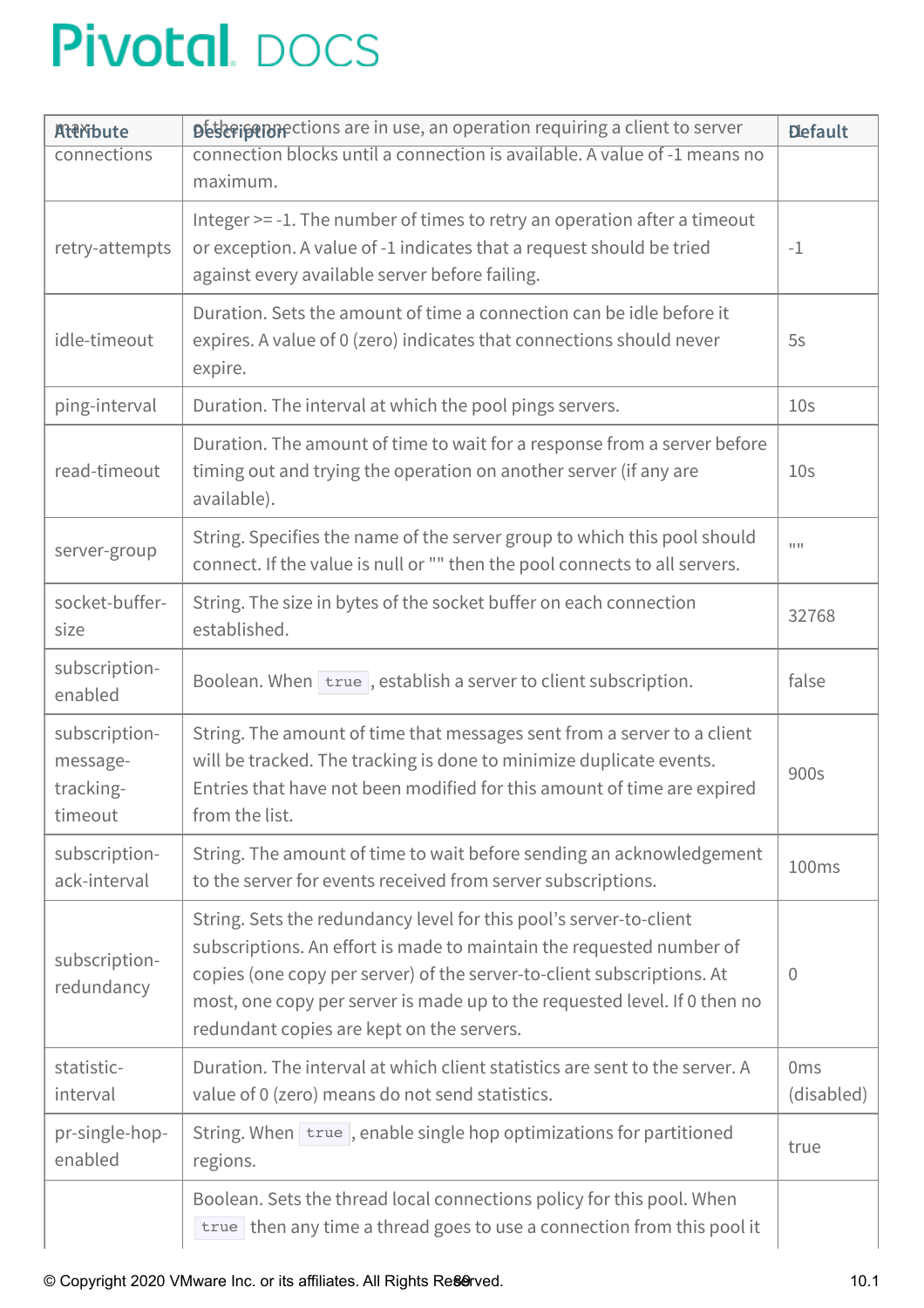| <b>Attribute</b> | Distribution thread local cache and see if it already has a connection in<br><b>Default</b> |       |  |  |
|------------------|---------------------------------------------------------------------------------------------|-------|--|--|
|                  | it. If so it will use it. If not it will get one from this pool and cache it in the         |       |  |  |
| thread-local-    | thread local. This gets rid of thread contention for the connections but                    | false |  |  |
| connections      | increases the number of connections the servers see. When false then                        |       |  |  |
|                  | connections are returned to the pool as soon as the operation being                         |       |  |  |
|                  | done with the connection completes. This allows connections to be                           |       |  |  |
|                  | shared among multiple threads keeping the number of connections                             |       |  |  |
|                  | down.                                                                                       |       |  |  |
| multiuser-       | Boolean. Sets the pool to use multi-user secure mode. If in multiuser                       |       |  |  |
| authentication   | mode, then app needs to get RegionService instance of Cache.                                | false |  |  |
| update-          |                                                                                             |       |  |  |
| locator-list-    | Duration. The frequency with which client updates the locator list. To                      |       |  |  |
| interval         | disable this set its value to std:: chrono:: milliseconds:: zero().                         |       |  |  |
|                  |                                                                                             |       |  |  |

### <span id="page-89-0"></span><locator>

 $\sim$ locator> is a sub-element of  $\sim$ pool> that defines a connection to a VMware GemFire® locator, specified by a host and port combination.

## Attributes of <locator>

| Attribute | <b>Description</b>                                              |
|-----------|-----------------------------------------------------------------|
| , host    | String. Locator host name.                                      |
| port      | Integer in the range 0 - 65535, inclusive. Locator port number. |

#### For example:

<span id="page-89-1"></span><locator host="stax01" port="1001" />

### <server>

 $\overline{\text{S}}$  is a sub-element of  $\overline{\text{S}}$  that defines a connection to a VMware GemFire® server, specified by a host and port combination.

© Copyright 2020 VMware Inc. or its affiliates. All Rights Re90rved. 10.1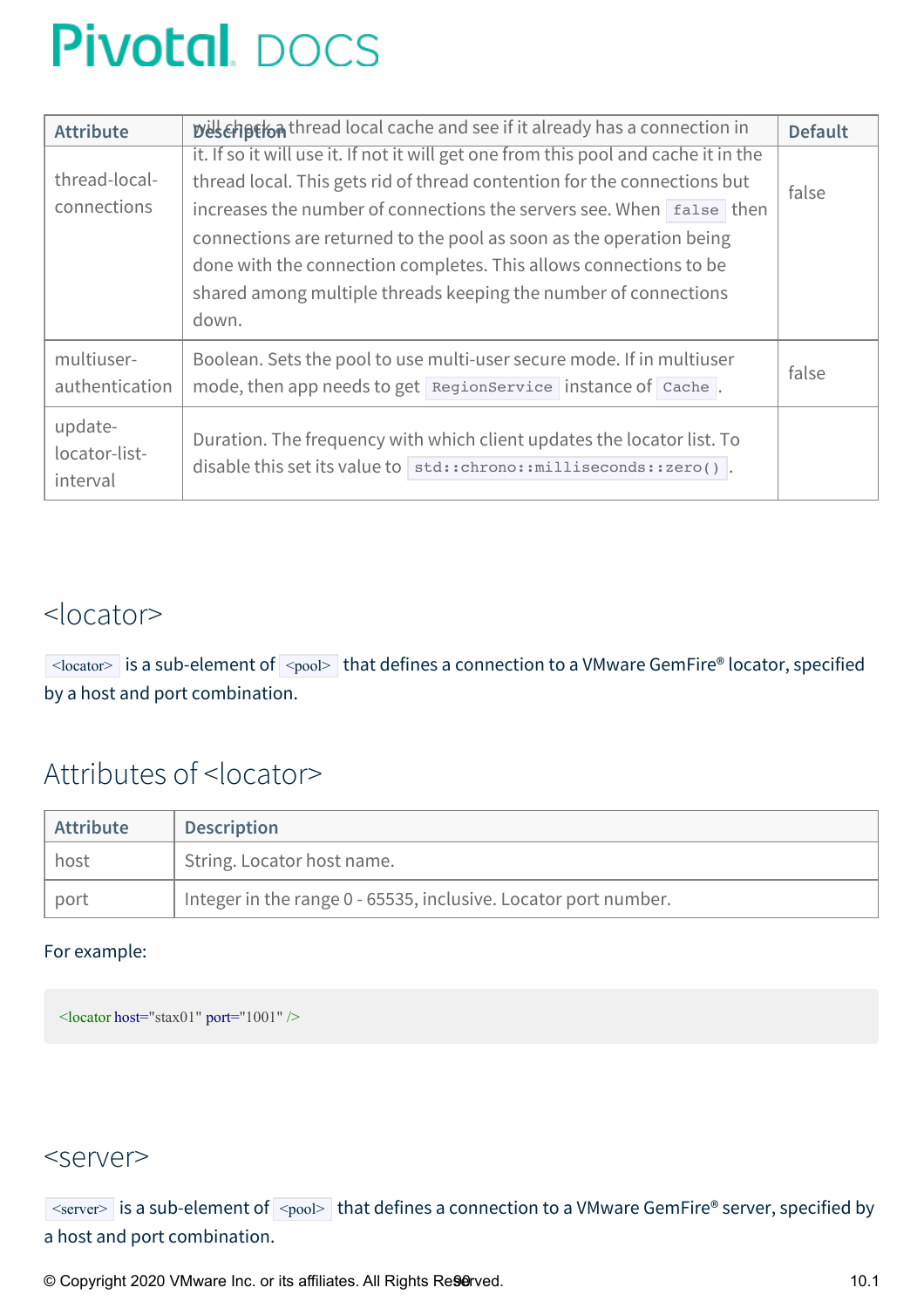## Attributes of <server>

| <b>Attribute</b> | <b>Description</b>                                             |
|------------------|----------------------------------------------------------------|
| host             | String. Server host name.                                      |
| port             | Integer in the range 0 - 65535, inclusive. Server port number. |

#### For example:

<span id="page-90-0"></span> $\leq$ server host="motown01" port="2001" />

### <region>

You can specify 0 or more regions per <dient-cache>. There is no maximum limit on the number of regions  $a$  <client-cache> can contain.

In order to connect to a VMware GemFire® server, a client application must define at least one region whose name corresponds to that of a region on the server.

Regions can be nested.

### Sub-elements of <region>

Use the  $\leq$   $\leq$   $\leq$   $\leq$   $\leq$   $\leq$   $\leq$   $\leq$   $\leq$   $\leq$   $\leq$   $\leq$   $\leq$   $\leq$   $\leq$   $\leq$   $\leq$   $\leq$   $\leq$   $\leq$   $\leq$   $\leq$   $\leq$   $\leq$   $\leq$   $\leq$   $\leq$   $\leq$   $\leq$   $\leq$   $\leq$   $\leq$   $\leq$   $\leq$   $\leq$   $\le$ nested.

| <b>Element</b>                          | <b>Minimum Occurrences</b> | <b>Maximum Occurrences</b> |  |
|-----------------------------------------|----------------------------|----------------------------|--|
| <region-attributes></region-attributes> |                            |                            |  |
| region>                                 |                            | unbounded                  |  |

### Attributes of <region>

You can specify many attributes to configure a region, but most of these attributes are encapsulated in the [<region-attributes>](#page-91-0) sub-element. The <region> element itself has only two attributes: a required name and an optional reference identifier.

© Copyright 2020 VMware Inc. or its affiliates. All Rights Re9drved.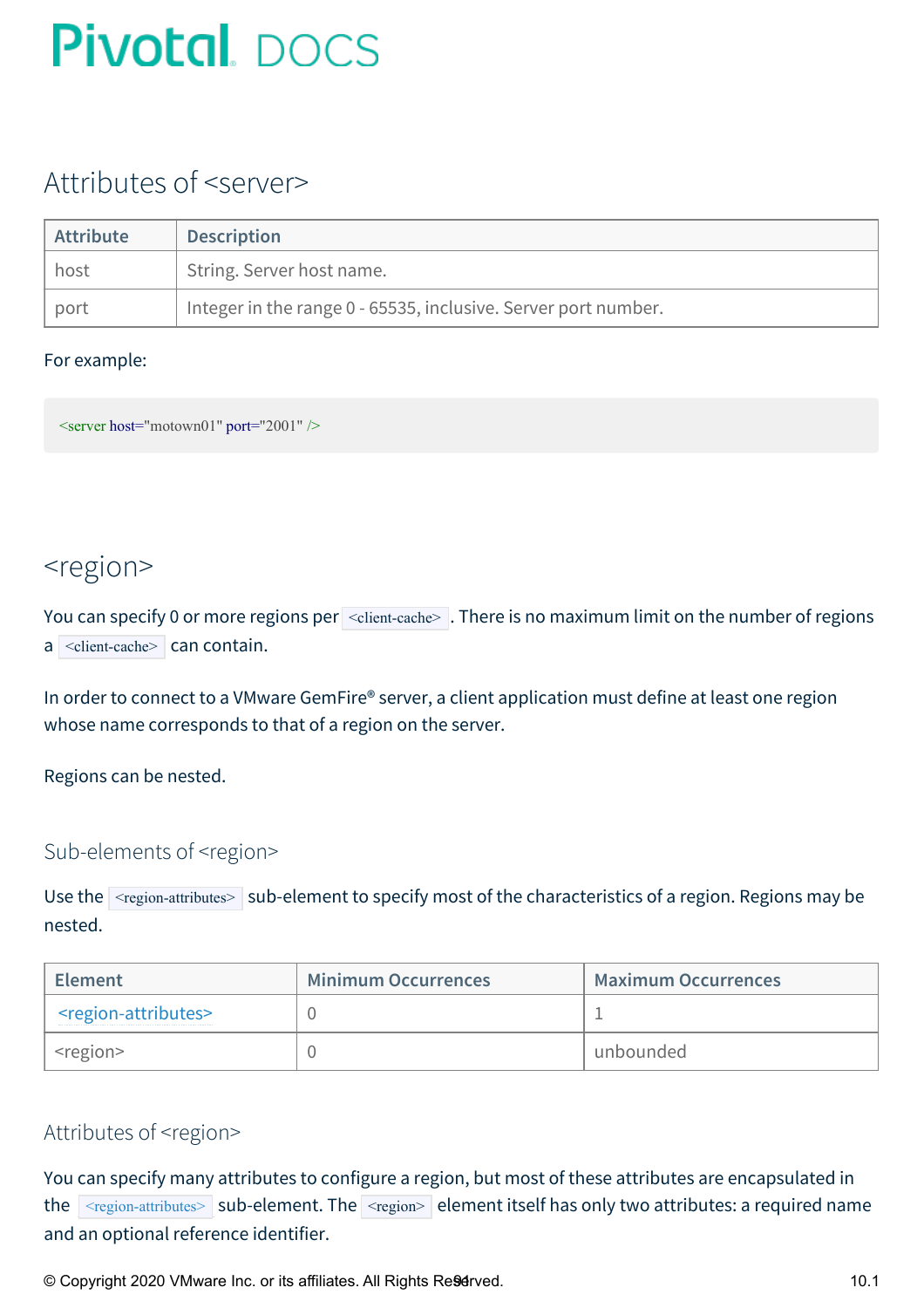| <b>Attribute</b> | <b>Description</b> |
|------------------|--------------------|
| name             | String. Required.  |
| refid            | ' String.          |

## <span id="page-91-0"></span><region-attributes>

Specify 0 or  $1$  <region-attributes> element for each  $\leq$   $\leq$   $\leq$  you define.

If you specify a  $\sqrt{\frac{2\pi}{n}}$  stement, you must specify at least one of these sub-elements. When more than one sub-element is specified, they must be defined in this order:

| <b>Element</b>                              | <b>Type</b>        | <b>Minimum Occurrences</b> | <b>Maximum Occurrences</b> |
|---------------------------------------------|--------------------|----------------------------|----------------------------|
| <region-time-to-live></region-time-to-live> | expiration         | 0                          |                            |
| <region-idle-time></region-idle-time>       | expiration         | $\overline{0}$             |                            |
| <entry-time-to-live></entry-time-to-live>   | expiration         | $\overline{0}$             |                            |
| <entry-idle-time></entry-idle-time>         | expiration         | $\overline{0}$             |                            |
| <partition-resolver></partition-resolver>   | library            | $\overline{0}$             |                            |
| <cache-loader></cache-loader>               | library            | 0                          |                            |
| <cache-listener></cache-listener>           | library            | $\overline{0}$             |                            |
| <cache-writer></cache-writer>               | library            | $\overline{0}$             |                            |
| <persistence-manager></persistence-manager> | list of properties | $\overline{0}$             |                            |

### Attributes of <region-attributes>

| <b>Attribute</b>    | <b>Description</b>                                                                                                                                                                                                                 | <b>Default</b> |
|---------------------|------------------------------------------------------------------------------------------------------------------------------------------------------------------------------------------------------------------------------------|----------------|
| caching-<br>enabled | Boolean. If true, cache data for this region in this process. If false, then no<br>data is stored in the local process, but events and distributions will still<br>occur, and the region can still be used to put and remove, etc. | true           |
| cloning-<br>enabled | Boolean. Sets cloning on region.                                                                                                                                                                                                   | false          |
| scope               | Enumeration: local, distributed-no-ack, distributed-ack                                                                                                                                                                            |                |
| initial-            | String. Sets the initial entry capacity for the region.                                                                                                                                                                            | 10000          |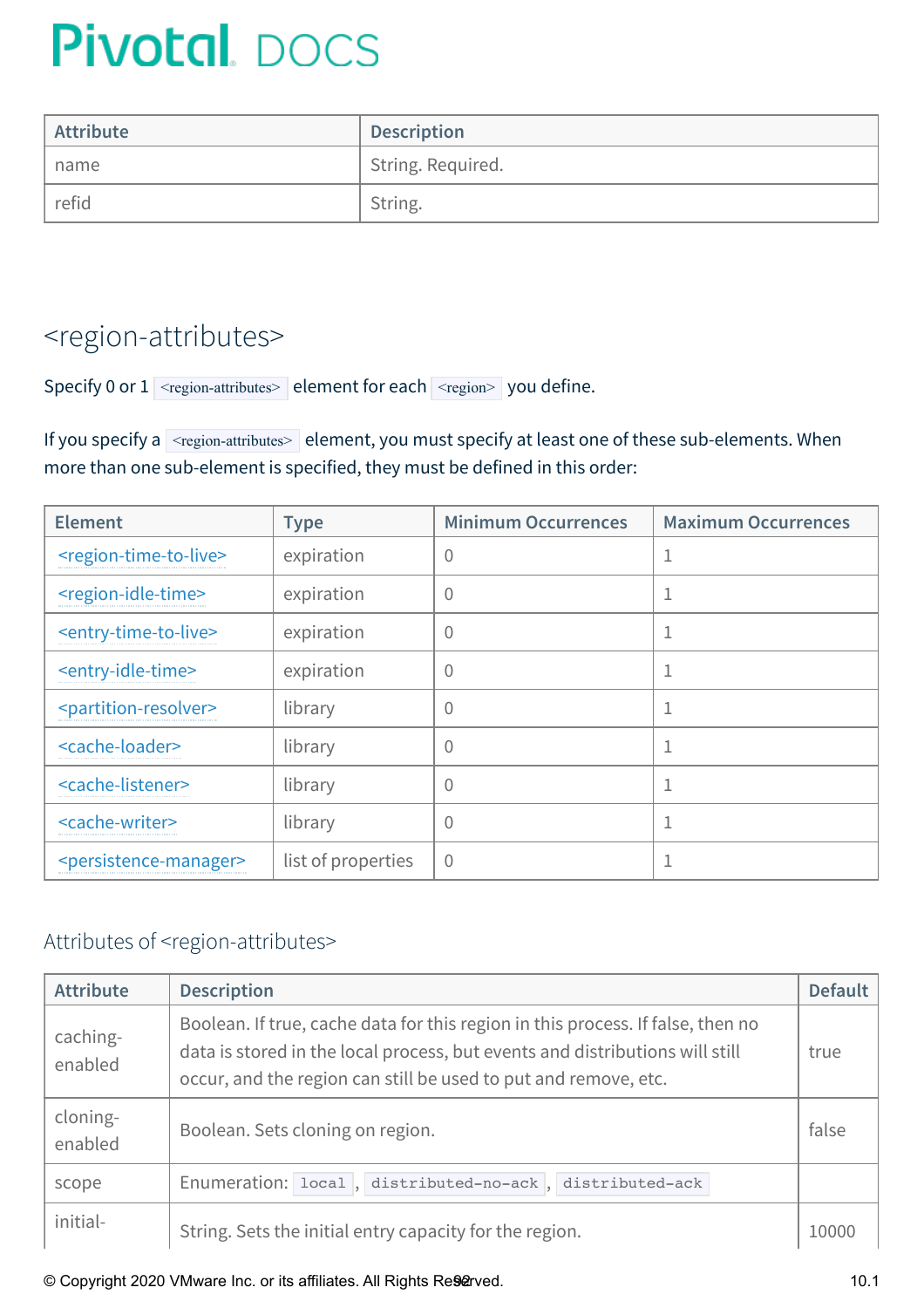| <b>ACEPTBUYE</b>                   | <b>Description</b>                                                                                                                                                                                      | <b>Default</b> |
|------------------------------------|---------------------------------------------------------------------------------------------------------------------------------------------------------------------------------------------------------|----------------|
| load-factor                        | String. Sets the entry load factor for the next RegionAttributes to be<br>created.                                                                                                                      |                |
| concurrency-<br>level              | String. Sets the concurrency level of the next RegionAttributes to be<br>created.                                                                                                                       | 16             |
| Iru-entries-<br>limit              | String. Sets the maximum number of entries this cache will hold before using<br>LRU eviction. A return value of zero, 0, indicates no limit. If disk-policy is<br>overflows, must be greater than zero. |                |
| disk-policy                        | Enumeration: none, overflows, persist. Sets the disk policy for this<br>region.                                                                                                                         | none           |
| endpoints                          | String. A list of servername: port-number pairs separated by commas.                                                                                                                                    |                |
| client-<br>notification            | Boolean true/false (on/off)                                                                                                                                                                             | false          |
| pool-name                          | String. The name of the pool to attach to this region. The pool with the<br>specified name must already exist.                                                                                          |                |
| concurrency-<br>checks-<br>enabled | Boolean: true/false. Enables concurrent modification checks.                                                                                                                                            | true           |
| id                                 | String.                                                                                                                                                                                                 |                |
| refid                              | String.                                                                                                                                                                                                 |                |

## <span id="page-92-0"></span><region-time-to-live>

<region-time-to-live> specifies how long this region remains in the cache after the last create or update, and the expiration action to invoke when time runs out. A create or update operation on any entry in the region resets the region's counter, as well. Get (read) operations do not reset the counter.

Use the <expiration-attributes> sub-element to specify duration and expiration action. The attributes of <expiration-attributes> must be defined in this order:

|        | Attribute   Description                                                                              |
|--------|------------------------------------------------------------------------------------------------------|
|        | $\vert$ timeout $\vert$ Duration, specified as an integer and units. Required.                       |
| action | Enumeration. One of: invalidate $\vert$ , destroy $\vert$ , local-invalidate $\vert$ , local-destroy |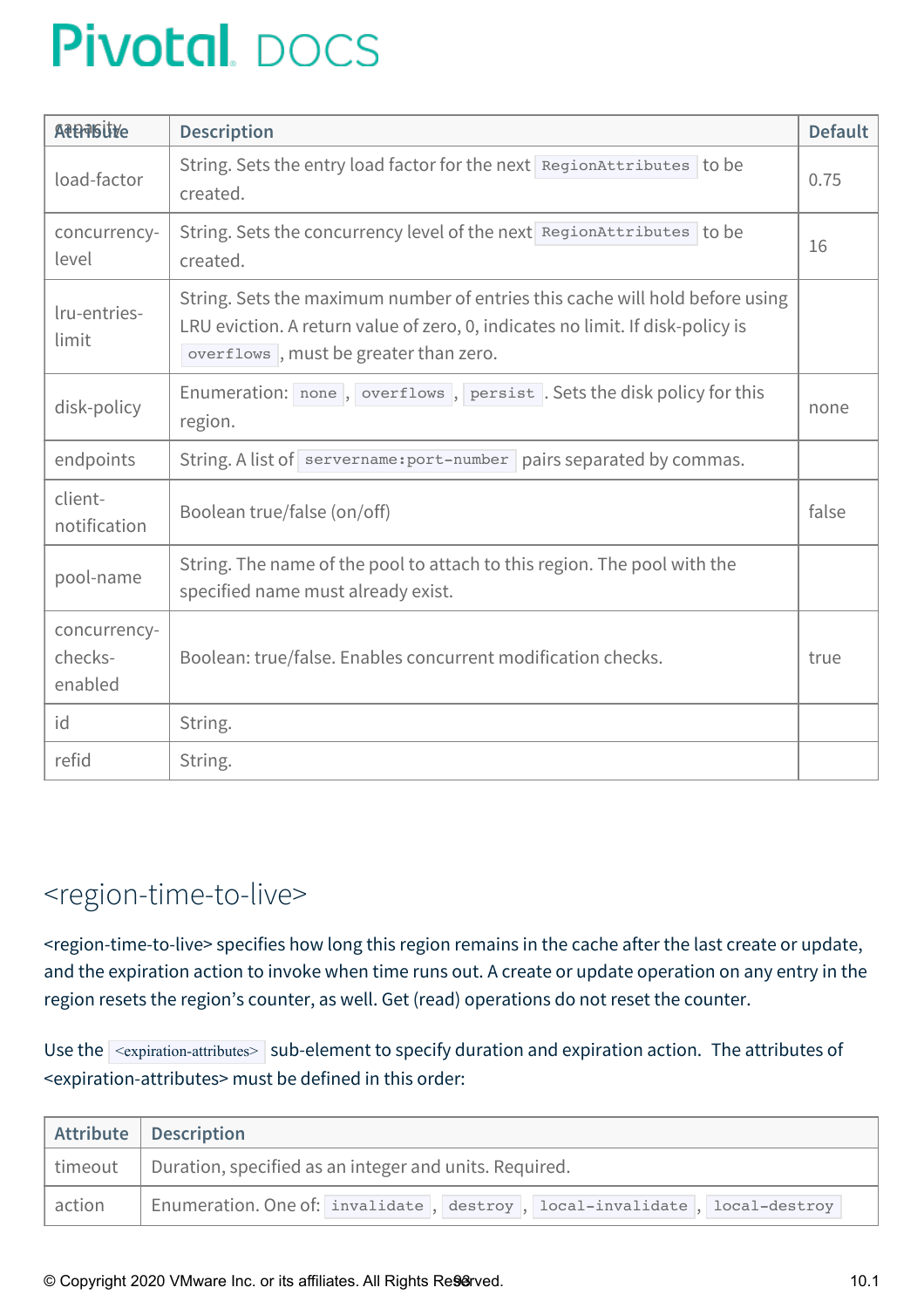## <span id="page-93-0"></span><region-idle-time>

<region-idle-time> specifies how long this region remains in the cache after the last access, and the expiration action to invoke when time runs out. The counter is reset after any access, including create, put, and get operations. Access to any entry in the region resets the region's counter, as well.

Use the  $\leq$   $\leq$   $\leq$   $\leq$   $\leq$   $\leq$   $\leq$   $\leq$   $\leq$   $\leq$   $\leq$   $\leq$   $\leq$   $\leq$   $\leq$   $\leq$   $\leq$   $\leq$   $\leq$   $\leq$   $\leq$   $\leq$   $\leq$   $\leq$   $\leq$   $\leq$   $\leq$   $\leq$   $\leq$   $\leq$   $\leq$   $\leq$   $\leq$   $\leq$   $\leq$   $\le$ <expiration-attributes> must be defined in this order:

|        | Attribute   Description                                                        |
|--------|--------------------------------------------------------------------------------|
|        | $\vert$ timeout $\vert$ Duration, specified as an integer and units. Required. |
| action | Enumeration. One of: invalidate, destroy, local-invalidate, local-destroy      |

## <span id="page-93-1"></span><entry-time-to-live>

<entry-time-to-live> specifies how long this entry remains in the cache after the last create or update, and the expiration action to invoke when time runs out. Get (read) operations do not reset the counter.

Use the  $\leq$   $\leq$   $\leq$   $\leq$   $\leq$   $\leq$   $\leq$   $\leq$   $\leq$   $\leq$   $\leq$   $\leq$   $\leq$   $\leq$   $\leq$   $\leq$   $\leq$   $\leq$   $\leq$   $\leq$   $\leq$   $\leq$   $\leq$   $\leq$   $\leq$   $\leq$   $\leq$   $\leq$   $\leq$   $\leq$   $\leq$   $\leq$   $\leq$   $\leq$   $\leq$   $\le$ <expiration-attributes> must be defined in this order:

|        | Attribute   Description                                                        |
|--------|--------------------------------------------------------------------------------|
|        | $\vert$ timeout $\vert$ Duration, specified as an integer and units. Required. |
| action | Enumeration. One of: invalidate, destroy, local-invalidate, local-destroy      |

## <span id="page-93-2"></span><entry-idle-time>

<entry-idle-time> specifies how long this entry remains in the cache after the last access, and the expiration action to invoke when time runs out. The counter is reset after any access, including create, put, and get operations.

Use the  $\vert$  <expiration-attributes>  $\vert$  sub-element to specify duration and expiration action. The attributes of

© Copyright 2020 VMware Inc. or its affiliates. All Rights Reserved.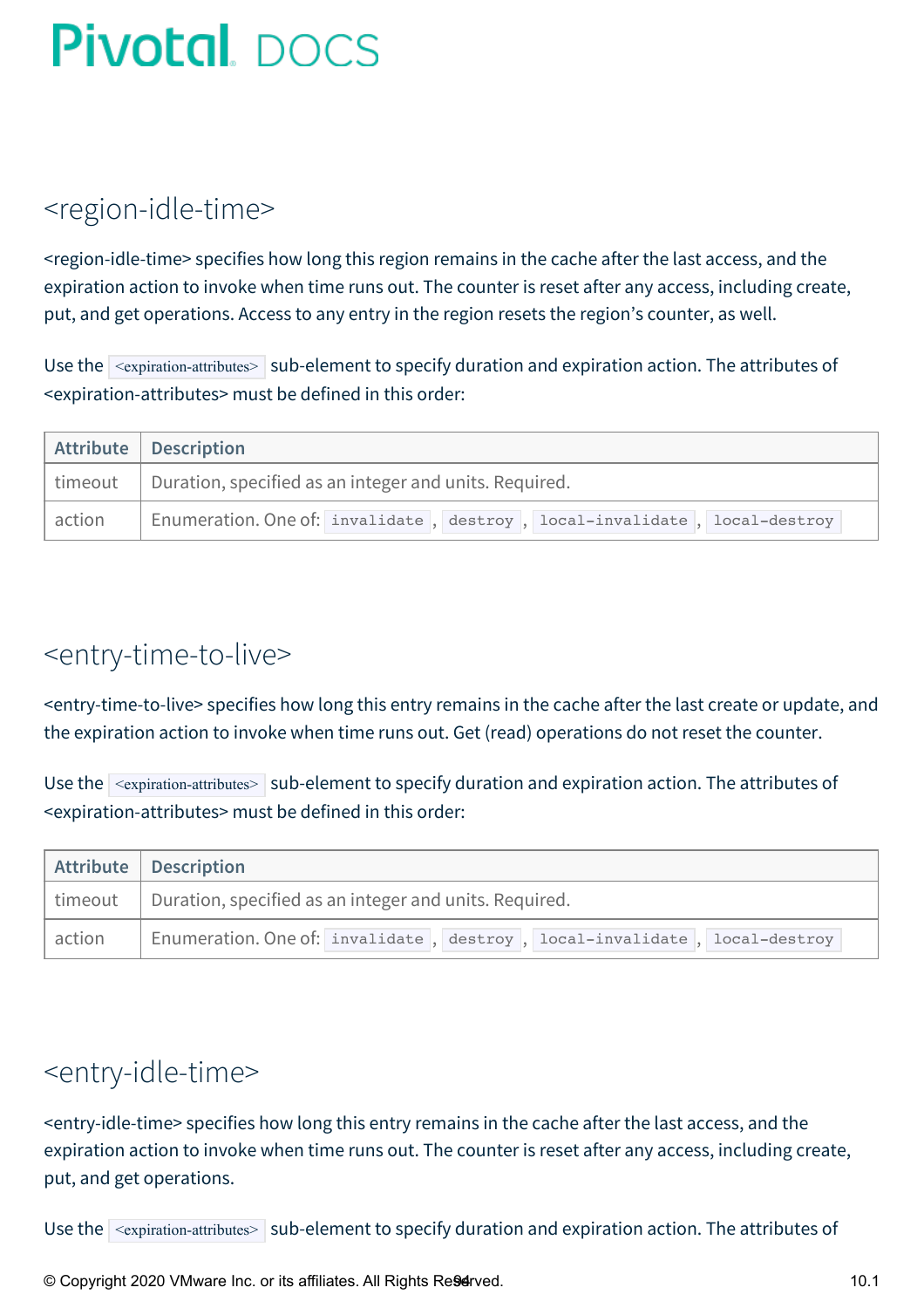#### <expiration-attributes> must be defined in this order:

|        | Attribute   Description                                                        |
|--------|--------------------------------------------------------------------------------|
|        | $\vert$ timeout $\vert$ Duration, specified as an integer and units. Required. |
| action | Enumeration. One of: invalidate, destroy, local-invalidate, local-destroy      |

### <span id="page-94-0"></span><partition-resolver>

| $\leq$ partition-resolver> identifies a function by specifying library-name and library-function-name. |  |  |  |  |  |  |  |
|--------------------------------------------------------------------------------------------------------|--|--|--|--|--|--|--|
|--------------------------------------------------------------------------------------------------------|--|--|--|--|--|--|--|

A partition resolver is used for single-hop access to partitioned region entries on the server side. This resolver implementation must match that of the **PartitionResolver** on the server side. See the API Class Reference for the **[PartitionResolver](http://docs-gemfire-native-dotnet-staging.cfapps.io/cppdocs/hierarchy.html)** class.

For example:

<span id="page-94-1"></span><partition-resolver library-name="appl-lib" library-function-name="createTradeKeyResolver"/>

## <cache-loader>

<span id="page-94-2"></span><cache-loader> identifies a cache loader function by specifying library-name and library-function-name . See the API Class [Reference](http://docs-gemfire-native-dotnet-staging.cfapps.io/cppdocs/hierarchy.html) & for the **CacheLoader** class.

## <cache-listener>

<span id="page-94-3"></span><cache-listener> identifies a cache listener function by specifying library-name and library-function-name. See the API Class [Reference](http://docs-gemfire-native-dotnet-staging.cfapps.io/cppdocs/hierarchy.html)  $\mathbb Z$  for the **CacheListener** class.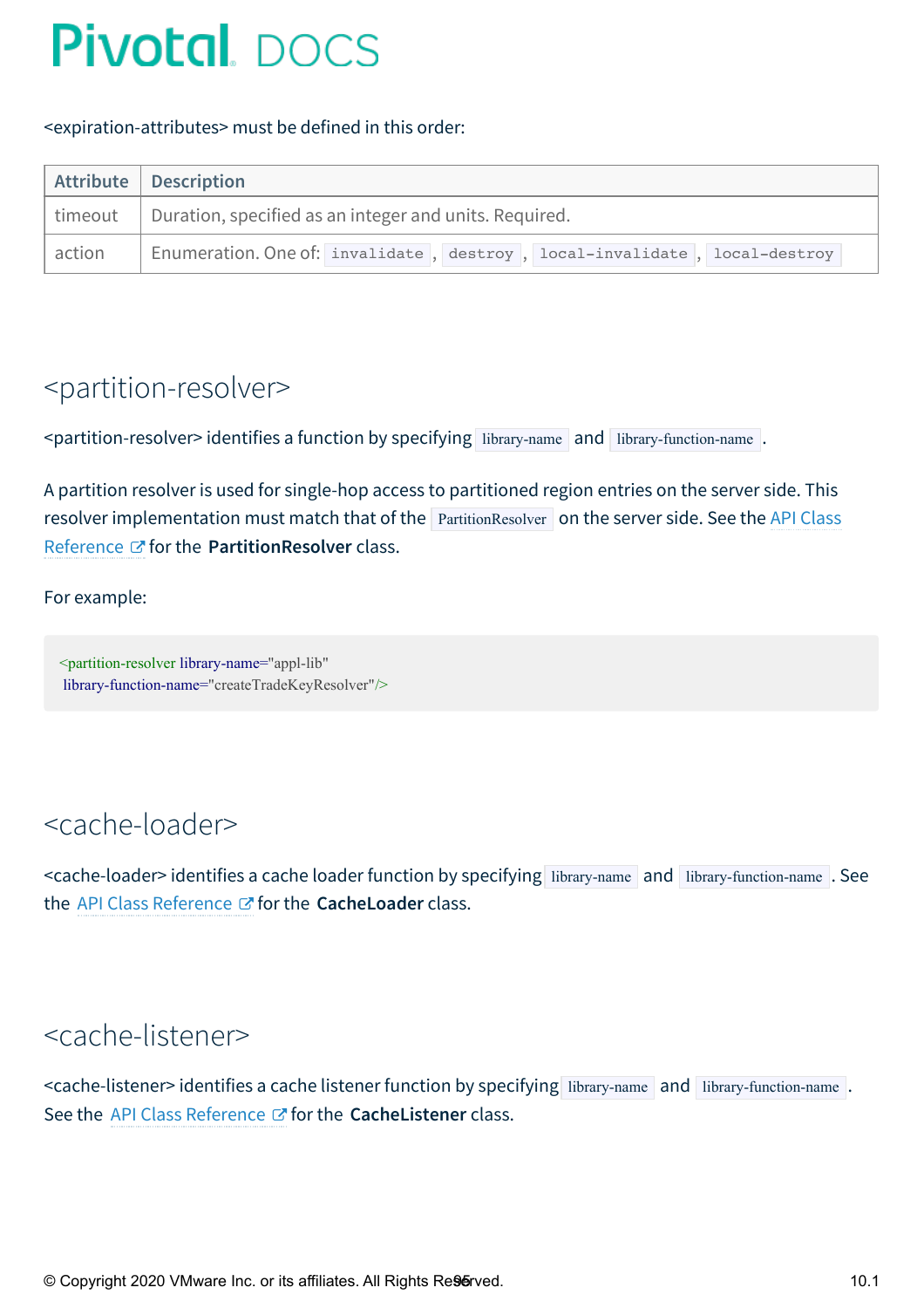## <cache-writer>

<span id="page-95-0"></span><cache-writer> identifies a cache writer function by specifying library-name and library-function-name . See the API Class [Reference](http://docs-gemfire-native-dotnet-staging.cfapps.io/cppdocs/hierarchy.html) *F* for the **CacheWriter** class.

### <persistence-manager>

For each region, if the disk-policy attribute is set to overflows , a persistence-manager plug-in must perform cache-to-disk and disk-to-cache operations. See the API Class [Reference](http://docs-gemfire-native-dotnet-staging.cfapps.io/cppdocs/hierarchy.html)  $\mathbb{Z}^r$  for the **PersistenceManager** class.

<persistence-manager> identifies a persistence manager function by specifying library-name and library-function-name . You can also specify a set of properties to be passed to the function as parameters.

The sub-element  $\langle$   $\gamma$   $\rangle$   $\langle$   $\rangle$  is a sequence of 0 or more  $\langle$   $\gamma$   $\rangle$   $\gamma$   $\gamma$  elements.

Each  $\langle$   $\rangle$   $\rangle$  is a name-value pair. Where the attributes must be specified in this order:

- name
- value

For example:

```
<region-attributes>
 <persistence-manager library-name="libSqLiteImpl.so" library-function-name="createSqLiteInstance">
   <properties>
     <property name="PersistenceDirectory" value="/xyz"/>
     <property name="PageSize" value="65536"/>
     <property name="MaxPageCount" value="1073741823"/>
   </properties>
 </persistence-manager>
</region-attributes>
```
## <span id="page-95-1"></span> $<$ pdx $>$

Specifies the configuration for the Portable Data eXchange (PDX) method of serialization.

© Copyright 2020 VMware Inc. or its affiliates. All Rights Re96rved. 10.1